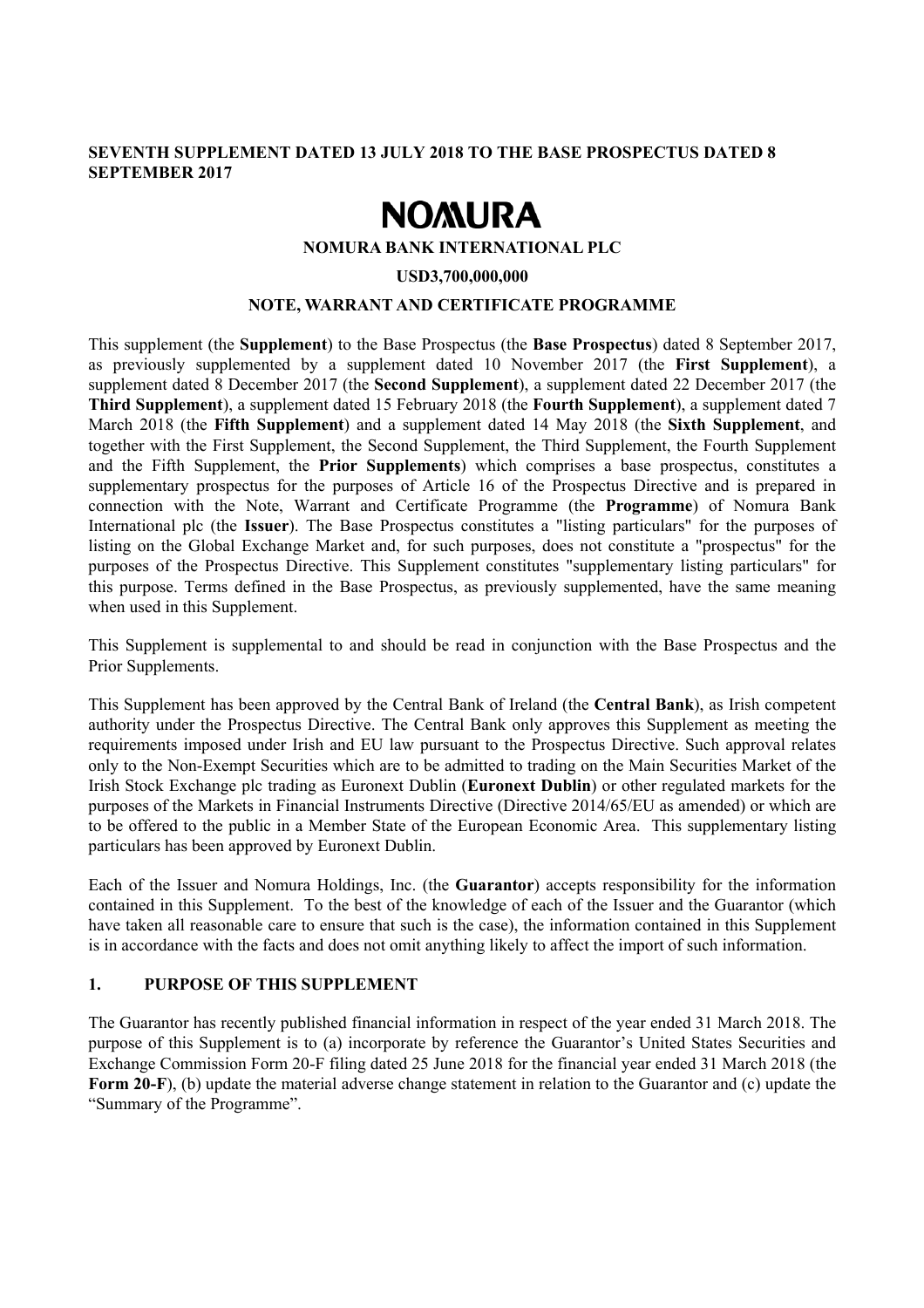## **2. PUBLICATION OF THE GUARANTOR'S FORM 20-F**

The Guarantor has recently published the Form 20-F.

A copy of the Form 20-F (available at http://www.nomuraholdings.com/investor/library/sec/20f/180625/180625\_e.pdf) has been filed with the Central Bank and Euronext Dublin. By virtue of this Supplement, the Form 20-F is incorporated by reference in, and forms part of, the Base Prospectus.

## **3. UPDATE OF THE MATERIAL ADVERSE CHANGE STATEMENT**

There has been no material adverse change in the prospects of the Guarantor since 31 March 2018.

## **4. UPDATE OF THE "SUMMARY OF THE PROGRAMME"**

The Summary of the Base Prospectus shall be deemed updated and replaced with the Summary in the Annex to this Supplement.

## **5. GENERAL**

All references to pages in this Supplement are to the original unsupplemented Base Prospectus, notwithstanding any amendments described herein.

To the extent that there is any inconsistency between (a) any statement in this Supplement or any statement incorporated by reference into this Supplement and (b) any other statement in or incorporated by reference in the Base Prospectus, the statements in (a) above will prevail.

Save as disclosed in this Supplement and the Prior Supplements, there has been no other significant new factor, material mistake or inaccuracy relating to information included in the Base Prospectus since the publication of the Base Prospectus.

Copies of all documents incorporated by reference in the Base Prospectus can be obtained from the Principal Agent as described on page 169 of the Base Prospectus.

If documents which are incorporated by reference themselves incorporate any information or other documents therein, either expressly or implicitly, such information or other documents will not form part of this Supplement for the purposes of the Prospectus Directive.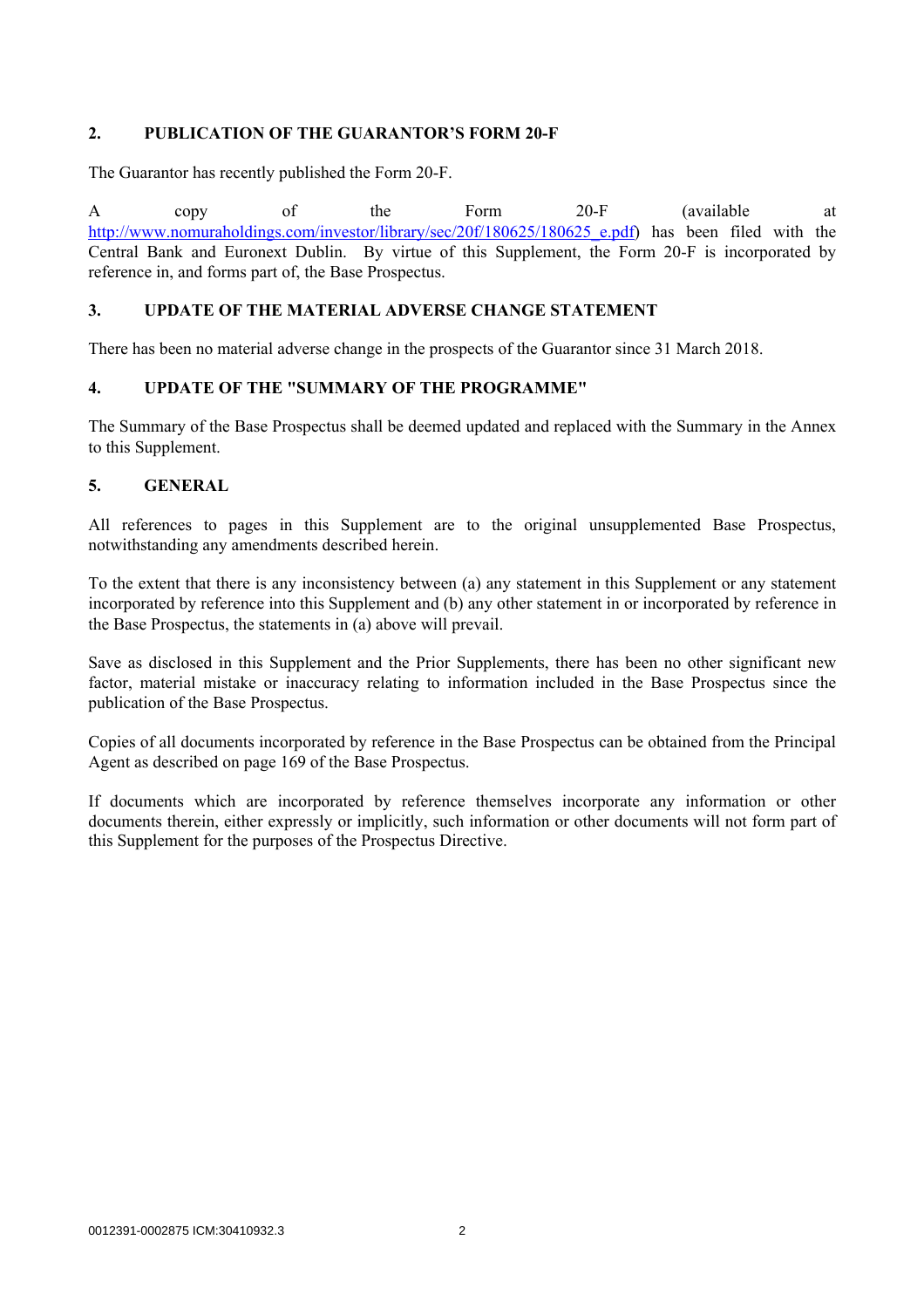#### **ANNEX**

#### **SUMMARY OF THE PROGRAMME**

#### *The following section applies to Non-Exempt Securities only.*

*Summaries are made up of disclosure requirements known as "Elements". These Elements are numbered in Section A – E (A.1 – E.7). This Summary contains all the Elements required to be included in a summary for this type of Security, the Issuer and the Guarantor. Because some Elements are not required to be addressed, there may be gaps in the numbering sequence of the Elements. Even though an Element may be required to be inserted in the summary because of the type of Security, the Issuer and the Guarantor, it is possible that no relevant information can be given regarding the Element. In this case a short description of the Element is included in the summary with the mention of "not applicable". Information described in the italicised drafting prompts will be completed (where applicable) when preparing the issue specific summary for a Series of Securities.*

| <b>Element</b> | <b>Title</b>                                                                                              |                                                                                                                                                                                                                                                                                                                                                                                                                                                                                                                                         |
|----------------|-----------------------------------------------------------------------------------------------------------|-----------------------------------------------------------------------------------------------------------------------------------------------------------------------------------------------------------------------------------------------------------------------------------------------------------------------------------------------------------------------------------------------------------------------------------------------------------------------------------------------------------------------------------------|
| A.1            | Warning that the<br>summary should<br>be read as an<br>introduction and<br>provision as to<br>claims      | This summary should be read as an introduction to the Base<br>$\bullet$<br>Prospectus and the applicable Final Terms.<br>Any decision to invest in the Securities should be based on<br>$\bullet$<br>consideration of the Base Prospectus as a whole, including any<br>documents incorporated by reference and the applicable Final<br>Terms.                                                                                                                                                                                           |
|                |                                                                                                           | Where a claim relating to the information contained in the Base<br>$\bullet$<br>Prospectus and the applicable Final Terms is brought before a<br>court, the plaintiff investor might, under the national legislation of<br>the Member State, have to bear the costs of translating the Base<br>Prospectus and the applicable Final Terms before the legal<br>proceedings are initiated.                                                                                                                                                 |
|                |                                                                                                           | Civil liability attaches only to those persons who have tabled the<br>$\bullet$<br>summary, including any translation hereof, but only if the summary<br>is misleading, inaccurate or inconsistent when read together with<br>the other parts of this Base Prospectus and the applicable Final<br>Terms or it does not provide, when read together with the other<br>parts of the Base Prospectus and the applicable Final Terms, key<br>information in order to aid investors when considering whether to<br>invest in the Securities. |
| A.2            | Consent as to use<br>of the Base<br>Prospectus, period<br>of validity and<br>other conditions<br>attached | Certain Tranches of Securities with a denomination or issue price of less<br>than $£100,000$ (or its equivalent in any other currency) may be offered<br>in circumstances where there is no exemption from the obligation under<br>the Prospectus Directive to publish a prospectus. Any such offer is<br>referred to as a Non-Exempt Offer.<br>Issue specific summary:<br>[Not Applicable – the Securities are not being offered to the public as part of                                                                              |

#### **Section A − Introduction and warnings**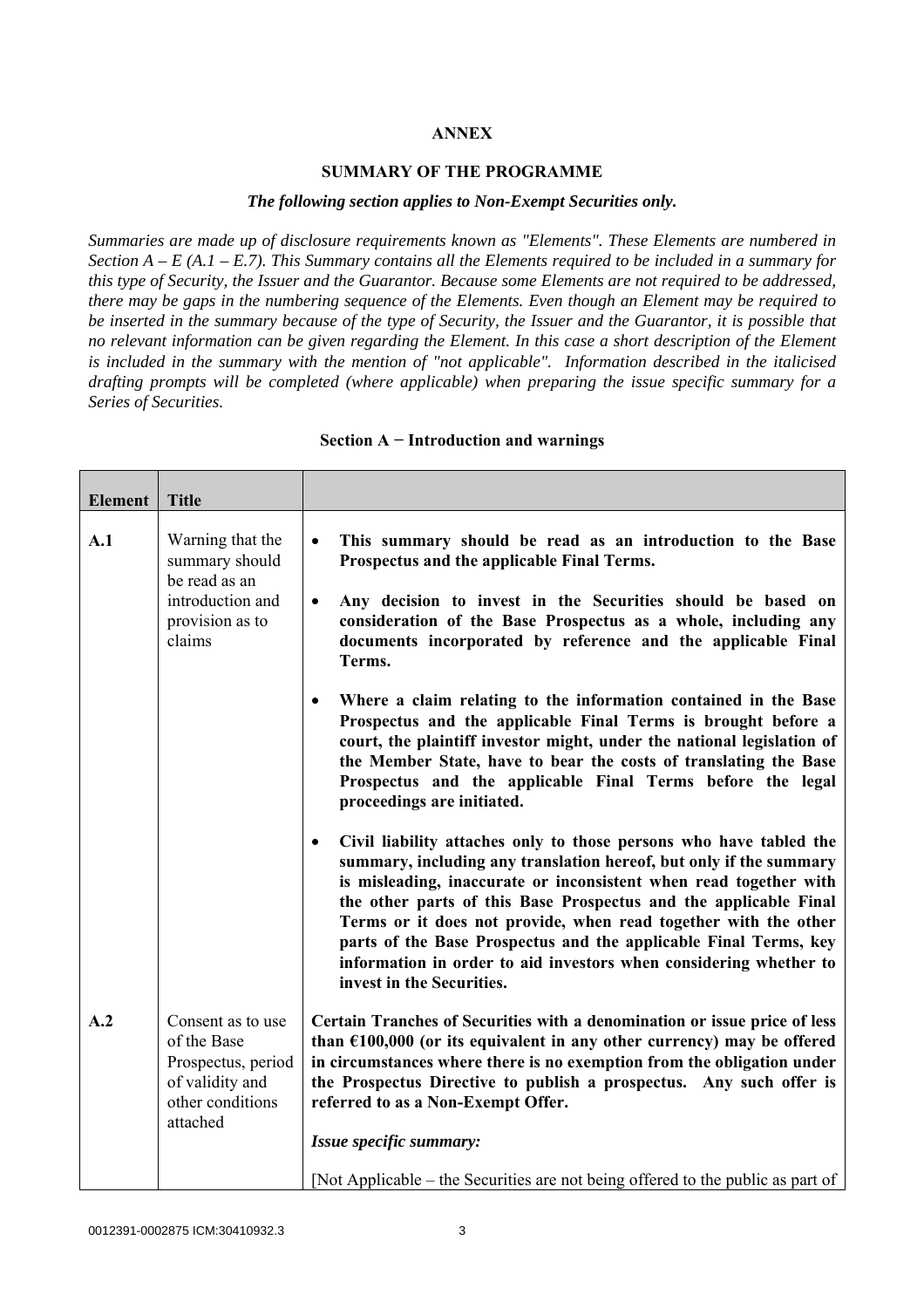| <b>Element</b> | <b>Title</b> |                                                                                                                                                                                                                                                                                                                                                                                                                                                                                                                                                                           |
|----------------|--------------|---------------------------------------------------------------------------------------------------------------------------------------------------------------------------------------------------------------------------------------------------------------------------------------------------------------------------------------------------------------------------------------------------------------------------------------------------------------------------------------------------------------------------------------------------------------------------|
|                |              | a Non-Exempt Offer.]                                                                                                                                                                                                                                                                                                                                                                                                                                                                                                                                                      |
|                |              | [Consent: Subject to the conditions set out below, the Issuer consents to the<br>use of the Base Prospectus in connection with a Non-Exempt Offer of<br>Securities by the relevant Dealer, [names of specific financial intermediaries<br>listed in final terms,] [and] [each financial intermediary whose name is<br>published on the Issuer's website (see the "Corporate Disclosure" section at<br>www.nomuranow.com) and identified as an Authorised Offeror in respect of<br>the relevant Non-Exempt Offer].                                                         |
|                |              | <i>Offer period:</i> The Issuer's consent referred to above is given for Non-Exempt<br>Offers of Securities during [offer period for the issue to be specified here]<br>(the Offer Period).                                                                                                                                                                                                                                                                                                                                                                               |
|                |              | <i>Conditions to consent:</i> The conditions to the Issuer's consent are that such<br>consent (a) is only valid during the Offer Period; and (b) only extends to the<br>use of the Base Prospectus to make Non-Exempt Offers of these Securities<br>in [specify each relevant Member State in which the particular Tranche of<br>Securities can be offered].                                                                                                                                                                                                              |
|                |              | AN INVESTOR INTENDING TO PURCHASE OR PURCHASING<br>ANY SECURITIES IN A NON-EXEMPT OFFER FROM AN<br><b>AUTHORISED OFFEROR WILL DO SO, AND OFFERS AND SALES</b><br>OF SUCH TO AN INVESTOR BY SUCH AUTHORISED OFFEROR<br>WILL BE MADE, IN ACCORDANCE WITH THE TERMS AND<br>CONDITIONS OF THE OFFER IN PLACE BETWEEN SUCH<br>AUTHORISED OFFEROR AND SUCH INVESTOR INCLUDING<br>ARRANGEMENTS IN RELATION TO PRICE, ALLOCATIONS,<br><b>EXPENSES AND SETTLEMENT. THE RELEVANT INFORMATION</b><br>WILL BE PROVIDED BY THE AUTHORISED OFFEROR AT THE<br><b>TIME OF SUCH OFFER.</b> |

## **Section B – Issuer [and Guarantor]**

| <b>Element</b> | <b>Title</b>                                                           |                                                                                                                                                                         |
|----------------|------------------------------------------------------------------------|-------------------------------------------------------------------------------------------------------------------------------------------------------------------------|
| B.1            | Legal and<br>commercial<br>name of the<br><i>Issuer</i>                | Nomura Bank International plc.                                                                                                                                          |
| B.2            | Domicile/legal<br>form/<br>legislation/<br>country of<br>incorporation | The Issuer is a public limited company registered in England and Wales<br>under number 1981122 and was incorporated under the Companies Act<br>1985 on 22 January 1986. |
| B.4b           | Trend                                                                  | Not applicable, there are no known trends, uncertainties, demands,                                                                                                      |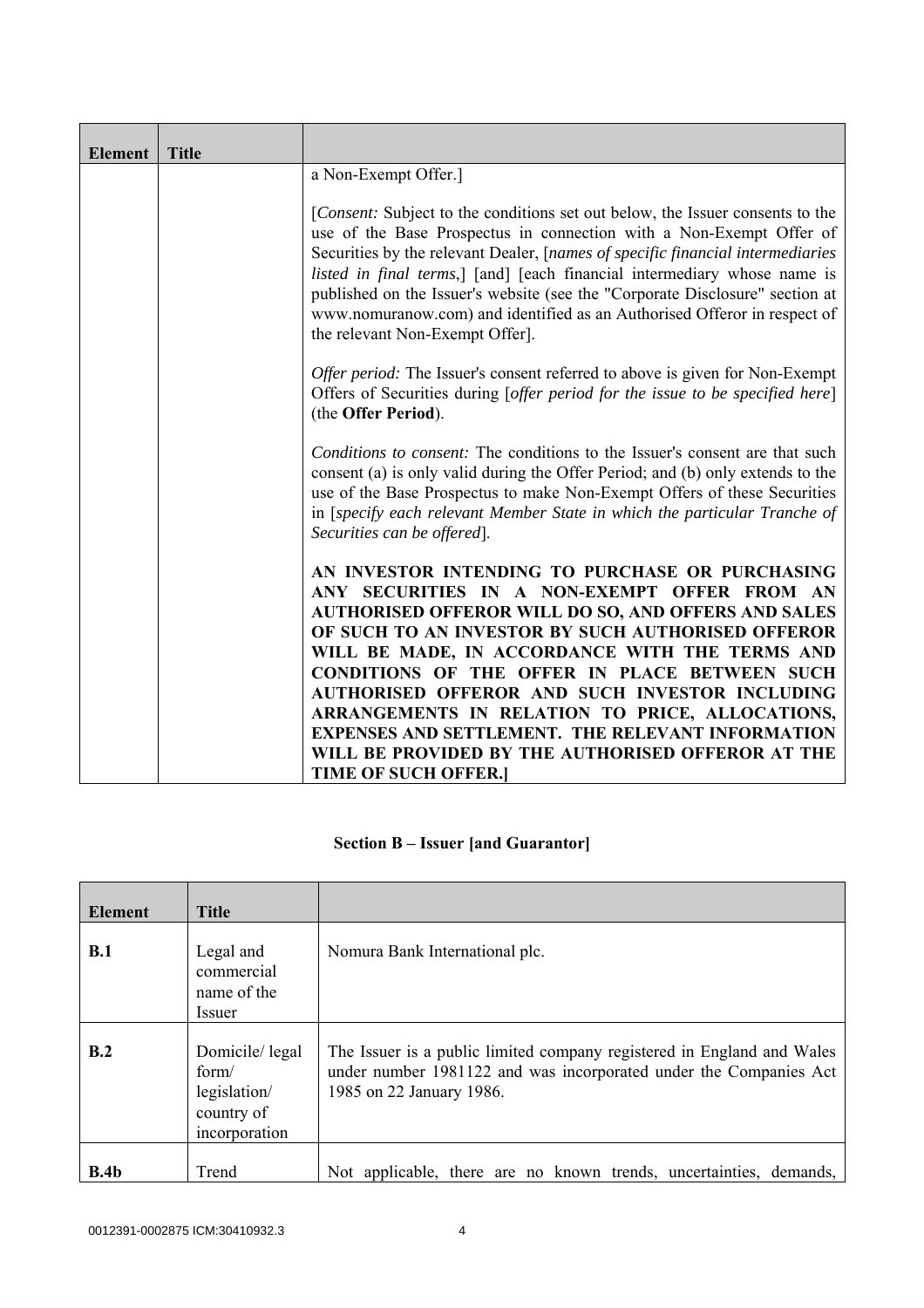|             | information<br>affecting the<br>Issuer and the<br>industries<br>in which it<br>operates | financial year.                                                                                                                                                                                                                                                                                                                                                                                                                                                                                        |                                                                                                                      | commitments or events that are reasonably likely to have a material effect<br>on the Issuer and the industries in which it operates for at least the current |  |
|-------------|-----------------------------------------------------------------------------------------|--------------------------------------------------------------------------------------------------------------------------------------------------------------------------------------------------------------------------------------------------------------------------------------------------------------------------------------------------------------------------------------------------------------------------------------------------------------------------------------------------------|----------------------------------------------------------------------------------------------------------------------|--------------------------------------------------------------------------------------------------------------------------------------------------------------|--|
| B.5         | Description of<br>the Group                                                             | The Issuer is a wholly owned subsidiary of Nomura Europe Holdings plc<br>(the main European holding company of the Nomura Group (as defined<br>below)) which in turn is a wholly owned subsidiary of Nomura Holdings,<br>Inc. (the Guarantor). The Guarantor is the ultimate holding company of<br>a group of companies and manages financial operations for those<br>subsidiary companies (together the Nomura Group). Nomura Holdings,<br>Inc. was formerly known as The Nomura Securities Co., Ltd. |                                                                                                                      |                                                                                                                                                              |  |
| B.9         | Profit<br>forecast<br>or estimate                                                       |                                                                                                                                                                                                                                                                                                                                                                                                                                                                                                        | Not applicable, no profit forecasts or estimates have been made in the<br>Base Prospectus in relation to the Issuer. |                                                                                                                                                              |  |
| B.10        | Audit<br>report<br>qualifications                                                       | Not applicable, no qualifications are contained in any audit report<br>included in the Base Prospectus in relation to the Issuer.                                                                                                                                                                                                                                                                                                                                                                      |                                                                                                                      |                                                                                                                                                              |  |
| <b>B.12</b> | <b>Income Statement</b><br>2017:                                                        | Selected historical key financial information <sup>1</sup><br>The key financial information below is extracted from the Issuer's audited non-consolidated<br>income statement and statement of comprehensive income for the year ended 31 March                                                                                                                                                                                                                                                        |                                                                                                                      |                                                                                                                                                              |  |
|             |                                                                                         | 31 March 2017<br>31 March 2016                                                                                                                                                                                                                                                                                                                                                                                                                                                                         |                                                                                                                      |                                                                                                                                                              |  |
|             |                                                                                         |                                                                                                                                                                                                                                                                                                                                                                                                                                                                                                        |                                                                                                                      | (Thousands of USD)                                                                                                                                           |  |
|             | Net interest income                                                                     |                                                                                                                                                                                                                                                                                                                                                                                                                                                                                                        | 35,201                                                                                                               | 26,819                                                                                                                                                       |  |
|             | Net fee and commission income                                                           |                                                                                                                                                                                                                                                                                                                                                                                                                                                                                                        | 53,777                                                                                                               | 87,514                                                                                                                                                       |  |
|             | Dealing gain/(loss)                                                                     |                                                                                                                                                                                                                                                                                                                                                                                                                                                                                                        | (54,098)                                                                                                             | (87, 368)                                                                                                                                                    |  |
|             |                                                                                         | Administrative expenses                                                                                                                                                                                                                                                                                                                                                                                                                                                                                |                                                                                                                      | (13, 119)                                                                                                                                                    |  |
|             | Profit/loss on ordinary activities<br>before taxation                                   |                                                                                                                                                                                                                                                                                                                                                                                                                                                                                                        | 18,366                                                                                                               | 118,327                                                                                                                                                      |  |
|             | Tax charge on profit on ordinary<br>activities                                          |                                                                                                                                                                                                                                                                                                                                                                                                                                                                                                        | (3,751)                                                                                                              | (24,208)                                                                                                                                                     |  |
|             | Profit for the year                                                                     |                                                                                                                                                                                                                                                                                                                                                                                                                                                                                                        | 14,615                                                                                                               | 94,915                                                                                                                                                       |  |
|             |                                                                                         | Total comprehensive income/(loss)                                                                                                                                                                                                                                                                                                                                                                                                                                                                      | (51, 471)                                                                                                            | 95,020                                                                                                                                                       |  |

 $1$  By virtue of a Supplement dated 22 December 2017, selected key financial information for the six months ended 30 September 2017 together with comparative financial information for the same period in the previous financial year has been included. The significant change statement has been updated accordingly.

 $\overline{a}$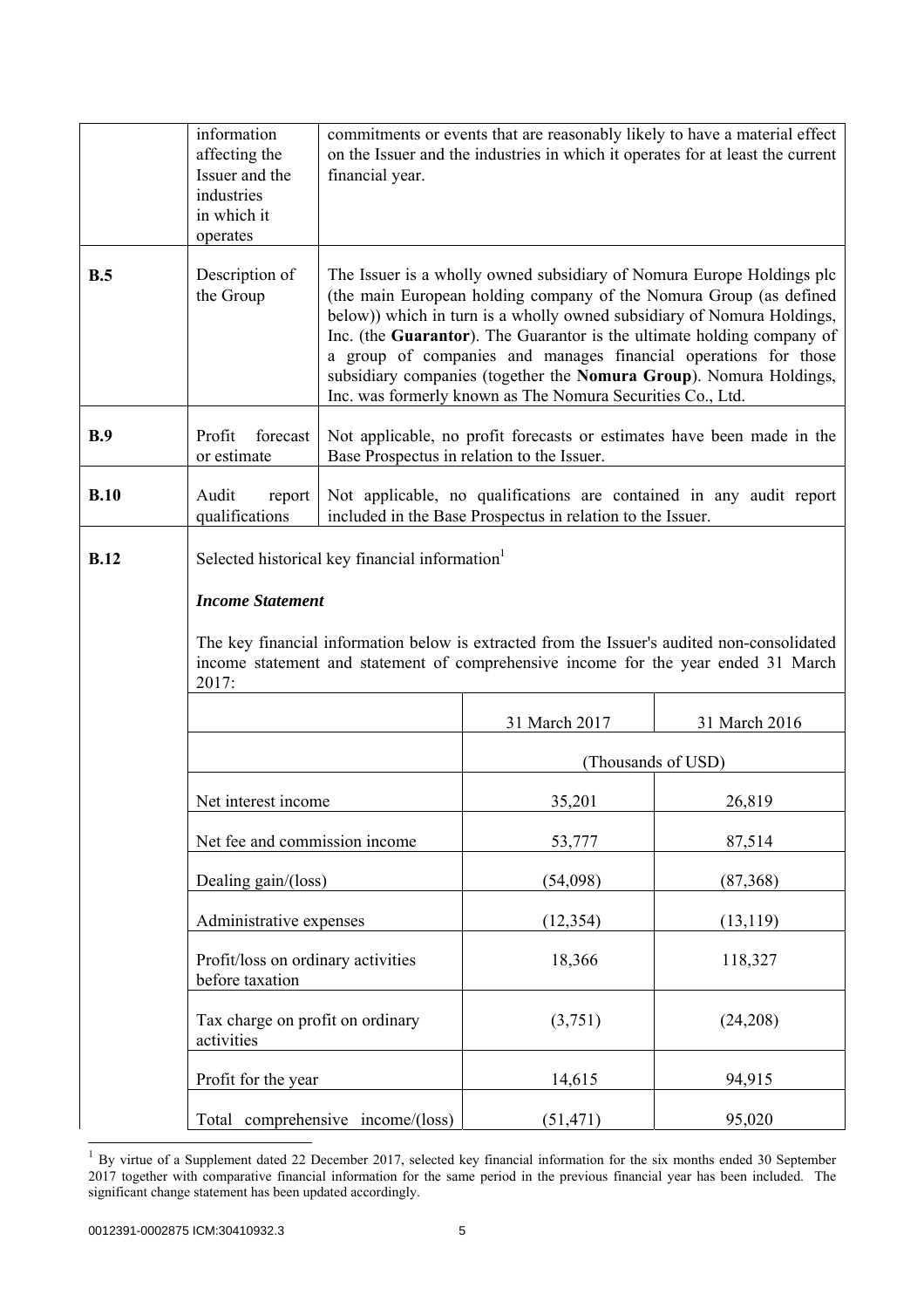for the year

 The key financial information below is extracted from the Issuer's unaudited nonconsolidated income statement and statement of comprehensive income for the period ending 30 September 2017:

|                                                                                                                                                     | 30 September 2017  | 30 September 2016<br>(restated) |
|-----------------------------------------------------------------------------------------------------------------------------------------------------|--------------------|---------------------------------|
|                                                                                                                                                     |                    | (Thousands of USD)              |
| Net interest income                                                                                                                                 | 34,971             | 14,753                          |
| Fee and commission income                                                                                                                           | 23,258             | 34,784                          |
| Fee and commission expense                                                                                                                          | (2,872)            | (6, 854)                        |
| Dealing loss                                                                                                                                        | (37,707)           | (29, 262)                       |
| Administrative expenses                                                                                                                             | (6, 447)           | (6,129)                         |
| Profit on ordinary activities before<br>taxation                                                                                                    | 11,203             | 7,292                           |
| Income tax expense                                                                                                                                  | (2,129)            | (1, 458)                        |
| Profit for the period                                                                                                                               | 9,074              | 5,834                           |
| Total comprehensive loss for the<br>period                                                                                                          | (11,683)           | (56, 927)                       |
| <b>Statement of Financial Position</b>                                                                                                              |                    |                                 |
| The key financial information below is extracted from the Issuer's audited non-consolidated<br>statement of financial position as at 31 March 2017: |                    |                                 |
|                                                                                                                                                     | 31 March 2017      | 31 March 2016                   |
|                                                                                                                                                     | (Thousands of USD) |                                 |
| Total assets                                                                                                                                        | 7,772,643          | 10,131,382                      |
| Total equity                                                                                                                                        | 475,160            | 526,631                         |
|                                                                                                                                                     |                    |                                 |

| 30 September 2017  |
|--------------------|
|                    |
| (Thousands of USD) |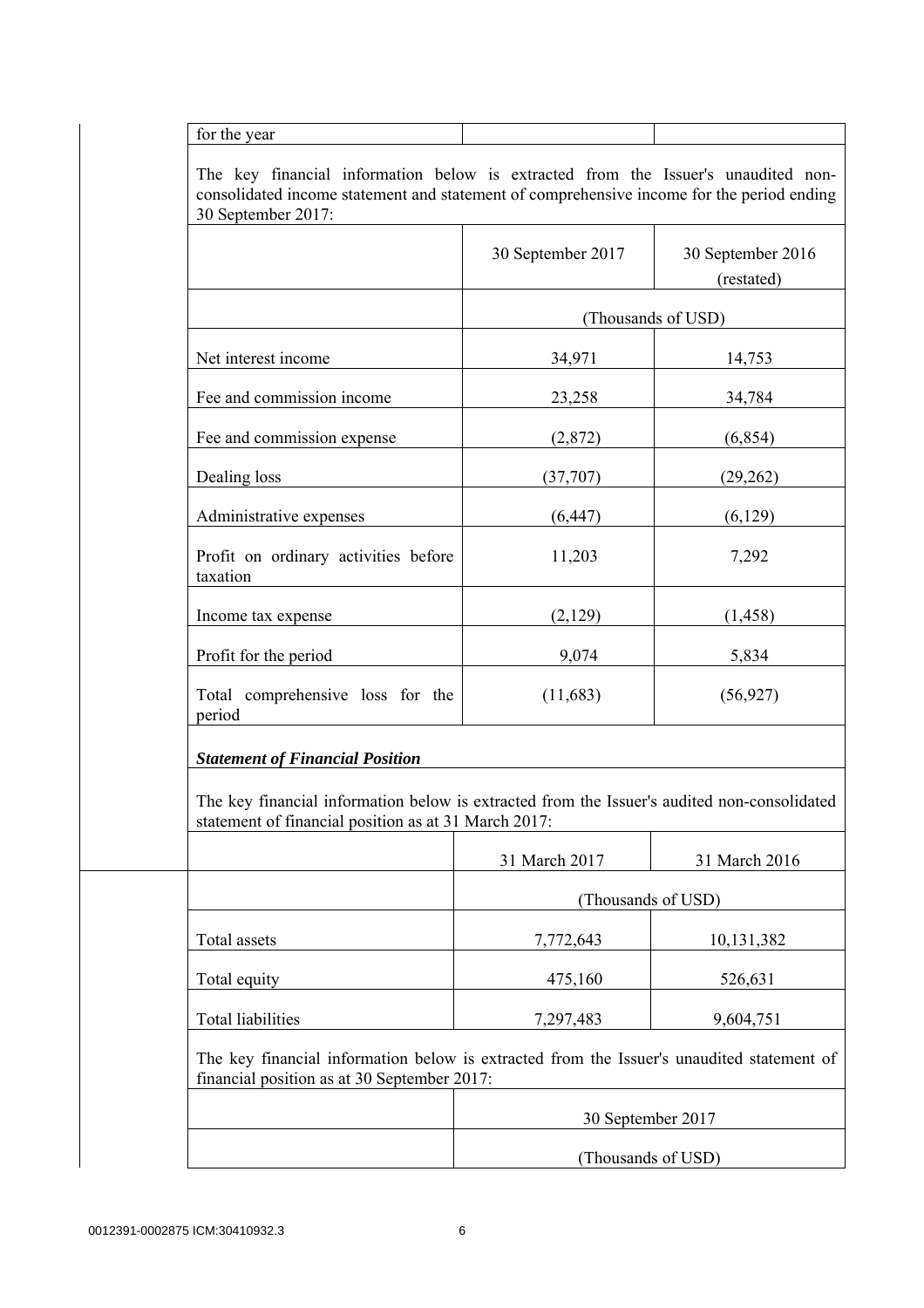|             | Total assets                                    |                                                                                                                                                                                                                                     | 7,940,778                                                                                                                                                                                                                                                                                                                                                                                                                                                                                                                                                                                                                                                                                                                                                                                                                                                                                                                                                                                                     |
|-------------|-------------------------------------------------|-------------------------------------------------------------------------------------------------------------------------------------------------------------------------------------------------------------------------------------|---------------------------------------------------------------------------------------------------------------------------------------------------------------------------------------------------------------------------------------------------------------------------------------------------------------------------------------------------------------------------------------------------------------------------------------------------------------------------------------------------------------------------------------------------------------------------------------------------------------------------------------------------------------------------------------------------------------------------------------------------------------------------------------------------------------------------------------------------------------------------------------------------------------------------------------------------------------------------------------------------------------|
|             | Total equity                                    |                                                                                                                                                                                                                                     | 463,477                                                                                                                                                                                                                                                                                                                                                                                                                                                                                                                                                                                                                                                                                                                                                                                                                                                                                                                                                                                                       |
|             | <b>Total liabilities</b>                        |                                                                                                                                                                                                                                     | 7,477,301                                                                                                                                                                                                                                                                                                                                                                                                                                                                                                                                                                                                                                                                                                                                                                                                                                                                                                                                                                                                     |
|             |                                                 | Statements of no significant or material adverse change                                                                                                                                                                             |                                                                                                                                                                                                                                                                                                                                                                                                                                                                                                                                                                                                                                                                                                                                                                                                                                                                                                                                                                                                               |
|             | since 31 March 2017.                            |                                                                                                                                                                                                                                     | There has been no significant change in the financial position of the Issuer since 30<br>September 2017 and there has been no material adverse change in the prospects of the Issuer                                                                                                                                                                                                                                                                                                                                                                                                                                                                                                                                                                                                                                                                                                                                                                                                                          |
| <b>B.13</b> | Events<br>impacting the<br>Issuer's<br>solvency |                                                                                                                                                                                                                                     | Not applicable, there are no recent events particular to the Issuer which are<br>to a material extent relevant to the evaluation of the Issuer's solvency.                                                                                                                                                                                                                                                                                                                                                                                                                                                                                                                                                                                                                                                                                                                                                                                                                                                    |
| <b>B.14</b> | Dependence<br>upon<br>other<br>group entities   |                                                                                                                                                                                                                                     | The Issuer is dependent upon the Guarantor and other members of the<br>Nomura Group. See also Element B.5 above.                                                                                                                                                                                                                                                                                                                                                                                                                                                                                                                                                                                                                                                                                                                                                                                                                                                                                              |
| <b>B.15</b> | Principal<br>activities                         | its subsidiary in China.                                                                                                                                                                                                            | The Issuer's primary role is to support the Global Wholesale Business of<br>the Nomura Group. Its principal activities include (i) issuance of<br>guaranteed credit and equity-linked notes and certificates, (ii) provision of<br>sub-participation and structured loans (including bridge and warehouse<br>financing), (iii) purchase of structured credit assets and structured loans,<br>(iv) provision of traditional banking products such as loans and credit<br>facilities in major currencies, repurchase and reverse repurchase<br>transactions, letters of credit and guarantees; and (v) taking deposits<br>(including foreign exchange and other reference-linked deposits). The<br>Issuer has a branch in Milan, Italy as well as a representative office in<br>Beijing, China. In May 2014, the Issuer opened a representative office in<br>Istanbul, Turkey. On 30 October 2015, the Issuer closed its branch in<br>Labuan, Malaysia and on 12 November 2015, the Issuer sold its interest in |
| <b>B.16</b> | Controlling<br>shareholders                     | the Issuer.<br>subsidiary of the Guarantor.                                                                                                                                                                                         | The Issuer is an indirectly owned wholly owned subsidiary of the<br>Guarantor. Nomura Europe Holdings plc (the main European holding<br>company of the Nomura Group) holds 100 per cent. of the share capital of<br>Nomura Europe Holdings plc is a direct wholly owned                                                                                                                                                                                                                                                                                                                                                                                                                                                                                                                                                                                                                                                                                                                                       |
| <b>B.17</b> | Credit ratings                                  | The long-term debt of the Issuer has been rated A by S&P Global Ratings<br>Japan Inc. (S&P Japan) and AA- by Japan Credit Rating Agency, Ltd.<br>( <b>JCR</b> )<br>The Programme has not been rated but Securities issued under the |                                                                                                                                                                                                                                                                                                                                                                                                                                                                                                                                                                                                                                                                                                                                                                                                                                                                                                                                                                                                               |
|             |                                                 | Programme may be rated or unrated.<br>Issue specific summary:                                                                                                                                                                       |                                                                                                                                                                                                                                                                                                                                                                                                                                                                                                                                                                                                                                                                                                                                                                                                                                                                                                                                                                                                               |
|             |                                                 |                                                                                                                                                                                                                                     | [The Securities [have been/are expected to be] rated [specify rating(s) of                                                                                                                                                                                                                                                                                                                                                                                                                                                                                                                                                                                                                                                                                                                                                                                                                                                                                                                                    |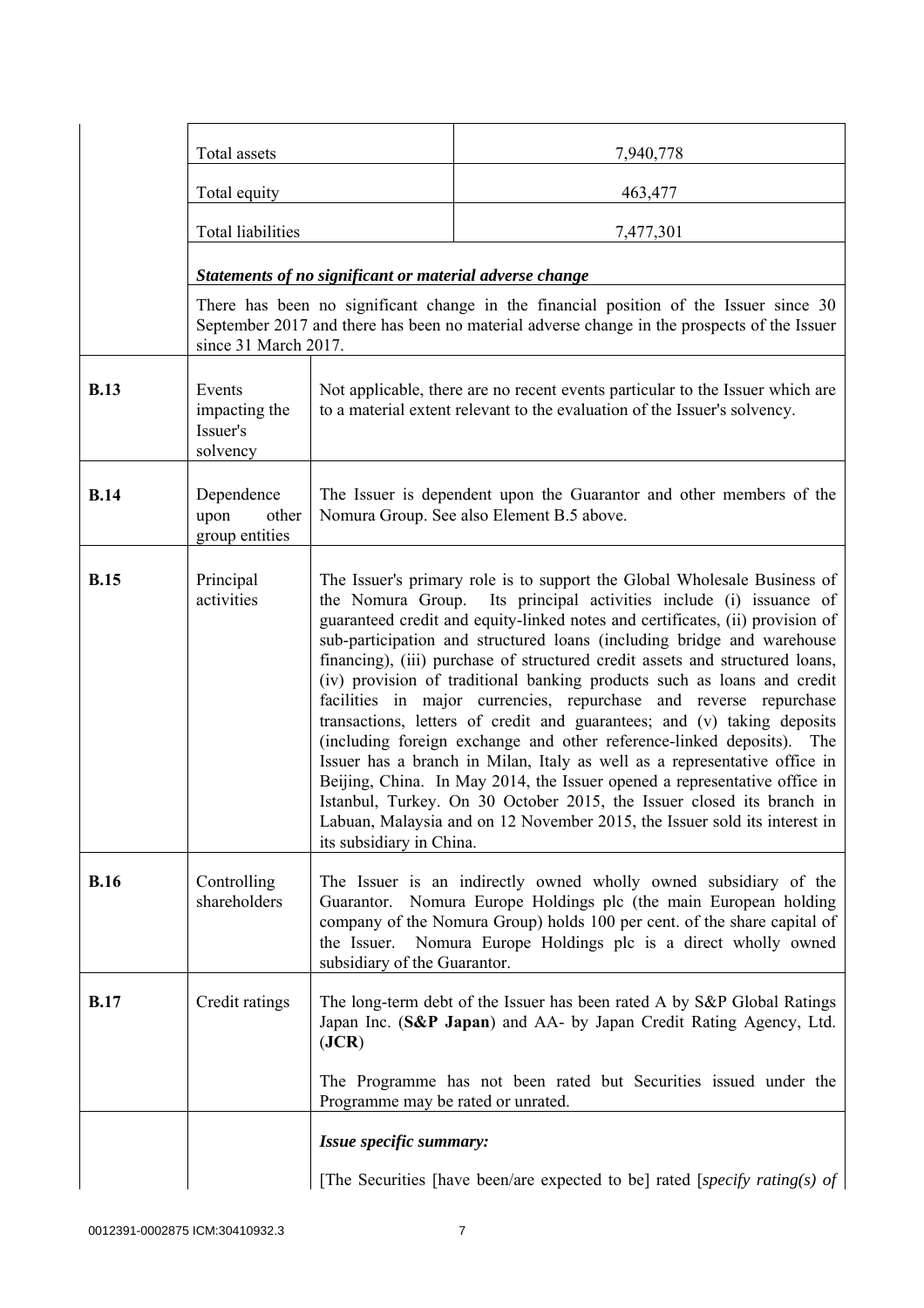|             |                                                                                                    | Tranche being issued] by [specify rating agent(s)].                                                                                                                                                                                                                                                                                                                                                                                                                                                                                                                                                                                                                                                                                                                                                                                                                                                                                                                                                                                                                                                                                                                                                              |
|-------------|----------------------------------------------------------------------------------------------------|------------------------------------------------------------------------------------------------------------------------------------------------------------------------------------------------------------------------------------------------------------------------------------------------------------------------------------------------------------------------------------------------------------------------------------------------------------------------------------------------------------------------------------------------------------------------------------------------------------------------------------------------------------------------------------------------------------------------------------------------------------------------------------------------------------------------------------------------------------------------------------------------------------------------------------------------------------------------------------------------------------------------------------------------------------------------------------------------------------------------------------------------------------------------------------------------------------------|
|             |                                                                                                    | A security rating is not a recommendation to buy, sell or hold securities<br>and may be subject to suspension, reduction or withdrawal at any time by<br>the assigning rating agency.                                                                                                                                                                                                                                                                                                                                                                                                                                                                                                                                                                                                                                                                                                                                                                                                                                                                                                                                                                                                                            |
|             |                                                                                                    | [Not applicable - No ratings have been assigned to the debt securities at the<br>request of or with the co-operation of the Issuer in the rating process.                                                                                                                                                                                                                                                                                                                                                                                                                                                                                                                                                                                                                                                                                                                                                                                                                                                                                                                                                                                                                                                        |
| <b>B.18</b> | Description of<br>the Guarantee                                                                    | Securities issued under the Programme may be unguaranteed or may be<br>issued with the benefit of a guarantee from the Guarantor.                                                                                                                                                                                                                                                                                                                                                                                                                                                                                                                                                                                                                                                                                                                                                                                                                                                                                                                                                                                                                                                                                |
|             | (Only<br>insert<br>this<br>Element<br>B.18<br>if<br>the<br>Securities are<br>guaranteed)           | Issue specific summary:<br>[If the Securities are N&C Securities insert: The payment of [principal][,]<br>[interest] and all other amounts [payable] [or] [deliverable] by the Issuer in<br>respect of the Securities] [If the Securities are W&C Securities insert: the<br>Issuer's [payment] [and/or] [delivery] obligations in respect of the<br>Securities] are unconditionally and irrevocably guaranteed pursuant to a<br>deed of guarantee executed by the Guarantor on or about 8 September<br>2017 (the Guarantee). The obligations of the Guarantor under the<br>Guarantee constitute direct, unconditional, unsubordinated and [If the<br>Securities are N&C Securities insert: (subject to the provisions of a<br>negative pledge)] unsecured obligations of the Guarantor and will ([If the<br>Securities are N&C Securities insert: subject as aforesaid and] save for<br>obligations in respect of national and local taxes and certain other statutory<br>exceptions) at all times rank at least equally with all other present and<br>future unsecured and unsubordinated obligations of the Guarantor.<br>The Guarantee will be governed by, and construed in accordance with,<br>English law. |
| <b>B.19</b> | Information<br>the<br>about<br>Guarantor                                                           |                                                                                                                                                                                                                                                                                                                                                                                                                                                                                                                                                                                                                                                                                                                                                                                                                                                                                                                                                                                                                                                                                                                                                                                                                  |
|             | (Only<br>insert<br>this<br>Element<br>B.19<br>if<br>the<br><b>Securities</b><br>are<br>guaranteed) |                                                                                                                                                                                                                                                                                                                                                                                                                                                                                                                                                                                                                                                                                                                                                                                                                                                                                                                                                                                                                                                                                                                                                                                                                  |
| B.19/ B.1   | Legal and<br>commercial<br>name of the<br>Guarantor                                                | Nomura Holdings, Inc.                                                                                                                                                                                                                                                                                                                                                                                                                                                                                                                                                                                                                                                                                                                                                                                                                                                                                                                                                                                                                                                                                                                                                                                            |
| B.19/ B.2   | Domicile/<br>legal form/<br>legislation/<br>country of<br>incorporation                            | The Guarantor was established in Japan and is a joint stock corporation<br>incorporated under the laws of Japan.                                                                                                                                                                                                                                                                                                                                                                                                                                                                                                                                                                                                                                                                                                                                                                                                                                                                                                                                                                                                                                                                                                 |
| B19/ B.4b   | Trend                                                                                              | Not applicable, there are no known trends, uncertainties, demands,                                                                                                                                                                                                                                                                                                                                                                                                                                                                                                                                                                                                                                                                                                                                                                                                                                                                                                                                                                                                                                                                                                                                               |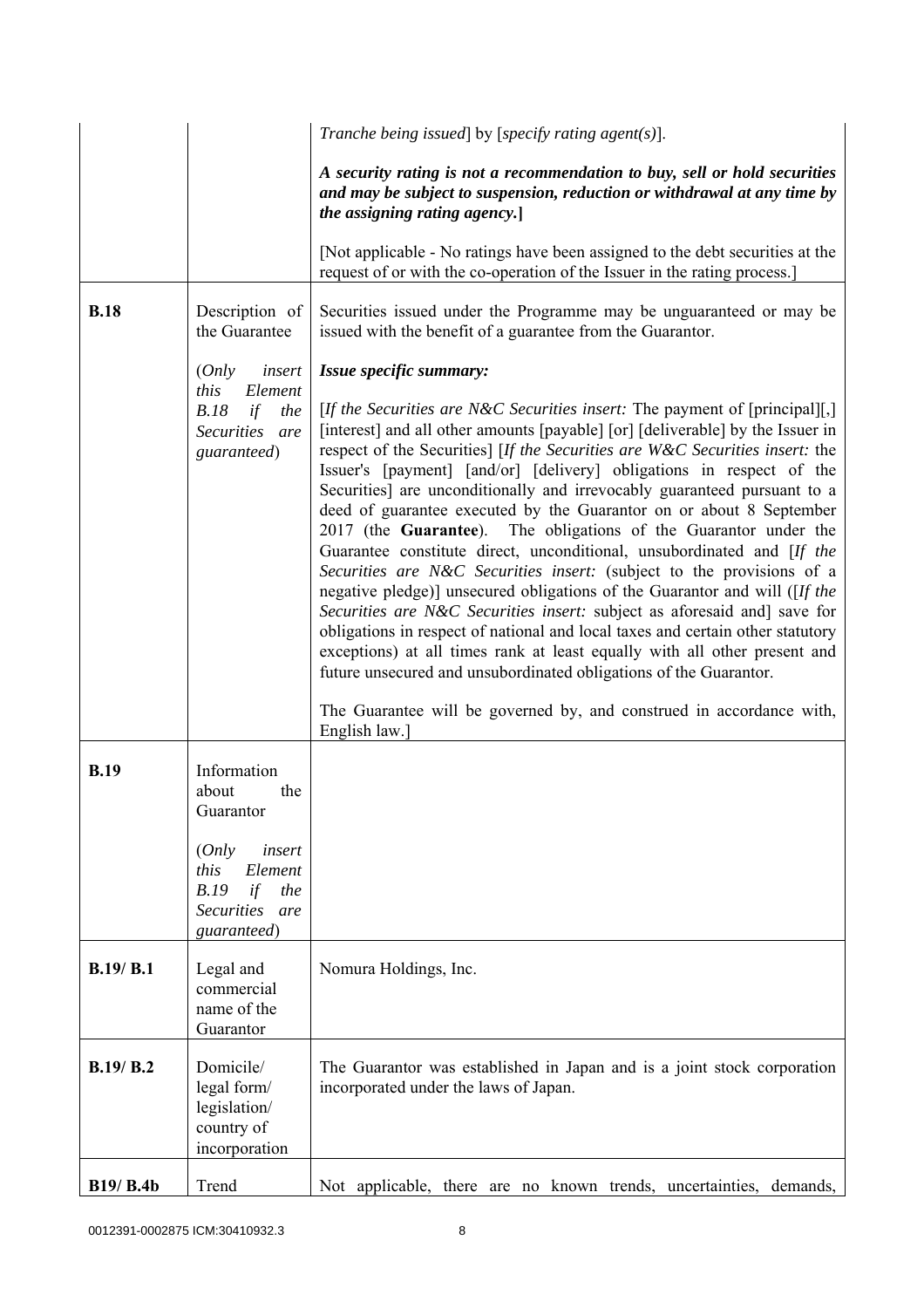|                  | information<br>affecting the<br>Guarantor and<br>the industries<br>in which it<br>operates | commitments or events that are reasonably likely to have a material effect<br>on the Guarantor's prospects and the industries in which it operates, for its<br>current financial year.                                                                                                                                                                                                                                                                                              |                   |               |  |
|------------------|--------------------------------------------------------------------------------------------|-------------------------------------------------------------------------------------------------------------------------------------------------------------------------------------------------------------------------------------------------------------------------------------------------------------------------------------------------------------------------------------------------------------------------------------------------------------------------------------|-------------------|---------------|--|
| <b>B19/B.5</b>   | Description of<br>the Group                                                                | The Guarantor is the ultimate holding company of a group of companies<br>and manages financial operations for those subsidiary companies (together<br>the Nomura Group). Nomura Holdings, Inc. was formerly known as The<br>Nomura Securities Co., Ltd. The Issuer is a wholly owned subsidiary of<br>Nomura Europe Holdings plc (the main European holding company of the<br>Nomura Group) which in turn is a wholly owned subsidiary of Nomura<br>Holdings, Inc. (the Guarantor). |                   |               |  |
| <b>B19/B.9</b>   | Profit forecast<br>or estimate                                                             | Not applicable, no profit forecasts or estimates have been made in the Base<br>Prospectus in relation to the Guarantor.                                                                                                                                                                                                                                                                                                                                                             |                   |               |  |
| <b>B19/ B.10</b> | Audit report<br>qualifications                                                             | Not applicable, no qualifications are contained in any audit report included<br>in the Base Prospectus in relation to the Guarantor.                                                                                                                                                                                                                                                                                                                                                |                   |               |  |
| B19/ B.12        | <b>Income Statement</b><br>respectively:                                                   | Selected historical key financial information <sup>2</sup> :<br>The key financial information below is extracted from the Guarantor's audited consolidated<br>statements of income for each of the two years ended 31 March 2016 and 31 March 2017,                                                                                                                                                                                                                                 |                   |               |  |
|                  |                                                                                            |                                                                                                                                                                                                                                                                                                                                                                                                                                                                                     | 31 March 2016     | 31 March 2017 |  |
|                  |                                                                                            |                                                                                                                                                                                                                                                                                                                                                                                                                                                                                     | (Millions of Yen) |               |  |
|                  | Total revenue                                                                              |                                                                                                                                                                                                                                                                                                                                                                                                                                                                                     | 1,723,096         | 1,715,516     |  |
|                  | Interest expense                                                                           |                                                                                                                                                                                                                                                                                                                                                                                                                                                                                     | 327,415           | 312,319       |  |
|                  | Net revenue                                                                                |                                                                                                                                                                                                                                                                                                                                                                                                                                                                                     | 1,395,681         | 1,403,197     |  |
|                  | Total non-interest expenses                                                                |                                                                                                                                                                                                                                                                                                                                                                                                                                                                                     | 1,230,523         | 1,080,402     |  |
|                  | Income before income taxes                                                                 |                                                                                                                                                                                                                                                                                                                                                                                                                                                                                     | 165,158           | 322,795       |  |
|                  | Income tax expense                                                                         |                                                                                                                                                                                                                                                                                                                                                                                                                                                                                     | 22,596            | 80,229        |  |
|                  | Net income                                                                                 |                                                                                                                                                                                                                                                                                                                                                                                                                                                                                     | 142,562           | 242,566       |  |
|                  | Net income attributable to NHI<br>shareholders                                             |                                                                                                                                                                                                                                                                                                                                                                                                                                                                                     | 131,550           | 239,617       |  |
|                  | Return on equity $^{(1)}$                                                                  |                                                                                                                                                                                                                                                                                                                                                                                                                                                                                     | 4.9%              | 8.7%          |  |

<sup>&</sup>lt;sup>2</sup> By virtue of a Supplement dated 14 May 2018 and a Supplement dated 13 July 2018, selected key financial information for the year ended 31 March 2018 has been included. The significant change and material adverse change statements have been updated accordingly.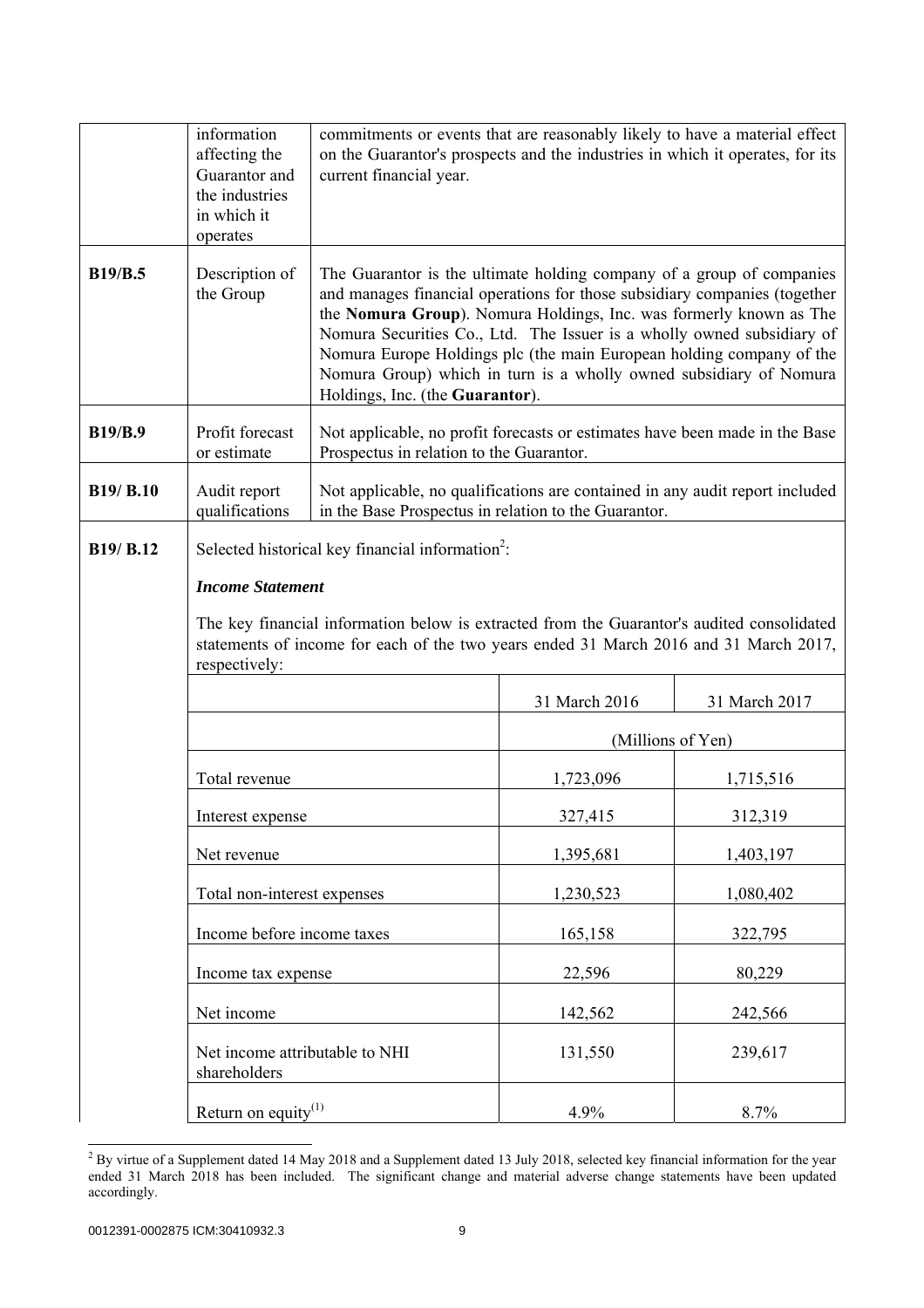(1) Calculated as net income attributable to NHI shareholders divided by total NHI shareholders' equity.

 The key financial information below is extracted from the Guarantor's audited consolidated statements of income for the year ended 31 March 2018 as they appear in the Form 20-F of the Guarantor's for the year ended 31 March 2018:

|                                                                                                                                                                                           |                   | 31 March 2018     |
|-------------------------------------------------------------------------------------------------------------------------------------------------------------------------------------------|-------------------|-------------------|
|                                                                                                                                                                                           |                   | (Millions of Yen) |
| Total revenue                                                                                                                                                                             |                   | 1,972,158         |
| Interest expense                                                                                                                                                                          |                   | 475,189           |
| Net revenue                                                                                                                                                                               |                   | 1,496,969         |
| Total non-interest expenses                                                                                                                                                               |                   | 1,168,811         |
| Income before income taxes                                                                                                                                                                |                   | 328,158           |
| Income tax expense                                                                                                                                                                        |                   | 103,866           |
| Net income                                                                                                                                                                                |                   | 224,292           |
| Net income attributable to NHI<br>shareholders                                                                                                                                            |                   | 219,343           |
| Return on equity $(1)$                                                                                                                                                                    |                   | 7.9%              |
| The key financial information below is extracted from the Guarantor's audited consolidated<br>balance sheets as at 31 March 2016 and 31 March 2017:                                       |                   |                   |
|                                                                                                                                                                                           | 31 March 2016     | 31 March 2017     |
|                                                                                                                                                                                           | (Millions of Yen) |                   |
| Total assets                                                                                                                                                                              | 41,090,167        | 42,852,078        |
| Total equity                                                                                                                                                                              | 2,743,015         | 2,843,791         |
| <b>Total liabilities</b>                                                                                                                                                                  | 38, 347, 152      | 40,008,287        |
| The key financial information below is extracted from the Guarantor's audited consolidated<br>balance sheets as at 31 March 2018 as they appear in the Form 20-F of the Guarantor for the |                   |                   |
| year ended 31 March 2018:                                                                                                                                                                 |                   |                   |
|                                                                                                                                                                                           |                   | 31 March 2018     |
|                                                                                                                                                                                           |                   | (Millions of Yen) |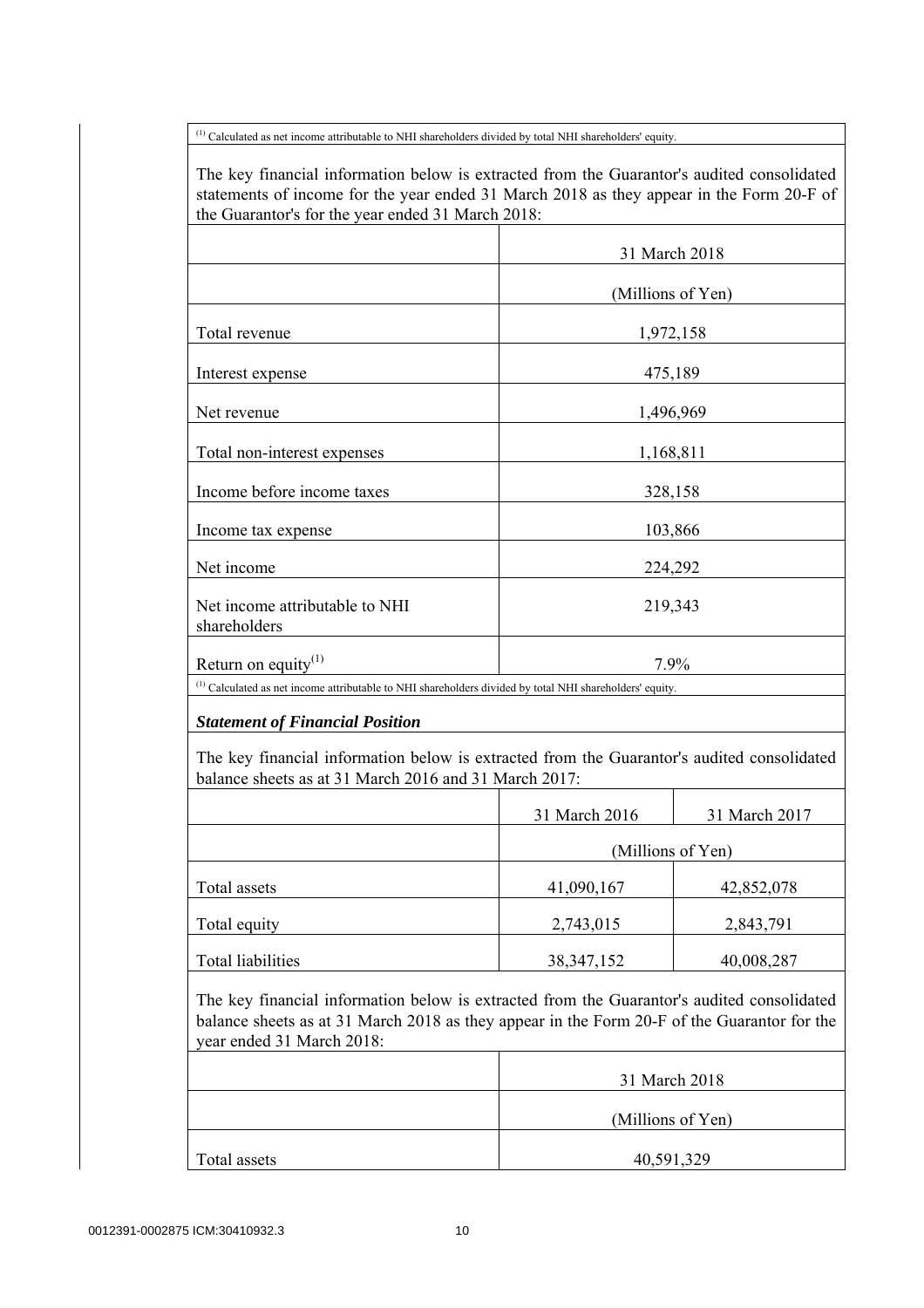|           | Total equity                                            |                                                                                                                                                                                                                                                                                                                                                                                                                                                                                                                                                                                                                                  |            | 2,799,824                                                                                     |
|-----------|---------------------------------------------------------|----------------------------------------------------------------------------------------------------------------------------------------------------------------------------------------------------------------------------------------------------------------------------------------------------------------------------------------------------------------------------------------------------------------------------------------------------------------------------------------------------------------------------------------------------------------------------------------------------------------------------------|------------|-----------------------------------------------------------------------------------------------|
|           | Total liabilities                                       |                                                                                                                                                                                                                                                                                                                                                                                                                                                                                                                                                                                                                                  | 37,791,505 |                                                                                               |
|           | Statements of no significant or material adverse change |                                                                                                                                                                                                                                                                                                                                                                                                                                                                                                                                                                                                                                  |            |                                                                                               |
|           |                                                         | the Nomura Group since 31 March 2018.                                                                                                                                                                                                                                                                                                                                                                                                                                                                                                                                                                                            |            | There has been no significant change in the financial or trading position of the Guarantor or |
|           | 2018.                                                   |                                                                                                                                                                                                                                                                                                                                                                                                                                                                                                                                                                                                                                  |            | There has been no material adverse change in the prospects of the Guarantor since 31 March    |
| B19/ B.13 | Events<br>impacting the<br>Guarantor's<br>solvency      | Not applicable, there are no recent events particular to the Guarantor which<br>are to a material extent relevant to the evaluation of its solvency.                                                                                                                                                                                                                                                                                                                                                                                                                                                                             |            |                                                                                               |
| B19/ B.14 | Dependence<br>upon other<br>Group entities              | See Element B.5 above. The Guarantor is the ultimate holding company<br>for the Nomura Group. The Guarantor depends on dividends, distributions<br>and other payments from subsidiaries to make payments on its obligations.                                                                                                                                                                                                                                                                                                                                                                                                     |            |                                                                                               |
| B19/ B.15 | The<br>Guarantor's<br>Principal<br>activities           | The Guarantor is a holding company of one of the leading financial<br>services groups in Japan. The Nomura Group operates offices in countries<br>and regions worldwide including Japan, the United States, the United<br>Kingdom, Singapore and Hong Kong Special Administrative Region<br>through its subsidiaries.                                                                                                                                                                                                                                                                                                            |            |                                                                                               |
|           |                                                         | The Nomura Group's clients include individuals, corporations, financial<br>institutions, governments and governmental agencies.                                                                                                                                                                                                                                                                                                                                                                                                                                                                                                  |            |                                                                                               |
|           |                                                         | The Nomura Group's business consists of Retail, Asset Management and<br>Wholesale.                                                                                                                                                                                                                                                                                                                                                                                                                                                                                                                                               |            |                                                                                               |
|           |                                                         | In its Retail segment, the Nomura Group provides investment consultation<br>services mainly to individual clients in Japan. In its Asset Management<br>segment, the Nomura Group develops and manages investment trusts, and<br>provides investment advisory services. In its Wholesale segment, the<br>Nomura Group is engaged in the sales and trading of debt and equity<br>securities, derivatives, and currencies on a global basis to various<br>institutions, provides investment banking services such as the underwriting<br>of debt and equity securities as well as mergers and acquisitions and<br>financial advice. |            |                                                                                               |
| B19/ B.16 | Controlling<br>shareholders                             | To its knowledge, the Guarantor is not directly or indirectly owned or<br>controlled by another corporation, by any government or by any other<br>natural or legal person severally or jointly. The Guarantor knows of no<br>arrangements the operation of which may at a later time result in a change<br>of control of the Nomura Group.                                                                                                                                                                                                                                                                                       |            |                                                                                               |
| B19/ B.17 | Credit ratings                                          | Long-term credit ratings of the Guarantor:                                                                                                                                                                                                                                                                                                                                                                                                                                                                                                                                                                                       |            |                                                                                               |
|           |                                                         | S&P Global Ratings Japan Inc.<br>$A-$                                                                                                                                                                                                                                                                                                                                                                                                                                                                                                                                                                                            |            |                                                                                               |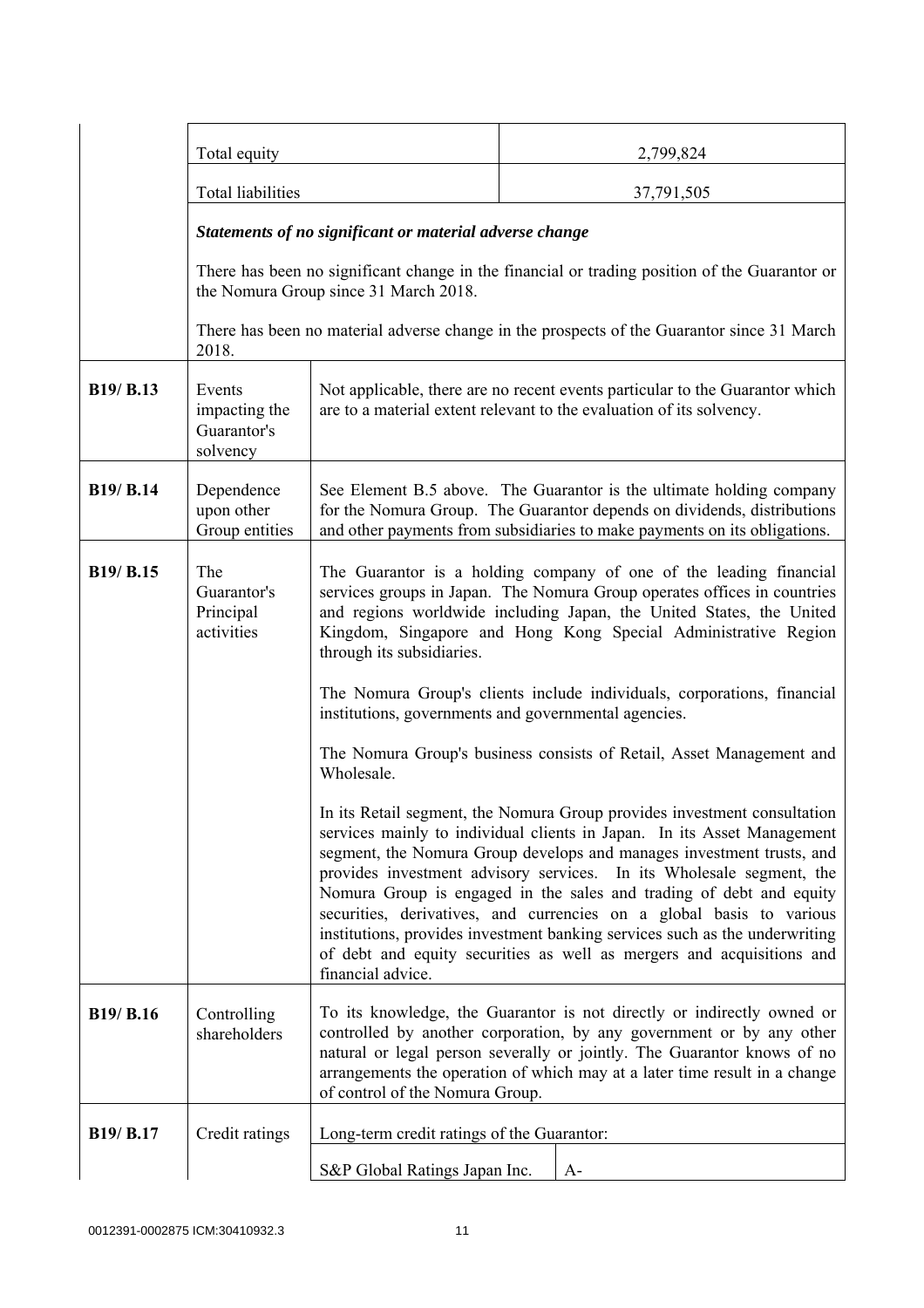| Moody's Japan K.K.                         | Baa1 |
|--------------------------------------------|------|
| Fitch Ratings Japan Limited                | $A-$ |
| Rating and Investment<br>Information, Inc. | $A+$ |
| Japan Credit Rating Agency, AA-<br>Ltd.    |      |

## **Section C – Securities**

| Element | <b>Title</b>                         |                                                                                                                                                                                                                                                                                                                                                                                                                                                                                                                                                                                                                                                                                                                                                                                                                                                                                                                                                                                                                                                                                                                                                                                                                                                                                                                                                                                                                                                                                                                                                                                                                                                                                                                                                                                                                                                                                                                                                                                                                                                                                                                                                                                                                                                                                                                                                                                                                      |
|---------|--------------------------------------|----------------------------------------------------------------------------------------------------------------------------------------------------------------------------------------------------------------------------------------------------------------------------------------------------------------------------------------------------------------------------------------------------------------------------------------------------------------------------------------------------------------------------------------------------------------------------------------------------------------------------------------------------------------------------------------------------------------------------------------------------------------------------------------------------------------------------------------------------------------------------------------------------------------------------------------------------------------------------------------------------------------------------------------------------------------------------------------------------------------------------------------------------------------------------------------------------------------------------------------------------------------------------------------------------------------------------------------------------------------------------------------------------------------------------------------------------------------------------------------------------------------------------------------------------------------------------------------------------------------------------------------------------------------------------------------------------------------------------------------------------------------------------------------------------------------------------------------------------------------------------------------------------------------------------------------------------------------------------------------------------------------------------------------------------------------------------------------------------------------------------------------------------------------------------------------------------------------------------------------------------------------------------------------------------------------------------------------------------------------------------------------------------------------------|
| C.1     | Type and class of<br>Securities/ISIN | The Securities described in this section are debt securities, warrants or<br>exercisable certificates with a denomination or issue price of less than<br>$€100,000$ (or its equivalent in any other currency). The Programme<br>allows for the issuance of Notes, Warrants and Certificates. The<br>Securities to be issued under the Programme may be Fixed Rate N&C<br>Securities, Floating Rate N&C Securities, Zero Coupon N&C<br>Securities, Securities for which the coupon, redemption and/or cash<br>settlement amount payments (as applicable) are linked to currency<br>exchange rates (Fixed FX Interest N&C Securities, FX Redemption<br>N&C Securities, Fixed Denomination FX Redemption N&C<br>Securities, FX Basket Knock-Out W&C Securities or FX Basket<br>Knock-In W&C Securities), a share or a basket of shares (Equity<br>Basket Conditional Interest N&C Securities, Equity Basket Knock-In<br>N&C Securities, Equity Basket Barrier Knock-In N&C Securities,<br>Equity Basket Bonus Barrier N&C Securities, Equity Basket Autocall<br>N&C Securities, Equity Delta One Redemption N&C Securities or<br>Equity Delta One W&C Securities), an index or basket of indices<br>(Index Basket Conditional Interest N&C Securities, Index Basket<br>Knock-In N&C Securities, Index Basket Barrier Knock-In N&C<br>Securities, Index Basket Bonus Barrier N&C Securities or Index<br>Basket Autocall N&C Securities), one or more fixed or floating<br>interest rates (Multi-Rate Interest N&C Securities, Range Accrual<br>Interest N&C Securities or Dual Range Accrual Interest N&C<br>Securities), an inflation index (Leveraged Inflation Interest N&C<br>Securities), one or more swap rates (Swap Rate Linked Interest N&C<br>Securities, Reverse Convertible Swap Rate Redemption N&C<br>Securities or Geared Put Swap Rate Redemption N&C Securities) or<br>the creditworthiness of a single reference entity or a basket of<br>reference entities (Zero Recovery Single Name Credit Linked N&C<br>Securities and Zero Recovery Basket Credit Linked N&C Securities<br>(respectively)), or a combination of the foregoing.<br>Issue specific summary:<br>The Securities are [insert title of Securities]. The Series Number of the<br>Securities is $\lceil \bullet \rceil$ . The Tranche number is $\lceil \bullet \rceil$ .<br>International Securities Identification Number (ISIN): [•]. |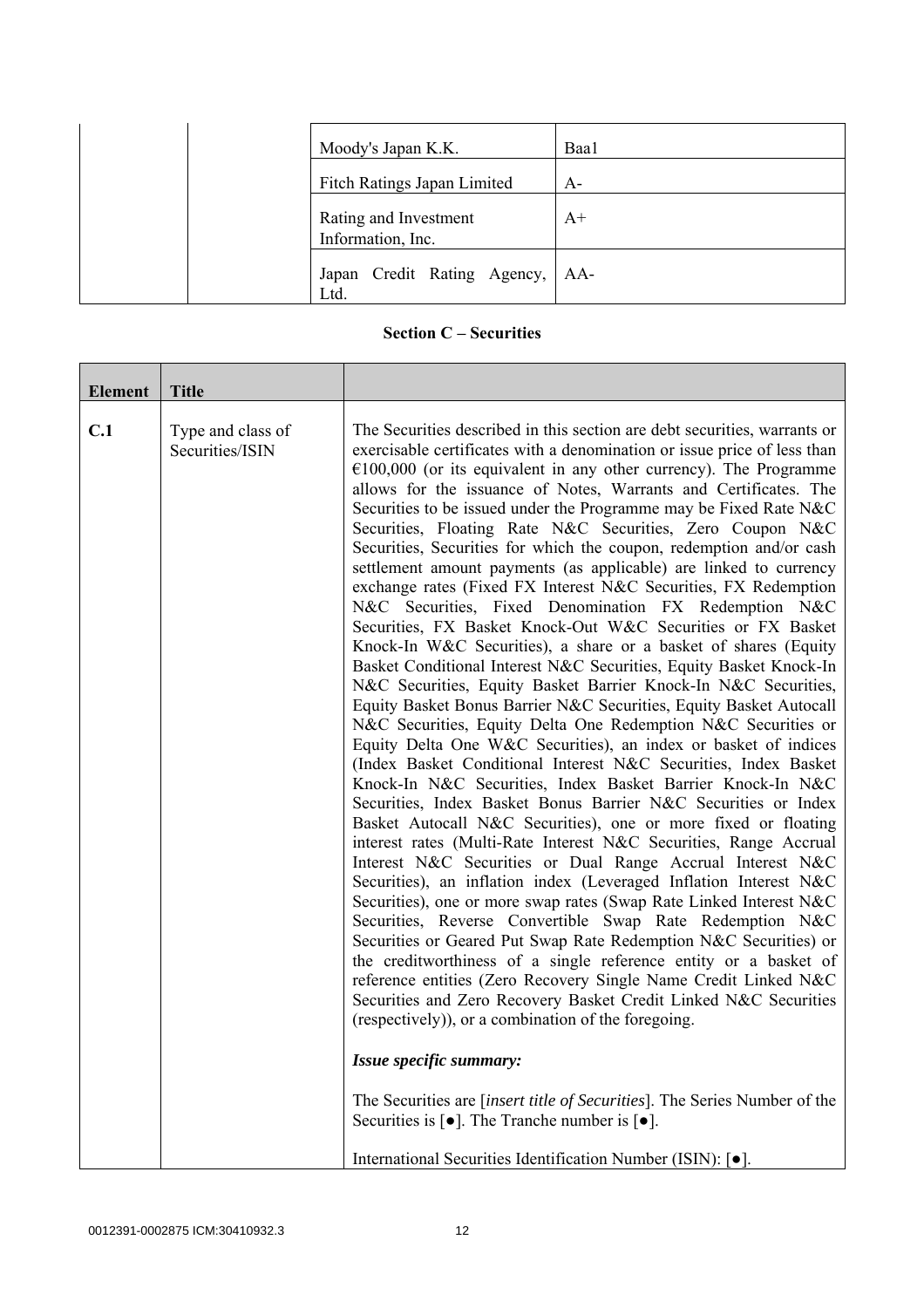| <b>Element</b> | <b>Title</b>                                                                |                                                                                                                                                                                                                                                                                                                                                                                                                                                                                                                                                                                                                                                                                                                                                                                                                                                                                    |
|----------------|-----------------------------------------------------------------------------|------------------------------------------------------------------------------------------------------------------------------------------------------------------------------------------------------------------------------------------------------------------------------------------------------------------------------------------------------------------------------------------------------------------------------------------------------------------------------------------------------------------------------------------------------------------------------------------------------------------------------------------------------------------------------------------------------------------------------------------------------------------------------------------------------------------------------------------------------------------------------------|
|                |                                                                             | [Committee on Uniform Securities Identification Procedures (CUSIP)<br>number: $\lceil$<br>- 11                                                                                                                                                                                                                                                                                                                                                                                                                                                                                                                                                                                                                                                                                                                                                                                     |
|                |                                                                             | The Securities will be consolidated and form a single series with<br>[identify earlier Tranches] on [the Issue Date/ exchange of the<br>Temporary Bearer Global N&C Security for interests in the<br>Permanent Bearer Global N&C Security, which is expected to occur<br>on or about [date]]]                                                                                                                                                                                                                                                                                                                                                                                                                                                                                                                                                                                      |
| C.2            | Currency                                                                    | Subject to compliance with all applicable laws, regulations and<br>directives, Securities may be issued in any currency agreed between<br>the Issuer and the relevant Dealer at the time of issue.                                                                                                                                                                                                                                                                                                                                                                                                                                                                                                                                                                                                                                                                                 |
|                |                                                                             | Issue specific summary:                                                                                                                                                                                                                                                                                                                                                                                                                                                                                                                                                                                                                                                                                                                                                                                                                                                            |
|                |                                                                             | [If the Securities are W&C Securities, insert: The Securities are<br>payable in $\lceil \bullet \rceil$ (the Specified Currency).]                                                                                                                                                                                                                                                                                                                                                                                                                                                                                                                                                                                                                                                                                                                                                 |
|                |                                                                             | [If the Securities are N&C Securities, insert: The Securities are<br>[denominated] in $[\bullet]$ (the Specified Currency) and payable in $[\bullet]$<br>(the Settlement Currency).]                                                                                                                                                                                                                                                                                                                                                                                                                                                                                                                                                                                                                                                                                               |
|                |                                                                             | [Insert if the payments in respect of the Securities are payable in<br>Renminbi and CNY Currency Event applies: If the Issuer determines,<br>in respect of the date for payment of any amount payable in respect of<br>the Securities, that the Issuer will be unable to make a payment in<br>Renminbi in accordance with the terms of the Securities on such date<br>due to illiquidity, inconvertibility or non-transferability of Renminbi,<br>the Issuer's obligation to pay such amount in Renminbi may be<br>replaced by an obligation to pay such amount in U.S. dollars<br>converted using the spot rate for exchange of Renminbi into U.S.<br>dollars in respect of the relevant payment date.]                                                                                                                                                                           |
| C.5            | Restrictions on<br>transferability                                          | The Securities will be freely transferable, subject to the offering and<br>selling restrictions in Australia, Argentina, Belgium, Brazil, Chile,<br>Colombia, Denmark, the Dubai International Financial Centre, El<br>Salvador, France, Guatemala, Hungary, Hong Kong Special<br>Administrative Region, Ireland, Italy, Japan, the Republic of Korea,<br>Kuwait, Malaysia, Mexico, Panama, the People's Republic of China,<br>Peru, the Philippines, Poland, Portugal, Qatar, Singapore, Sweden,<br>Switzerland, Taiwan, Thailand, the United Arab Emirates, the United<br>Kingdom, the United States, Venezuela and under the Prospectus<br>Directive and the laws of any jurisdiction in which the relevant<br>Securities are offered or sold. Purchasers of Securities in the U.S. are<br>advised to consult legal counsel prior to making any transfer of such<br>Securities. |
| C.8            | Rights attaching to the<br>Securities, including<br>ranking and limitations | Securities issued under the Programme will have terms and conditions<br>relating to, among other matters:                                                                                                                                                                                                                                                                                                                                                                                                                                                                                                                                                                                                                                                                                                                                                                          |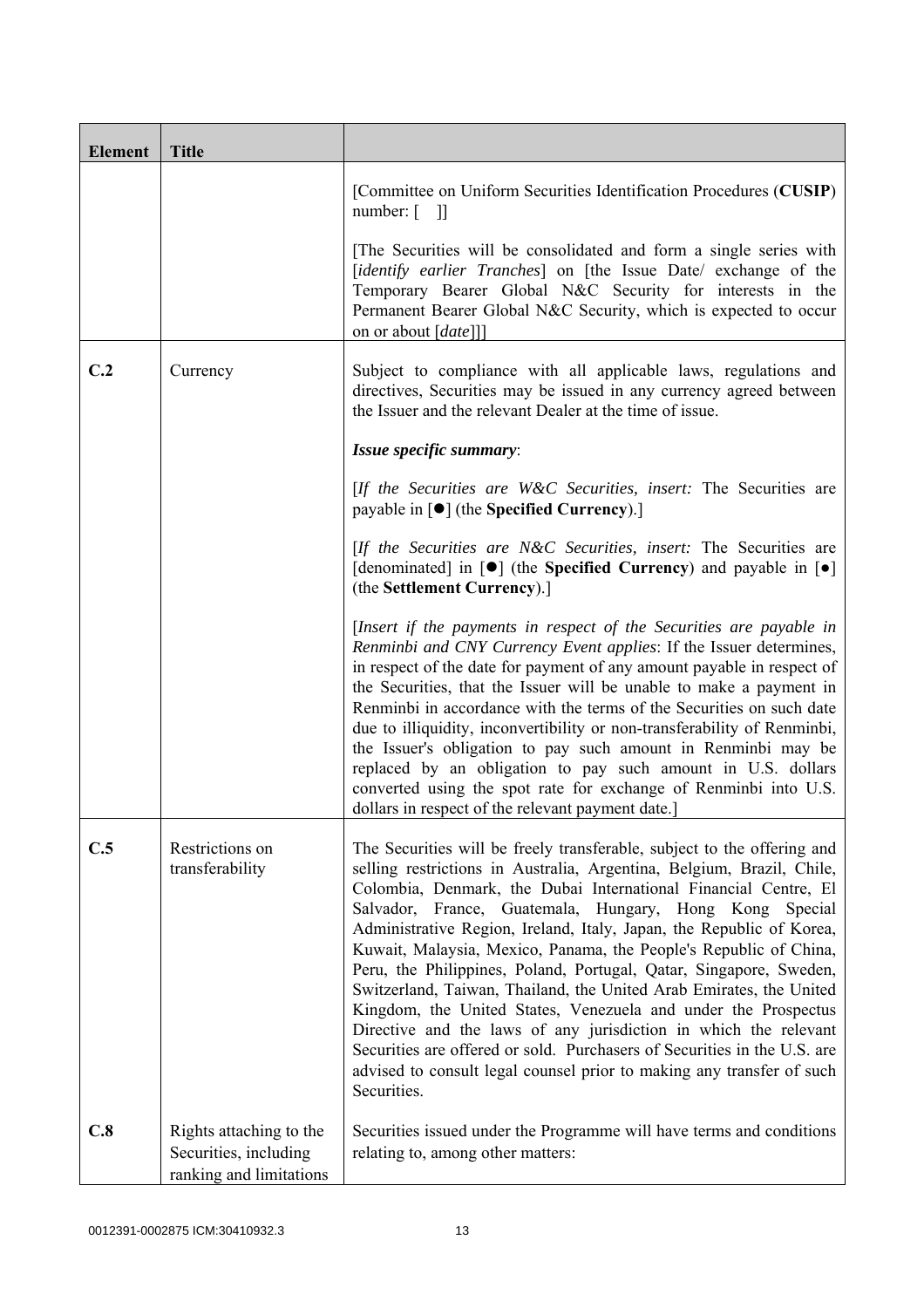| <b>Element</b> | <b>Title</b>    |                                                                                                                                                                                                                                                                                                                                                                                                                                                                                                                                                                                                                                                                                                                                                                                                                                          |
|----------------|-----------------|------------------------------------------------------------------------------------------------------------------------------------------------------------------------------------------------------------------------------------------------------------------------------------------------------------------------------------------------------------------------------------------------------------------------------------------------------------------------------------------------------------------------------------------------------------------------------------------------------------------------------------------------------------------------------------------------------------------------------------------------------------------------------------------------------------------------------------------|
|                | on those rights | <b>Status (Ranking)</b>                                                                                                                                                                                                                                                                                                                                                                                                                                                                                                                                                                                                                                                                                                                                                                                                                  |
|                |                 | Securities are direct, unconditional, unsubordinated and [If the<br>Securities are N&C Securities, insert: (subject to the provisions of a<br>negative pledge)] unsecured obligations of the Issuer and rank pari<br><i>passu</i> and without prejudice among themselves and ([If the Securities]<br>are N&C Securities, insert: subject as aforesaid and] save for such<br>exceptions as may be provided by applicable legislation) at least<br>equally with all other unsecured and unsubordinated obligations of the<br>Issuer, from time to time outstanding.                                                                                                                                                                                                                                                                        |
|                |                 | <b>Taxation</b>                                                                                                                                                                                                                                                                                                                                                                                                                                                                                                                                                                                                                                                                                                                                                                                                                          |
|                |                 | [If the Securities are N&C Securities, insert: All payments of principal<br>and interest in respect of the Securities will be made free and clear of,<br>and without withholding taxes (or other similar withholdings or<br>deductions) in the United Kingdom (in the case of the Issuer) [or Japan<br>(in the case of the Guarantor)], unless such withholding or deduction<br>is required by law. In the event any such deduction is made, the<br>Issuer [or the Guarantor, as applicable] [Insert if tax gross-up does not<br>apply to the N&C Securities: will not be required to pay additional<br>amounts to cover the amounts so deducted.] [Insert if tax gross-up<br>applies to the N&C Securities: will, save in certain limited<br>circumstances, be required to pay additional amounts to cover the<br>amounts so deducted.] |
|                |                 | [If the Securities are W&C Securities, insert: [The Issuer shall not be]<br>[Neither the Issuer nor the Guarantor shall be] liable for or otherwise<br>obliged to pay any tax, duty, withholding or other payment (including<br>any stamp or transfer tax) which may arise as a result of the<br>ownership, transfer, exercise or enforcement of any Security by any<br>person and all payments made by the Issuer [or the Guarantor] shall<br>be made subject to any such tax, duty, withholding, deduction or other<br>payment which may be required to be made, paid, withheld or<br>deducted.]                                                                                                                                                                                                                                       |
|                |                 | [All payments in respect of the Securities will be subject in all cases to<br>(i) any fiscal or other laws and regulations applicable thereto in the<br>place of payment, (ii) any withholding or deduction required pursuant<br>to Section 871(m) of the U.S. Internal Revenue Code of 1986 (the<br>Code), and (iii) any withholding or deduction required pursuant to an<br>agreement described in Section 1471(b) of the Code or otherwise<br>imposed pursuant to Sections 1471 through 1474 of the Code, any<br>regulations or agreements thereunder, any official interpretations<br>thereof, or (without prejudice to the provisions of N&C Securities<br>Condition 9 (Taxation)) any law implementing an intergovernmental<br>approach thereto.]                                                                                  |
|                |                 | [If the Securities are N&C Securities, insert:                                                                                                                                                                                                                                                                                                                                                                                                                                                                                                                                                                                                                                                                                                                                                                                           |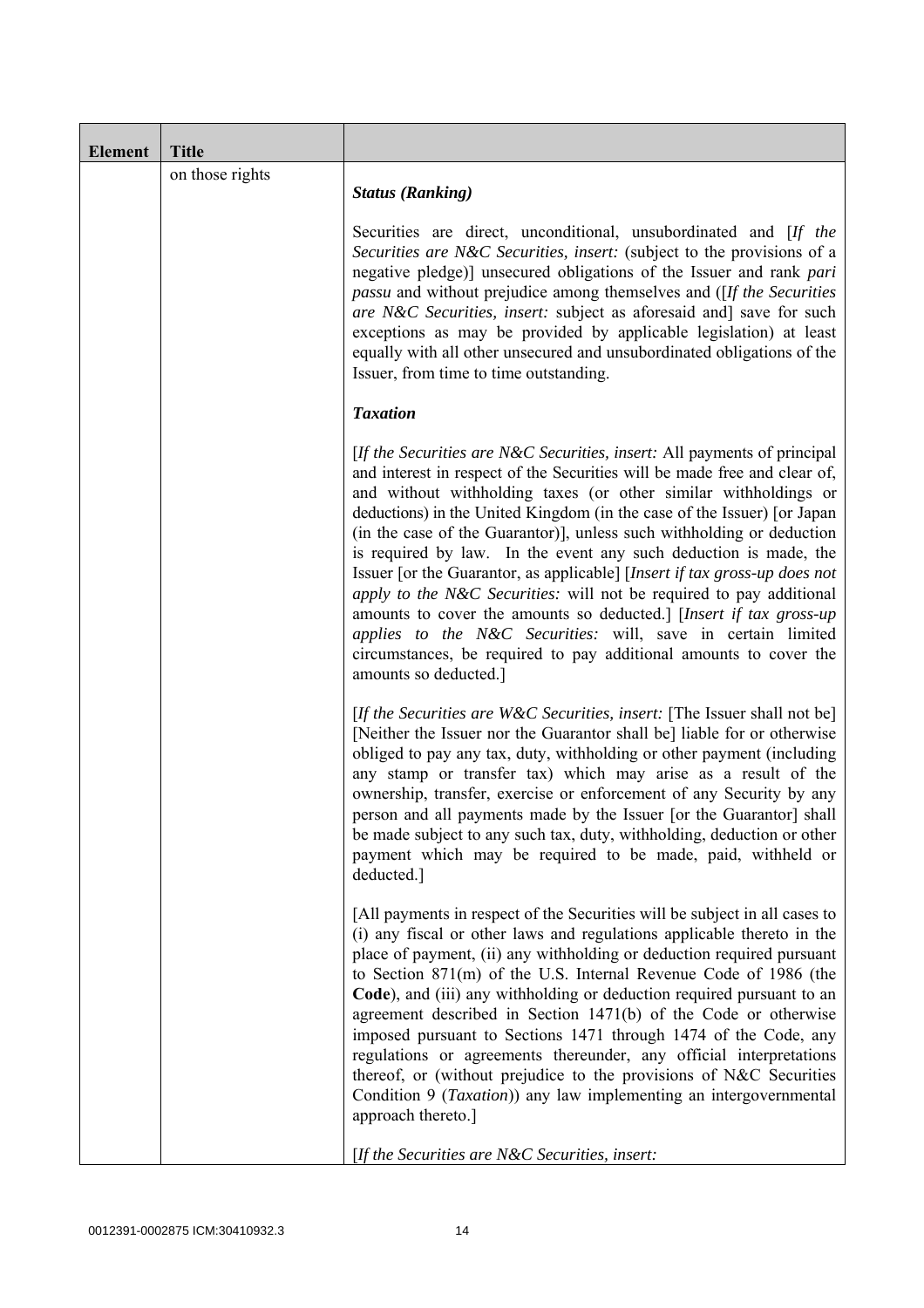| <b>Element</b> | <b>Title</b> |                                                                                                                                                                                                                                                                                                                                                                                                                                                                                                                                                                                                                                                                                                                                                                                                                                                                                                                                                                                                                                                                                                                                                                                       |
|----------------|--------------|---------------------------------------------------------------------------------------------------------------------------------------------------------------------------------------------------------------------------------------------------------------------------------------------------------------------------------------------------------------------------------------------------------------------------------------------------------------------------------------------------------------------------------------------------------------------------------------------------------------------------------------------------------------------------------------------------------------------------------------------------------------------------------------------------------------------------------------------------------------------------------------------------------------------------------------------------------------------------------------------------------------------------------------------------------------------------------------------------------------------------------------------------------------------------------------|
|                |              | [Issuer's] [N][n]egative pledge                                                                                                                                                                                                                                                                                                                                                                                                                                                                                                                                                                                                                                                                                                                                                                                                                                                                                                                                                                                                                                                                                                                                                       |
|                |              | So long as any of the Securities remain outstanding, the Issuer will not<br>create or have outstanding any mortgage, charge, pledge or other<br>security interest upon the whole or any part of its undertaking, assets<br>or revenues, present or future, to secure any of its own Indebtedness<br>or to secure its guarantee of or any indemnity in respect of any<br>Indebtedness of any third party for the benefit of the existing or future<br>holders thereof, without at the same time either securing the Securities<br>at least equally and rateably with such Indebtedness or, as the case<br>may be, such guarantee or indemnity or according to the Securities<br>such other security or guarantee as shall have been approved by an<br>Extraordinary Resolution of the Securityholders for the time being,<br>where Indebtedness means any indebtedness represented by<br>securities which have a maturity of greater than one year and are for<br>the time being, or are intended to be, quoted, listed, ordinarily dealt in<br>or traded on any stock exchange or over-the-counter or other securities<br>market in the jurisdiction of incorporation of the Issuer.] |
|                |              | [If the Securities are Guaranteed N&C Securities insert:                                                                                                                                                                                                                                                                                                                                                                                                                                                                                                                                                                                                                                                                                                                                                                                                                                                                                                                                                                                                                                                                                                                              |
|                |              | Guarantor's negative pledge                                                                                                                                                                                                                                                                                                                                                                                                                                                                                                                                                                                                                                                                                                                                                                                                                                                                                                                                                                                                                                                                                                                                                           |
|                |              | So long as the Securities remain outstanding, the Guarantor will not<br>create or permit to be outstanding any mortgage, charge, pledge or<br>other security interest upon the whole or any part of its property,<br>assets or revenues, present or future, to secure for the benefit of the<br>holders of any securities (i) payment of any sum due in respect of any<br>securities or (ii) any payment under any guarantee of securities or (iii)<br>any payment under any indemnity or other like obligation relating to<br>securities, in any such case in which:                                                                                                                                                                                                                                                                                                                                                                                                                                                                                                                                                                                                                 |
|                |              | either such securities are by their terms payable, or confer a<br>(a)<br>right to receive payment, in any currency other than the<br>currency of the jurisdiction of incorporation of the Guarantor<br>which is Japanese Yen, or such securities are denominated in<br>Japanese Yen and more than 50 per cent. of the aggregate<br>principal amount thereof is initially distributed outside the<br>jurisdiction of incorporation of the Guarantor which is Japan,<br>by or with the authorisation of the Guarantor or (if not the<br>Guarantor) the Issuer; and                                                                                                                                                                                                                                                                                                                                                                                                                                                                                                                                                                                                                      |
|                |              | (b)<br>such securities are for the time being, or are intended to be,<br>quoted, listed, ordinarily dealt in or traded on any stock<br>exchange or over-the-counter or other securities market<br>outside Japan,                                                                                                                                                                                                                                                                                                                                                                                                                                                                                                                                                                                                                                                                                                                                                                                                                                                                                                                                                                      |
|                |              | without in any such case at the same time according to the Guarantee<br>either the same security as is granted to or is outstanding in respect of<br>such securities, guarantee, indemnity or other like obligation or such<br>other security or guarantee as shall be approved by an Extraordinary                                                                                                                                                                                                                                                                                                                                                                                                                                                                                                                                                                                                                                                                                                                                                                                                                                                                                   |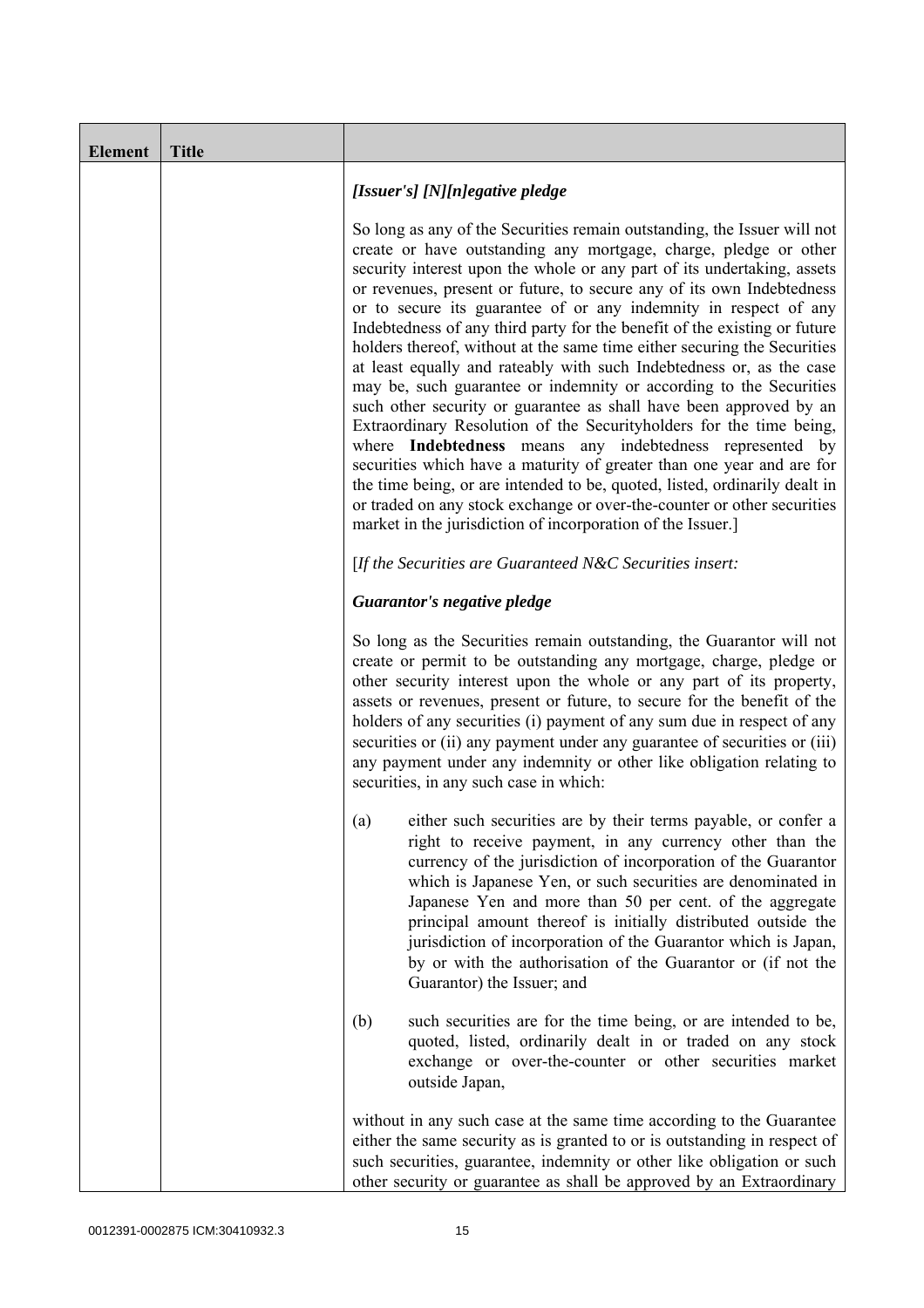| <b>Element</b> | <b>Title</b> |                                                                                                                                                                                                                                                                                                                                                                                                                                                                                                                                                                                                                                                                                                                                                                                                                                                                                                                                                                                                                                                                                                    |
|----------------|--------------|----------------------------------------------------------------------------------------------------------------------------------------------------------------------------------------------------------------------------------------------------------------------------------------------------------------------------------------------------------------------------------------------------------------------------------------------------------------------------------------------------------------------------------------------------------------------------------------------------------------------------------------------------------------------------------------------------------------------------------------------------------------------------------------------------------------------------------------------------------------------------------------------------------------------------------------------------------------------------------------------------------------------------------------------------------------------------------------------------|
|                |              | Resolution of the Securityholders. For the purposes of the above,<br>"securities" means bonds, debentures, notes or other similar<br>investment securities of the Issuer or the Guarantor, or any other<br>person with a stated maturity of more than one year from the creation<br>thereof.]                                                                                                                                                                                                                                                                                                                                                                                                                                                                                                                                                                                                                                                                                                                                                                                                      |
|                |              | [If the Securities are $W\&C$ Securities, insert:                                                                                                                                                                                                                                                                                                                                                                                                                                                                                                                                                                                                                                                                                                                                                                                                                                                                                                                                                                                                                                                  |
|                |              | Negative pledge                                                                                                                                                                                                                                                                                                                                                                                                                                                                                                                                                                                                                                                                                                                                                                                                                                                                                                                                                                                                                                                                                    |
|                |              | The terms of the Securities will not contain a negative pledge<br>provision in respect of either the Issuer [or the Guarantor].]                                                                                                                                                                                                                                                                                                                                                                                                                                                                                                                                                                                                                                                                                                                                                                                                                                                                                                                                                                   |
|                |              | <b>Events of default</b>                                                                                                                                                                                                                                                                                                                                                                                                                                                                                                                                                                                                                                                                                                                                                                                                                                                                                                                                                                                                                                                                           |
|                |              | [If the Securities are $N\&C$ Securities, insert:                                                                                                                                                                                                                                                                                                                                                                                                                                                                                                                                                                                                                                                                                                                                                                                                                                                                                                                                                                                                                                                  |
|                |              | The terms of the Securities will contain, amongst others, the following<br>events of default:                                                                                                                                                                                                                                                                                                                                                                                                                                                                                                                                                                                                                                                                                                                                                                                                                                                                                                                                                                                                      |
|                |              | default for a period of 30 days or more in payment of any sum<br>(a)<br>due in respect of the Securities;                                                                                                                                                                                                                                                                                                                                                                                                                                                                                                                                                                                                                                                                                                                                                                                                                                                                                                                                                                                          |
|                |              | (b)<br>failure by the Issuer [or the Guarantor] to perform or observe<br>any of [its][their respective] other covenants or agreements<br>under the Securities[, the Guarantee] or (where such other<br>covenants or agreements are for the benefit of the<br>Securityholders) the Agency Agreement continuing for a<br>period of 90 days after the date on which written notice is<br>given to the Issuer [and the Guarantor] by any Securityholder<br>requiring remedy of such default;                                                                                                                                                                                                                                                                                                                                                                                                                                                                                                                                                                                                           |
|                |              | any indebtedness for borrowed money other than the<br>(c)<br>Securities having an aggregate outstanding principal amount<br>equal to or greater than U.S.\$10,000,000 (or its equivalent) of<br>the Issuer [or the Guarantor] becomes prematurely repayable<br>following a default, or the Issuer [or the Guarantor] defaults in<br>the repayment of any such indebtedness at the maturity<br>thereof or at the expiration of any applicable grace period<br>therefor (or in the case of such indebtedness due on demand,<br>defaults in the payment of such indebtedness at the expiration<br>of three business days after demand therefor or, if longer, any<br>applicable grace period therefor) or any guarantee of or<br>indemnity in respect of any indebtedness for borrowed money<br>of others having a principal amount or aggregate principal<br>amount for the time being outstanding of at least<br>U.S.\$10,000,000 (or its equivalent) given by the Issuer [or the<br>Guarantor] shall not be honoured when due and called upon at<br>the expiration of any applicable grace period; |
|                |              | (d)<br>subject to certain exceptions, and, in certain instances, the<br>passing of a specified time period, events resulting from a                                                                                                                                                                                                                                                                                                                                                                                                                                                                                                                                                                                                                                                                                                                                                                                                                                                                                                                                                                |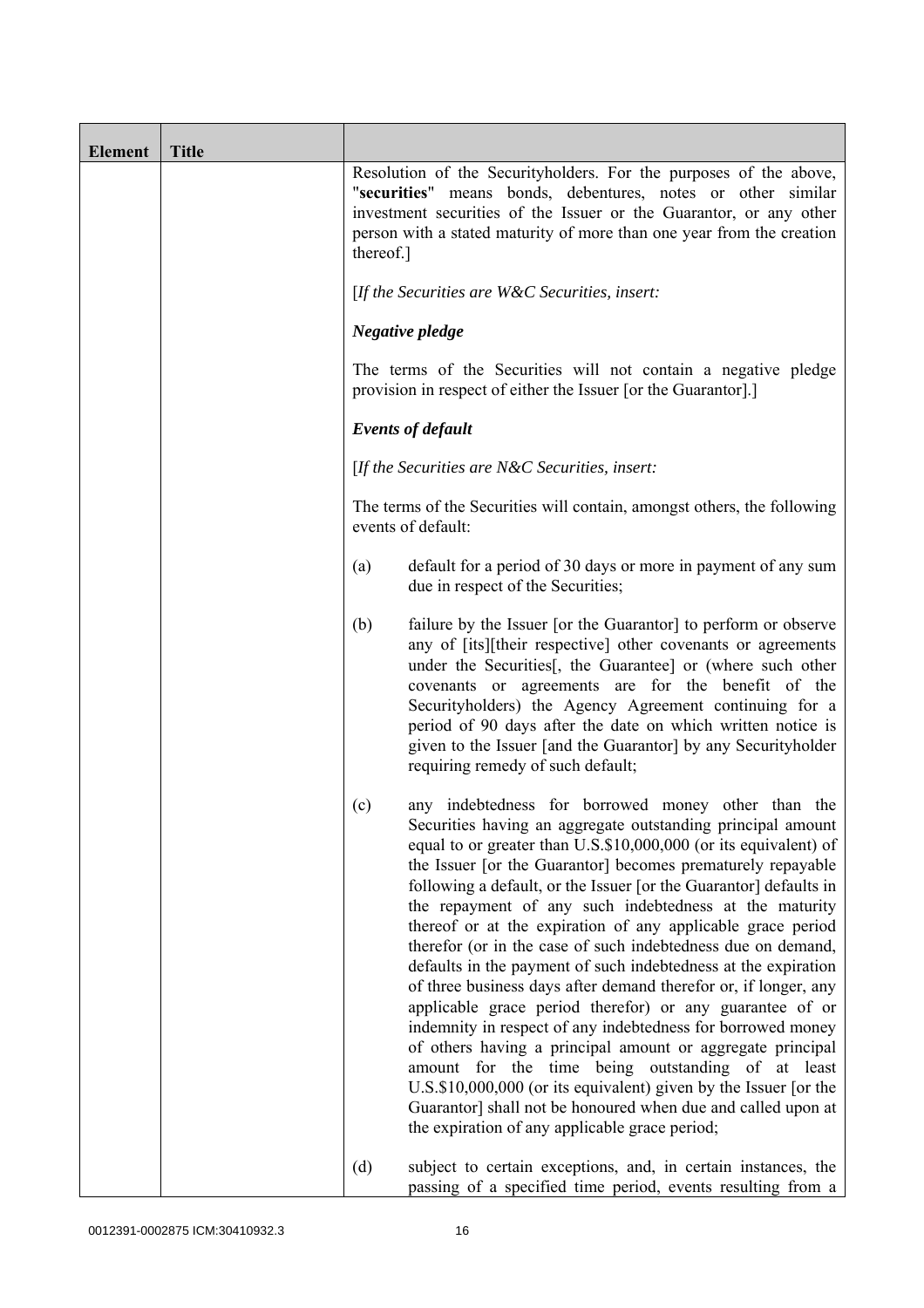| <b>Element</b> | <b>Title</b>                                                                                                         |                 |                                                                                                                                                                                                                                                                                                                                                                        |
|----------------|----------------------------------------------------------------------------------------------------------------------|-----------------|------------------------------------------------------------------------------------------------------------------------------------------------------------------------------------------------------------------------------------------------------------------------------------------------------------------------------------------------------------------------|
|                |                                                                                                                      |                 | decree or order by a court relating to the reorganisation,<br>winding up, insolvency, bankruptcy or similar procedure of<br>the Issuer [or the Guarantor];                                                                                                                                                                                                             |
|                |                                                                                                                      | (e)             | events resulting from the instigation by the Issuer [or the<br>Guarantor] of, or the consent of the Issuer [or the Guarantor]<br>to, proceedings relating to the reorganisation, bankruptcy or<br>similar procedure of the Issuer [or the Guarantor] or the<br>moratorium of payments in respect of the Issuer; [or]                                                   |
|                |                                                                                                                      | (f)             | subject to certain exceptions, the Issuer [or the Guarantor]<br>ceasing to carry on the whole or substantially the whole of its<br>business or disposing of the whole or substantially the whole<br>of its assets[.] $\lceil$ ; or                                                                                                                                     |
|                |                                                                                                                      | (g)             | for any reason whatsoever the Guarantee not being (or being<br>claimed by the Guarantor not to be) in full force and effect.]                                                                                                                                                                                                                                          |
|                |                                                                                                                      |                 | [If the Securities are W&C Securities, insert:                                                                                                                                                                                                                                                                                                                         |
|                |                                                                                                                      |                 | The terms of the Securities will contain; amongst others, the following<br>events of default:                                                                                                                                                                                                                                                                          |
|                |                                                                                                                      | (a)             | events resulting from a decree or order by a court relating to<br>the reorganisation, winding-up, insolvency, bankruptcy or<br>similar procedure of the Issuer [or the Guarantor] (subject to<br>certain exceptions); or                                                                                                                                               |
|                |                                                                                                                      | (b)             | events resulting from the instigation by the Issuer [or the<br>Guarantor] of, or the consent of the Issuer [or the Guarantor]<br>to, proceedings relating to the reorganisation, bankruptcy or<br>similar procedure of the Issuer [or the Guarantor] or the<br>moratorium of payments in respect of the Issuer.]                                                       |
|                |                                                                                                                      | <b>Meetings</b> |                                                                                                                                                                                                                                                                                                                                                                        |
|                |                                                                                                                      | majority.       | The relevant Conditions contain provisions for calling meetings of<br>Securityholders to consider matters affecting their interests generally.<br>These provisions permit defined majorities to bind all Securityholders<br>including Securityholders who did not attend and vote at the relevant<br>meeting and Securityholders who voted in a manner contrary to the |
| [C.9]          | Interest/Redemption of<br>N&C Securities                                                                             | <b>Interest</b> |                                                                                                                                                                                                                                                                                                                                                                        |
|                | (Do not include this<br>Element C.9 if the<br>relevant Securities are<br>derivative securities for<br>the purpose of | rate.           | Securities may or may not bear interest. Interest-bearing Securities<br>will either bear interest payable at a fixed rate, a floating rate, a<br>structured floating rate, an FX linked rate, an equity linked rate, an<br>index linked rate, an inflation index linked rate or a swap rate linked                                                                     |
|                | <b>Commission Regulation</b>                                                                                         |                 | Issue specific summary:                                                                                                                                                                                                                                                                                                                                                |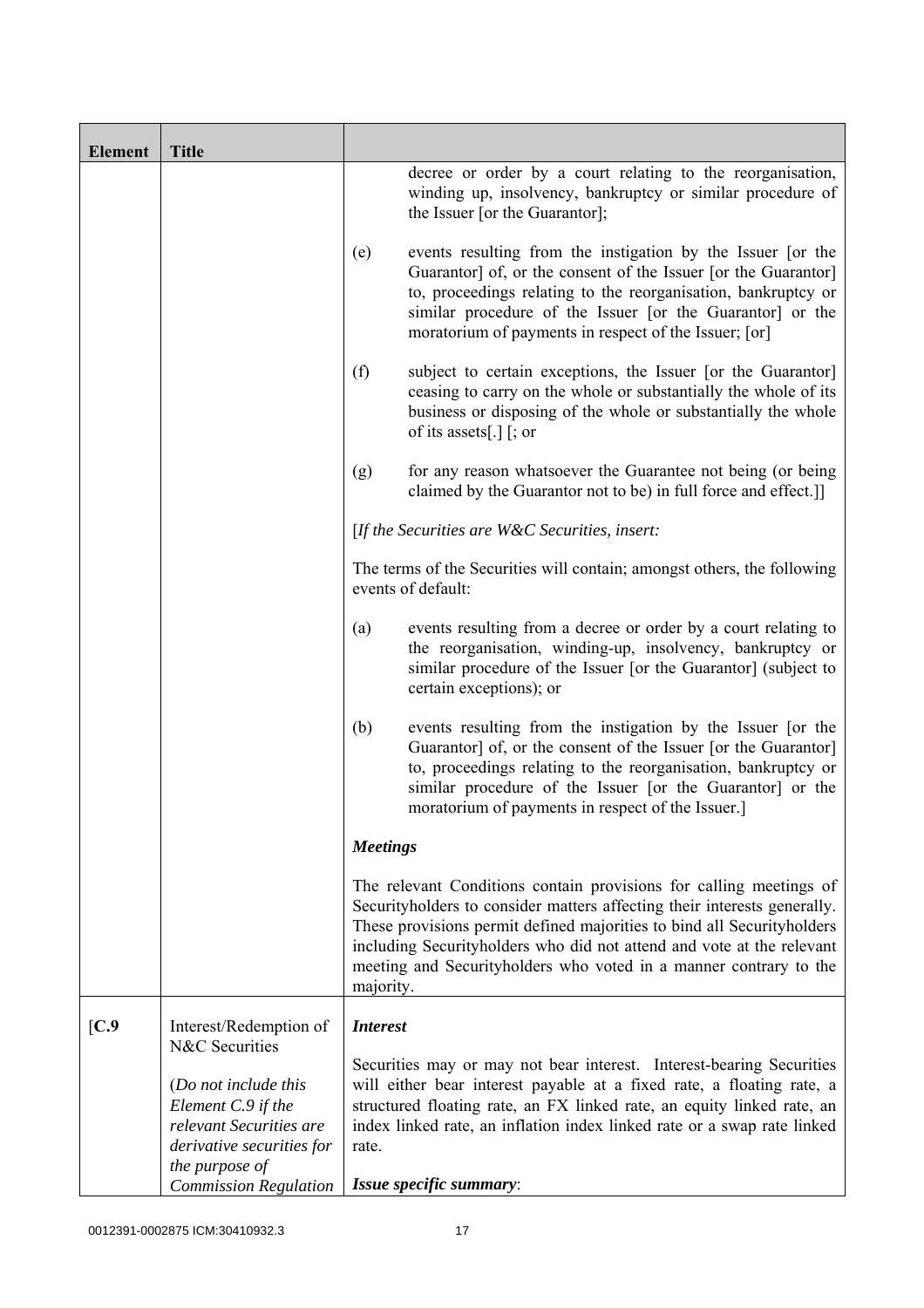| <b>Element</b> | <b>Title</b>                                                                                                                            |                                                                                                                                                                                                                                                                                                                                                                                                                                                                                                                                            |
|----------------|-----------------------------------------------------------------------------------------------------------------------------------------|--------------------------------------------------------------------------------------------------------------------------------------------------------------------------------------------------------------------------------------------------------------------------------------------------------------------------------------------------------------------------------------------------------------------------------------------------------------------------------------------------------------------------------------------|
|                | $(EC)$ No. 809/2004 (as<br>amended) (being<br>Securities which may<br>redeem at an amount<br>other than 100% of<br>their nominal amount | [For fixed rate interest Securities: The Securities bear interest [from<br>their date of issue/from $\lceil \bullet \rceil$ at the fixed rate of $\lceil \bullet \rceil$ per cent. per<br>annum. As of the Issue Date, the yield of the Securities is $\lceil \bullet \rceil$ per<br>cent. Interest will be paid [annually] in arrear on [ $\bullet$ ] in each year.<br>The first interest payment will be made on $\lceil \bullet \rceil$ .]                                                                                              |
|                | <i>(Derivative Securities))</i>                                                                                                         | [For floating rate interest Securities: The Securities bear interest<br>[from their date of issue/from $\lceil \bullet \rceil$ ] at floating rates calculated by<br>reference to [specify reference rate for Securities being issued]<br>[plus/minus] a margin of [ $\bullet$ ] per cent. Interest will be paid<br>[quarterly/semi-annually/annually] in arrear on [ $\bullet$ ] in each year[,<br>subject to adjustment for non-business days]. The first interest<br>payment will be made on [●].]                                       |
|                |                                                                                                                                         | [For Securities with a derivative component to the interest payment:<br>The Securities bear interest [from their date of issue/from $\lceil \bullet \rceil$ ] at [a<br>structured floating rate/a FX linked rate/an equity linked rate/an index<br>linked rate/an inflation index linked rate/a swap rate linked rate] as set<br>out in item C.10. Interest will be paid [quarterly/semi-annually/annually]<br>in arrear on $\lceil \bullet \rceil$ in each year. The first interest payment will be made<br>on $\lceil \bullet \rceil$ .] |
|                |                                                                                                                                         | [Include for floating rate securities only where a maximum and/or<br>minumum rate of interest applies: The Rate of Interest [for any<br>Coupon Period] shall not [exceed the Maximum Rate of Interest] [or]<br>than the Minimum<br>Rate<br>[be<br>less<br>of Interest].<br>[The]<br>[Maximum][Minimum] Rate of Interest for [each Coupon Period] will<br>be [specify (per Coupon Period if Maximum/Minimum Rate of Interest<br>varies between Coupon Periods)].                                                                            |
|                |                                                                                                                                         | [Not Applicable - The Securities do not bear any interest [and will be<br>offered and sold at a discount to their nominal amount].]                                                                                                                                                                                                                                                                                                                                                                                                        |
|                |                                                                                                                                         | Redemption                                                                                                                                                                                                                                                                                                                                                                                                                                                                                                                                 |
|                |                                                                                                                                         | The terms under which Securities may be redeemed (including the<br>maturity date and the price at which they will be redeemed on the<br>maturity date as well as any provisions relating to early redemption)<br>will be agreed between the Issuer and the relevant Dealer at the time<br>of issue of the relevant Securities.                                                                                                                                                                                                             |
|                |                                                                                                                                         | Issue specific summary:                                                                                                                                                                                                                                                                                                                                                                                                                                                                                                                    |
|                |                                                                                                                                         | Unless previously redeemed or cancelled, each Security will be<br>redeemed on [ <i>Insert relevant Maturity Date</i> ] at $[par/\lceil \bullet]$ per cent. of<br>its nominal amount].                                                                                                                                                                                                                                                                                                                                                      |
|                |                                                                                                                                         | The Securities may be redeemed early [for tax reasons][[,] at the<br>option of the Issuer][[,] at the option of security holders][[,][and] upon<br>the occurrence of certain regulatory events][[,][and] in circumstances<br>where the performance of the Issuer's [or the Guarantor's] obligations                                                                                                                                                                                                                                        |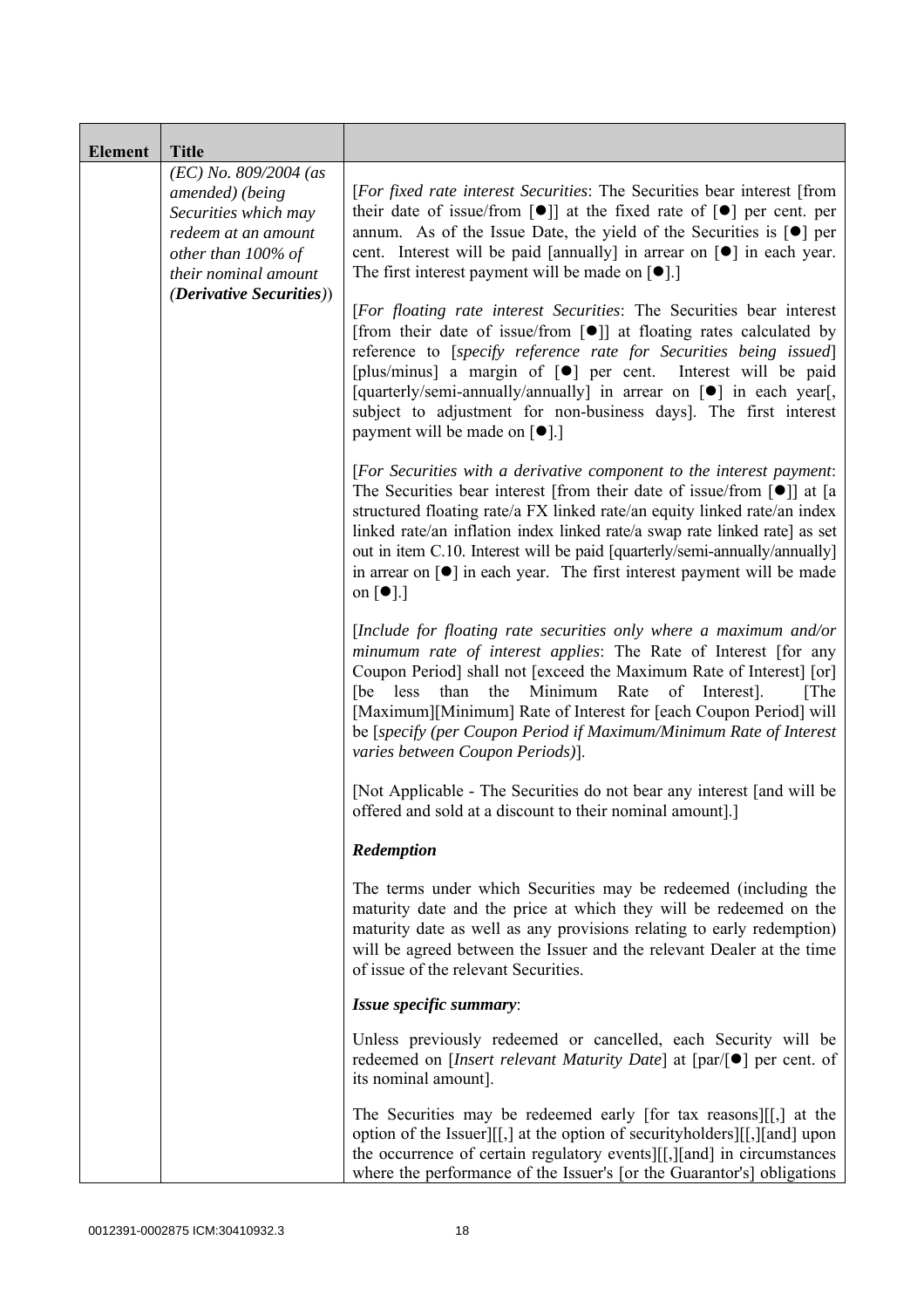| <b>Element</b>    | <b>Title</b>                                                           |                                                                                                                                                                                                                                                                                                                                                                                                                                                                                                                                                                                                                                                                                                                                                                                                                                                 |
|-------------------|------------------------------------------------------------------------|-------------------------------------------------------------------------------------------------------------------------------------------------------------------------------------------------------------------------------------------------------------------------------------------------------------------------------------------------------------------------------------------------------------------------------------------------------------------------------------------------------------------------------------------------------------------------------------------------------------------------------------------------------------------------------------------------------------------------------------------------------------------------------------------------------------------------------------------------|
|                   |                                                                        | under the Securities [or the Guarantee (as applicable)] has or will<br>become unlawful, illegal or otherwise prohibited] [and following the<br>occurrence of certain events relating to [the][any] [asset][or][basis] by<br>reference to which the return on the Securities may be determined<br>including those [Adjustment][and][Disruption] Events described in<br>Element C.10 below] at [specify each permutation of the early<br>redemption price from the Conditions (including, where relevant,<br>replicating the method by which the relevant early redemption price<br>will be calculated from the Conditions) and the circumstances in<br>which each such permutation may apply in accordance with the<br>Conditions. If relevant, specify any maximum or minimum redemption<br>amounts, applicable to the Securities being issued. |
|                   |                                                                        | <b>Representative of Securityholders</b>                                                                                                                                                                                                                                                                                                                                                                                                                                                                                                                                                                                                                                                                                                                                                                                                        |
|                   |                                                                        | Not Applicable – No representative of the Security holders has been<br>appointed by the Issuer.                                                                                                                                                                                                                                                                                                                                                                                                                                                                                                                                                                                                                                                                                                                                                 |
|                   |                                                                        | Please also refer to item C.8 above for rights attaching to the<br>Securities.                                                                                                                                                                                                                                                                                                                                                                                                                                                                                                                                                                                                                                                                                                                                                                  |
| $\mathbf{[C.10]}$ | Derivative component<br>in the interest payment                        | [Not Applicable – There is no derivative component to the interest<br>payment for the Securities]                                                                                                                                                                                                                                                                                                                                                                                                                                                                                                                                                                                                                                                                                                                                               |
|                   | (Do not include this<br>Element C.10 if the<br>relevant Securities are | (This Element should be specified as "Not Applicable" if there is no<br>derivative component to the interest payment for the Securities)                                                                                                                                                                                                                                                                                                                                                                                                                                                                                                                                                                                                                                                                                                        |
|                   | Derivative Securities as<br>defined in Element C.9<br>above)           | [Payments of interest in respect of the Securities will be determined<br>by reference to the performance of the [insert relevant Reference<br><i>Item(s)</i> ]. The Calculation Agent for the Securities is $[•]$ .                                                                                                                                                                                                                                                                                                                                                                                                                                                                                                                                                                                                                             |
|                   |                                                                        | [Insert if applicable:                                                                                                                                                                                                                                                                                                                                                                                                                                                                                                                                                                                                                                                                                                                                                                                                                          |
|                   |                                                                        | Coupon Accrual Date means [ $\bullet$ ].                                                                                                                                                                                                                                                                                                                                                                                                                                                                                                                                                                                                                                                                                                                                                                                                        |
|                   |                                                                        | Coupon Period means [insert coupon period].                                                                                                                                                                                                                                                                                                                                                                                                                                                                                                                                                                                                                                                                                                                                                                                                     |
|                   |                                                                        | Coupon Payment Date means [ $\bullet$ ].]                                                                                                                                                                                                                                                                                                                                                                                                                                                                                                                                                                                                                                                                                                                                                                                                       |
|                   |                                                                        | [Include where a maximum and/or minumum rate of interest<br><i>applies:</i> Notwithstanding the Rate of Interest that may be<br>calculated in accordance with the provisions set out below, the<br>Rate of Interest [for any Coupon Period] shall not [exceed the<br>Maximum Rate of Interest [or] [be less than the Minimum Rate<br>of Interest]. [The [Maximum][Minimum] Rate of Interest for<br>[each Coupon Period] will be [specify (per Coupon Period if<br>Maximum/Minimum Rate of Interest varies between Coupon<br>Periods)].]]                                                                                                                                                                                                                                                                                                        |
|                   |                                                                        | <i>In the case of Fixed FX Interest N&amp;C Securities:</i> The interest<br>payable in respect of the Securities will be an amount in the<br>Settlement Currency.                                                                                                                                                                                                                                                                                                                                                                                                                                                                                                                                                                                                                                                                               |
|                   |                                                                        | The Rate of Interest for each Coupon Period shall be a rate expressed as<br>a percentage (which will not be less than, but may be equal to, zero)                                                                                                                                                                                                                                                                                                                                                                                                                                                                                                                                                                                                                                                                                               |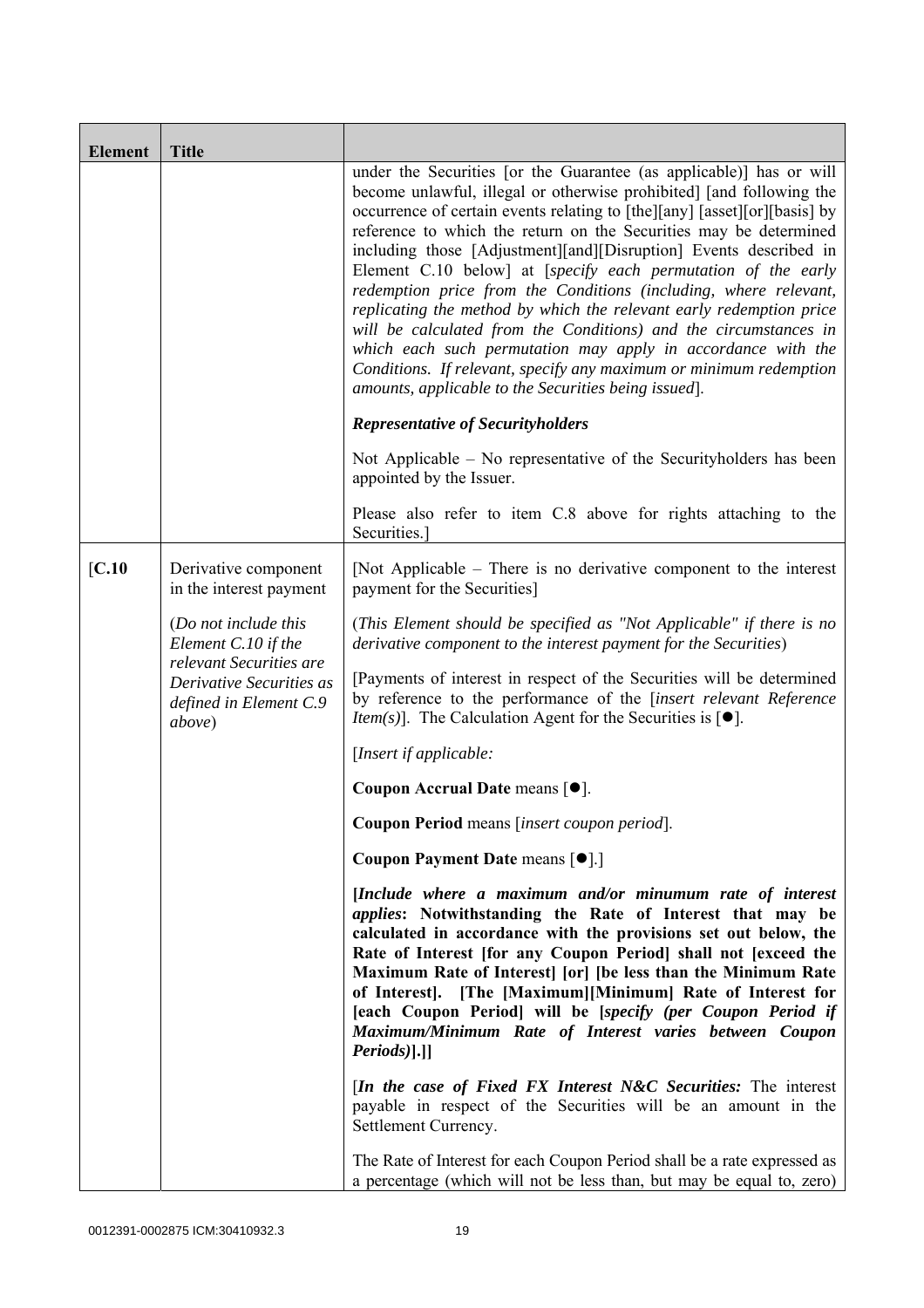| <b>Element</b> | <b>Title</b> |                                                                                                                                                                                                                                                                                                                                                                                                                                                                                                                                                                                                                                       |
|----------------|--------------|---------------------------------------------------------------------------------------------------------------------------------------------------------------------------------------------------------------------------------------------------------------------------------------------------------------------------------------------------------------------------------------------------------------------------------------------------------------------------------------------------------------------------------------------------------------------------------------------------------------------------------------|
|                |              | calculated by the Calculation Agent equal to [in the case of a Fixed FX<br>Interest N&C Security specified as a Currency 2 Fixed Rate N&C<br>Security: the Base Rate of Interest multiplied by the relevant Settlement<br>Rate, calculated by the Calculation Agent as of the relevant Valuation<br>Date] [in the case of a Fixed FX Interest N&C Security specified as a<br>Currency 1 Fixed Rate N&C Security: the Base Rate of Interest divided<br>by the relevant Settlement Rate, calculated by the Calculation Agent as<br>of the relevant Valuation Date].                                                                     |
|                |              | Where:                                                                                                                                                                                                                                                                                                                                                                                                                                                                                                                                                                                                                                |
|                |              | <b>Currency Pair</b> means [specify Currency Pairs in form of [insert first]<br>currency]/[insert second currency]] (repeat for each Currency Pair).                                                                                                                                                                                                                                                                                                                                                                                                                                                                                  |
|                |              | Base Rate of Interest means [ $\bullet$ ] per cent.                                                                                                                                                                                                                                                                                                                                                                                                                                                                                                                                                                                   |
|                |              | <b>FX Price Source</b> means [specify per Settlement Rate Option].                                                                                                                                                                                                                                                                                                                                                                                                                                                                                                                                                                    |
|                |              | Reference Exchange Rate means the spot exchange rate for the<br>Specified Currency quoted against the Settlement Currency expressed<br>as the number of units of the Specified Currency quoted per one unit<br>of the Settlement Currency.                                                                                                                                                                                                                                                                                                                                                                                            |
|                |              | Relevant Currency means each of the Specified Currency and the<br>Settlement Currency.                                                                                                                                                                                                                                                                                                                                                                                                                                                                                                                                                |
|                |              | Settlement Rate means the Reference Exchange Rate on the relevant<br>Valuation Date at the Valuation Time as determined by the<br>Calculation Agent by reference to the Settlement Rate Option (and<br>such determination may be made, without limitation, with such<br>adjustments as are, at the discretion of the Calculation Agent,<br>necessary to the published quoting conventions and/or implying the<br>Reference Exchange Rate from more than one Settlement Rate<br>Option) unless any applicable disruption event exists or occurs, in<br>which case, the Settlement Rate will be determined by the Calculation<br>Agent. |
|                |              | <b>Settlement Rate Option</b> means the rate published for the Specified<br>Currency/Settlement Currency fixing rate on the FX Price Source at or<br>about the Valuation Time on the relevant Valuation Date or, if the<br>Reference Exchange Rate is to be implied from more than one<br>Settlement Rate Option, the rate, for each Currency Pair, published for<br>the Currency Pair fixing rate on the FX Price Source at or about the<br>Valuation Time on the Valuation Date.                                                                                                                                                    |
|                |              | Valuation Date means $[•]$ .                                                                                                                                                                                                                                                                                                                                                                                                                                                                                                                                                                                                          |
|                |              | <b>Valuation Time means <math>\lceil \bullet \rceil</math>.</b>                                                                                                                                                                                                                                                                                                                                                                                                                                                                                                                                                                       |
|                |              | [In the case of Equity Basket Conditional Interest N&C Securities:<br>The Rate of Interest in respect of a Coupon Payment Date shall be a<br>rate expressed as a percentage (which will not be less than, but may be                                                                                                                                                                                                                                                                                                                                                                                                                  |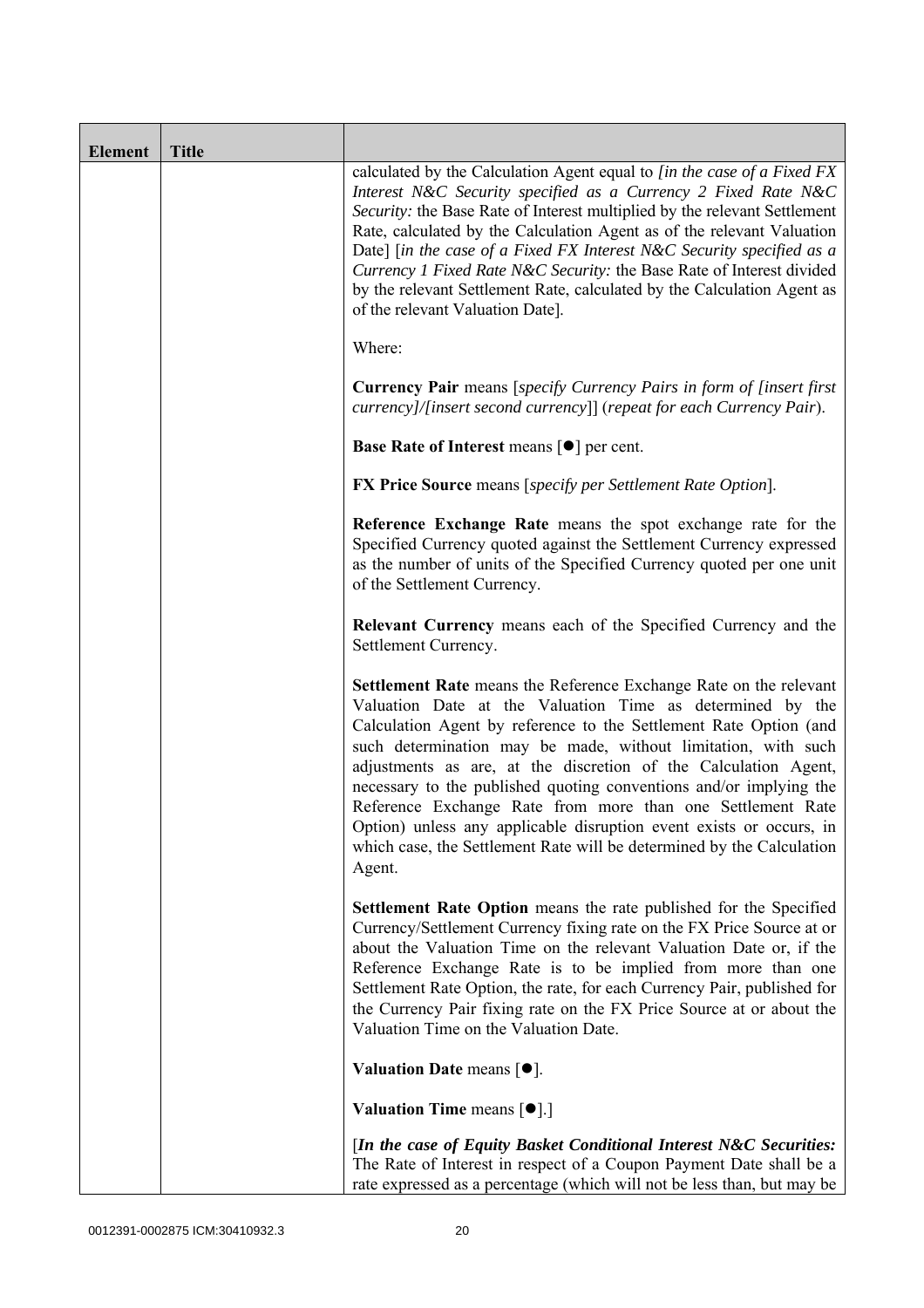| <b>Element</b> | <b>Title</b> |                                                                                                                                                                                                                                                              |
|----------------|--------------|--------------------------------------------------------------------------------------------------------------------------------------------------------------------------------------------------------------------------------------------------------------|
|                |              | equal to, zero) calculated by the Calculation Agent equal to:                                                                                                                                                                                                |
|                |              | if no Conditional Coupon Barrier Event has occurred on the<br>(a)<br>Observation Date immediately preceding such Coupon<br>Payment Date, the Base Rate of Interest; or                                                                                       |
|                |              | if a Conditional Coupon Barrier Event has occurred on the<br>(b)<br>Observation Date immediately preceding such Coupon<br>Payment Date, the Floor Rate of Interest.                                                                                          |
|                |              | Equity Basket Conditional Interest N&C Securities are<br>All<br>Conditional Interest N&C Securities.                                                                                                                                                         |
|                |              | Where:                                                                                                                                                                                                                                                       |
|                |              | <b>Base Rate of Interest means [<math>\bullet</math>] per cent. per annum.</b>                                                                                                                                                                               |
|                |              | <b>Conditional Coupon Barrier Event means the Coupon Reference</b><br>Performance in respect of any Share on an Observation Date is equal<br>to or less than the Conditional Coupon Barrier Level in respect of<br>such Observation Date.                    |
|                |              | <b>Conditional Coupon Barrier Level means [specify % for each</b><br>Observation Date].                                                                                                                                                                      |
|                |              | Coupon Reference Performance means, in respect of an Observation<br>Date and a Share, a percentage determined by the Calculation Agent<br>equal to the Reference Performance of such Share in respect of such<br>Observation Date.                           |
|                |              | <b>Floor Rate of Interest means <math>\lceil \bullet \rceil</math> per cent.</b>                                                                                                                                                                             |
|                |              | i means a Share.                                                                                                                                                                                                                                             |
|                |              | Initial Valuation Date means $[•]$ .                                                                                                                                                                                                                         |
|                |              | o means an Observation Date.                                                                                                                                                                                                                                 |
|                |              | <b>Observation Date means <math>[•]</math>.</b>                                                                                                                                                                                                              |
|                |              | <b>Observation Price</b> means, in respect of an Observation Date and a<br>Share, an amount equal to the price per share in respect of such Share<br>quoted on the applicable exchange at the Valuation Time on such<br>Observation Date.                    |
|                |              | Reference Performance means, in respect of an Observation Date<br>and a Share, a rate expressed as a percentage (which will not be less<br>than, but may be equal to, zero) calculated by the Calculation Agent in<br>accordance with the following formula: |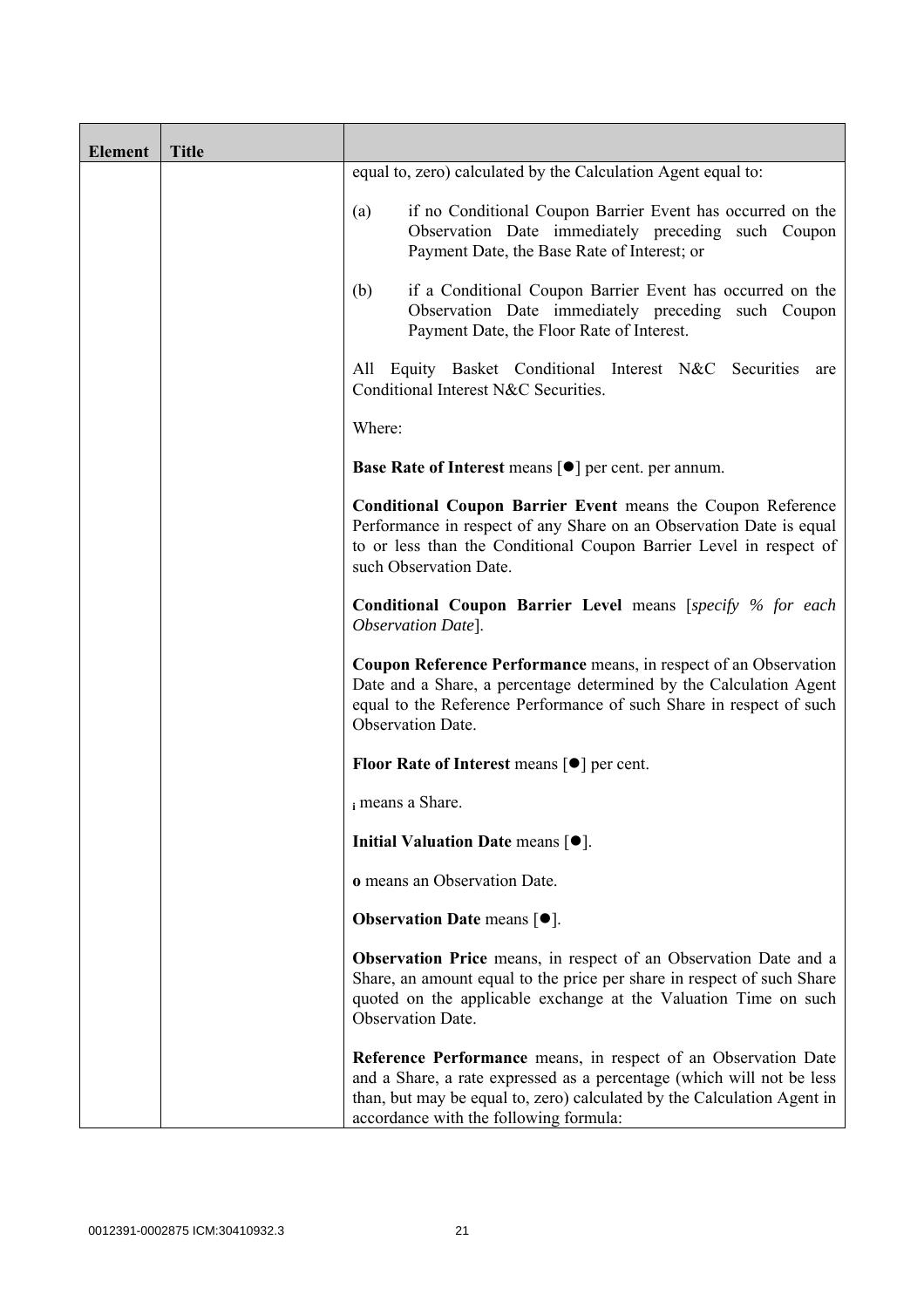| <b>Element</b> | <b>Title</b> |                                                                                                                                                                                                                                                                                      |
|----------------|--------------|--------------------------------------------------------------------------------------------------------------------------------------------------------------------------------------------------------------------------------------------------------------------------------------|
|                |              | Observation Price <sub>to</sub><br>Strike Price,                                                                                                                                                                                                                                     |
|                |              | <b>Share</b> means $\lceil \bullet \rceil$ .                                                                                                                                                                                                                                         |
|                |              | <b>Strike Price</b> means, in relation to a Share, the price per share in<br>respect of such Share quoted on the applicable exchange at the<br>Valuation Time on the Initial Valuation Date.                                                                                         |
|                |              | <b>Valuation Time means <math>\lceil \bullet \rceil</math>.</b>                                                                                                                                                                                                                      |
|                |              | [In the case of Index Basket Conditional Interest N&C Securities:<br>The Rate of Interest in respect of a Coupon Payment Date shall be a<br>rate expressed as a percentage (which will not be less than, but may be<br>equal to, zero) calculated by the Calculation Agent equal to: |
|                |              | if no Conditional Coupon Barrier Event has occurred on the<br>(a)<br>Observation Date immediately preceding such Coupon<br>Payment Date, the Base Rate of Interest; or                                                                                                               |
|                |              | if a Conditional Coupon Barrier Event has occurred on the<br>(b)<br>Observation Date immediately preceding such Coupon<br>Payment Date, the Floor Rate of Interest.                                                                                                                  |
|                |              | All Index Basket Conditional Interest N&C Securities are Conditional<br>Interest N&C Securities.                                                                                                                                                                                     |
|                |              | Where:                                                                                                                                                                                                                                                                               |
|                |              | <b>Base Rate of Interest means <math>\lceil \bullet \rceil</math> per cent.</b>                                                                                                                                                                                                      |
|                |              | <b>Conditional Coupon Barrier Event means the Coupon Reference</b><br>Performance in respect of any Index on an Observation Date is equal<br>to or less than the Conditional Coupon Barrier Level in respect of<br>such Observation Date.                                            |
|                |              | <b>Conditional Coupon Barrier Level means [specify % for each</b><br>Observation Date].                                                                                                                                                                                              |
|                |              | Coupon Reference Performance means, in respect of an Observation<br>Date and an Index, a percentage determined by the Calculation Agent<br>equal to the Reference Performance of such Index in respect of such<br><b>Observation Date.</b>                                           |
|                |              | Floor Rate of Interest means $[\bullet]$ per cent.                                                                                                                                                                                                                                   |
|                |              | i means an Index.                                                                                                                                                                                                                                                                    |
|                |              | <b>Index</b> means $\lceil \bullet \rceil$ .                                                                                                                                                                                                                                         |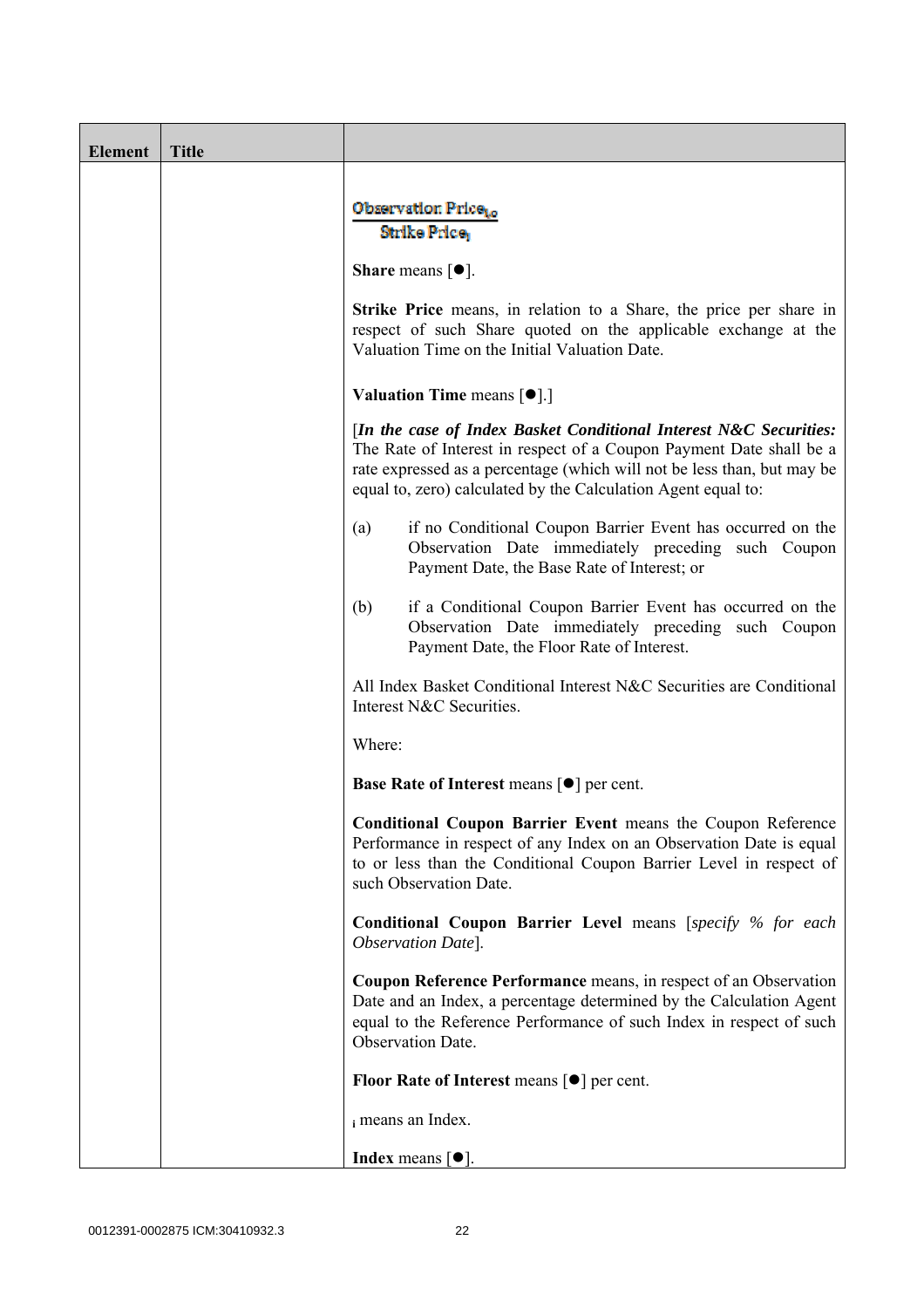| <b>Element</b> | <b>Title</b> |                                                                                                                                                                                                                                                                                                                                                                                                                                                                                                                                                                                                     |
|----------------|--------------|-----------------------------------------------------------------------------------------------------------------------------------------------------------------------------------------------------------------------------------------------------------------------------------------------------------------------------------------------------------------------------------------------------------------------------------------------------------------------------------------------------------------------------------------------------------------------------------------------------|
|                |              | Initial Valuation Date means $[•]$ .                                                                                                                                                                                                                                                                                                                                                                                                                                                                                                                                                                |
|                |              | <b>o</b> means an Observation Date.                                                                                                                                                                                                                                                                                                                                                                                                                                                                                                                                                                 |
|                |              | <b>Observation Date means <math>[•]</math>.</b>                                                                                                                                                                                                                                                                                                                                                                                                                                                                                                                                                     |
|                |              | <b>Observation Level</b> means, in respect of an Observation Date and an<br>Index, an amount equal to the closing level of such Index, as<br>calculated and announced by the relevant index sponsor, at the<br>Valuation Time on such Observation Date.                                                                                                                                                                                                                                                                                                                                             |
|                |              | <b>Reference Performance</b> means, in respect of an Observation Date and<br>an Index, a rate expressed as a percentage (which will not be less than,<br>but may be equal to, zero) calculated by the Calculation Agent in<br>accordance with the following formula:                                                                                                                                                                                                                                                                                                                                |
|                |              | Observation Level,<br>Strike Level,                                                                                                                                                                                                                                                                                                                                                                                                                                                                                                                                                                 |
|                |              | <b>Strike Level</b> means, in relation to an Index, the closing level of such<br>Index, as calculated and announced by the relevant index sponsor, at<br>the Valuation Time on the Initial Valuation Date.                                                                                                                                                                                                                                                                                                                                                                                          |
|                |              | <b>Valuation Time means <math>\lceil \bullet \rceil</math>.</b>                                                                                                                                                                                                                                                                                                                                                                                                                                                                                                                                     |
|                |              | <i>In the case of Multi-Rate Interest N&amp;C Securities:</i> The Rate of<br>Interest for each Coupon Period shall be a rate expressed as a<br>percentage (which will not be less than, but may be equal to, zero)<br>calculated by the Calculation Agent equal to:                                                                                                                                                                                                                                                                                                                                 |
|                |              | the Cap; or, if lesser<br>(a)                                                                                                                                                                                                                                                                                                                                                                                                                                                                                                                                                                       |
|                |              | (b)<br>(i) the Floor or, if greater, (ii) the Rates Performance in<br>respect of such Coupon Period.                                                                                                                                                                                                                                                                                                                                                                                                                                                                                                |
|                |              | Where:                                                                                                                                                                                                                                                                                                                                                                                                                                                                                                                                                                                              |
|                |              | Cap means $\lceil \bullet \rceil$ per cent.                                                                                                                                                                                                                                                                                                                                                                                                                                                                                                                                                         |
|                |              | <b>Designated Maturity</b> means, in respect of the First Rate $\lceil \bullet \rceil$ and in<br>respect of the Second Rate $[•]$ .                                                                                                                                                                                                                                                                                                                                                                                                                                                                 |
|                |              | First Rate means, in respect of a Coupon Period, the rate that would<br>be determined for that Coupon Period were the floating rate N&C<br>Security provisions of the Conditions to apply to determine the First<br>Rate, with the floating rate being calculated by reference to [specify]<br>first reference rate for Securities being issued and were ISDA<br>Determination to be applicable for such purposes[, provided that [(i)]<br>[if the rate so calculated is greater than the relevant First Rate Cap, the<br>First Rate shall be the First Rate Cap][; and] $[[ (ii) ]$ if the rate so |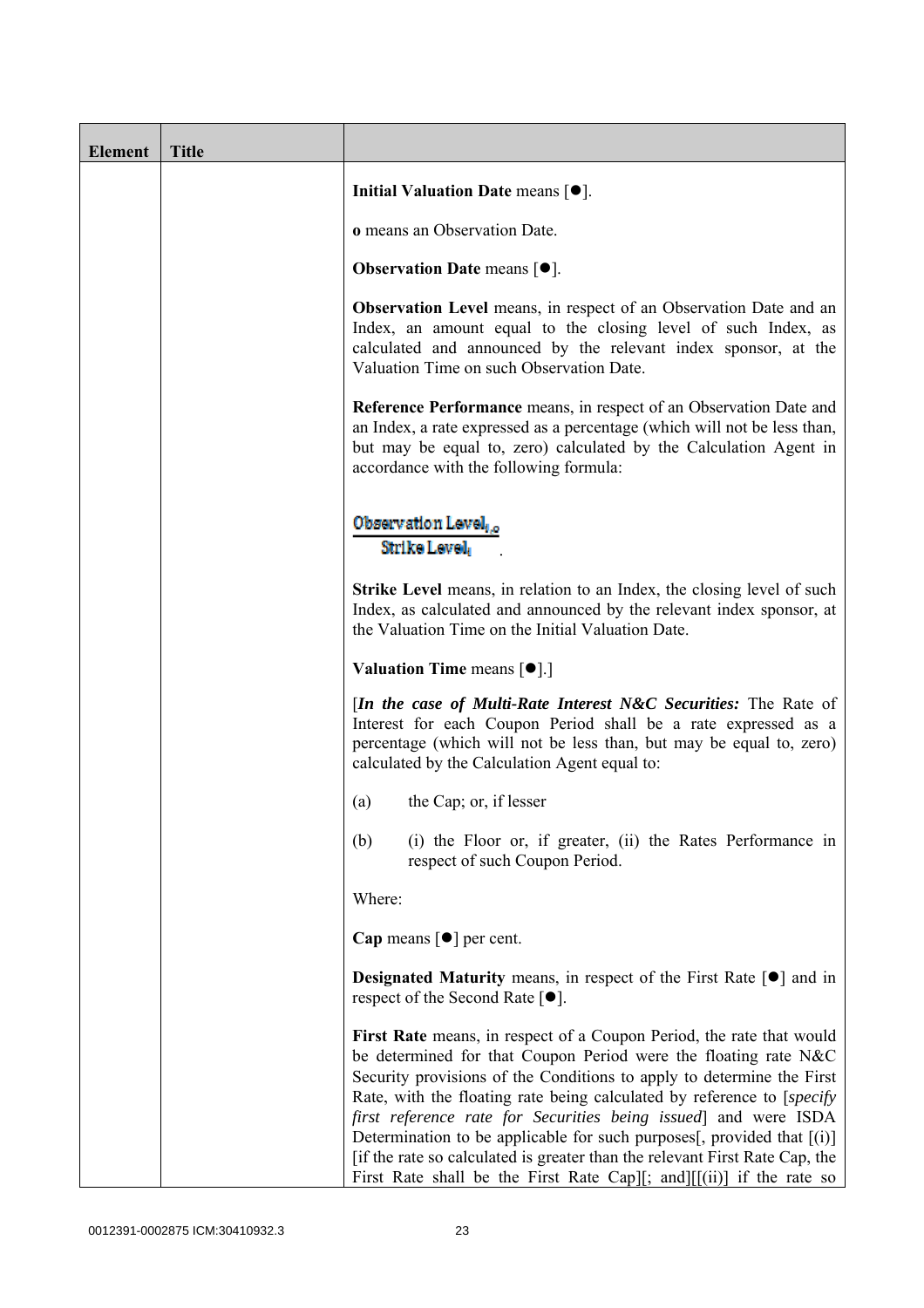| <b>Element</b> | <b>Title</b> |                                                                                                                                                                                                                                                                                                                                                                                                                                                                                                                                                                                                                                                                                                                              |
|----------------|--------------|------------------------------------------------------------------------------------------------------------------------------------------------------------------------------------------------------------------------------------------------------------------------------------------------------------------------------------------------------------------------------------------------------------------------------------------------------------------------------------------------------------------------------------------------------------------------------------------------------------------------------------------------------------------------------------------------------------------------------|
|                |              | calculated is less than the relevant First Rate Floor, the First Rate shall<br>be the First Rate Floor]].                                                                                                                                                                                                                                                                                                                                                                                                                                                                                                                                                                                                                    |
|                |              | First Rate Amount means [specify for each Coupon Period].                                                                                                                                                                                                                                                                                                                                                                                                                                                                                                                                                                                                                                                                    |
|                |              | [First Rate Cap means [specify for each Coupon Period].]                                                                                                                                                                                                                                                                                                                                                                                                                                                                                                                                                                                                                                                                     |
|                |              | [First Rate Floor means [specify for each Coupon Period].]                                                                                                                                                                                                                                                                                                                                                                                                                                                                                                                                                                                                                                                                   |
|                |              | Floating Rate Option means, in respect of the First Rate $\lceil \bullet \rceil$ and in<br>respect of the Second Rate $[•]$ .                                                                                                                                                                                                                                                                                                                                                                                                                                                                                                                                                                                                |
|                |              | <b>Floor</b> means $\lceil \bullet \rceil$ per cent.                                                                                                                                                                                                                                                                                                                                                                                                                                                                                                                                                                                                                                                                         |
|                |              | Rates Performance means, in respect of a Coupon Period, a rate<br>expressed as a percentage calculated by the Calculation Agent equal to<br>the sum of:                                                                                                                                                                                                                                                                                                                                                                                                                                                                                                                                                                      |
|                |              | the product of (i) the First Rate Amount and (ii) the First Rate,<br>(a)<br>in each case in respect of such Coupon Period;                                                                                                                                                                                                                                                                                                                                                                                                                                                                                                                                                                                                   |
|                |              | the product of (i) the Second Rate Amount and (ii) the Second<br>(b)<br>Rate, in each case in respect of such Coupon Period; and                                                                                                                                                                                                                                                                                                                                                                                                                                                                                                                                                                                             |
|                |              | the Third Rate in respect of such Coupon Period.<br>(c)                                                                                                                                                                                                                                                                                                                                                                                                                                                                                                                                                                                                                                                                      |
|                |              | <b>Reset Date</b> means, in respect of the First Rate: [specify the first day of<br>the Coupon Period]/[specify the last day of the Coupon Period], in<br>respect of the Second Rate: [specify the first day of the Coupon<br>Period /[specify the last day of the Coupon Period].                                                                                                                                                                                                                                                                                                                                                                                                                                           |
|                |              | <b>Second Rate</b> means, in respect of a Coupon Period, the rate that<br>would be determined for that Coupon Period were the floating rate<br>N&C Security provisions of the Conditions to apply to determine the<br>Second Rate, with the floating rate being calculated by reference to<br>[specify second reference rate for Securities being issued] and were<br>ISDA Determination to be applicable for such purposes[, provided<br>that $[(i)]$ if the rate so calculated is greater than the relevant Second<br>Rate Cap, the Second Rate shall be the Second Rate Cap][; and][[(ii)]<br>if the rate so calculated is less than the relevant Second Rate Floor, the<br>Second Rate shall be the Second Rate Floor]]. |
|                |              | Second Rate Amount means [specify for each Coupon Period].                                                                                                                                                                                                                                                                                                                                                                                                                                                                                                                                                                                                                                                                   |
|                |              | [Second Rate Cap means [specify for each Coupon Period].]                                                                                                                                                                                                                                                                                                                                                                                                                                                                                                                                                                                                                                                                    |
|                |              | [Second Rate Floor means [specify for each Coupon Period].]                                                                                                                                                                                                                                                                                                                                                                                                                                                                                                                                                                                                                                                                  |
|                |              | <b>Third Rate</b> means [specify for each Coupon Period].]                                                                                                                                                                                                                                                                                                                                                                                                                                                                                                                                                                                                                                                                   |
|                |              | <i>In the case of Range Accrual Interest N&amp;C Securities:</i> The Rate of<br>Interest for each Coupon Period shall be a rate expressed as a                                                                                                                                                                                                                                                                                                                                                                                                                                                                                                                                                                               |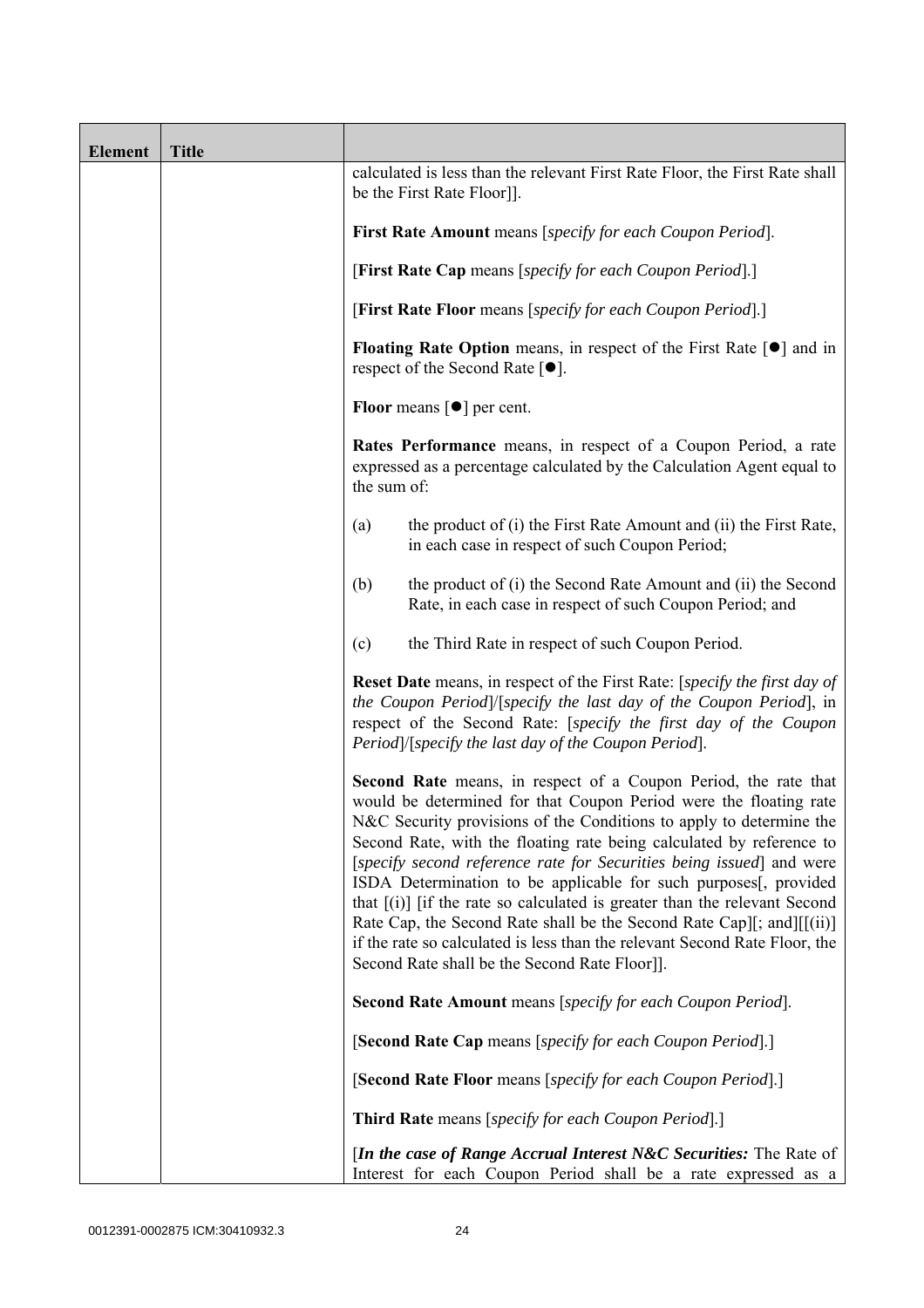| Element | <b>Title</b> |                                                                                                                                                                                                                                                                                                                                                                                                                   |
|---------|--------------|-------------------------------------------------------------------------------------------------------------------------------------------------------------------------------------------------------------------------------------------------------------------------------------------------------------------------------------------------------------------------------------------------------------------|
|         |              | percentage which will not be [greater than the Rate of Interest Cap or]<br>less than the Rate of Interest Floor but will otherwise be calculated by<br>the Calculation Agent as equal to the product of (a) and (b) below:                                                                                                                                                                                        |
|         |              | the lesser of $(i)$ and $(ii)$ below:<br>(a)                                                                                                                                                                                                                                                                                                                                                                      |
|         |              | (i)<br>the Rates Performance Cap; or                                                                                                                                                                                                                                                                                                                                                                              |
|         |              | the greater of $(x)$ the Rates Performance Floor and $(y)$<br>(ii)<br>the Rates Performance in respect of such Coupon<br>Period; and                                                                                                                                                                                                                                                                              |
|         |              | (b)<br>the Range Day Accrual Rate in respect of such Coupon<br>Period.                                                                                                                                                                                                                                                                                                                                            |
|         |              | Where:                                                                                                                                                                                                                                                                                                                                                                                                            |
|         |              | <b>Designated Maturity</b> means, in respect of the First Rate: $[•]$ , in<br>respect of the Second Rate: [●] [and in respect of the Range Day<br>Rate: [●]][in respect of Dual Rate 1: [●] and in respect of Dual Rate<br>$2: [\bullet]$ .                                                                                                                                                                       |
|         |              | <b>[Dual Rate 1</b> means in respect of any day, the rate that would be<br>determined for that day were the floating rate N&C Security<br>provisions of the Conditions to apply to determine Dual Rate 1, with<br>the floating rate being calculated by reference to [specify Dual Rate 1]<br>reference rate for Securities being issued] and were ISDA<br>Determination to be applicable for such purposes.      |
|         |              | <b>[Dual Rate 2</b> means in respect of any day, the rate that would be<br>determined for that day were the floating rate N&C Security<br>provisions of the Conditions to apply to determine Dual Rate 2, with<br>the floating rate being calculated by reference to [specify Dual Rate 2<br>reference rate for Securities being issued] and were ISDA<br>Determination to be applicable for such purposes.       |
|         |              | First Rate means, in respect of a Coupon Period, the rate that would<br>be determined for that Coupon Period were the floating rate N&C<br>Security provisions of the Conditions to apply to determine the First<br>Rate, with the floating rate being calculated by reference to [specify<br>first reference rate for Securities being issued and were ISDA<br>Determination to be applicable for such purposes. |
|         |              | First Rate Amount means [specify for each Coupon Period].                                                                                                                                                                                                                                                                                                                                                         |
|         |              | <b>Floating Rate Option</b> means, in respect of the First Rate: $[•]$ , in respect<br>of the Second Rate: [ $\bullet$ ] [and in respect of the Range Day Rate: [ $\bullet$ ]][in<br>respect of Dual Rate 1: $\lceil \bullet \rceil$ and in respect of Dual Rate 2: $\lceil \bullet \rceil$ .                                                                                                                     |
|         |              | Lower Barrier means $\lceil \bullet \rceil$ per cent.                                                                                                                                                                                                                                                                                                                                                             |
|         |              | Range Day Rate means:                                                                                                                                                                                                                                                                                                                                                                                             |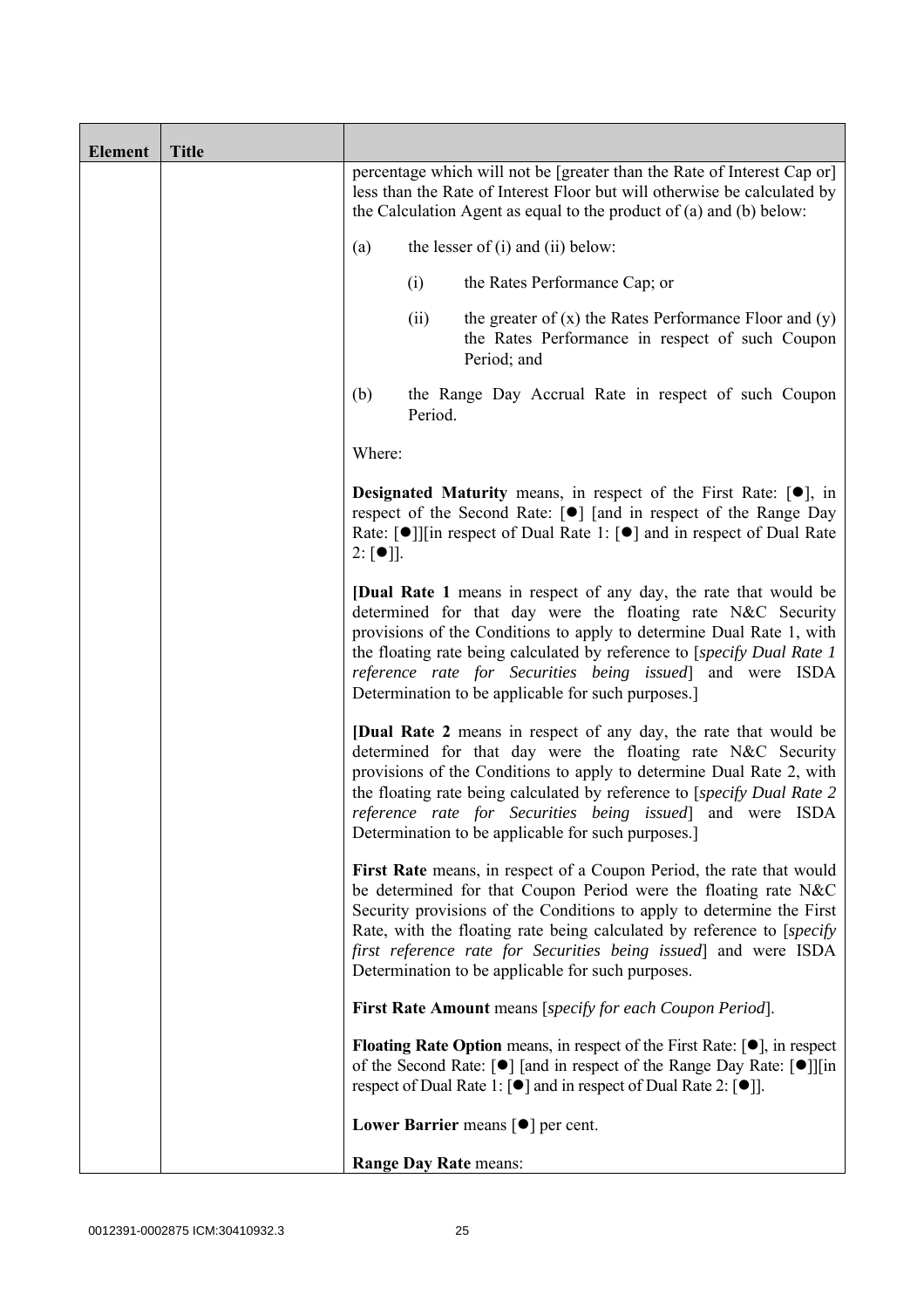| <b>Element</b> | <b>Title</b> |          |                                                                                                                                                                                                                                                                                                                                                                                                                                                                                                                                                                                              |
|----------------|--------------|----------|----------------------------------------------------------------------------------------------------------------------------------------------------------------------------------------------------------------------------------------------------------------------------------------------------------------------------------------------------------------------------------------------------------------------------------------------------------------------------------------------------------------------------------------------------------------------------------------------|
|                |              |          | [Insert if Single Rate Determination applies:                                                                                                                                                                                                                                                                                                                                                                                                                                                                                                                                                |
|                |              | (a)      | in respect of a day that is a Rate Determination Date, the rate<br>that would be determined for that day were the floating rate<br>N&C Security provisions of the Conditions to apply to<br>determine the Range Day Rate, with the floating rate being<br>calculated by reference to [specify range day reference rate<br>for Securities being issued] and were ISDA Determination to<br>be applicable for such purposes; and                                                                                                                                                                |
|                |              | (b)      | in respect of a day that is not a Rate Determination Date, the<br>Range Day Rate in respect of the Rate Determination Date<br>immediately preceding such day.]                                                                                                                                                                                                                                                                                                                                                                                                                               |
|                |              |          | [Insert if Dual Rate Determination applies:                                                                                                                                                                                                                                                                                                                                                                                                                                                                                                                                                  |
|                |              | (a)      | in respect of a day that is a Rate Determination Date, a rate<br>calculated as follows:                                                                                                                                                                                                                                                                                                                                                                                                                                                                                                      |
|                |              |          | Range Day Rate = Dual Rate 1 minus Dual Rate 2; and                                                                                                                                                                                                                                                                                                                                                                                                                                                                                                                                          |
|                |              | (b)      | in respect of a day that is not a Rate Determination Date, the<br>Range Day Rate in respect of the Rate Determination Date<br>immediately preceding such day.]                                                                                                                                                                                                                                                                                                                                                                                                                               |
|                |              |          | <b>Range Day Accrual Rate</b> means, in respect of a Coupon Period[:][,]<br>[If Single Rate Observation Date applies, insert:                                                                                                                                                                                                                                                                                                                                                                                                                                                                |
|                |              | (a)      | if on the relevant Rate Observation Date the Range Day Rate<br>is equal to or greater than the Lower Barrier and equal to or<br>less than the Upper Barrier, then 1; and                                                                                                                                                                                                                                                                                                                                                                                                                     |
|                |              | (b)      | if on the relevant Rate Observation Date the Range Day Rate<br>is lower than the Lower Barrier or greater than the Upper<br>Barrier, then zero,                                                                                                                                                                                                                                                                                                                                                                                                                                              |
|                |              |          | provided that, in each case, if the Rate Observation Date is not a Rate<br>Determination Date, the Range Day Rate used for these purposes shall<br>be the Range Day Rate in respect of the Rate Determination Date<br>immediately preceding such Rate Observation Date.][If Single Rate<br>Observation Date does not apply, insert: a rate expressed as a<br>percentage calculated by the Calculation Agent equal to the quotient<br>of (a) the Range Day Numerator (as numerator) and (b) the Range<br>Day Denominator (as denominator), in each case in respect of such<br>Coupon Period.] |
|                |              | Period.] | [Range Day Denominator means, in respect of a Coupon Period, the<br>total number of [calendar days][Business Days] in such Coupon                                                                                                                                                                                                                                                                                                                                                                                                                                                            |
|                |              |          | [Range Day Numerator means, in respect of a Coupon Period, the<br>total number of [calendar days][Business Days] in such Coupon                                                                                                                                                                                                                                                                                                                                                                                                                                                              |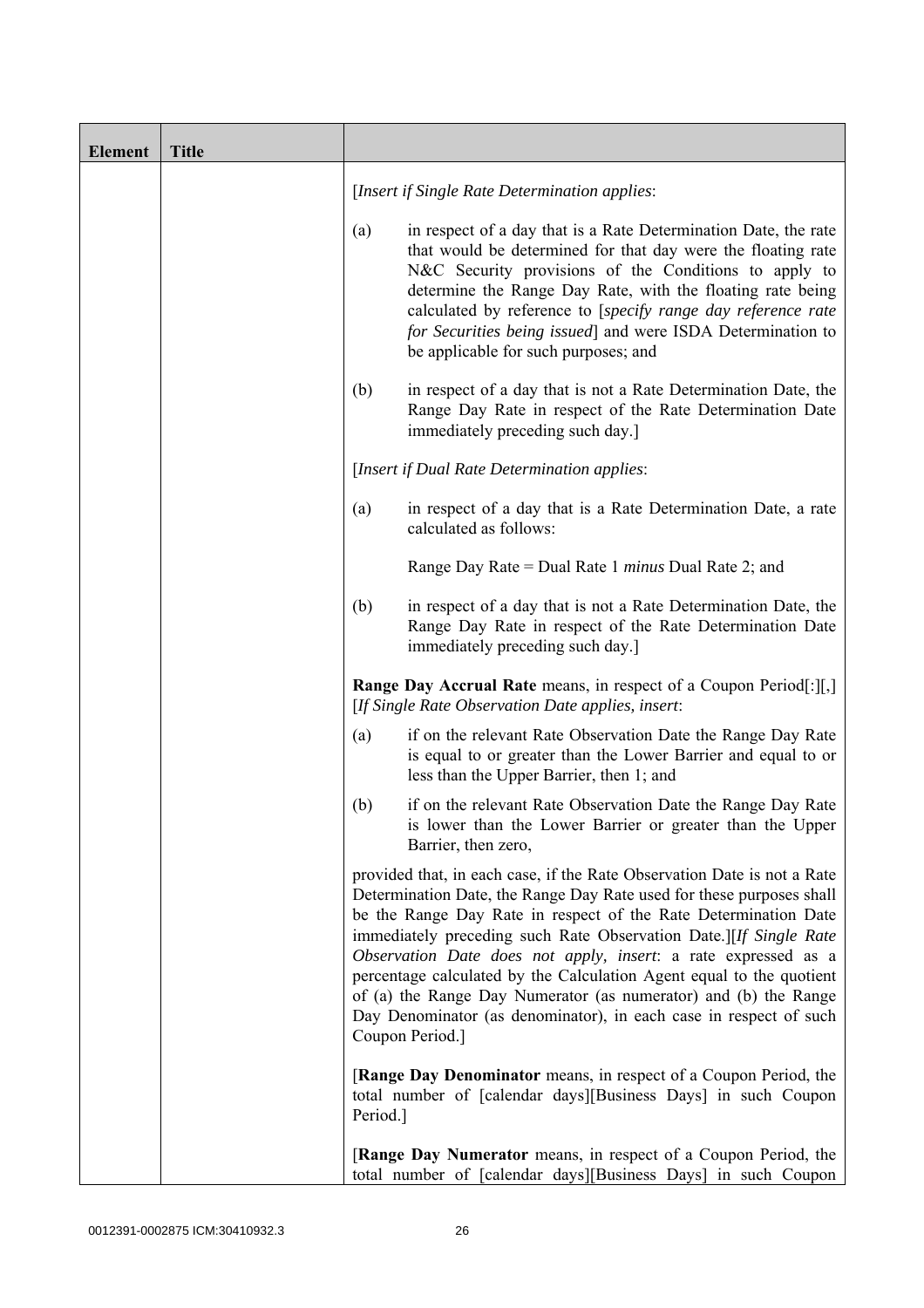| <b>Element</b> | <b>Title</b> |                                                                                                                                                                                                                                                                                                                       |                                                                                                                                                                                                                                                                                                                                                                                                                       |  |
|----------------|--------------|-----------------------------------------------------------------------------------------------------------------------------------------------------------------------------------------------------------------------------------------------------------------------------------------------------------------------|-----------------------------------------------------------------------------------------------------------------------------------------------------------------------------------------------------------------------------------------------------------------------------------------------------------------------------------------------------------------------------------------------------------------------|--|
|                |              |                                                                                                                                                                                                                                                                                                                       | Period on which the Range Day Rate is equal to or greater than the<br>Lower Barrier and equal to or less than the Upper Barrier.]                                                                                                                                                                                                                                                                                     |  |
|                |              | Rate Determination Centre means [ $\bullet$ ]/[TARGET 2].                                                                                                                                                                                                                                                             |                                                                                                                                                                                                                                                                                                                                                                                                                       |  |
|                |              | Rate Determination Date means a day on which commercial banks<br>and foreign exchange markets settle payments and are open for<br>general business (including dealing in foreign exchange and foreign<br>currency deposits) in $\lceil \bullet \rceil / \lceil a \rceil$ day on which the TARGET2 System is<br>open]. |                                                                                                                                                                                                                                                                                                                                                                                                                       |  |
|                |              | [If Single Rate Observation Date applies, insert: Rate Observation<br>Date means, in respect of a Coupon Period, the date specified in<br>respect of such Coupon Period in the applicable Final Terms.]                                                                                                               |                                                                                                                                                                                                                                                                                                                                                                                                                       |  |
|                |              |                                                                                                                                                                                                                                                                                                                       | [Rate of Interest Cap means $[•]$ per cent.]                                                                                                                                                                                                                                                                                                                                                                          |  |
|                |              |                                                                                                                                                                                                                                                                                                                       | Rate of Interest Floor means [[ $\bullet$ ] per cent.][zero].                                                                                                                                                                                                                                                                                                                                                         |  |
|                |              | the sum of:                                                                                                                                                                                                                                                                                                           | Rates Performance means, in respect of a Coupon Period, a rate<br>expressed as a percentage calculated by the Calculation Agent equal to                                                                                                                                                                                                                                                                              |  |
|                |              | (a)                                                                                                                                                                                                                                                                                                                   | the product of (i) the First Rate Amount and (ii) the<br>First Rate, in each case in respect of such Coupon<br>Period;                                                                                                                                                                                                                                                                                                |  |
|                |              | (b)                                                                                                                                                                                                                                                                                                                   | the product of (i) the Second Rate Amount and (ii) the<br>Second Rate, in each case in respect of such Coupon<br>Period; and                                                                                                                                                                                                                                                                                          |  |
|                |              | (c)                                                                                                                                                                                                                                                                                                                   | the Third Rate in respect of such Coupon Period.                                                                                                                                                                                                                                                                                                                                                                      |  |
|                |              | Rates Performance Cap means [ $\bullet$ ] per cent.                                                                                                                                                                                                                                                                   |                                                                                                                                                                                                                                                                                                                                                                                                                       |  |
|                |              |                                                                                                                                                                                                                                                                                                                       | Rates Performance Floor means [ $\bullet$ ] per cent.                                                                                                                                                                                                                                                                                                                                                                 |  |
|                |              | Determination Date.                                                                                                                                                                                                                                                                                                   | <b>Reset Date</b> means, in respect of the First Rate: [specify the first day of<br>the Coupon Period /[specify the last day of the Coupon Period], in<br>respect of the Second Rate: [specify the second day of the Coupon<br>Period]/[specify the last day of the Coupon Period] and in respect of<br>[the Range Day Rate][Dual Rate 1 and Dual Rate 2]: the relevant Rate                                          |  |
|                |              |                                                                                                                                                                                                                                                                                                                       | Second Rate means, in respect of a Coupon Period, the rate that<br>would be determined for that Coupon Period were the floating rate<br>N&C Security provisions of the Conditions to apply to determine the<br>Second Rate, with the floating rate being calculated by reference to<br>[specify second reference rate for Securities being issued] and were<br>ISDA Determination to be applicable for such purposes. |  |
|                |              |                                                                                                                                                                                                                                                                                                                       | Second Rate Amount means [specify for each Coupon Period].                                                                                                                                                                                                                                                                                                                                                            |  |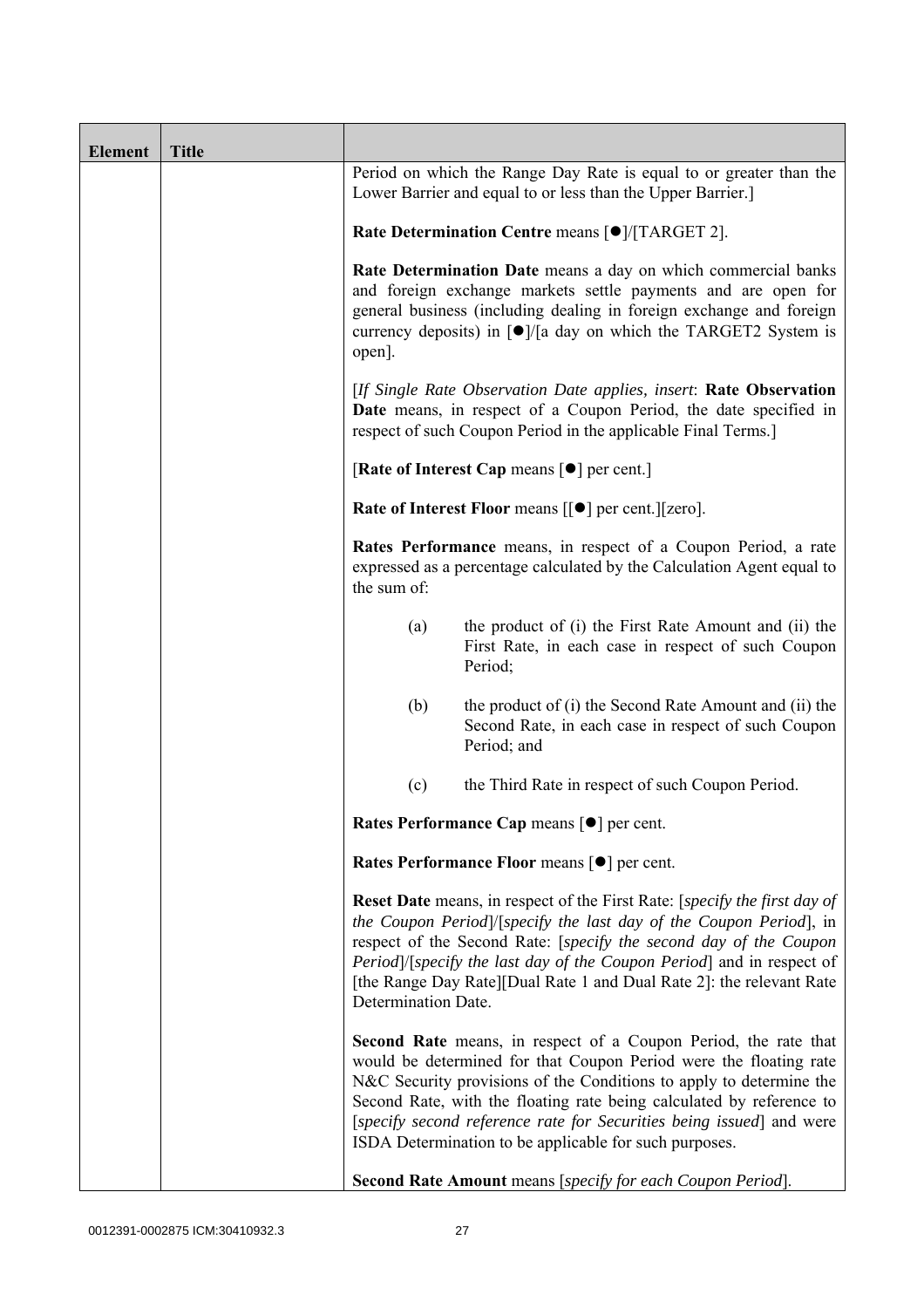| <b>Element</b> | <b>Title</b> |                                                                                                                                                                                                                                                                                                                                                                             |         |                                                                                                                                                                                                                                                                                                                                                                                                                                                                                |
|----------------|--------------|-----------------------------------------------------------------------------------------------------------------------------------------------------------------------------------------------------------------------------------------------------------------------------------------------------------------------------------------------------------------------------|---------|--------------------------------------------------------------------------------------------------------------------------------------------------------------------------------------------------------------------------------------------------------------------------------------------------------------------------------------------------------------------------------------------------------------------------------------------------------------------------------|
|                |              | Third Rate means [specify for each Coupon Period].                                                                                                                                                                                                                                                                                                                          |         |                                                                                                                                                                                                                                                                                                                                                                                                                                                                                |
|                |              | <b>Upper Barrier</b> means $\lceil \bullet \rceil$ per cent.]                                                                                                                                                                                                                                                                                                               |         |                                                                                                                                                                                                                                                                                                                                                                                                                                                                                |
|                |              | [In the case of Dual Range Accrual Interest N&C Securities: The<br>Rate of Interest for each Coupon Period shall be a rate expressed as a<br>percentage which will not be [greater than the Rate of Interest Cap or]<br>less than the Rate of Interest Floor but will otherwise be calculated by<br>the Calculation Agent as equal to the product of $(a)$ and $(b)$ below: |         |                                                                                                                                                                                                                                                                                                                                                                                                                                                                                |
|                |              | (a)                                                                                                                                                                                                                                                                                                                                                                         |         | the lesser of $(i)$ and $(ii)$ below:                                                                                                                                                                                                                                                                                                                                                                                                                                          |
|                |              |                                                                                                                                                                                                                                                                                                                                                                             | (i)     | the Rates Performance Cap; or                                                                                                                                                                                                                                                                                                                                                                                                                                                  |
|                |              |                                                                                                                                                                                                                                                                                                                                                                             | (ii)    | the greater of $(x)$ the Rates Performance Floor and $(y)$<br>the Rates Performance in respect of such Coupon<br>Period; and                                                                                                                                                                                                                                                                                                                                                   |
|                |              | (b)                                                                                                                                                                                                                                                                                                                                                                         | Period. | the Range Day Accrual Rate in respect of such Coupon                                                                                                                                                                                                                                                                                                                                                                                                                           |
|                |              | Where:                                                                                                                                                                                                                                                                                                                                                                      |         |                                                                                                                                                                                                                                                                                                                                                                                                                                                                                |
|                |              |                                                                                                                                                                                                                                                                                                                                                                             |         | <b>Designated Maturity means:</b>                                                                                                                                                                                                                                                                                                                                                                                                                                              |
|                |              | (i)                                                                                                                                                                                                                                                                                                                                                                         |         | in respect of the First Rate: $[•]$ ;                                                                                                                                                                                                                                                                                                                                                                                                                                          |
|                |              | (ii)                                                                                                                                                                                                                                                                                                                                                                        |         | in respect of the Second Rate: $[•]$ ;                                                                                                                                                                                                                                                                                                                                                                                                                                         |
|                |              | (iii)                                                                                                                                                                                                                                                                                                                                                                       |         | in respect of Range Day Rate 1: $\lceil \bullet \rceil / \lceil \text{for Dual Rate 1} : \lceil \bullet \rceil \text{ and }$<br>for Dual Rate 2: $[①$ ].                                                                                                                                                                                                                                                                                                                       |
|                |              | (iv)                                                                                                                                                                                                                                                                                                                                                                        |         | in respect of Range Day Rate 2: [●]/[for Dual Rate 1: [●] and<br>for Dual Rate 2: $\lceil \bullet \rceil$ .                                                                                                                                                                                                                                                                                                                                                                    |
|                |              |                                                                                                                                                                                                                                                                                                                                                                             |         | [Dual Rate 1 means in respect of any day and a Range Day Rate, the<br>rate that would be determined for that day were the floating rate N&C<br>Security provisions of the Conditions to apply to determine Dual Rate<br>1 in respect of the relevant Range Day Rate, with the floating rate<br>being calculated by reference to [specify Dual Rate 1 reference rate<br>for Securities being issued] and were ISDA Determination to be<br>applicable for such purposes.]        |
|                |              |                                                                                                                                                                                                                                                                                                                                                                             |         | <b>[Dual Rate 2</b> means in respect of any day and a Range Day Rate, the<br>rate that would be determined for that day were the floating rate N&C<br>Security provisions of the Conditions to apply to determine Dual Rate<br>2 in respect of the relevant Range Day Rate, with the floating rate<br>being calculated by reference to [specify Dual Rate 2 reference rate<br>for Securities being issued] and were ISDA Determination to be<br>applicable for such purposes.] |
|                |              |                                                                                                                                                                                                                                                                                                                                                                             |         | First Rate means, in respect of a Coupon Period, the rate that would<br>be determined for that Coupon Period were the floating rate N&C<br>Security provisions of the Conditions to apply to determine the First                                                                                                                                                                                                                                                               |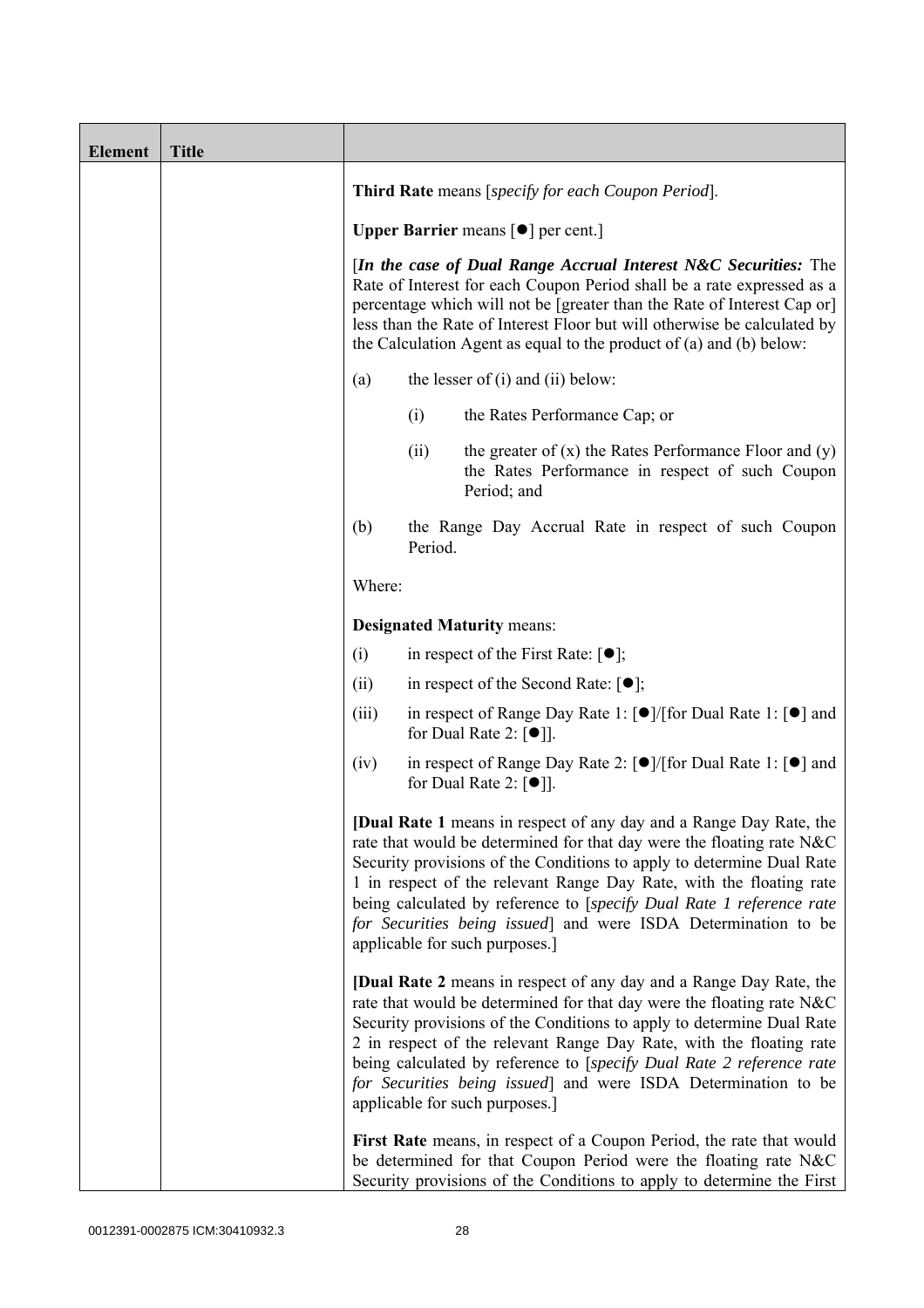| <b>Element</b> | <b>Title</b> |                                                                                                                                                                                                |                                                                                                                                                                                                                                                                                                                                                                                                                                                  |
|----------------|--------------|------------------------------------------------------------------------------------------------------------------------------------------------------------------------------------------------|--------------------------------------------------------------------------------------------------------------------------------------------------------------------------------------------------------------------------------------------------------------------------------------------------------------------------------------------------------------------------------------------------------------------------------------------------|
|                |              | Rate, with the floating rate being calculated by reference to [specify]<br>first reference rate for Securities being issued and were ISDA<br>Determination to be applicable for such purposes. |                                                                                                                                                                                                                                                                                                                                                                                                                                                  |
|                |              |                                                                                                                                                                                                | First Rate Amount means [specify for each Coupon Period].                                                                                                                                                                                                                                                                                                                                                                                        |
|                |              |                                                                                                                                                                                                | <b>Floating Rate Option means:</b>                                                                                                                                                                                                                                                                                                                                                                                                               |
|                |              | (i)                                                                                                                                                                                            | in respect of the First Rate: $\lceil \bullet \rceil$ ;                                                                                                                                                                                                                                                                                                                                                                                          |
|                |              | (ii)                                                                                                                                                                                           | in respect of the Second Rate: $[•]$ ;                                                                                                                                                                                                                                                                                                                                                                                                           |
|                |              | (iii)                                                                                                                                                                                          | in respect of Range Day Rate 1: $\lceil \bullet \rceil / \lceil \text{for Dual Rate 1} \rceil \rceil$ and<br>for Dual Rate 2: $\lceil \bullet \rceil$ .                                                                                                                                                                                                                                                                                          |
|                |              | (iv)                                                                                                                                                                                           | in respect of Range Day Rate 2: $\lceil \bullet \rceil / \lceil \text{for Dual Rate 1} \rceil \rceil$ and<br>for Dual Rate 2: $\lceil \bullet \rceil$ .                                                                                                                                                                                                                                                                                          |
|                |              |                                                                                                                                                                                                | <b>Lower Barrier means:</b>                                                                                                                                                                                                                                                                                                                                                                                                                      |
|                |              | (i)                                                                                                                                                                                            | in respect of Range Day Rate 1: $\lceil \bullet \rceil$ per cent.                                                                                                                                                                                                                                                                                                                                                                                |
|                |              | (ii)                                                                                                                                                                                           | in respect of Range Day Rate 2: $\lceil \bullet \rceil$ per cent.                                                                                                                                                                                                                                                                                                                                                                                |
|                |              | Rate 2.                                                                                                                                                                                        | Range Day Rate means each of Range Day Rate 1 and Range Day                                                                                                                                                                                                                                                                                                                                                                                      |
|                |              | Range Day Rate 1 means:                                                                                                                                                                        |                                                                                                                                                                                                                                                                                                                                                                                                                                                  |
|                |              |                                                                                                                                                                                                | [Insert if Single Rate Determination applies to Range Day Rate 1:                                                                                                                                                                                                                                                                                                                                                                                |
|                |              | (a)                                                                                                                                                                                            | in respect of a day that is a Rate Determination Date, the rate<br>that would be determined for that day were the floating rate<br>N&C Security provisions of the Conditions to apply to<br>determine Range Day Rate 1, with the floating rate being<br>calculated by reference to [specify range day reference rate<br>for Range Day Rate 1 for Securities being issued] and were<br>ISDA Determination to be applicable for such purposes; and |
|                |              | (b)                                                                                                                                                                                            | in respect of a day that is not a Rate Determination Date,<br>Range Day Rate 1 in respect of the Rate Determination Date<br>immediately preceding such day.]                                                                                                                                                                                                                                                                                     |
|                |              |                                                                                                                                                                                                | [Insert if Dual Rate Determination applies:                                                                                                                                                                                                                                                                                                                                                                                                      |
|                |              | (a)                                                                                                                                                                                            | in respect of a day that is a Rate Determination Date, a rate<br>calculated as follows:                                                                                                                                                                                                                                                                                                                                                          |
|                |              |                                                                                                                                                                                                | Range Day Rate $1 =$ Dual Rate 1 <i>minus</i> Dual Rate 2; and                                                                                                                                                                                                                                                                                                                                                                                   |
|                |              | (b)                                                                                                                                                                                            | in respect of a day that is not a Rate Determination Date,<br>Range Day Rate 1 in respect of the Rate Determination Date<br>immediately preceding such day.]                                                                                                                                                                                                                                                                                     |
|                |              |                                                                                                                                                                                                | Range Day Rate 2 means:                                                                                                                                                                                                                                                                                                                                                                                                                          |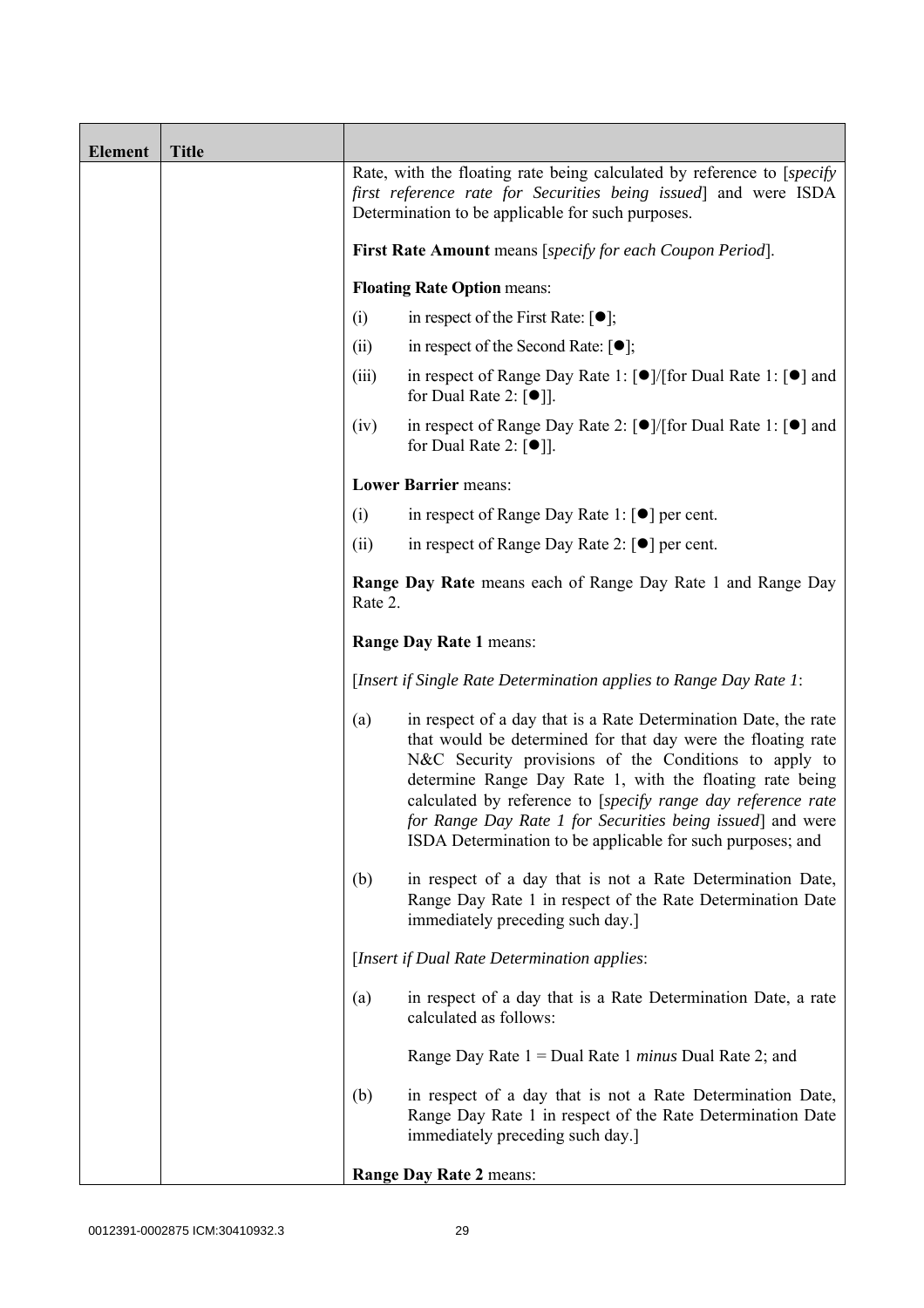| <b>Element</b> | <b>Title</b> |     |                                                                                                                                                                                                                                                                                                                                                                                                                                                  |
|----------------|--------------|-----|--------------------------------------------------------------------------------------------------------------------------------------------------------------------------------------------------------------------------------------------------------------------------------------------------------------------------------------------------------------------------------------------------------------------------------------------------|
|                |              |     | [Insert if Single Rate Determination applies to Range Day Rate 2:                                                                                                                                                                                                                                                                                                                                                                                |
|                |              | (a) | in respect of a day that is a Rate Determination Date, the rate<br>that would be determined for that day were the floating rate<br>N&C Security provisions of the Conditions to apply to<br>determine Range Day Rate 2, with the floating rate being<br>calculated by reference to [specify range day reference rate<br>for Range Day Rate 2 for Securities being issued] and were<br>ISDA Determination to be applicable for such purposes; and |
|                |              | (b) | in respect of a day that is not a Rate Determination Date,<br>Range Day Rate 2 in respect of the Rate Determination Date<br>immediately preceding such day.]                                                                                                                                                                                                                                                                                     |
|                |              |     | [Insert if Dual Rate Determination applies:                                                                                                                                                                                                                                                                                                                                                                                                      |
|                |              | (a) | in respect of a day that is a Rate Determination Date, a rate<br>calculated as follows:                                                                                                                                                                                                                                                                                                                                                          |
|                |              |     | Range Day Rate $2 =$ Dual Rate 1 <i>minus</i> Dual Rate 2; and                                                                                                                                                                                                                                                                                                                                                                                   |
|                |              | (b) | in respect of a day that is not a Rate Determination Date,<br>Range Day Rate 2 in respect of the Rate Determination Date<br>immediately preceding such day.]                                                                                                                                                                                                                                                                                     |
|                |              |     | Range Day Accrual Rate means, in respect of a Coupon<br>Period[:][,][If Single Rate Observation Date applies, insert:                                                                                                                                                                                                                                                                                                                            |
|                |              | (a) | if on the relevant Rate Observation Date both:                                                                                                                                                                                                                                                                                                                                                                                                   |
|                |              |     | (i)<br>Range Day Rate 1 is equal to or greater than its Lower<br>Barrier and equal to or less than its Upper Barrier; and                                                                                                                                                                                                                                                                                                                        |
|                |              |     | Range Day Rate 2 is equal to or greater than its Lower<br>(ii)<br>Barrier and equal to or less than its Upper Barrier,                                                                                                                                                                                                                                                                                                                           |
|                |              |     | then $1$ ; and                                                                                                                                                                                                                                                                                                                                                                                                                                   |
|                |              | (b) | if on the relevant Rate Observation Date either or both of the<br>following conditions is met:                                                                                                                                                                                                                                                                                                                                                   |
|                |              |     | (i)<br>Range Day Rate 1 is less than its Lower Barrier or<br>greater than its Upper Barrier; or                                                                                                                                                                                                                                                                                                                                                  |
|                |              |     | (ii)<br>Range Day Rate 2 is less than its Lower Barrier or<br>greater than its Upper Barrier,                                                                                                                                                                                                                                                                                                                                                    |
|                |              |     | then zero,                                                                                                                                                                                                                                                                                                                                                                                                                                       |
|                |              |     | provided that, in each case, if the Rate Observation Date is not a Rate<br>Determination Date, each Range Day Rate used for these purposes                                                                                                                                                                                                                                                                                                       |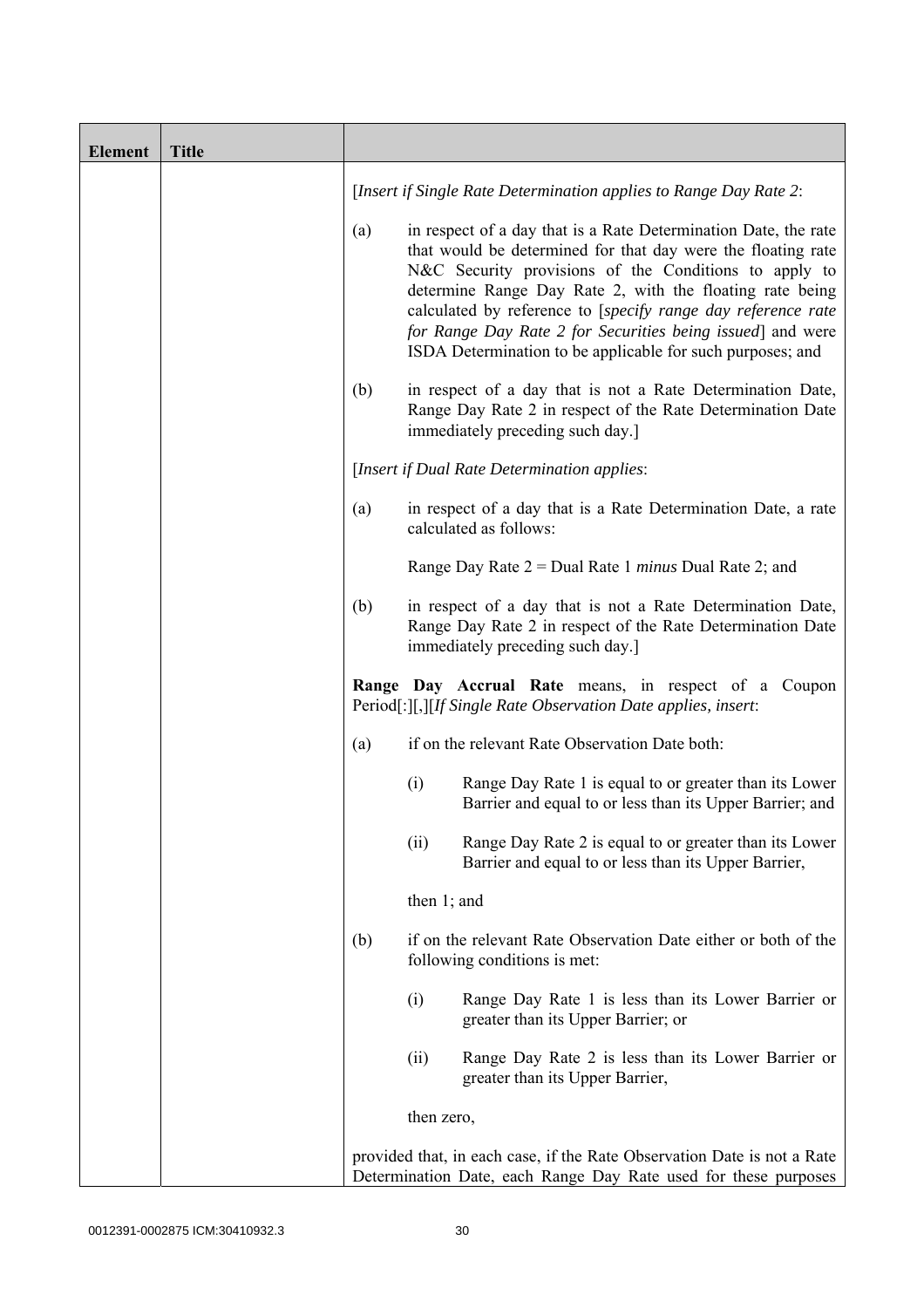| <b>Element</b> | <b>Title</b> |                                                                                                                                                                                                         |                                                     |                                                                                                                                                                                                                                                                                                                                                                                                                                                             |  |
|----------------|--------------|---------------------------------------------------------------------------------------------------------------------------------------------------------------------------------------------------------|-----------------------------------------------------|-------------------------------------------------------------------------------------------------------------------------------------------------------------------------------------------------------------------------------------------------------------------------------------------------------------------------------------------------------------------------------------------------------------------------------------------------------------|--|
|                |              |                                                                                                                                                                                                         |                                                     | shall be the respective Range Day Rates in respect of the Rate<br>Determination Date immediately preceding such Rate Observation<br>Date.][If Single Rate Observation Date does not apply, insert: a rate<br>expressed as a percentage calculated by the Calculation Agent equal to<br>the quotient of (a) the Range Day Numerator (as numerator) and (b)<br>the Range Day Denominator (as denominator), in each case in respect<br>of such Coupon Period.] |  |
|                |              | Period.]                                                                                                                                                                                                |                                                     | [Range Day Denominator means, in respect of a Coupon Period, the<br>total number of [calendar days][Business Days] in such Coupon                                                                                                                                                                                                                                                                                                                           |  |
|                |              |                                                                                                                                                                                                         | Period on which both:                               | <b>[Range Day Numerator</b> means, in respect of a Coupon Period, the<br>total number of [calendar days][Business Days] in such Coupon                                                                                                                                                                                                                                                                                                                      |  |
|                |              | (i)                                                                                                                                                                                                     |                                                     | Range Day Rate 1 is equal to or greater than its Lower Barrier<br>and equal to or less than its Upper Barrier; and                                                                                                                                                                                                                                                                                                                                          |  |
|                |              | (ii)                                                                                                                                                                                                    |                                                     | Range Day Rate 2 is equal to or greater than its Lower Barrier<br>and equal to or less than its Upper Barrier.]                                                                                                                                                                                                                                                                                                                                             |  |
|                |              | Rate Determination Centre means [ $\bullet$ ]/[TARGET 2].                                                                                                                                               |                                                     |                                                                                                                                                                                                                                                                                                                                                                                                                                                             |  |
|                |              | open].                                                                                                                                                                                                  |                                                     | Rate Determination Date means a day on which commercial banks<br>and foreign exchange markets settle payments and are open for<br>general business (including dealing in foreign exchange and foreign<br>currency deposits) in $\lceil \bullet \rceil / \lceil a \rceil$ day on which the TARGET2 System is                                                                                                                                                 |  |
|                |              | [If Single Rate Observation Date applies, insert: Rate Observation<br>Date means, in respect of a Coupon Period, the date specified in<br>respect of such Coupon Period in the applicable Final Terms.] |                                                     |                                                                                                                                                                                                                                                                                                                                                                                                                                                             |  |
|                |              | [Rate of Interest Cap means [ $\bullet$ ] per cent.]                                                                                                                                                    |                                                     |                                                                                                                                                                                                                                                                                                                                                                                                                                                             |  |
|                |              |                                                                                                                                                                                                         |                                                     | Rate of Interest Floor means [[ $\bullet$ ] per cent.][zero].                                                                                                                                                                                                                                                                                                                                                                                               |  |
|                |              | Rates Performance means, in respect of a Coupon Period, a rate<br>expressed as a percentage calculated by the Calculation Agent equal to<br>the sum of:                                                 |                                                     |                                                                                                                                                                                                                                                                                                                                                                                                                                                             |  |
|                |              |                                                                                                                                                                                                         | (a)                                                 | the product of (i) the First Rate Amount and (ii) the<br>First Rate, in each case in respect of such Coupon<br>Period;                                                                                                                                                                                                                                                                                                                                      |  |
|                |              |                                                                                                                                                                                                         | (b)                                                 | the product of (i) the Second Rate Amount and (ii) the<br>Second Rate, in each case in respect of such Coupon<br>Period; and                                                                                                                                                                                                                                                                                                                                |  |
|                |              |                                                                                                                                                                                                         | (c)                                                 | the Third Rate in respect of such Coupon Period.                                                                                                                                                                                                                                                                                                                                                                                                            |  |
|                |              |                                                                                                                                                                                                         | Rates Performance Cap means [ $\bullet$ ] per cent. |                                                                                                                                                                                                                                                                                                                                                                                                                                                             |  |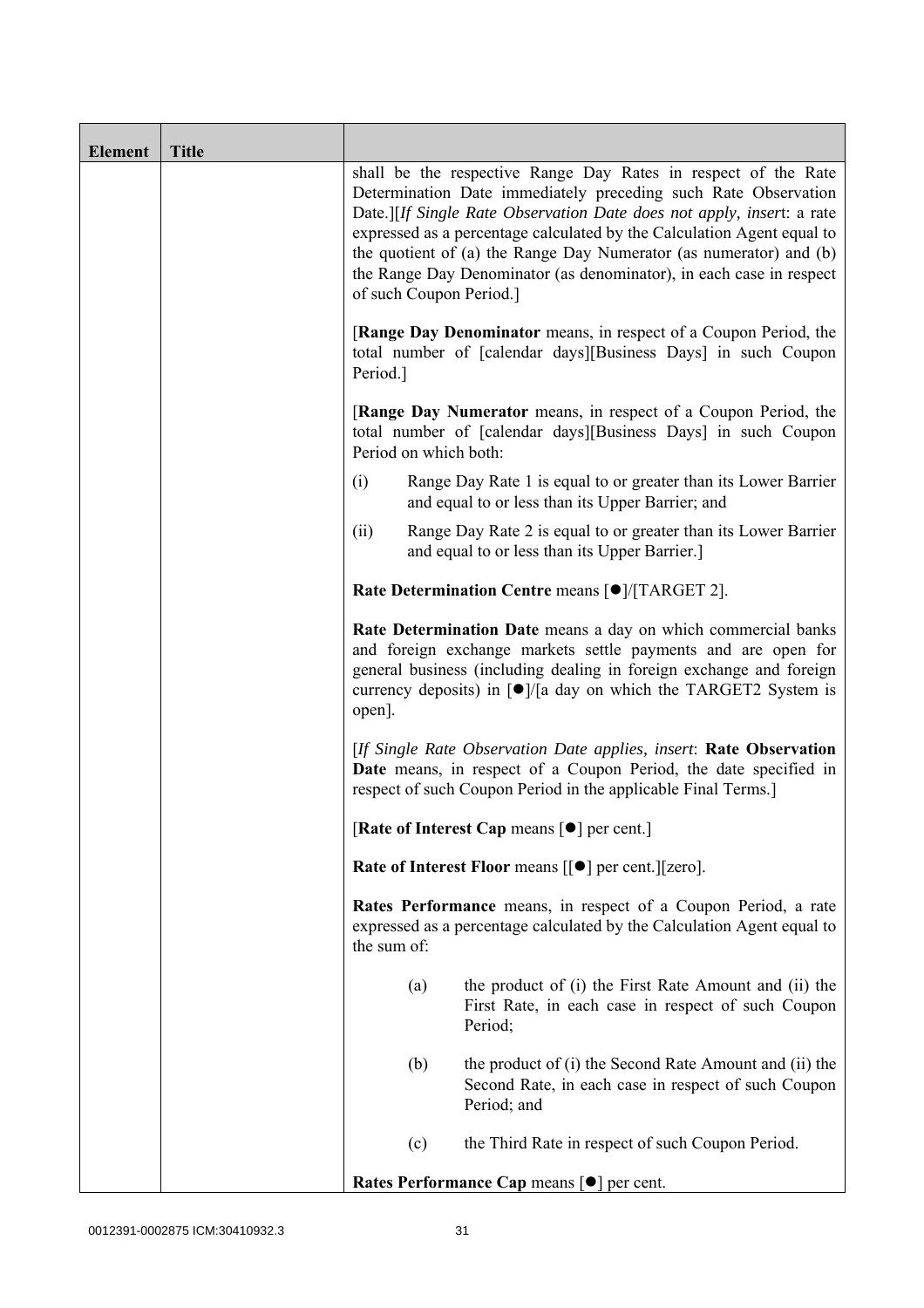| <b>Element</b> | <b>Title</b> |                                                                                                                                                                                                                                                                                                                                         |                          |                                                                                                                             |                                                                                                                                                                                                                                                                                                                                                                    |
|----------------|--------------|-----------------------------------------------------------------------------------------------------------------------------------------------------------------------------------------------------------------------------------------------------------------------------------------------------------------------------------------|--------------------------|-----------------------------------------------------------------------------------------------------------------------------|--------------------------------------------------------------------------------------------------------------------------------------------------------------------------------------------------------------------------------------------------------------------------------------------------------------------------------------------------------------------|
|                |              | <b>Rates Performance Floor means [●] per cent.</b>                                                                                                                                                                                                                                                                                      |                          |                                                                                                                             |                                                                                                                                                                                                                                                                                                                                                                    |
|                |              |                                                                                                                                                                                                                                                                                                                                         | <b>Reset Date means:</b> |                                                                                                                             |                                                                                                                                                                                                                                                                                                                                                                    |
|                |              | (i)                                                                                                                                                                                                                                                                                                                                     |                          | in respect of the First Rate:                                                                                               | [specify the first day of the<br>Coupon Period /[specify the<br>last day of the Coupon<br>Period];                                                                                                                                                                                                                                                                 |
|                |              | (ii)                                                                                                                                                                                                                                                                                                                                    |                          | in respect of the Second Rate:                                                                                              | [specify the second day of<br>the Coupon Period /[specify<br>the last day of the Coupon<br>Period];                                                                                                                                                                                                                                                                |
|                |              | (iii)                                                                                                                                                                                                                                                                                                                                   |                          | in respect of Range Day Rate 1:                                                                                             | $\lceil \bullet \rceil$ (for Dual Rate 1: $\lceil \bullet \rceil$<br>and for Dual Rate 2: $[\bullet]$ ].                                                                                                                                                                                                                                                           |
|                |              | (iv)                                                                                                                                                                                                                                                                                                                                    |                          | in respect of Range Day Rate 2:                                                                                             | $\lceil \bullet \rceil$ (for Dual Rate 1: $\lceil \bullet \rceil$<br>and for Dual Rate 2: $\lceil \bullet \rceil$ .                                                                                                                                                                                                                                                |
|                |              |                                                                                                                                                                                                                                                                                                                                         |                          | ISDA Determination to be applicable for such purposes.<br><b>Second Rate Amount</b> means [specify for each Coupon Period]. | <b>Second Rate</b> means, in respect of a Coupon Period, the rate that<br>would be determined for that Coupon Period were the floating rate<br>N&C Security provisions of the Conditions to apply to determine the<br>Second Rate, with the floating rate being calculated by reference to<br>[specify second reference rate for Securities being issued] and were |
|                |              |                                                                                                                                                                                                                                                                                                                                         |                          | <b>Third Rate</b> means [specify for each Coupon Period].                                                                   |                                                                                                                                                                                                                                                                                                                                                                    |
|                |              |                                                                                                                                                                                                                                                                                                                                         |                          | <b>Upper Barrier means:</b>                                                                                                 |                                                                                                                                                                                                                                                                                                                                                                    |
|                |              | (i)                                                                                                                                                                                                                                                                                                                                     |                          | in respect of Range Day Rate 1: $\lceil \bullet \rceil$ per cent.                                                           |                                                                                                                                                                                                                                                                                                                                                                    |
|                |              | in respect of Range Day Rate 2: [●] per cent.]<br>(ii)<br>[In the case of Leveraged Inflation Interest N&C Securities: The<br>Rate of Interest for each Coupon Period shall be a rate expressed as a<br>percentage (which will not be less than, but may be equal to, zero)<br>calculated by the Calculation Agent equal to the sum of: |                          |                                                                                                                             |                                                                                                                                                                                                                                                                                                                                                                    |
|                |              | (a)                                                                                                                                                                                                                                                                                                                                     |                          | the Base Rate of Interest; and                                                                                              |                                                                                                                                                                                                                                                                                                                                                                    |
|                |              | (b)                                                                                                                                                                                                                                                                                                                                     | (i)                      | the Cap; or, if less                                                                                                        |                                                                                                                                                                                                                                                                                                                                                                    |
|                |              |                                                                                                                                                                                                                                                                                                                                         | (ii)                     | Performance in respect of such Coupon Period.                                                                               | $(x)$ the Floor or, if greater, $(y)$ the Leveraged Index                                                                                                                                                                                                                                                                                                          |
|                |              | Where:                                                                                                                                                                                                                                                                                                                                  |                          |                                                                                                                             |                                                                                                                                                                                                                                                                                                                                                                    |
|                |              |                                                                                                                                                                                                                                                                                                                                         |                          | Base Rate of Interest means [ $\bullet$ ] per cent.                                                                         |                                                                                                                                                                                                                                                                                                                                                                    |
|                |              |                                                                                                                                                                                                                                                                                                                                         |                          | Cap means $[\bullet]$ per cent.                                                                                             |                                                                                                                                                                                                                                                                                                                                                                    |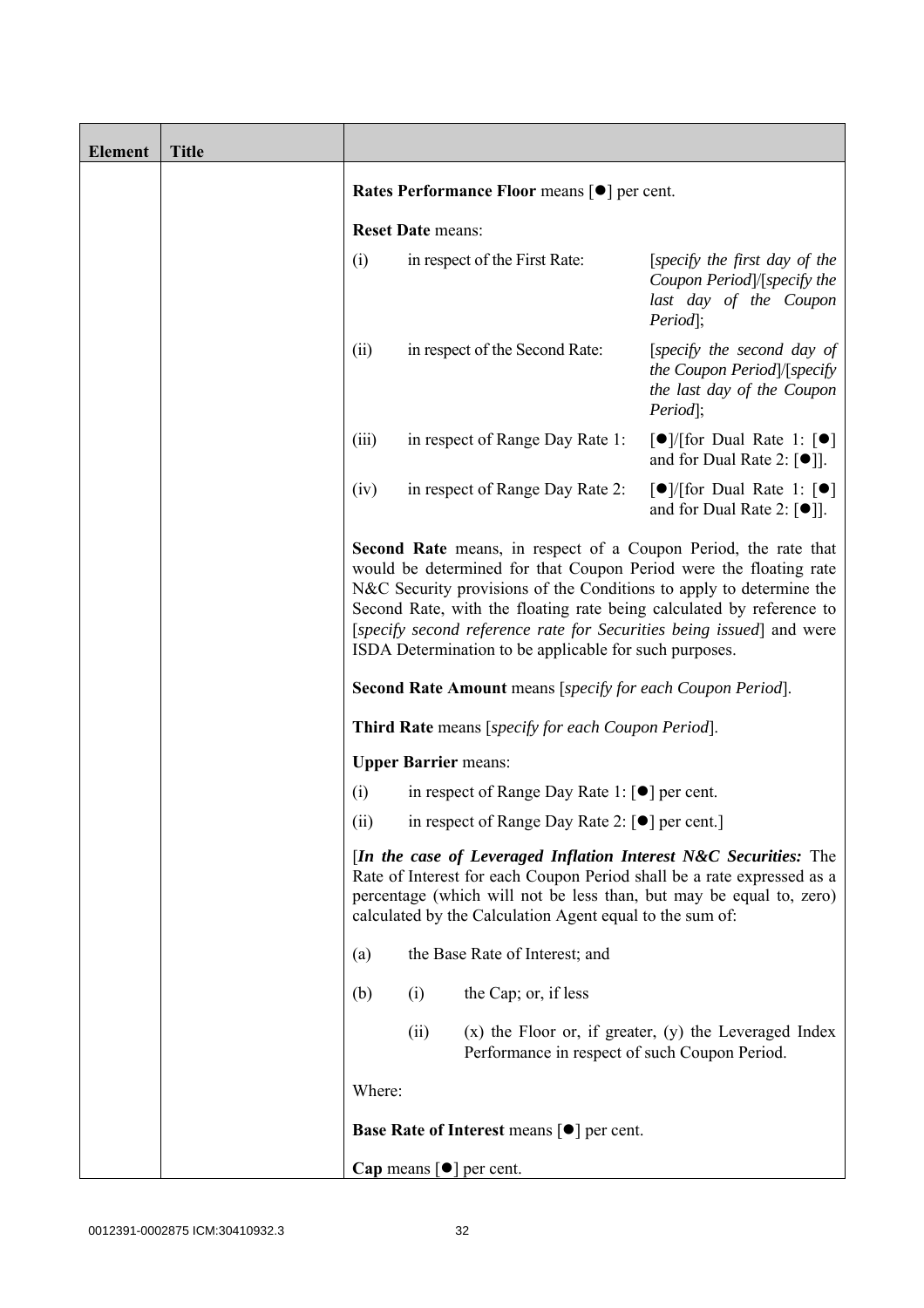| <b>Element</b> | <b>Title</b> |                                                                                                                                                                                                                                                                                                                                                                                                                                                                                                                                                                                                                                                                                     |
|----------------|--------------|-------------------------------------------------------------------------------------------------------------------------------------------------------------------------------------------------------------------------------------------------------------------------------------------------------------------------------------------------------------------------------------------------------------------------------------------------------------------------------------------------------------------------------------------------------------------------------------------------------------------------------------------------------------------------------------|
|                |              | Final Index Level means, in respect of a Coupon Period, [If Linear<br>Interpolation does not apply, insert: the Index Level for the relevant<br>Reference Month for such Coupon Period.][If Linear Interpolation<br><i>applies, insert: a level calculated by the Calculation Agent by linear</i><br>interpolation based on the Index Levels for the Index for the months<br>that fall [insert value of "x" below] months and [insert value of "y"<br>below] months prior to the month in which the Coupon Payment Date<br>for such Coupon Period is scheduled to fall. For these purposes the<br>Final Index Level will be calculated in accordance with the following<br>formula: |
|                |              | ${IL_{m-x}} + \frac{{\left( {nbd_{final} } \right) - 1}}{{N{D_m}}} \ge \left( {IL_{m-y}} - IL_{m-x} \right)$                                                                                                                                                                                                                                                                                                                                                                                                                                                                                                                                                                        |
|                |              | Where:                                                                                                                                                                                                                                                                                                                                                                                                                                                                                                                                                                                                                                                                              |
|                |              | <b>x</b> means $\lceil \bullet \rceil$ ;                                                                                                                                                                                                                                                                                                                                                                                                                                                                                                                                                                                                                                            |
|                |              | $y$ means $[\bullet]$ ;                                                                                                                                                                                                                                                                                                                                                                                                                                                                                                                                                                                                                                                             |
|                |              | $IL_{m-x}$ means, in respect of a Coupon Period, the Index Level for the<br>month that is x months prior to the month in which the Coupon<br>Accrual Date for such Coupon Period is scheduled to fall;                                                                                                                                                                                                                                                                                                                                                                                                                                                                              |
|                |              | $IL_{m-v}$ means, in respect of a Coupon Period, the Index Level for the<br>month that is y months prior to the month in which the Coupon<br>Accrual Date for such Coupon Period is scheduled to fall;                                                                                                                                                                                                                                                                                                                                                                                                                                                                              |
|                |              | <b>nbd</b> <sub>final</sub> means, in respect of a Coupon Period, the actual number of<br>calendar days from and including the first day of the month in which<br>the Coupon Accrual Date for such Coupon Period is scheduled to fall<br>to and including such Coupon Accrual Date; and                                                                                                                                                                                                                                                                                                                                                                                             |
|                |              | $NDm$ means, in respect of a Coupon Period, the number of calendar<br>days in the month in which the Coupon Accrual Date for such Coupon<br>Period is scheduled to fall.]                                                                                                                                                                                                                                                                                                                                                                                                                                                                                                           |
|                |              | <b>Floor</b> means $\lceil \bullet \rceil$ per cent.                                                                                                                                                                                                                                                                                                                                                                                                                                                                                                                                                                                                                                |
|                |              | <b>Index</b> means $\lceil \bullet \rceil$ .                                                                                                                                                                                                                                                                                                                                                                                                                                                                                                                                                                                                                                        |
|                |              | Index Level means, in respect of a month and subject to the inflation<br>linked adjustment provisions of the Conditions, the first publication or<br>announcement of a level of the Index for such month.                                                                                                                                                                                                                                                                                                                                                                                                                                                                           |
|                |              | Index Performance means, in respect of a Coupon Period, a rate<br>expressed as a percentage calculated by the Calculation Agent equal to<br>the quotient of (a) (i) the Final Index Level in respect of such Coupon<br>Period minus (ii) the Initial Index Level in respect of such Coupon Period<br>(as numerator) and (b) the Initial Index Level in respect of such Coupon<br>Period (as denominator).                                                                                                                                                                                                                                                                           |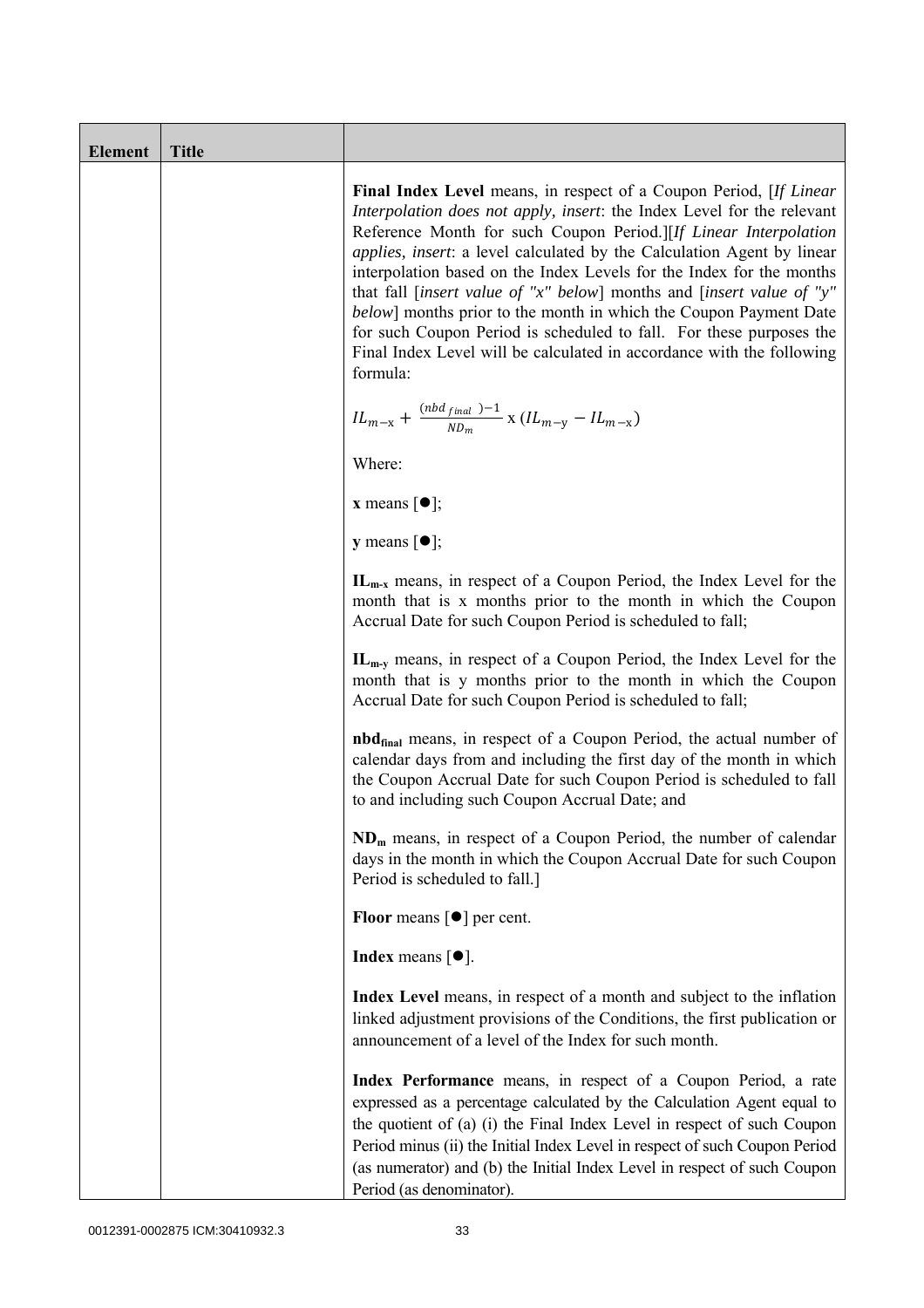| <b>Element</b> | <b>Title</b> |                                                                                                                                                                                                                                                                                                                                                                                                                                                                                                                                                                                                                         |
|----------------|--------------|-------------------------------------------------------------------------------------------------------------------------------------------------------------------------------------------------------------------------------------------------------------------------------------------------------------------------------------------------------------------------------------------------------------------------------------------------------------------------------------------------------------------------------------------------------------------------------------------------------------------------|
|                |              | Initial Index Level means, in respect of such Coupon Period and<br>subject to the inflation linked adjustment provisions of the Conditions,<br>the first publication or announcement of a level of the Index for the<br>calendar month falling the Number of Calendar Months (Initial Index<br>Level) prior to the calendar month in which the first day of such<br>Coupon Period falls.                                                                                                                                                                                                                                |
|                |              | Leverage means $\lceil \bullet \rceil$ per cent.                                                                                                                                                                                                                                                                                                                                                                                                                                                                                                                                                                        |
|                |              | Leveraged Index Performance means, in respect of a Coupon<br>Period, a rate expressed as a percentage calculated by the Calculation<br>Agent equal to the product of (a) the Leverage and (b) (i) the Index<br>Performance in respect of such Coupon Period minus (ii) the Strike.                                                                                                                                                                                                                                                                                                                                      |
|                |              | Number of Calendar Months (Initial Index Level) means [ $\bullet$ ]<br>calendar months.                                                                                                                                                                                                                                                                                                                                                                                                                                                                                                                                 |
|                |              | [If Linear Interpolation does not apply, insert: Number of Calendar<br>Months (Reference Index Level) means [ $\bullet$ ] calendar months.]                                                                                                                                                                                                                                                                                                                                                                                                                                                                             |
|                |              | <b>Reference Month</b> means, in respect of a Coupon Period[:][,] [If<br>Linear Interpolation applies, insert:                                                                                                                                                                                                                                                                                                                                                                                                                                                                                                          |
|                |              | in respect of the determination of $IL_{m-x}$ , the month in respect<br>(a)<br>of which the Index Level for $IL_{m-x}$ falls to be determined; and                                                                                                                                                                                                                                                                                                                                                                                                                                                                      |
|                |              | (b)<br>in respect of the determination of $IL_{m-y}$ , the month in respect<br>of which the Index Level for $IL_{m-v}$ falls to be determined,                                                                                                                                                                                                                                                                                                                                                                                                                                                                          |
|                |              | in each case as described in the definition of Final Index Level above.]                                                                                                                                                                                                                                                                                                                                                                                                                                                                                                                                                |
|                |              | [If Linear Interpolation does not apply, insert: the calendar month<br>falling the Number of Calendar Months (Reference Index Level) prior<br>to the calendar month in which the Coupon Accrual Date in respect of<br>such Coupon Period falls.]                                                                                                                                                                                                                                                                                                                                                                        |
|                |              | <b>Strike</b> means $\lceil \bullet \rceil$ per cent.]                                                                                                                                                                                                                                                                                                                                                                                                                                                                                                                                                                  |
|                |              | [In the case of Swap Rate Linked Interest N&C Securities:                                                                                                                                                                                                                                                                                                                                                                                                                                                                                                                                                               |
|                |              | The Rate of Interest for each Coupon Period shall be a rate expressed<br>as a percentage calculated by the Calculation Agent which is equal to<br>[Insert if Single Swap Rate Determination applies in respect of all<br>Coupon Periods: the relevant Single Swap Rate specified in respect of<br>such Coupon Period.][Insert if Dual Swap Rate Determination applies<br>in respect of all Coupon Periods: the relevant Swap Rate Performance<br>for such Coupon Period.][Insert if each of Single Swap Rate<br>Determination and Dual Swap Rate Determination apply in respect of<br>different Coupon Periods: either: |
|                |              | if Single Swap Rate Determination is specified below in<br>(a)<br>respect of the relevant Coupon Period, the relevant Single<br>Swap Rate specified in respect of such Coupon Period; or                                                                                                                                                                                                                                                                                                                                                                                                                                |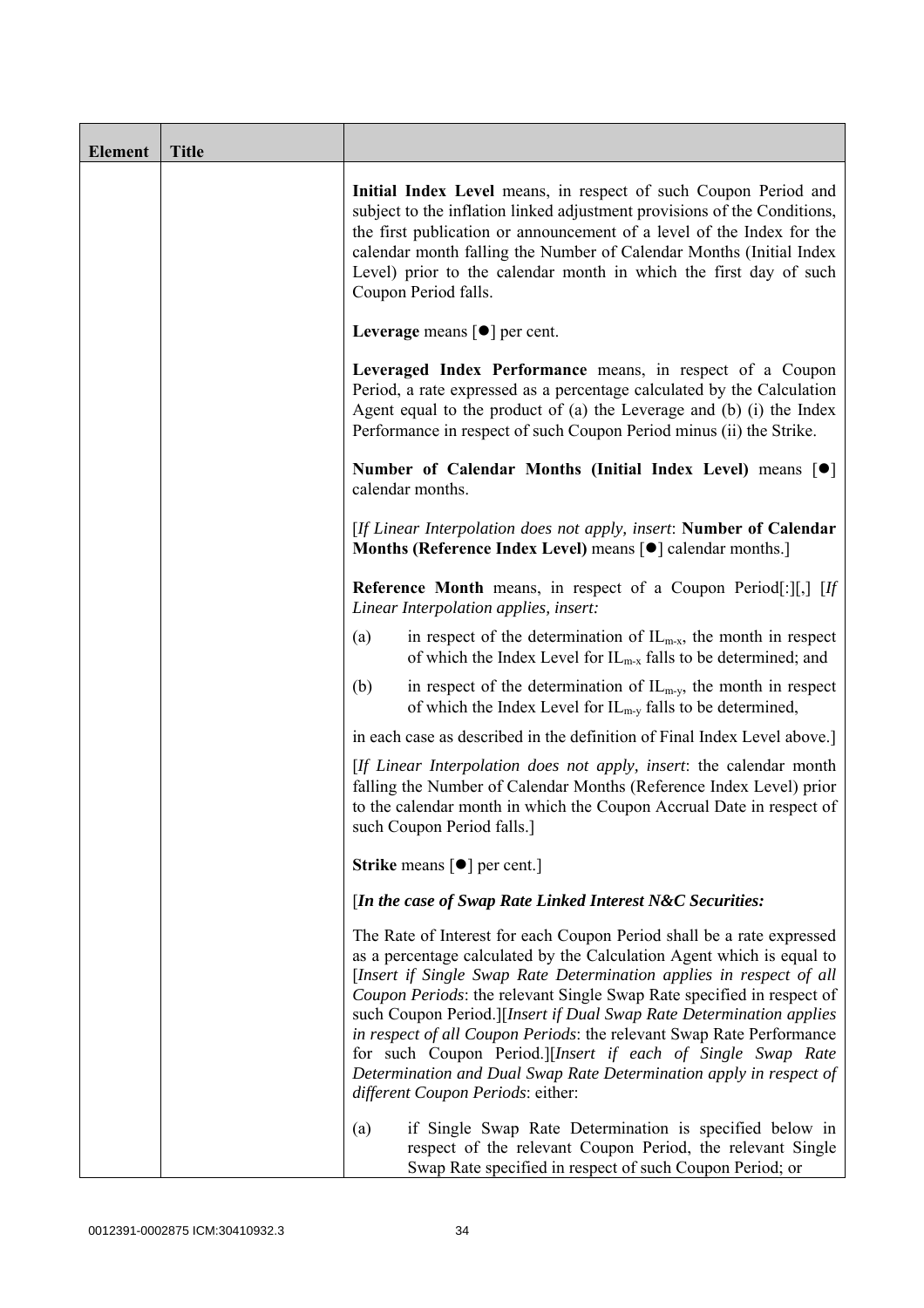| <b>Element</b> | <b>Title</b> |                                                                                                                                                                                                                                                                                                                                                                                                                                                                                                                                                                                                                                                                                                                                                                                                                                                                                                                                                                                                                                                                                                                                               |
|----------------|--------------|-----------------------------------------------------------------------------------------------------------------------------------------------------------------------------------------------------------------------------------------------------------------------------------------------------------------------------------------------------------------------------------------------------------------------------------------------------------------------------------------------------------------------------------------------------------------------------------------------------------------------------------------------------------------------------------------------------------------------------------------------------------------------------------------------------------------------------------------------------------------------------------------------------------------------------------------------------------------------------------------------------------------------------------------------------------------------------------------------------------------------------------------------|
|                |              | (b)<br>if Dual Swap Rate Determination is specified below in respect<br>of the relevant Coupon Period, the Swap Rate Performance<br>for such Coupon Period.]                                                                                                                                                                                                                                                                                                                                                                                                                                                                                                                                                                                                                                                                                                                                                                                                                                                                                                                                                                                  |
|                |              | Where:                                                                                                                                                                                                                                                                                                                                                                                                                                                                                                                                                                                                                                                                                                                                                                                                                                                                                                                                                                                                                                                                                                                                        |
|                |              | [Insert if Dual Swap Rate Determination applies to any Coupon<br>Period: Swap Rate Performance means, in respect of a Coupon<br>Period, a rate expressed as a percentage calculated by the Calculation<br>Agent which is equal to:                                                                                                                                                                                                                                                                                                                                                                                                                                                                                                                                                                                                                                                                                                                                                                                                                                                                                                            |
|                |              | Swap Rate Performance = RPM x $[FSR + LF_1 x SSR + LF_2 x RDF]$                                                                                                                                                                                                                                                                                                                                                                                                                                                                                                                                                                                                                                                                                                                                                                                                                                                                                                                                                                                                                                                                               |
|                |              | Where:                                                                                                                                                                                                                                                                                                                                                                                                                                                                                                                                                                                                                                                                                                                                                                                                                                                                                                                                                                                                                                                                                                                                        |
|                |              | <b>FSR</b> means the relevant First Swap Rate for such Coupon Period;                                                                                                                                                                                                                                                                                                                                                                                                                                                                                                                                                                                                                                                                                                                                                                                                                                                                                                                                                                                                                                                                         |
|                |              | $LF1$ means the applicable leverage factor for such Coupon Period<br>as specified below;                                                                                                                                                                                                                                                                                                                                                                                                                                                                                                                                                                                                                                                                                                                                                                                                                                                                                                                                                                                                                                                      |
|                |              | $LF2$ means the applicable leverage factor for such Coupon Period<br>as specified below;                                                                                                                                                                                                                                                                                                                                                                                                                                                                                                                                                                                                                                                                                                                                                                                                                                                                                                                                                                                                                                                      |
|                |              | <b>RPM</b> means the Rate Performance Multiplier for such Coupon<br>Period;                                                                                                                                                                                                                                                                                                                                                                                                                                                                                                                                                                                                                                                                                                                                                                                                                                                                                                                                                                                                                                                                   |
|                |              | RDF means the Rate Deduction Factor for such Coupon Period;<br>and                                                                                                                                                                                                                                                                                                                                                                                                                                                                                                                                                                                                                                                                                                                                                                                                                                                                                                                                                                                                                                                                            |
|                |              | <b>SSR</b> means the relevant Second Swap Rate for such Coupon<br>Period,                                                                                                                                                                                                                                                                                                                                                                                                                                                                                                                                                                                                                                                                                                                                                                                                                                                                                                                                                                                                                                                                     |
|                |              | each as further specified below.]                                                                                                                                                                                                                                                                                                                                                                                                                                                                                                                                                                                                                                                                                                                                                                                                                                                                                                                                                                                                                                                                                                             |
|                |              | For the purposes of determining [each of] [the Single Swap Rate[,]]<br>[the First Swap Rate and the Second Swap Rate] [(each a Swap<br><b>Rate</b> )] the relevant rate for a Coupon Period shall be determined<br>under the floating rate N&C Security provisions as though the<br>relevant swap rate was a floating rate to which ISDA Determination<br>applied and on the basis of the Floating Rate Option, the Designated<br>Maturity and the Reset Date specified in respect of the<br>[relevant][Single] Swap Rate and Coupon Period below[, provided<br>that, $[(i)]$ [if the rate so determined in the case of [the First Swap Rate]<br>[or] [the Second Swap Rate] is greater than [the First Swap Rate Cap]<br>[or] [Second Swap Rate Cap] [(respectively)] for such Coupon Period,<br>the relevant Swap Rate shall be equal to such cap] [and (ii)] [if the rate<br>so determined in the case of [the First Swap Rate] [or] [the Second<br>Swap Rate] is less than [the First Swap Rate Floor] [or] [Second Swap<br>Rate Floor] [(respectively)] for such Coupon Period, the relevant<br>Swap Rate shall be equal to such floor]. |
|                |              | [For each Coupon Period in respect of which Single Swap Rate<br>Determination applies, insert: In respect of the Coupon Period[s]<br>[describe relevant Coupon Periods] Single Swap Rate Determination<br>shall apply and the following terms have the following meanings:                                                                                                                                                                                                                                                                                                                                                                                                                                                                                                                                                                                                                                                                                                                                                                                                                                                                    |
|                |              | <b>Designated Maturity means <math>\lceil \bullet \rceil</math>;</b>                                                                                                                                                                                                                                                                                                                                                                                                                                                                                                                                                                                                                                                                                                                                                                                                                                                                                                                                                                                                                                                                          |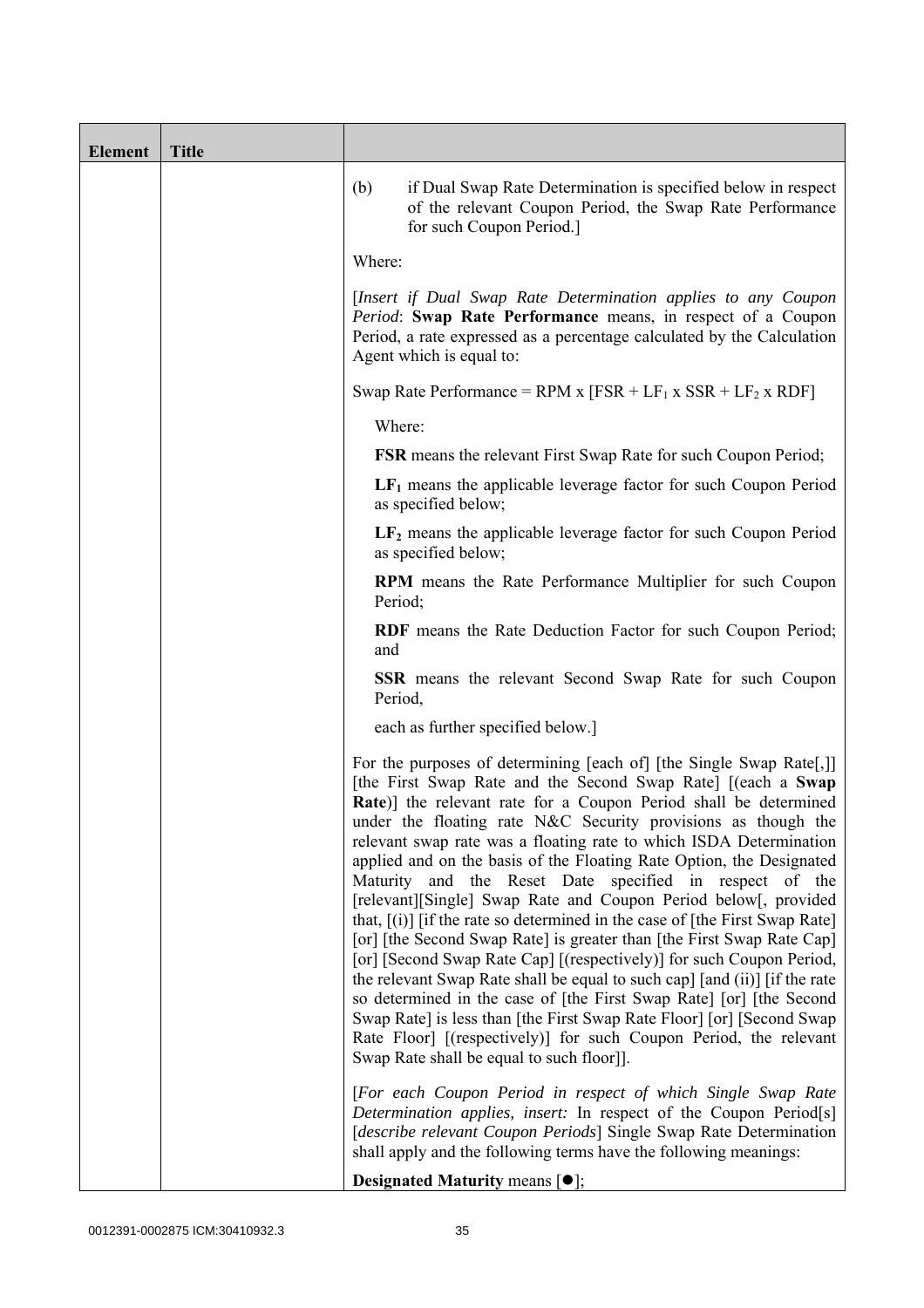| <b>Element</b> | <b>Title</b> |                                                                                                                                                                                                                                                                                                                                                                                                                                  |
|----------------|--------------|----------------------------------------------------------------------------------------------------------------------------------------------------------------------------------------------------------------------------------------------------------------------------------------------------------------------------------------------------------------------------------------------------------------------------------|
|                |              | <b>Floating Rate Option means <math>[•]</math>;</b>                                                                                                                                                                                                                                                                                                                                                                              |
|                |              | <b>Reference Swap Rate: means [●];and</b>                                                                                                                                                                                                                                                                                                                                                                                        |
|                |              | <b>Reset Date means [●][.][; [and]]</b>                                                                                                                                                                                                                                                                                                                                                                                          |
|                |              | [For each Coupon Period in respect of which Dual Swap Rate<br>Determination applies, insert: In respect of the Coupon Period <sup>[s]</sup><br>[describe relevant Coupon Periods] Dual Swap Rate Determination<br>shall apply and the following terms have the following meanings:                                                                                                                                               |
|                |              | <b>LF</b> <sub>1</sub> means $\lceil \bullet \rceil$ ;                                                                                                                                                                                                                                                                                                                                                                           |
|                |              | LF <sub>2</sub> means $\lceil \bullet \rceil$ ;                                                                                                                                                                                                                                                                                                                                                                                  |
|                |              | <b>Rate Deduction Factor means <math>[①]</math>;</b>                                                                                                                                                                                                                                                                                                                                                                             |
|                |              | <b>Rate Performance Multiplier means [●]; and</b>                                                                                                                                                                                                                                                                                                                                                                                |
|                |              | In respect of the First Swap Rate:                                                                                                                                                                                                                                                                                                                                                                                               |
|                |              | Reference Swap Rate: means [ $\bullet$ ];                                                                                                                                                                                                                                                                                                                                                                                        |
|                |              | <b>Floating Rate Option means <math>[•]</math>;</b>                                                                                                                                                                                                                                                                                                                                                                              |
|                |              | <b>Designated Maturity means <math>\lceil \bullet \rceil</math>; [and]</b>                                                                                                                                                                                                                                                                                                                                                       |
|                |              | <b>Reset Date means <math>[\bullet]</math>; [and]</b>                                                                                                                                                                                                                                                                                                                                                                            |
|                |              | <b>[First Swap Rate Cap means [<math>\bullet</math>]; and</b> ]                                                                                                                                                                                                                                                                                                                                                                  |
|                |              | <b>[First Swap Rate Floor means [<math>\bullet</math>]; and]</b>                                                                                                                                                                                                                                                                                                                                                                 |
|                |              | In respect of the Second Swap Rate:                                                                                                                                                                                                                                                                                                                                                                                              |
|                |              | Reference Swap Rate: means [●];                                                                                                                                                                                                                                                                                                                                                                                                  |
|                |              | <b>Floating Rate Option means <math>[①]</math>;</b>                                                                                                                                                                                                                                                                                                                                                                              |
|                |              | <b>Designated Maturity means <math>\lceil \bullet \rceil</math>; [and]</b>                                                                                                                                                                                                                                                                                                                                                       |
|                |              | <b>Reset Date means <math>[\bullet]</math>[.][; and]</b>                                                                                                                                                                                                                                                                                                                                                                         |
|                |              | [Second Swap Rate Cap means [ $\bullet$ ][.][; and]]                                                                                                                                                                                                                                                                                                                                                                             |
|                |              | [Second Swap Rate Floor means [●].]]                                                                                                                                                                                                                                                                                                                                                                                             |
|                |              | (repeat as necessary to cover the bases for Single Swap Rate<br>Determination and Dual Swap Rate Determination for all Coupon<br>Periods)]                                                                                                                                                                                                                                                                                       |
|                |              | [In the case of Equity Linked Securities, insert:                                                                                                                                                                                                                                                                                                                                                                                |
|                |              | <b>Adjustment and Disruption Events</b>                                                                                                                                                                                                                                                                                                                                                                                          |
|                |              | The Securities may be subject to cancellation, early redemption or<br>adjustment (including as to valuation and in certain circumstances<br>share substitutions) if certain corporate events (such as events<br>affecting the value of a Share (including Share divisions or<br>consolidations, extraordinary dividends and capital calls); de-listing of<br>a Share; insolvency, merger or nationalisation of a Share issuer; a |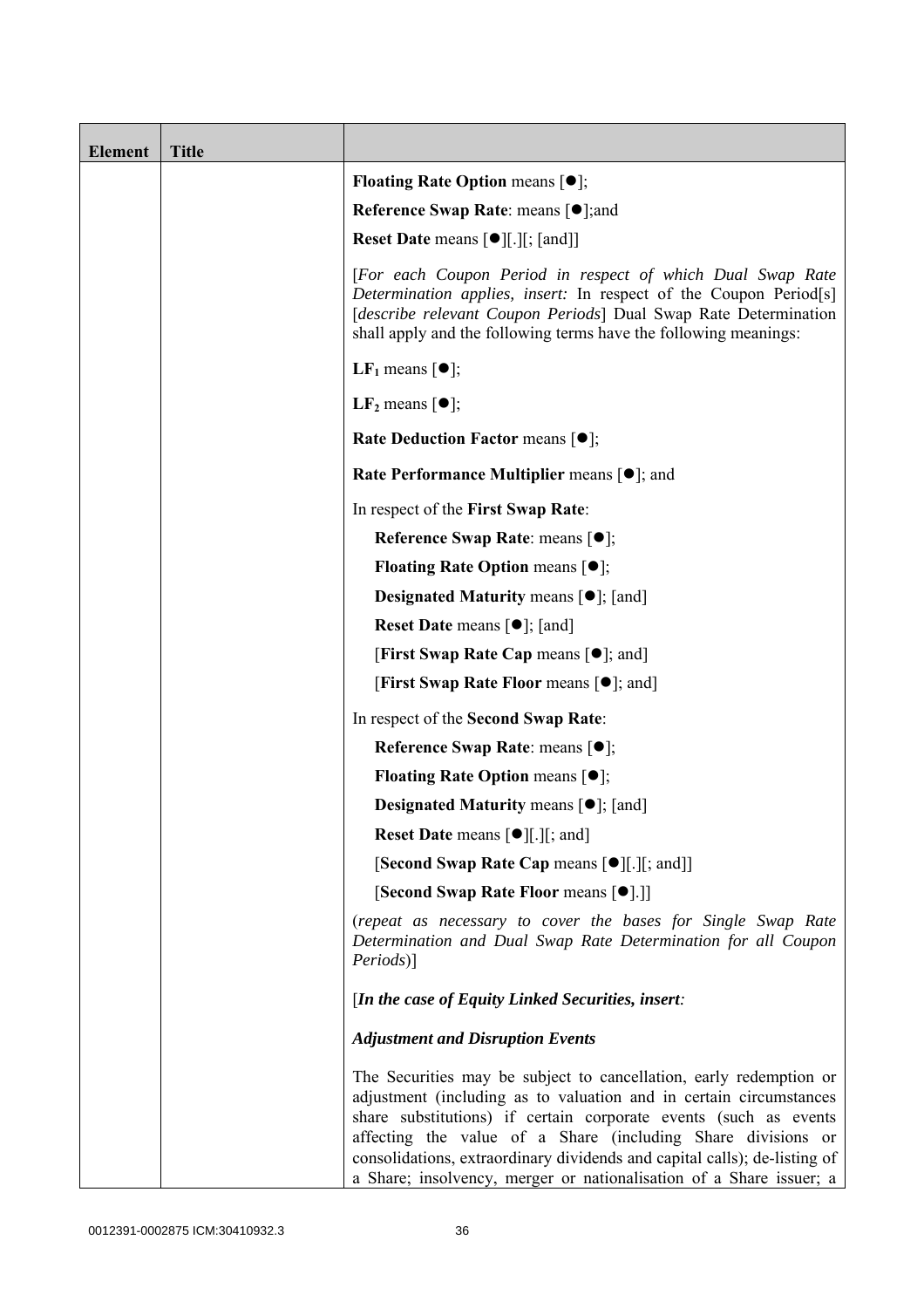| <b>Element</b> | <b>Title</b> |                                                                                                                                                                                                                                                                                                                                                                                                                                                               |  |
|----------------|--------------|---------------------------------------------------------------------------------------------------------------------------------------------------------------------------------------------------------------------------------------------------------------------------------------------------------------------------------------------------------------------------------------------------------------------------------------------------------------|--|
|                |              | tender offer or redenomination of a Share) occur, if certain events<br>(such as illegality, disruptions or cost increases) occur with respect to<br>the Issuer's or any of its affiliates' hedging arrangements, or if<br>insolvency filings are made with respect to the issuer of a share.                                                                                                                                                                  |  |
|                |              | If certain disruption events occur with respect to valuation of a Share<br>such valuation will be postponed and may be made by the Calculation<br>Agent. Payments may also be postponed.]                                                                                                                                                                                                                                                                     |  |
|                |              | [In the case of Index Linked Securities, insert:                                                                                                                                                                                                                                                                                                                                                                                                              |  |
|                |              | <b>Adjustment and Disruption Events</b>                                                                                                                                                                                                                                                                                                                                                                                                                       |  |
|                |              | The Securities may be subject to cancellation or early redemption or<br>adjustment if an Index is modified or cancelled and there is no<br>successor Index acceptable to the Calculation Agent, if an Index's<br>sponsor fails to calculate and announce such Index, or certain events<br>(such as illegality, disruptions or cost increases) occur with respect to<br>the Issuer's or any of its affiliates' hedging arrangements.                           |  |
|                |              | If certain disruption events occur with respect to valuation of an Index<br>such valuation will be postponed and may be made by the Calculation<br>Agent. Payments may also be postponed.]                                                                                                                                                                                                                                                                    |  |
|                |              | [In the case of Inflation Linked Securities, insert:                                                                                                                                                                                                                                                                                                                                                                                                          |  |
|                |              | <b>Adjustment Events</b>                                                                                                                                                                                                                                                                                                                                                                                                                                      |  |
|                |              | The Securities may be subject to adjustment if the Index is not<br>published or announced, there is a successor Index, an Index level is<br>corrected or the Index is rebased and may be subject to early<br>redemption or cancellation if the Index ceases to be published and<br>there is no appropriate alternative index acceptable to the Calculation<br>Agent. In certain circumstances the Calculation Agent may calculate<br>the Index level itself.] |  |
|                |              | [In the case of $FX$ Linked Securities, insert:                                                                                                                                                                                                                                                                                                                                                                                                               |  |
|                |              | <b>Disruption Events</b>                                                                                                                                                                                                                                                                                                                                                                                                                                      |  |
|                |              | If certain disruption events occur with respect to valuation of a<br>Currency Pair, [an alternative valuation method may be used,<br>valuation may be made by the Calculation Agent, valuation may be<br>postponed or the Securities may be subject to early redemption or<br>cancellation].]                                                                                                                                                                 |  |
|                |              | Please also refer to Element C.9 above.                                                                                                                                                                                                                                                                                                                                                                                                                       |  |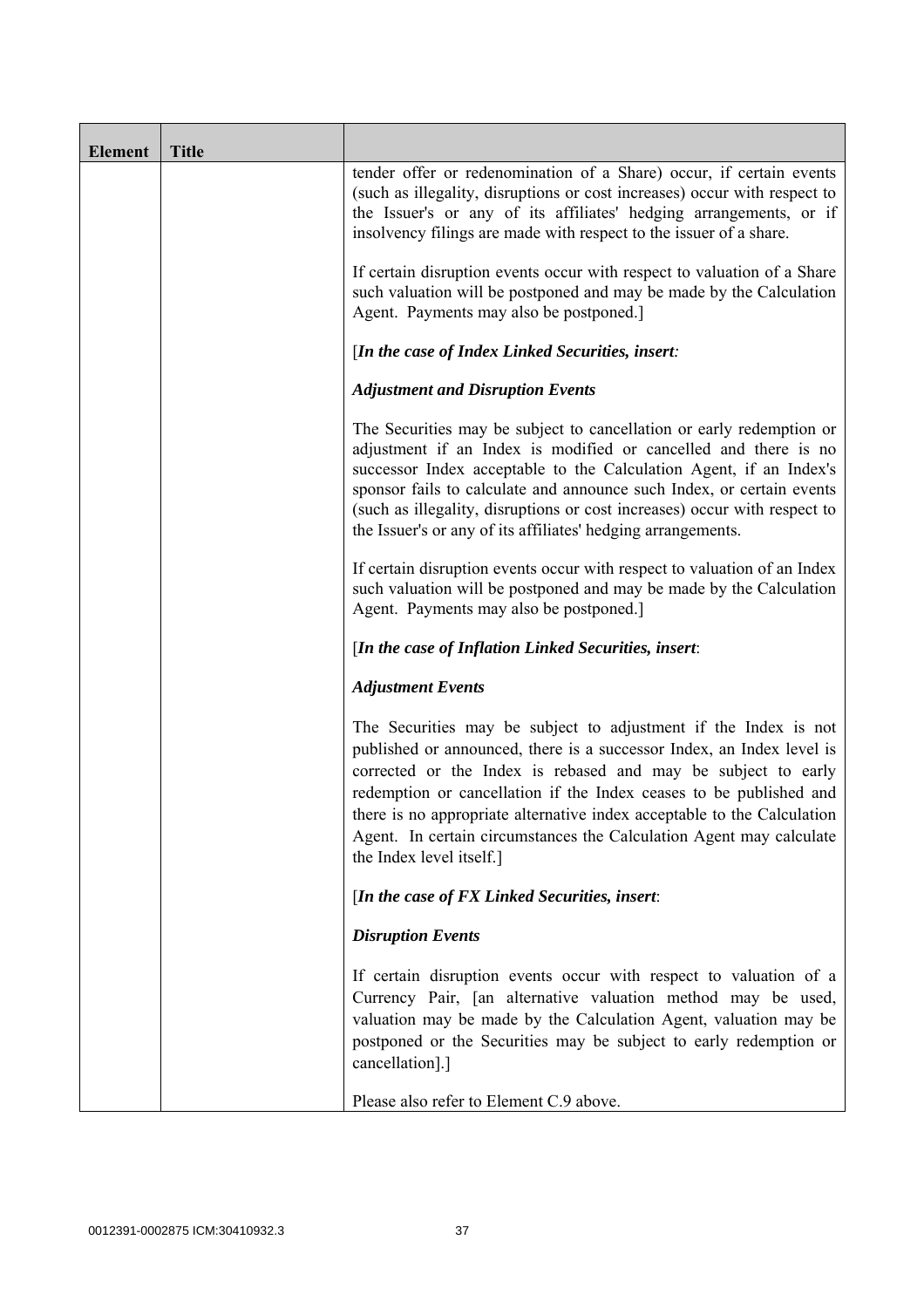| <b>Element</b> | <b>Title</b>                                                                                                                                                                                                                                                             |                                                                                                                                                                                                                                                                                                                                                                                                                                                                                                                                                                                                                                                                                                                                                                                                                                                                                                                                                                     |
|----------------|--------------------------------------------------------------------------------------------------------------------------------------------------------------------------------------------------------------------------------------------------------------------------|---------------------------------------------------------------------------------------------------------------------------------------------------------------------------------------------------------------------------------------------------------------------------------------------------------------------------------------------------------------------------------------------------------------------------------------------------------------------------------------------------------------------------------------------------------------------------------------------------------------------------------------------------------------------------------------------------------------------------------------------------------------------------------------------------------------------------------------------------------------------------------------------------------------------------------------------------------------------|
| [C.11]         | Admission to Trading<br>on a regulated market<br>(Include this Element<br>C.11 only if the<br>relevant Securities have<br>a minimum<br>denomination of less<br>than $\text{\textsterling}100,000$ or are<br>Derivative Securities as<br>defined in Element C.9<br>above) | Securities issued under the Programme may be listed and admitted to<br>trading on the Irish Stock Exchange's Main Securities Market or<br>Global Exchange Market or such other stock exchange or market<br>specified below, or may be issued on an unlisted basis.<br>Issue specific summary:<br>[Application [has been] [is expected to be] made by the Issuer (or on<br>its behalf) for the Securities to be admitted to the Official List and to<br>trading on [the Irish Stock Exchange's [Main Securities Market/Global]<br>Exchange Market]][the [regulated market][Professional Securities<br>Market] of the London Stock Exchange][the [regulated][EuroMTF]<br>market of the Luxembourg Stock Exchange][the Electronic Bond<br>Market of Borsa Italiana S.p.A. (MOT)][the Electronic Securitised<br>Derivatives Market of Borsa Italiana S.p.A. (SeDeX)].<br>[Not applicable, the Securities are not intended to be admitted to<br>trading on any market.]] |
| [C.15]         | How the value of the<br>investment is affected<br>by the value of the<br>underlying assets<br>(Include this Element<br>C.15 only if the<br>relevant Securities are<br>Derivative Securities as<br>defined in Element C.9<br>above)                                       | $[If the Securities are N&C Securities, insert: The [Insert if]$<br><i>applicable:</i> Rate of Interest and the] Final Redemption Amount][If the<br>Securities are W&C Securities, insert: The Cash Settlement Amount]<br>([in each case,] if any) payable in respect of the Securities [is/are]<br>calculated by reference to [insert relevant underlying(s) (i.e. the<br>relevant Reference Item $(s)$ ].<br>Please also see Element C.18.]                                                                                                                                                                                                                                                                                                                                                                                                                                                                                                                       |
| [C.16]         | Maturity<br>(Include this Element<br>only<br>if<br>C.16<br>the<br>relevant Securities are<br>Derivative Securities as<br>defined in Element C.9<br><i>above</i> )                                                                                                        | [If the Securities are N&C Securities, insert: The Maturity Date of the<br>Securities is [ <sup>o</sup> ] [If the N&C Securities are Zero Recovery Single<br>Name Credit Linked N&C Securities or Zero Recovery Basket Credit<br>Linked N&C Securities, insert: (the Scheduled Maturity Date),<br>subject to adjustment for [insert relevant postponement events]].]<br>[If the Securities are W&C Securities, insert: The Settlement Date of<br>the Securities is $\lceil \bullet \rceil$ [the fifth Business Day following the last<br>occurring valuation date.]]]                                                                                                                                                                                                                                                                                                                                                                                               |
| [C.17]         | Settlement procedure of<br>derivative securities<br>(Include this Element<br>C.17 only if the<br>relevant Securities are<br>Derivative Securities as                                                                                                                     | [The Securities will be cash-settled.]]                                                                                                                                                                                                                                                                                                                                                                                                                                                                                                                                                                                                                                                                                                                                                                                                                                                                                                                             |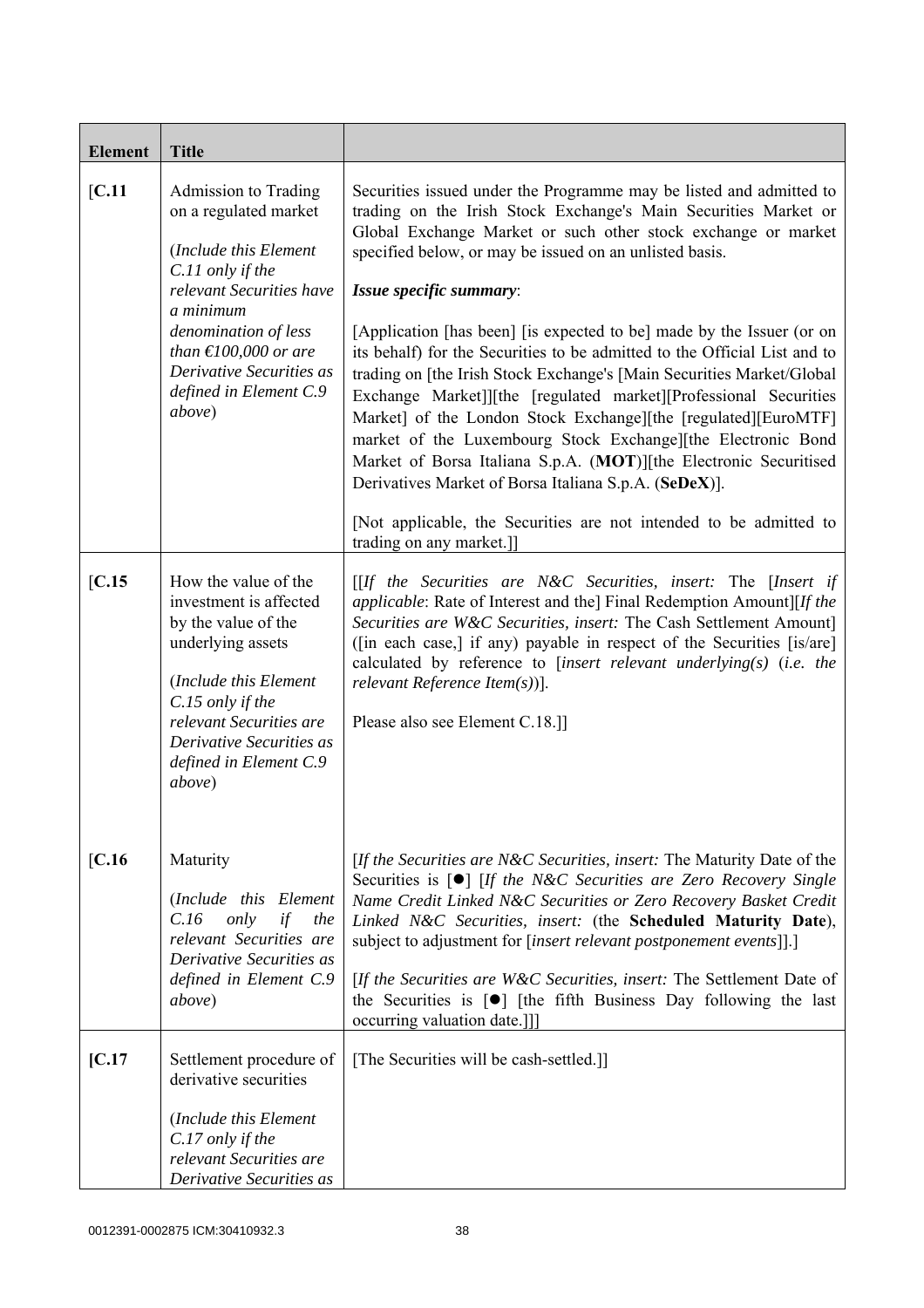| <b>Element</b> | <b>Title</b>                                                                                                |                                                                                                                                                                                                                                                                                                                                                                                                                                                                                           |
|----------------|-------------------------------------------------------------------------------------------------------------|-------------------------------------------------------------------------------------------------------------------------------------------------------------------------------------------------------------------------------------------------------------------------------------------------------------------------------------------------------------------------------------------------------------------------------------------------------------------------------------------|
|                | defined in Element C.9<br>above)                                                                            |                                                                                                                                                                                                                                                                                                                                                                                                                                                                                           |
| [C.18]         | Return on derivative<br>securities                                                                          | Nominal interest rate and date from which interest becomes payable<br>and due dates for interest                                                                                                                                                                                                                                                                                                                                                                                          |
|                | (Include this Element                                                                                       | [The Securities do not pay interest.]                                                                                                                                                                                                                                                                                                                                                                                                                                                     |
|                | C.18 only if the<br>relevant Securities are<br>Derivative Securities as<br>defined in Element C.9<br>above) | [In the case of Fixed Rate Securities, insert: The Securities bear<br>interest [from their date of issue/from [ $\bullet$ ]] at the fixed rate of $\lceil \bullet \rceil$ per<br>cent. per annum. Interest will be paid [annually] in arrear on [ $\bullet$ ] in<br>each year. The first interest payment will be made on $[\bullet]$ .]                                                                                                                                                  |
|                |                                                                                                             | [In the case of Floating Rate Securities, insert: The Securities bear<br>interest [from their date of issue/from [ $\bullet$ ]] at floating rates calculated<br>by reference to [specify reference rate] [plus/minus] a margin of $[\bullet]$<br>per cent. Interest will be paid [quarterly/semi-annually/annually] in<br>arrear on $\lceil \bullet \rceil$ in each year, subject to adjustment for non-business<br>days]. The first interest payment will be made on [ <sup>•</sup> ].]] |
|                |                                                                                                             | [In the case of Securities whose interest payments are calculated by<br>reference to an underlying, insert: Payments of interest in respect of<br>the Securities will be determined by reference to the performance of<br>the $[insert$ relevant underlying $(s)$ ] and extract, insert here and<br>complete the relevant pro forma disclosure from item C.10 that<br>reflects the basis for the calculation of interest of the Securities]                                               |
|                |                                                                                                             | [In the case of Zero Recovery Basket Credit Linked N&C Securities,<br>insert: The interest payable in respect of each nominal amount of<br>Securities equal to the Calculation Amount for each Coupon Period<br>will be calculated on the Outstanding Nominal Amount (as described<br>further below) as of the last day of such Coupon Period.                                                                                                                                            |
|                |                                                                                                             | [If the Securities are N&C Securities, insert: Redemption at Maturity                                                                                                                                                                                                                                                                                                                                                                                                                     |
|                |                                                                                                             | Unless previously redeemed or purchased and cancelled, each<br>Security will be redeemed by the Issuer on the Maturity Date at<br>[●]/[the Final Redemption Amount] [(which shall be determined as<br>set out below in this Element C.18).]                                                                                                                                                                                                                                               |
|                |                                                                                                             | [The Calculation Amount for the Securities is $[•]$ .]                                                                                                                                                                                                                                                                                                                                                                                                                                    |
|                |                                                                                                             | [If the Securities are W&C Securities, insert: Settlement                                                                                                                                                                                                                                                                                                                                                                                                                                 |
|                |                                                                                                             | Each Security entitles its holder, upon due exercise, to receive from<br>the Issuer on the Settlement Date a Cash Settlement Amount (which<br>shall be determined as set out below in this Element C.18).                                                                                                                                                                                                                                                                                 |
|                |                                                                                                             | The Notional Amount per W&C Security is $[•]$ .                                                                                                                                                                                                                                                                                                                                                                                                                                           |
|                |                                                                                                             | The Calculation Agent is $[•]$ .                                                                                                                                                                                                                                                                                                                                                                                                                                                          |
|                |                                                                                                             | [If the Securities are interest bearing, insert: <b>Interest Provisions</b>                                                                                                                                                                                                                                                                                                                                                                                                               |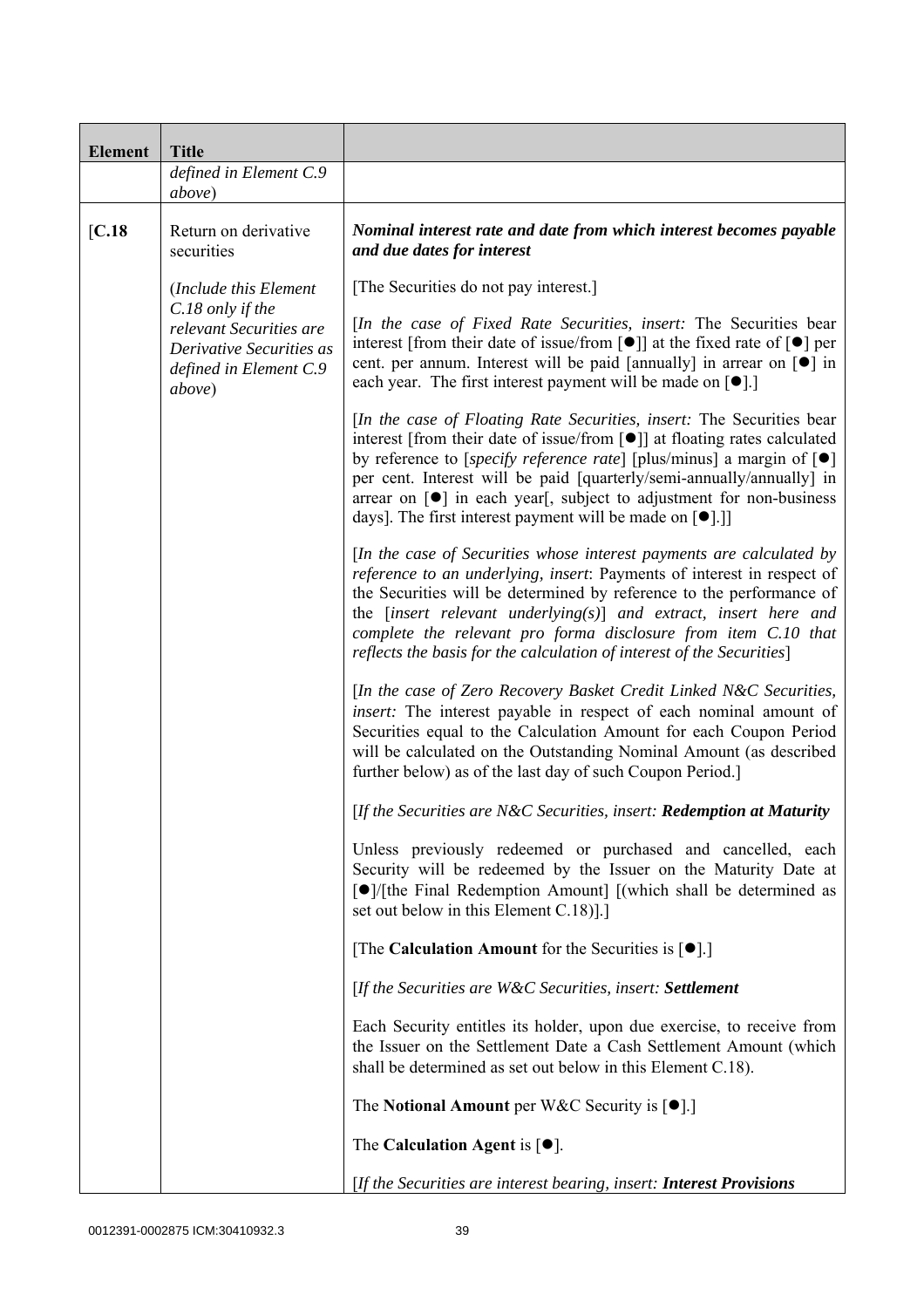| <b>Element</b> | <b>Title</b> |                                                                                                                                                                                                                                                                                                                                                                                                                                                                                                                                              |  |
|----------------|--------------|----------------------------------------------------------------------------------------------------------------------------------------------------------------------------------------------------------------------------------------------------------------------------------------------------------------------------------------------------------------------------------------------------------------------------------------------------------------------------------------------------------------------------------------------|--|
|                |              | [If the Securities are not Fixed Rate or Floating Rate Securities,<br><i>insert</i> : Coupon Accrual Date means [ $\bullet$ ].                                                                                                                                                                                                                                                                                                                                                                                                               |  |
|                |              | Coupon Period means [insert coupon period].                                                                                                                                                                                                                                                                                                                                                                                                                                                                                                  |  |
|                |              | Coupon Payment Date means [ $\bullet$ ].                                                                                                                                                                                                                                                                                                                                                                                                                                                                                                     |  |
|                |              | [If the Securities are Fixed or Floating Rate Securities, insert: Day<br><b>Count Fraction means <math>\lceil \bullet \rceil</math>.</b>                                                                                                                                                                                                                                                                                                                                                                                                     |  |
|                |              | [Business Day Convention means [ $\bullet$ ].]                                                                                                                                                                                                                                                                                                                                                                                                                                                                                               |  |
|                |              | [If the Securities are N&C Securities, insert: Redemption at Maturity                                                                                                                                                                                                                                                                                                                                                                                                                                                                        |  |
|                |              | Unless previously redeemed or purchased and cancelled, each<br>Security will be redeemed by the Issuer on the Maturity Date at<br>[specify]/[the Final Redemption Amount (which shall be determined<br>as set out below in this Element $C.18$ ].]                                                                                                                                                                                                                                                                                           |  |
|                |              | [The Calculation Amount for the Securities is $[•]$ .]                                                                                                                                                                                                                                                                                                                                                                                                                                                                                       |  |
|                |              | [Insert in the case of FX Redemption N&C Securities: The Final<br>Redemption Amount in respect of each nominal amount of N&C<br>Securities equal to the Calculation Amount shall be an amount in the<br>Settlement Currency (which, when the Floor is zero, will not be less<br>than, but may be equal to, zero) calculated by the Calculation Agent<br>equal to the Calculation Amount multiplied by the greater of (i) the<br>Floor and (ii) a percentage calculated by the Calculation Agent in<br>accordance with the following formula: |  |
|                |              | Leverage $\times$ Max $\left[0, \sum_{i=1}^{n} W_i \times \frac{X_i - Y_i}{Z_i}\right]$                                                                                                                                                                                                                                                                                                                                                                                                                                                      |  |
|                |              | Any amount determined pursuant to the above, if not an amount in the<br>Settlement Currency, will be converted into the Settlement Currency at<br>the Exchange Rate. The Final Redemption Amount will be rounded<br>to the nearest two decimal places (or, in the case of Japanese Yen, the<br>nearest whole unit) in the relevant Settlement Currency, 0.005 (or, in<br>the case of Japanese Yen, half a unit) being rounded upwards.                                                                                                       |  |
|                |              | Where:                                                                                                                                                                                                                                                                                                                                                                                                                                                                                                                                       |  |
|                |              | Alternate Currency Pair means [specify Alternate Currency Pairs in<br>form of [specify first currency]/[specify second currency]] (repeat in<br>respect of each Alternate Currency Pair).                                                                                                                                                                                                                                                                                                                                                    |  |
|                |              | <b>Currency Pair</b> means [specify Currency Pairs in form of [specify first]<br>currency]/[specify second currency]] (repeat for each Currency Pair).                                                                                                                                                                                                                                                                                                                                                                                       |  |
|                |              | <b>Exchange Rate</b> means the spot rate of exchange between the currency                                                                                                                                                                                                                                                                                                                                                                                                                                                                    |  |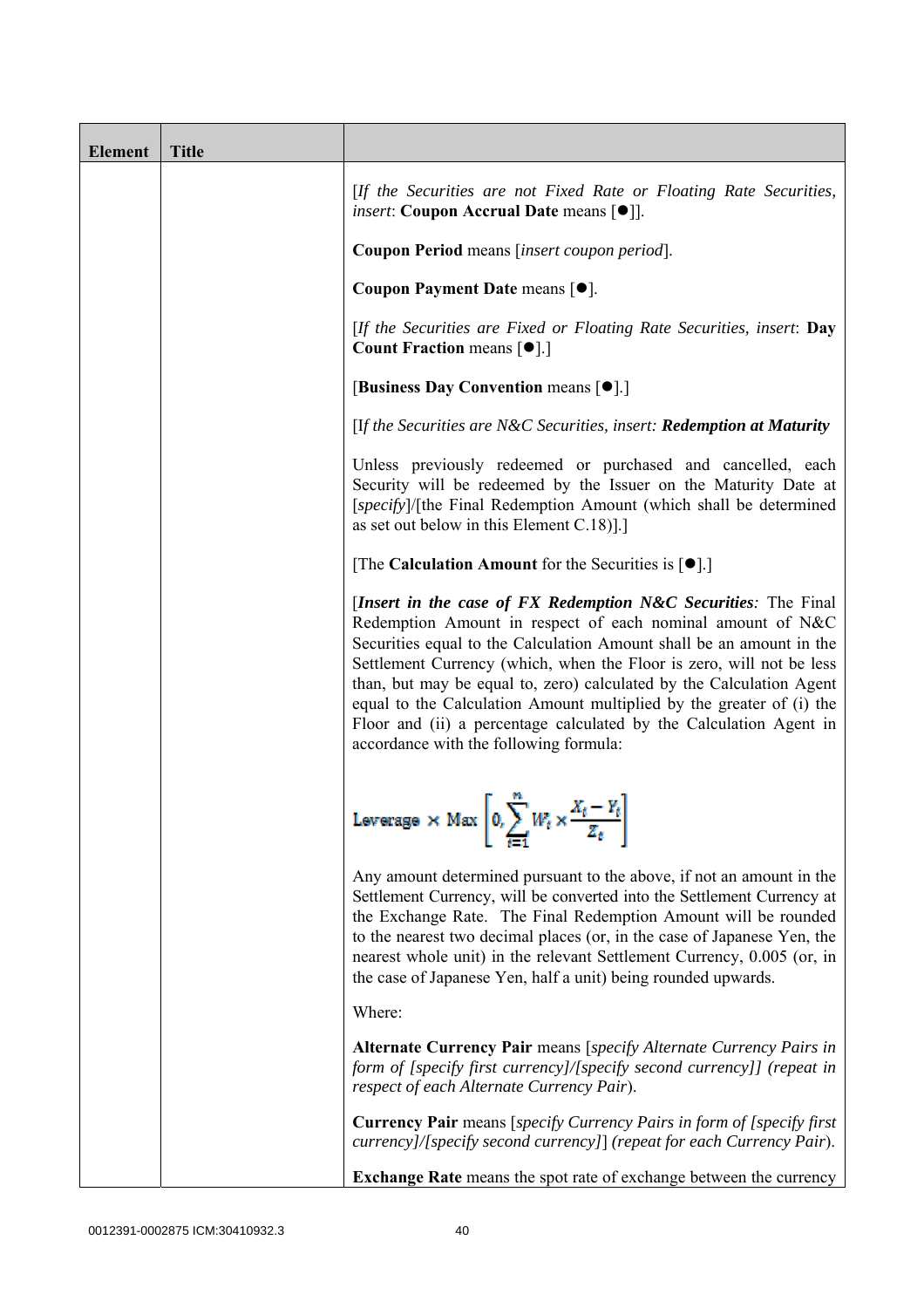| <b>Element</b> | <b>Title</b> |                                                                                                                                                                                                                                                                                                                                                                                                                                                                                                                                                                                                                                                                                                                                          |  |
|----------------|--------------|------------------------------------------------------------------------------------------------------------------------------------------------------------------------------------------------------------------------------------------------------------------------------------------------------------------------------------------------------------------------------------------------------------------------------------------------------------------------------------------------------------------------------------------------------------------------------------------------------------------------------------------------------------------------------------------------------------------------------------------|--|
|                |              | in which the Calculation Amount is denominated (the Calculation<br>Amount Currency) and the Settlement Currency (expressed as the<br>number of units (or part units) of the relevant Calculation Amount<br>Currency for which one unit of the relevant Settlement Currency can<br>be exchanged) or on the basis of such other applicable market<br>convention as the Calculation Agent determines appropriate.                                                                                                                                                                                                                                                                                                                           |  |
|                |              | First Relevant Currency means [ $\bullet$ ] (specify for each Currency<br>Pair).                                                                                                                                                                                                                                                                                                                                                                                                                                                                                                                                                                                                                                                         |  |
|                |              | Floor means $[•]$ .                                                                                                                                                                                                                                                                                                                                                                                                                                                                                                                                                                                                                                                                                                                      |  |
|                |              | <b>FX Price Source</b> means $[\bullet]$ (specify for each Currency Pair and each<br>Alternate Currency Pair).                                                                                                                                                                                                                                                                                                                                                                                                                                                                                                                                                                                                                           |  |
|                |              | i means each Currency Pair.                                                                                                                                                                                                                                                                                                                                                                                                                                                                                                                                                                                                                                                                                                              |  |
|                |              | Leverage means $\lceil \bullet \rceil$ per cent.                                                                                                                                                                                                                                                                                                                                                                                                                                                                                                                                                                                                                                                                                         |  |
|                |              | Max followed by a series of amounts inside brackets, means<br>whichever is the greater of the amounts separated by a comma inside<br>those brackets.                                                                                                                                                                                                                                                                                                                                                                                                                                                                                                                                                                                     |  |
|                |              | <b>n</b> means the number of Currency Pairs to which the N&C Securities<br>relate.                                                                                                                                                                                                                                                                                                                                                                                                                                                                                                                                                                                                                                                       |  |
|                |              | Reference Exchange Rate means, in respect of a Currency Pair, the<br>spot exchange rate for the First Relevant Currency quoted against the<br>Second Relevant Currency expressed as the number of units of the<br>First Relevant Currency quoted per one unit of the Second Relevant<br>Currency.                                                                                                                                                                                                                                                                                                                                                                                                                                        |  |
|                |              | <b>Relevant Currency</b> means each currency comprising a Currency Pair<br>and any references to the conversion of one Relevant Currency to<br>another shall be construed as applying in relation to a Currency Pair.                                                                                                                                                                                                                                                                                                                                                                                                                                                                                                                    |  |
|                |              | <b>Second Relevant Currency means [O]</b> (specify for each Currency<br>Pair).                                                                                                                                                                                                                                                                                                                                                                                                                                                                                                                                                                                                                                                           |  |
|                |              | <b>Settlement Rate</b> means, in respect of a Currency Pair, the Reference<br>Exchange Rate for that Currency Pair on the Valuation Date at the<br>Valuation Time as determined by the Calculation Agent by reference to<br>the Settlement Rate Option for that Currency Pair (and such<br>determination may be made, without limitation, with such adjustments as<br>are, at the discretion of the Calculation Agent, necessary to the published<br>quoting conventions and/or implying the Reference Exchange Rate from<br>more than one Settlement Rate Option) unless any applicable disruption<br>event exists or occurs, in which case, the Settlement Rate for that<br>Currency Pair will be determined by the Calculation Agent. |  |
|                |              | <b>Settlement Rate Option</b> means, in respect of a Currency Pair, the rate<br>published for the Currency Pair fixing rate on the FX Price Source for<br>that Currency Pair at or about the Valuation Time on the Valuation<br>Date or, if Alternate Currency Pairs are specified for the relevant<br>Currency Pair, the Reference Exchange Rate will be implied from                                                                                                                                                                                                                                                                                                                                                                   |  |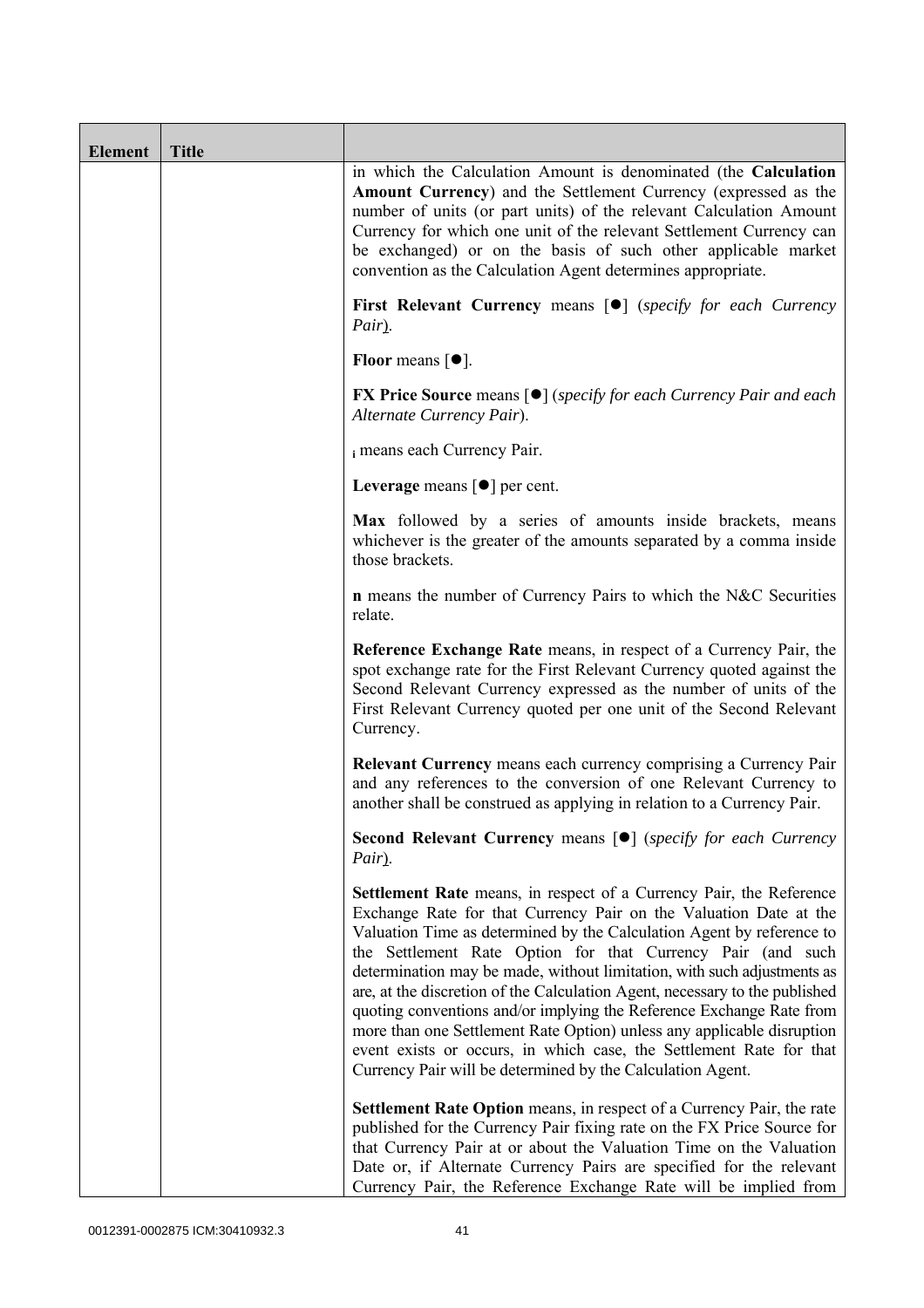| <b>Element</b> | <b>Title</b> |                                                                                                                                                                                                                                                                                                                                                                                                                                                                       |  |
|----------------|--------------|-----------------------------------------------------------------------------------------------------------------------------------------------------------------------------------------------------------------------------------------------------------------------------------------------------------------------------------------------------------------------------------------------------------------------------------------------------------------------|--|
|                |              | more than one Settlement Rate Option by determining the rate for<br>each Alternate Currency Pair for that Currency Pair, published for the<br>Alternate Currency Pair fixing rate on the FX Price Source for that<br>Alternate Currency Pair at or about the Valuation Time on the<br>Valuation Date.                                                                                                                                                                 |  |
|                |              | <b>Strike Rate</b> means $\lceil \bullet \rceil$ ( <i>specify for each Currency Pair</i> ).                                                                                                                                                                                                                                                                                                                                                                           |  |
|                |              | Valuation Date means $[•]$ .                                                                                                                                                                                                                                                                                                                                                                                                                                          |  |
|                |              | Valuation Time means $[•]$ .                                                                                                                                                                                                                                                                                                                                                                                                                                          |  |
|                |              | <b>w</b> <sub>i</sub> means [specify the weighting of each Currency Pair (being a<br>number less than or equal to 1)].                                                                                                                                                                                                                                                                                                                                                |  |
|                |              | $X_i$ means, in respect of a Currency Pair, the [Settlement Rate in<br>respect of such Currency Pairl/[Strike Rate in respect of such<br>Currency Pair].                                                                                                                                                                                                                                                                                                              |  |
|                |              | $Y_i$ means, in respect of a Currency Pair, the [Settlement Rate in<br>respect of such Currency Pairl/[Strike Rate in respect of such<br>Currency Pair].                                                                                                                                                                                                                                                                                                              |  |
|                |              | $Z_i$ means, in respect of a Currency Pair, the [Settlement Rate in<br>respect of such Currency Pairl/[Strike Rate in respect of such<br>Currency Pair]/[1].]                                                                                                                                                                                                                                                                                                         |  |
|                |              | [Insert in the case of Fixed Denomination FX Redemption N&C<br>Securities: The Final Redemption Amount in respect of each unit or<br>nominal amount of N&C Securities equal to the Calculation Amount<br>shall be an amount in the Settlement Currency (which will not be less<br>than, but may be equal to, zero) calculated by the Calculation Agent<br>equal to the Base Final Redemption Amount divided by the<br>Settlement Rate.                                |  |
|                |              | Where:                                                                                                                                                                                                                                                                                                                                                                                                                                                                |  |
|                |              | <b>Base Final Redemption Amount means <math>[①]</math>;</b>                                                                                                                                                                                                                                                                                                                                                                                                           |  |
|                |              | <b>FX Price Source</b> means, in respect of a Settlement Rate Option, $[•]$ ;                                                                                                                                                                                                                                                                                                                                                                                         |  |
|                |              | Reference Exchange Rate means the spot exchange rate for the<br>Specified Currency quoted against the Settlement Currency expressed<br>as the number of units of the Specified Currency quoted per unit of the<br>Settlement Currency;                                                                                                                                                                                                                                |  |
|                |              | Settlement Rate means the Reference Exchange Rate on the<br>Valuation Date at the Valuation Time as determined by the<br>Calculation Agent by reference to the Settlement Rate Option(s) (and<br>such determination may be made, without limitation, with such<br>adjustments as are, at the discretion of the Calculation Agent,<br>necessary to the published quoting conventions and/or implying the<br>Reference Exchange Rate from more than one Settlement Rate |  |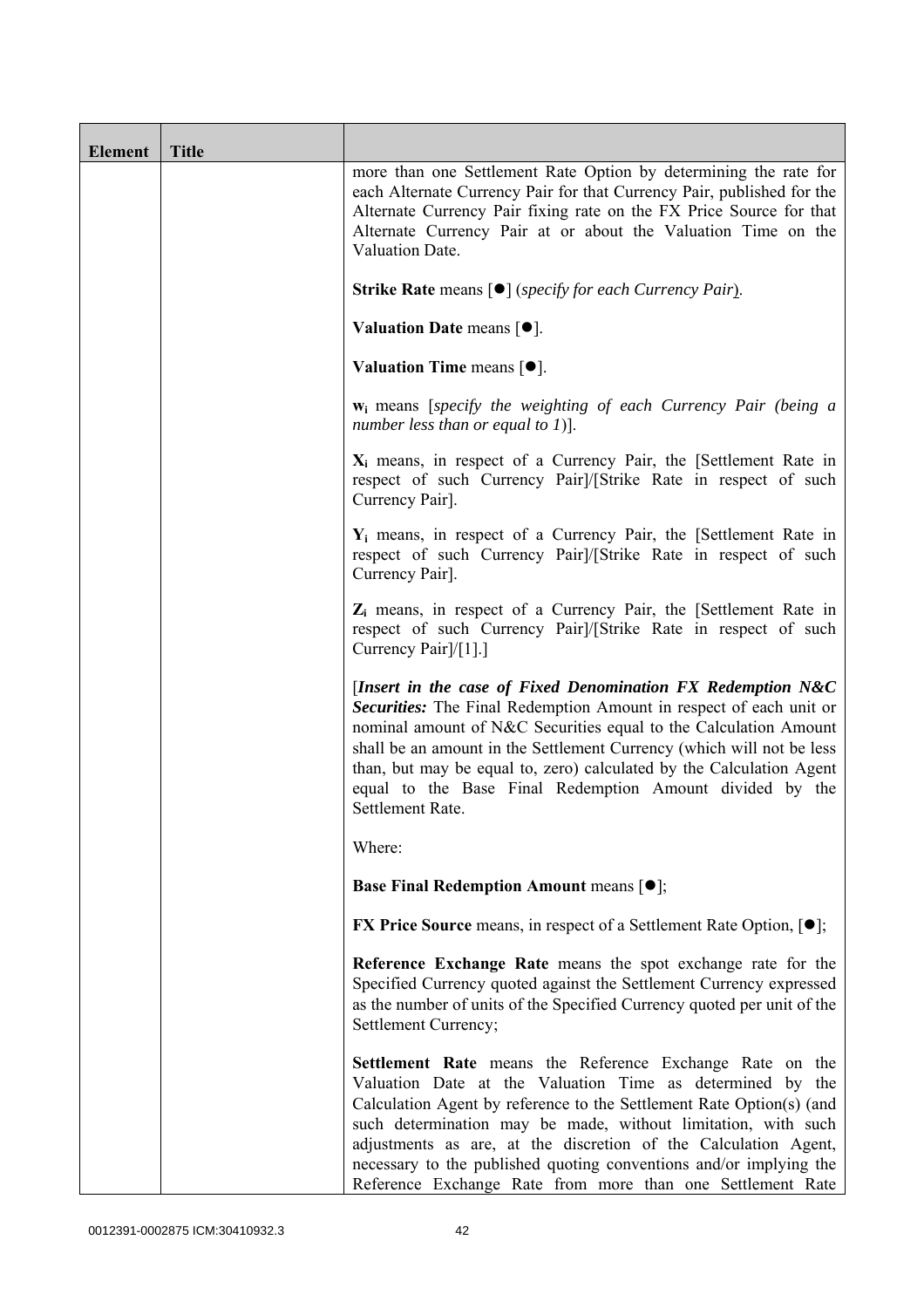| <b>Element</b> | <b>Title</b> |                                                                                                                                                                                                                                                                                                                                                                                                                                                             |  |
|----------------|--------------|-------------------------------------------------------------------------------------------------------------------------------------------------------------------------------------------------------------------------------------------------------------------------------------------------------------------------------------------------------------------------------------------------------------------------------------------------------------|--|
|                |              | Option) unless any applicable disruption event exists or occurs, in<br>which case, the Settlement Rate will be determined by the Calculation<br>Agent; and                                                                                                                                                                                                                                                                                                  |  |
|                |              | <b>Settlement Rate Option</b> means [the rate published for the Specified<br>Currency/Settlement Currency fixing rate on the FX Price Source at or<br>about the Valuation Time on the Valuation Date] [insert if the<br>Reference Exchange Rate will be implied from more than one<br>Settlement Rate Option and delete preceding option: the relevant<br>fixing rates on the FX Price Source(s) at or about the Valuation Time<br>on the Valuation Date.]] |  |
|                |              | [Insert in the case of Equity Basket Knock-In N&C Securities: The<br>Final Redemption Amount in respect of each nominal amount of N&C<br>Securities equal to the Calculation Amount shall be an amount in the<br>Specified Currency (which will not be less than, but may be equal to,<br>zero) calculated by the Calculation Agent equal to:                                                                                                               |  |
|                |              | if no Knock-In Event has occurred, the Calculation Amount;<br>(a)<br>or                                                                                                                                                                                                                                                                                                                                                                                     |  |
|                |              | (b)<br>if a Knock-In Event has occurred, the product of $(x)$ the<br>Calculation Amount and (y) the Final Reference Performance.                                                                                                                                                                                                                                                                                                                            |  |
|                |              | Where:                                                                                                                                                                                                                                                                                                                                                                                                                                                      |  |
|                |              | Final Reference Performance means a percentage determined by the<br>Calculation Agent equal to the Reference Performance of the Share<br>with the lowest Reference Performance.                                                                                                                                                                                                                                                                             |  |
|                |              | Final Price means, in respect of a Share, an amount equal to the price<br>per share in respect of such Share quoted on the applicable exchange<br>at the Valuation Time on the Final Valuation Date.                                                                                                                                                                                                                                                        |  |
|                |              | <b>Final Valuation Date means [<math>\bullet</math>].</b>                                                                                                                                                                                                                                                                                                                                                                                                   |  |
|                |              | i means a Share.                                                                                                                                                                                                                                                                                                                                                                                                                                            |  |
|                |              | Initial Valuation Date means $[•]$ .                                                                                                                                                                                                                                                                                                                                                                                                                        |  |
|                |              | Knock-In Event means the price of any Share quoted on the<br>applicable exchange at the Valuation Time on the Final Valuation<br>Date is equal to or less than the Knock-In Level in respect of such<br>Share, as determined by the Calculation Agent.                                                                                                                                                                                                      |  |
|                |              | Knock-In Level means, in respect of a Share, the Knock-In<br>Percentage multiplied by the Strike Price for such Share.                                                                                                                                                                                                                                                                                                                                      |  |
|                |              | Knock-In Percentage means [●] per cent.                                                                                                                                                                                                                                                                                                                                                                                                                     |  |
|                |              | Reference Performance means, in respect of a Share, a rate<br>expressed as a percentage (which will not be less than, but may be<br>equal to, zero) calculated by the Calculation Agent in accordance with<br>the following formula:                                                                                                                                                                                                                        |  |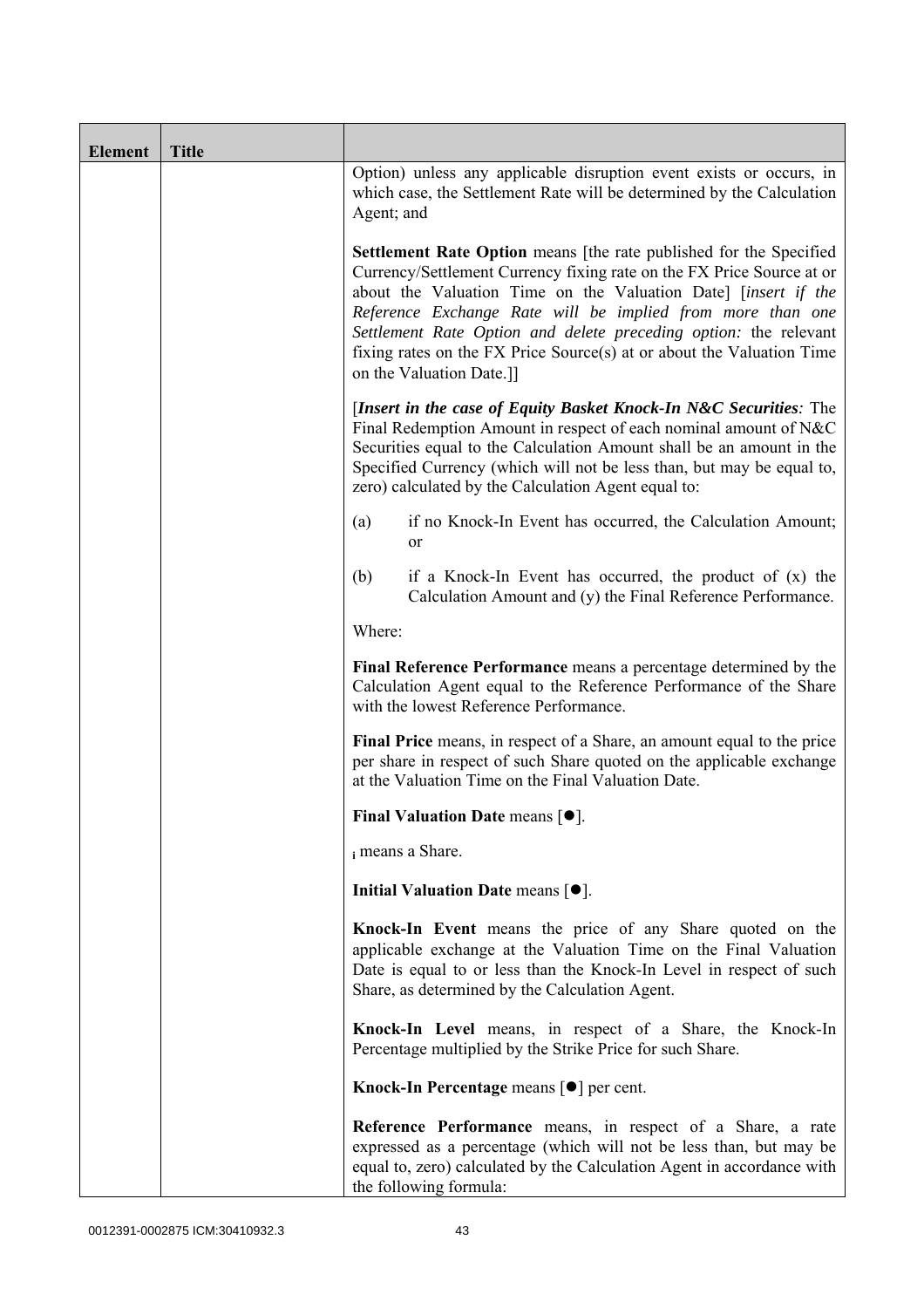| <b>Element</b> | <b>Title</b> |                                                                                                                                                                                                                                                                              |  |
|----------------|--------------|------------------------------------------------------------------------------------------------------------------------------------------------------------------------------------------------------------------------------------------------------------------------------|--|
|                |              |                                                                                                                                                                                                                                                                              |  |
|                |              | <b>Final Price</b><br>Strike Price,                                                                                                                                                                                                                                          |  |
|                |              |                                                                                                                                                                                                                                                                              |  |
|                |              | <b>Share</b> means $\lceil \bullet \rceil$ .                                                                                                                                                                                                                                 |  |
|                |              | <b>Strike Price</b> means, in relation to a Share, the price per share in<br>respect of such Share quoted on the applicable exchange at the<br>Valuation Time on the Initial Valuation Date.                                                                                 |  |
|                |              | Valuation Time means [ $\bullet$ ].]                                                                                                                                                                                                                                         |  |
|                |              | [Insert in the case of Equity Basket Barrier Knock-In N&C<br>Securities:                                                                                                                                                                                                     |  |
|                |              | The Final Redemption Amount in respect of each nominal amount of<br>N&C Securities equal to the Calculation Amount shall be an amount<br>in the Specified Currency (which will not be less than, but may be<br>equal to, zero) calculated by the Calculation Agent equal to: |  |
|                |              | if no Knock-In Event has occurred, the Calculation Amount;<br>(a)<br><sub>or</sub>                                                                                                                                                                                           |  |
|                |              | if a Knock-In Event has occurred:<br>(b)                                                                                                                                                                                                                                     |  |
|                |              | (i)<br>if the Final Reference Performance is equal to or<br>greater than the Barrier Level, the Calculation<br>Amount; or                                                                                                                                                    |  |
|                |              | if the Final Reference Performance is less than the<br>(ii)<br>Barrier Level, the product of $(x)$ the Calculation<br>Amount and (y) the Final Reference Performance.                                                                                                        |  |
|                |              | Where:                                                                                                                                                                                                                                                                       |  |
|                |              | Barrier Level means [ <sup>•</sup> ] per cent.                                                                                                                                                                                                                               |  |
|                |              | Final Reference Performance means a percentage determined by the<br>Calculation Agent equal to the Reference Performance of the Share with<br>the lowest Reference Performance.                                                                                              |  |
|                |              | Final Price means, in respect of a Share, an amount equal to the price<br>per share in respect of such Share quoted on the applicable exchange at<br>the Valuation Time on the Final Valuation Date.                                                                         |  |
|                |              | Final Valuation Date means [ $\bullet$ ].                                                                                                                                                                                                                                    |  |
|                |              | i means a Share.                                                                                                                                                                                                                                                             |  |
|                |              | Initial Valuation Date means $[•]$ .                                                                                                                                                                                                                                         |  |
|                |              | Knock-In Determination Period means the period from but<br>excluding the Initial Valuation Date to and including the Knock-In                                                                                                                                                |  |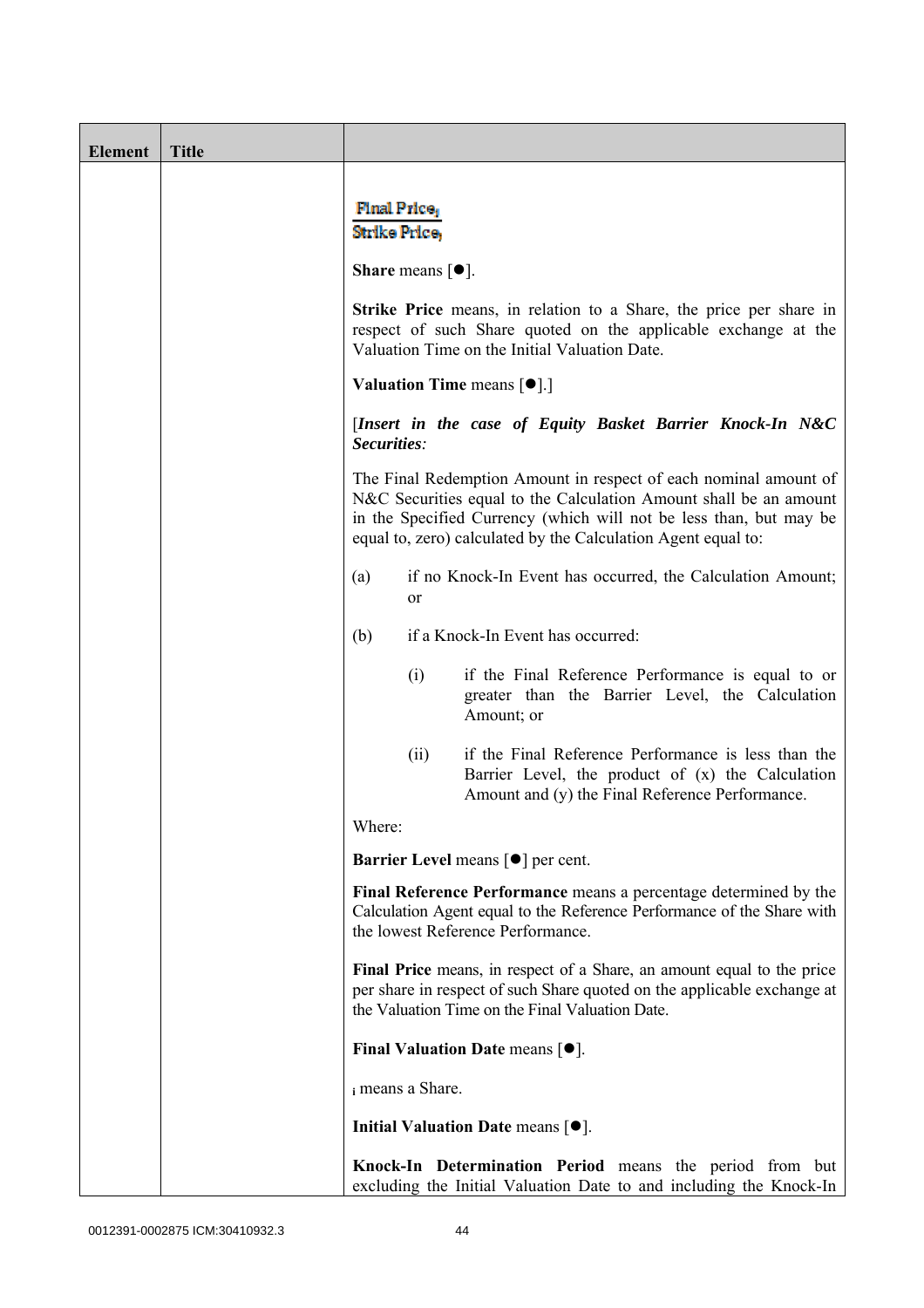| <b>Element</b> | <b>Title</b> |                                                                                                                                                                                                                                                                                                                                                                                                                                                                                                                                                                                                                                                                                                                                                                                                                                                                                                                                                                                                                                                                                                                                                                                                                                                                                                                                                                                                                                                       |  |
|----------------|--------------|-------------------------------------------------------------------------------------------------------------------------------------------------------------------------------------------------------------------------------------------------------------------------------------------------------------------------------------------------------------------------------------------------------------------------------------------------------------------------------------------------------------------------------------------------------------------------------------------------------------------------------------------------------------------------------------------------------------------------------------------------------------------------------------------------------------------------------------------------------------------------------------------------------------------------------------------------------------------------------------------------------------------------------------------------------------------------------------------------------------------------------------------------------------------------------------------------------------------------------------------------------------------------------------------------------------------------------------------------------------------------------------------------------------------------------------------------------|--|
|                |              | Period Ending Date.                                                                                                                                                                                                                                                                                                                                                                                                                                                                                                                                                                                                                                                                                                                                                                                                                                                                                                                                                                                                                                                                                                                                                                                                                                                                                                                                                                                                                                   |  |
|                |              | Knock-In Event means the price of any Share quoted on the<br>applicable Exchange at any time during the regular trading session<br>hours on that Exchange on any scheduled trading day in the Knock-In<br>Determination Period is equal to or less than the Knock-In Level in<br>respect of such Share, as determined by the Calculation Agent,<br>Provided That, if on any such day, as of any Knock-In Valuation<br>Time, a Knock-In Event has or would have occurred but the<br>conditions for a disrupted day having been satisfied at such time then<br>such Knock-In Valuation Time shall be ignored for purposes of<br>determining whether a Knock-In Event has occurred Provided Further<br>That if no Knock-In Event has occurred in the Knock-In<br>Determination Period and the conditions for a disrupted day are<br>satisfied as of the last occurring Knock-In Valuation Time on the<br>Knock-In Period Ending Date, then such day shall be treated as a<br>Valuation Date and the Calculation Agent shall determine a price of<br>the relevant Share(s) in respect of such day in accordance with such<br>provisions for purposes of determining whether a Knock-In Event<br>shall occur. For the purposes of determining under this paragraph<br>whether the conditions for a disrupted day have been satisfied at any<br>Knock-In Valuation Time, the relevant Valuation Time used shall be<br>the relevant Knock-In Valuation Time. |  |
|                |              | Knock-In Level means, in respect of a Share, the Knock-In<br>Percentage multiplied by the Strike Price for such Share.                                                                                                                                                                                                                                                                                                                                                                                                                                                                                                                                                                                                                                                                                                                                                                                                                                                                                                                                                                                                                                                                                                                                                                                                                                                                                                                                |  |
|                |              | Knock-In Percentage means [ <sup>●</sup> ] per cent.                                                                                                                                                                                                                                                                                                                                                                                                                                                                                                                                                                                                                                                                                                                                                                                                                                                                                                                                                                                                                                                                                                                                                                                                                                                                                                                                                                                                  |  |
|                |              | Knock-In Period Ending Date means the scheduled Final Valuation<br>Date.                                                                                                                                                                                                                                                                                                                                                                                                                                                                                                                                                                                                                                                                                                                                                                                                                                                                                                                                                                                                                                                                                                                                                                                                                                                                                                                                                                              |  |
|                |              | Knock-In Valuation Time means, in respect of a Share, any time<br>during the regular trading session hours on the applicable Exchange<br>for such Share on any scheduled trading day in the Knock-In<br>Determination Period.                                                                                                                                                                                                                                                                                                                                                                                                                                                                                                                                                                                                                                                                                                                                                                                                                                                                                                                                                                                                                                                                                                                                                                                                                         |  |
|                |              | Reference Performance means, in respect of a Share, a rate expressed<br>as a percentage (which will not be less than, but may be equal to, zero)<br>calculated by the Calculation Agent in accordance with the following<br>formula:                                                                                                                                                                                                                                                                                                                                                                                                                                                                                                                                                                                                                                                                                                                                                                                                                                                                                                                                                                                                                                                                                                                                                                                                                  |  |
|                |              | <b>Final Price</b><br><b>Strike Price,</b><br><b>Share</b> means $\lceil \bullet \rceil$ .                                                                                                                                                                                                                                                                                                                                                                                                                                                                                                                                                                                                                                                                                                                                                                                                                                                                                                                                                                                                                                                                                                                                                                                                                                                                                                                                                            |  |
|                |              | <b>Strike Price</b> means, in relation to a Share, the price per share in<br>respect of such Share quoted on the applicable exchange at the<br>Valuation Time on the Initial Valuation Date.                                                                                                                                                                                                                                                                                                                                                                                                                                                                                                                                                                                                                                                                                                                                                                                                                                                                                                                                                                                                                                                                                                                                                                                                                                                          |  |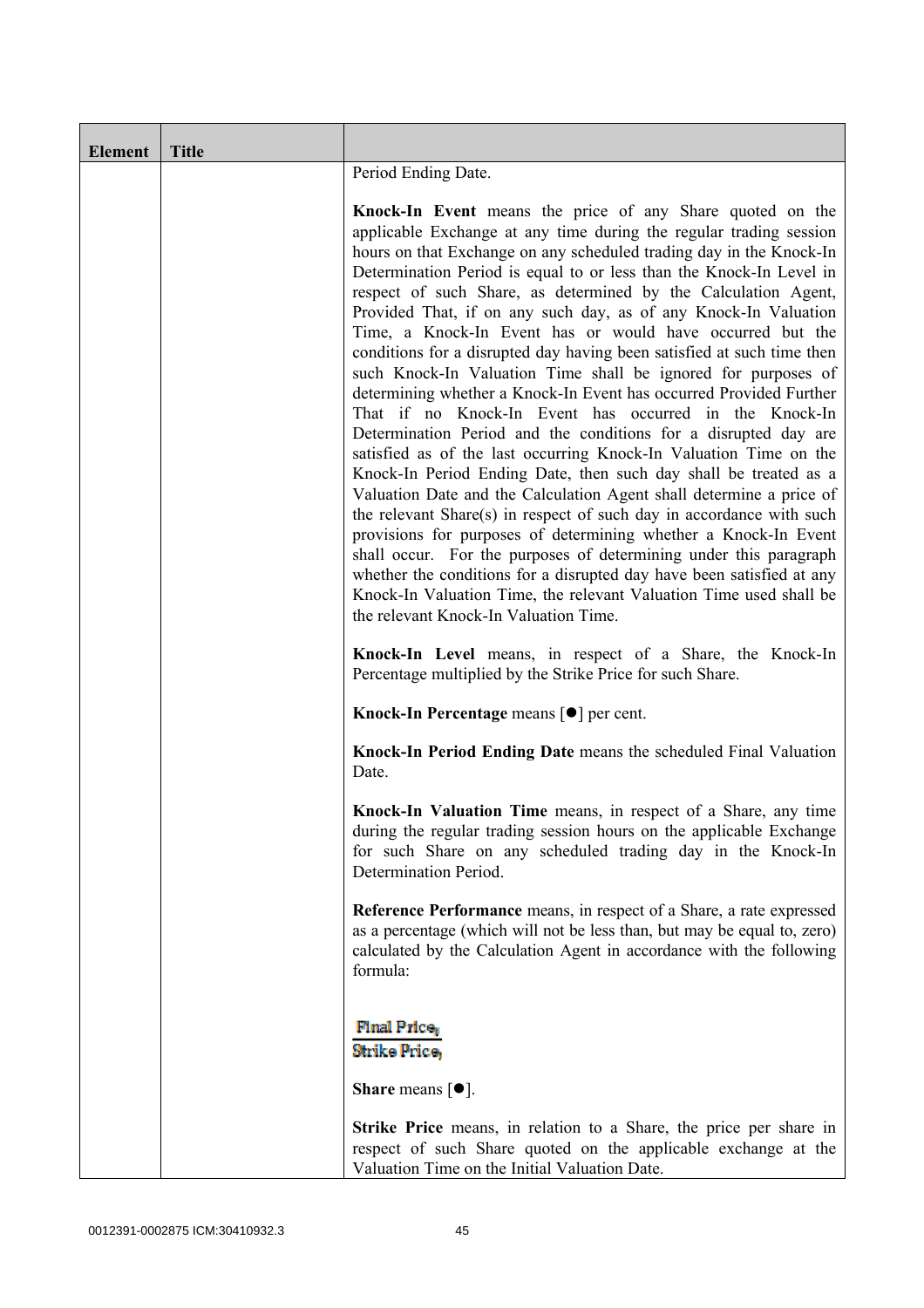| <b>Element</b> | <b>Title</b> |                                                                                                                                                                                                                                                                                                                                                                    |  |  |
|----------------|--------------|--------------------------------------------------------------------------------------------------------------------------------------------------------------------------------------------------------------------------------------------------------------------------------------------------------------------------------------------------------------------|--|--|
|                |              | <b>Valuation Time means <math>[\bullet]</math>.</b> ]                                                                                                                                                                                                                                                                                                              |  |  |
|                |              | [Insert in the case of Equity Basket Bonus Barrier Knock-In N&C<br><b>Securities:</b> The Final Redemption Amount in respect of each nominal<br>amount of N&C Securities equal to the Calculation Amount shall be<br>an amount in the Specified Currency (which will not be less than, but<br>may be equal to, zero) calculated by the Calculation Agent equal to: |  |  |
|                |              | if no Knock-In Event has occurred, the product of (i) the<br>(a)<br>Calculation Amount and (ii) 100 per cent. plus the<br>Participation Rate; or                                                                                                                                                                                                                   |  |  |
|                |              | if a Knock-In Event has occurred:<br>(b)                                                                                                                                                                                                                                                                                                                           |  |  |
|                |              | (i)<br>if the Final Reference Performance is equal to or<br>greater than the Barrier Level, the Calculation<br>Amount; or                                                                                                                                                                                                                                          |  |  |
|                |              | if the Final Reference Performance is less than the<br>(ii)<br>Barrier Level, the product of (x) the Calculation<br>Amount and (y) the Final Reference Performance.                                                                                                                                                                                                |  |  |
|                |              | Where:                                                                                                                                                                                                                                                                                                                                                             |  |  |
|                |              | <b>Barrier Level</b> means $\lceil \bullet \rceil$ per cent.                                                                                                                                                                                                                                                                                                       |  |  |
|                |              | Final Reference Performance means a percentage determined by the<br>Calculation Agent equal to the Reference Performance of the Share<br>with the lowest Reference Performance.                                                                                                                                                                                    |  |  |
|                |              | Final Price means, in respect of a Share, an amount equal to the price<br>per share in respect of such Share quoted on the applicable exchange<br>at the Valuation Time on the Final Valuation Date.                                                                                                                                                               |  |  |
|                |              | <b>Final Valuation Date means <math>[•]</math>.</b>                                                                                                                                                                                                                                                                                                                |  |  |
|                |              | i means a Share.                                                                                                                                                                                                                                                                                                                                                   |  |  |
|                |              | Initial Valuation Date means [ $\bullet$ ].                                                                                                                                                                                                                                                                                                                        |  |  |
|                |              | Knock-In Event means the Final Reference Performance is less than<br>the Knock-In Level.                                                                                                                                                                                                                                                                           |  |  |
|                |              | Knock-In Level means $\lceil \bullet \rceil$ per cent.                                                                                                                                                                                                                                                                                                             |  |  |
|                |              | <b>Participation Rate means <math>\lceil \bullet \rceil</math> per cent.</b>                                                                                                                                                                                                                                                                                       |  |  |
|                |              | Reference Performance means, in respect of a Share, a rate<br>expressed as a percentage (which will not be less than, but may be<br>equal to, zero) calculated by the Calculation Agent in accordance with<br>the following formula:                                                                                                                               |  |  |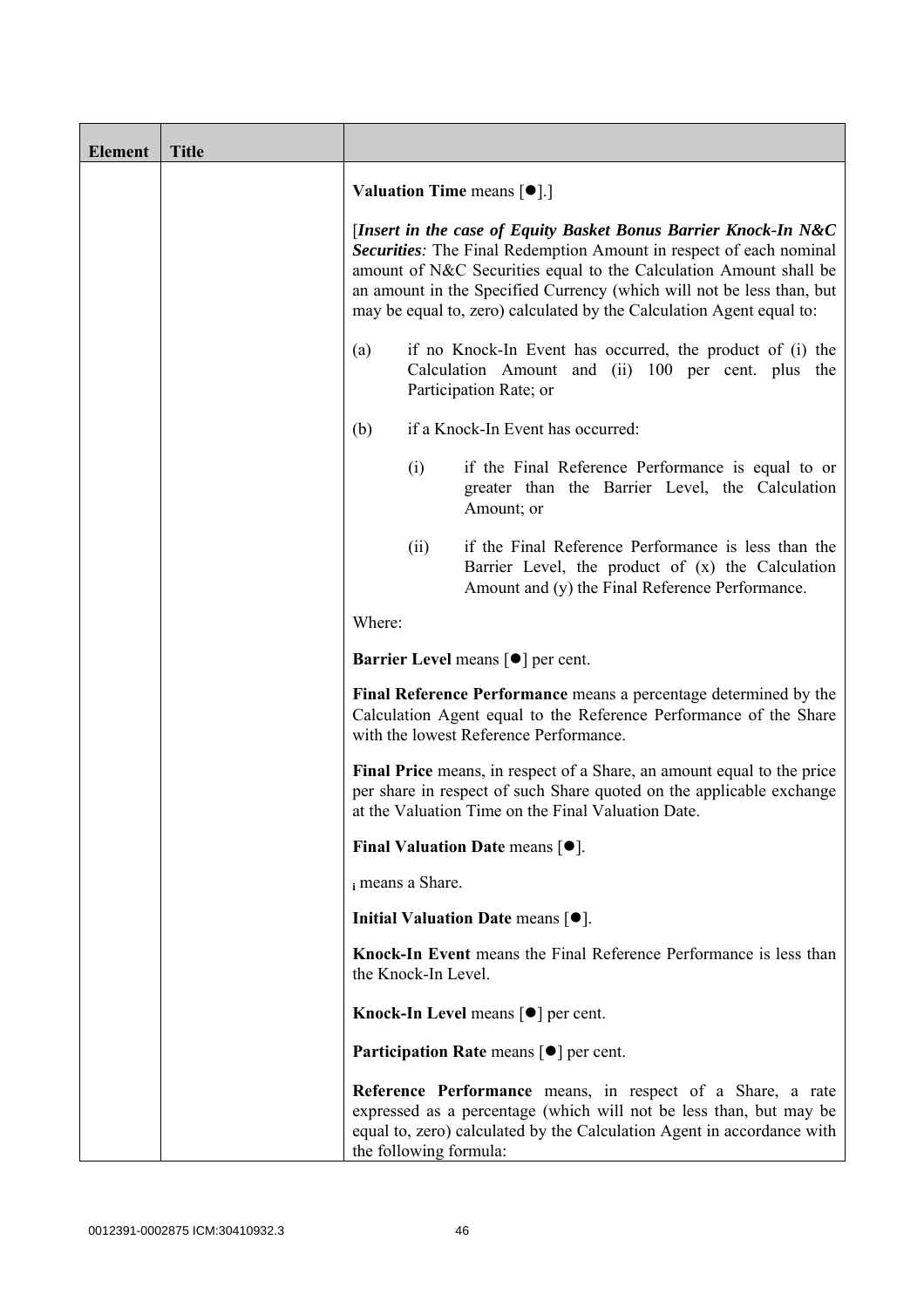| <b>Element</b> | <b>Title</b> |                                                                                                                                                                                                                                                                                                                                       |  |  |
|----------------|--------------|---------------------------------------------------------------------------------------------------------------------------------------------------------------------------------------------------------------------------------------------------------------------------------------------------------------------------------------|--|--|
|                |              | <b>Final Price</b><br>Strike Price.                                                                                                                                                                                                                                                                                                   |  |  |
|                |              | <b>Share</b> means $\lceil \bullet \rceil$ .                                                                                                                                                                                                                                                                                          |  |  |
|                |              | <b>Strike Price</b> means, in relation to a Share, the price per share in<br>respect of such Share quoted on the applicable exchange at the<br>Valuation Time on the Initial Valuation Date.                                                                                                                                          |  |  |
|                |              | <b>Valuation Time means <math>\lceil \bullet \rceil</math>.</b>                                                                                                                                                                                                                                                                       |  |  |
|                |              | [In the case of Index Basket Knock-In N&C Securities: The Final<br>Redemption Amount in respect of each nominal amount of N&C<br>Securities equal to the Calculation Amount shall be an amount in the<br>Specified Currency (which will not be less than, but may be equal to,<br>zero) calculated by the Calculation Agent equal to: |  |  |
|                |              | if no Knock-In Event has occurred, the Calculation Amount;<br>(a)<br>or                                                                                                                                                                                                                                                               |  |  |
|                |              | if a Knock-In Event has occurred, the product of (i) the<br>(b)<br>Calculation Amount and (ii) the Final Reference Performance.                                                                                                                                                                                                       |  |  |
|                |              | Where:                                                                                                                                                                                                                                                                                                                                |  |  |
|                |              | Final Reference Performance means a percentage determined by the<br>Calculation Agent equal to the Reference Performance of the Index<br>with the lowest Reference Performance.                                                                                                                                                       |  |  |
|                |              | Final Level means, in respect of an Index, an amount equal to the<br>closing level of such Index, as calculated and announced by the<br>relevant index sponsor, at the Valuation Time on the Final Valuation<br>Date.                                                                                                                 |  |  |
|                |              | Final Valuation Date means $[•]$ .                                                                                                                                                                                                                                                                                                    |  |  |
|                |              | i means an Index.                                                                                                                                                                                                                                                                                                                     |  |  |
|                |              | <b>Index</b> means $\lceil \bullet \rceil$ .                                                                                                                                                                                                                                                                                          |  |  |
|                |              | <b>Index Sponsor</b> means $[•]$ .                                                                                                                                                                                                                                                                                                    |  |  |
|                |              | Initial Valuation Date means $[•]$ .                                                                                                                                                                                                                                                                                                  |  |  |
|                |              | Knock-In Event means the closing level of the Index, as calculated and<br>announced by the relevant index sponsor, at the Valuation Time on the<br>Final Valuation Date is equal to or less than the Knock-In Level in<br>respect of such Index, as determined by the Calculation Agent.                                              |  |  |
|                |              | Knock-In Level means, in respect of an Index, the Knock-In                                                                                                                                                                                                                                                                            |  |  |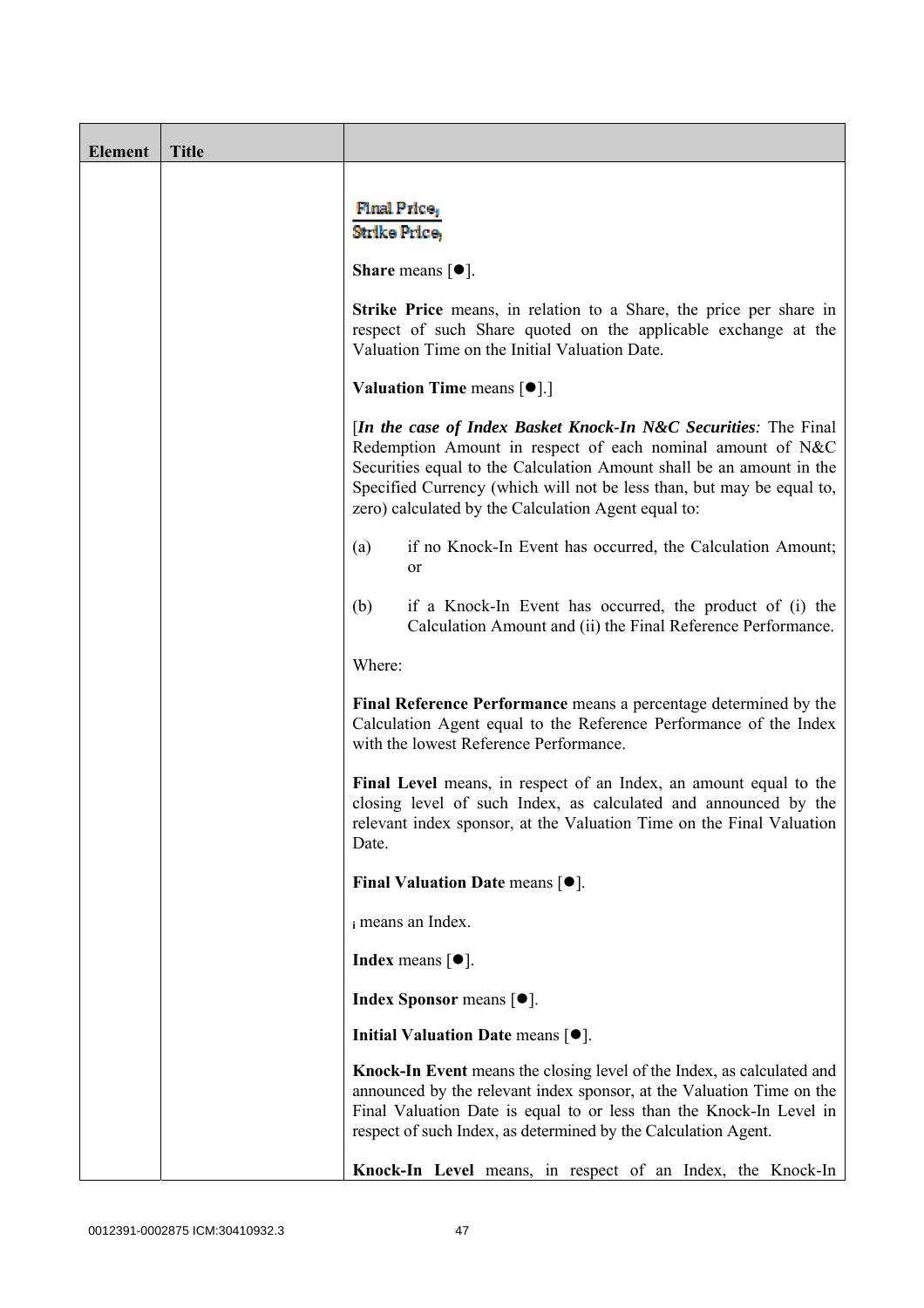| <b>Element</b> | <b>Title</b> |                                                                                                                                                                                                                                                                                                                                               |                                                                                                                                                             |  |
|----------------|--------------|-----------------------------------------------------------------------------------------------------------------------------------------------------------------------------------------------------------------------------------------------------------------------------------------------------------------------------------------------|-------------------------------------------------------------------------------------------------------------------------------------------------------------|--|
|                |              | Percentage multiplied by the Strike Level for such Index.                                                                                                                                                                                                                                                                                     |                                                                                                                                                             |  |
|                |              | Knock-In Percentage means $\lceil \bullet \rceil$ per cent.                                                                                                                                                                                                                                                                                   |                                                                                                                                                             |  |
|                |              | Reference Performance means, in respect of an Index, a rate<br>expressed as a percentage (which will not be less than, but may be<br>equal to, zero) calculated by the Calculation Agent in accordance with<br>the following formula:                                                                                                         |                                                                                                                                                             |  |
|                |              | Final Level,<br>Strike Level,                                                                                                                                                                                                                                                                                                                 |                                                                                                                                                             |  |
|                |              | Strike Level means, in relation to an Index, the closing level of such<br>Index, as calculated and announced by the relevant index sponsor, at<br>the Valuation Time on the Initial Valuation Date.                                                                                                                                           |                                                                                                                                                             |  |
|                |              | <b>Valuation Time means <math>[\bullet]</math>.</b> ]                                                                                                                                                                                                                                                                                         |                                                                                                                                                             |  |
|                |              | [In the case of Index Basket Barrier Knock-In N&C Securities: The<br>Final Redemption Amount in respect of each nominal amount of N&C<br>Securities equal to the Calculation Amount shall be an amount in the<br>Specified Currency (which will not be less than, but may be equal to,<br>zero) calculated by the Calculation Agent equal to: |                                                                                                                                                             |  |
|                |              | if no Knock-In Event has occurred, the Calculation Amount;<br>(a)<br>or                                                                                                                                                                                                                                                                       |                                                                                                                                                             |  |
|                |              | if a Knock-In Event has occurred:<br>(b)                                                                                                                                                                                                                                                                                                      |                                                                                                                                                             |  |
|                |              | (i)<br>Amount; or                                                                                                                                                                                                                                                                                                                             | if the Final Reference Performance is equal to or<br>greater than the Barrier Level, the Calculation                                                        |  |
|                |              | (ii)                                                                                                                                                                                                                                                                                                                                          | if the Final Reference Performance is less than the<br>Barrier Level, the product of (x) the Calculation<br>Amount and (y) the Final Reference Performance. |  |
|                |              | Where:                                                                                                                                                                                                                                                                                                                                        |                                                                                                                                                             |  |
|                |              | <b>Barrier Level means [<math>\bullet</math>] per cent.</b>                                                                                                                                                                                                                                                                                   |                                                                                                                                                             |  |
|                |              | Final Reference Performance means a percentage determined by the<br>Calculation Agent equal to the Reference Performance of the Index<br>with the lowest Reference Performance.                                                                                                                                                               |                                                                                                                                                             |  |
|                |              | Final Level means, in respect of an Index, an amount equal to the<br>closing level of such Index, as calculated and announced by the<br>relevant index sponsor, at the Valuation Time on the Final Valuation<br>Date.                                                                                                                         |                                                                                                                                                             |  |
|                |              | Final Valuation Date means $[•]$ .                                                                                                                                                                                                                                                                                                            |                                                                                                                                                             |  |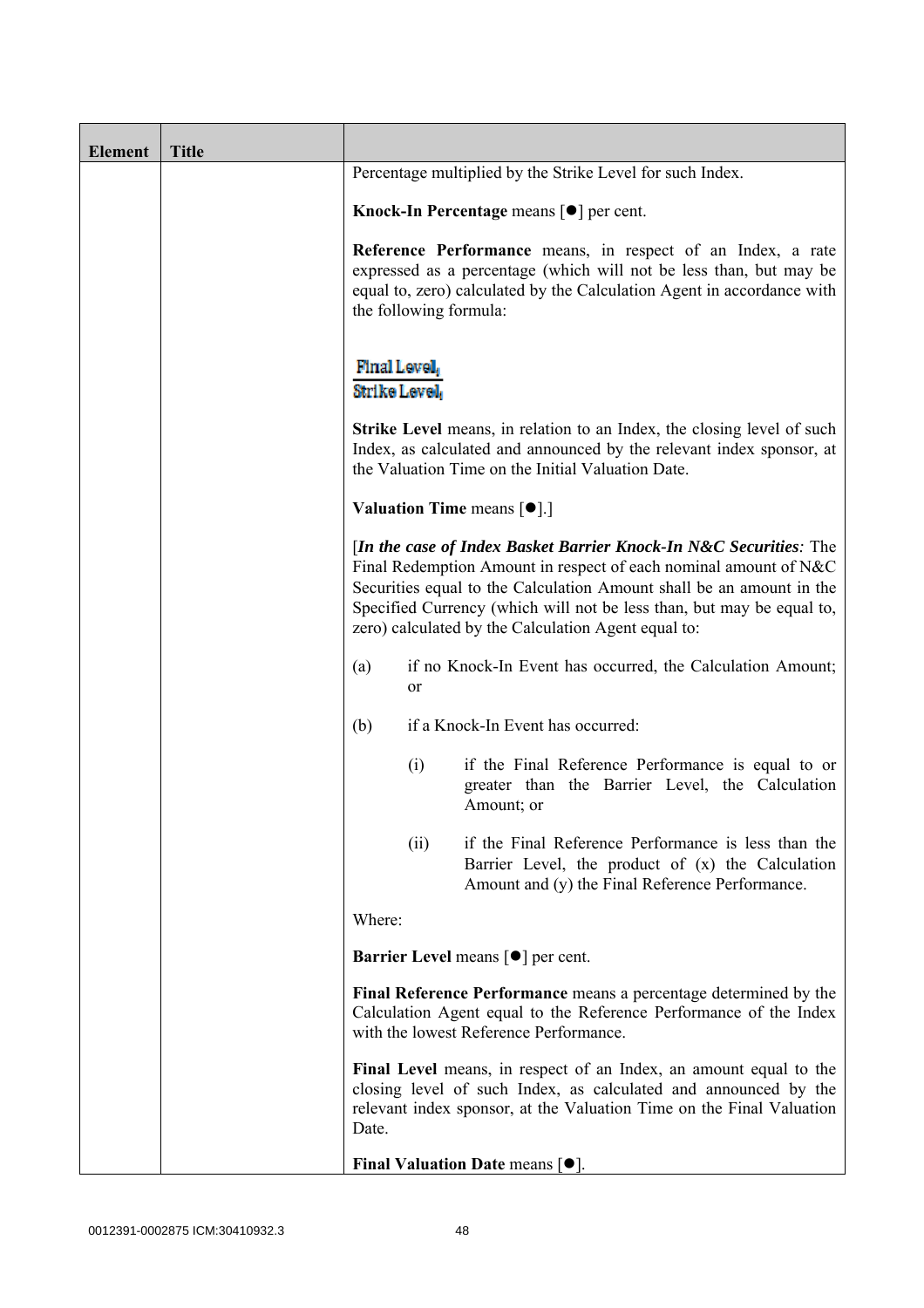| <b>Element</b> | <b>Title</b> |                                                                                                                                                                                                                                                                                                                                                                                                                        |      |                                                                                                                                                                                                                                                                                         |
|----------------|--------------|------------------------------------------------------------------------------------------------------------------------------------------------------------------------------------------------------------------------------------------------------------------------------------------------------------------------------------------------------------------------------------------------------------------------|------|-----------------------------------------------------------------------------------------------------------------------------------------------------------------------------------------------------------------------------------------------------------------------------------------|
|                |              | i means an Index.                                                                                                                                                                                                                                                                                                                                                                                                      |      |                                                                                                                                                                                                                                                                                         |
|                |              | <b>Index</b> means $\lceil \bullet \rceil$ .                                                                                                                                                                                                                                                                                                                                                                           |      |                                                                                                                                                                                                                                                                                         |
|                |              | <b>Index Sponsor</b> means $[•]$ .                                                                                                                                                                                                                                                                                                                                                                                     |      |                                                                                                                                                                                                                                                                                         |
|                |              |                                                                                                                                                                                                                                                                                                                                                                                                                        |      | Initial Valuation Date means $[•]$ .                                                                                                                                                                                                                                                    |
|                |              |                                                                                                                                                                                                                                                                                                                                                                                                                        |      | Knock-In Event means the closing level of any Index, as calculated<br>and announced by the relevant index sponsor at the Valuation Time on<br>the Final Valuation Date is equal to or less than the Knock-In Level in<br>respect of such Index, as determined by the Calculation Agent. |
|                |              |                                                                                                                                                                                                                                                                                                                                                                                                                        |      | Knock-In Level means, in respect of an Index, the Knock-In<br>Percentage multiplied by the Strike Level for such Index.                                                                                                                                                                 |
|                |              |                                                                                                                                                                                                                                                                                                                                                                                                                        |      | Knock-In Percentage means [●] per cent.                                                                                                                                                                                                                                                 |
|                |              | Reference Performance means, in respect of an Index, a rate<br>expressed as a percentage (which will not be less than, but may be<br>equal to, zero) calculated by the Calculation Agent in accordance with<br>the following formula:<br>Final Level,<br>Strike Level                                                                                                                                                  |      |                                                                                                                                                                                                                                                                                         |
|                |              |                                                                                                                                                                                                                                                                                                                                                                                                                        |      |                                                                                                                                                                                                                                                                                         |
|                |              | <b>Strike Level</b> means, in relation to an Index, the closing level of such<br>Index, as calculated and announced by the relevant index sponsor, at<br>the Valuation Time on the Initial Valuation Date.                                                                                                                                                                                                             |      |                                                                                                                                                                                                                                                                                         |
|                |              | <b>Valuation Time means <math>\lceil \bullet \rceil</math>.</b><br>[In the case of Index Basket Bonus Barrier Knock-In N&C<br>Securities: The Final Redemption Amount in respect of each nominal<br>amount of N&C Securities equal to the Calculation Amount shall be<br>an amount in the Specified Currency (which will not be less than, but<br>may be equal to, zero) calculated by the Calculation Agent equal to: |      |                                                                                                                                                                                                                                                                                         |
|                |              |                                                                                                                                                                                                                                                                                                                                                                                                                        |      |                                                                                                                                                                                                                                                                                         |
|                |              | (a)                                                                                                                                                                                                                                                                                                                                                                                                                    |      | if no Knock-In Event has occurred, the product of (i) the<br>Calculation Amount and (ii) 100 per cent. plus the<br>Participation Rate; or                                                                                                                                               |
|                |              | (b)                                                                                                                                                                                                                                                                                                                                                                                                                    |      | if a Knock-In Event has occurred:                                                                                                                                                                                                                                                       |
|                |              |                                                                                                                                                                                                                                                                                                                                                                                                                        | (i)  | if the Final Reference Performance is equal to or<br>greater than the Barrier Level, the Calculation<br>Amount; or                                                                                                                                                                      |
|                |              |                                                                                                                                                                                                                                                                                                                                                                                                                        | (ii) | if the Final Reference Performance is less than the<br>Barrier Level, the product of $(x)$ the Calculation                                                                                                                                                                              |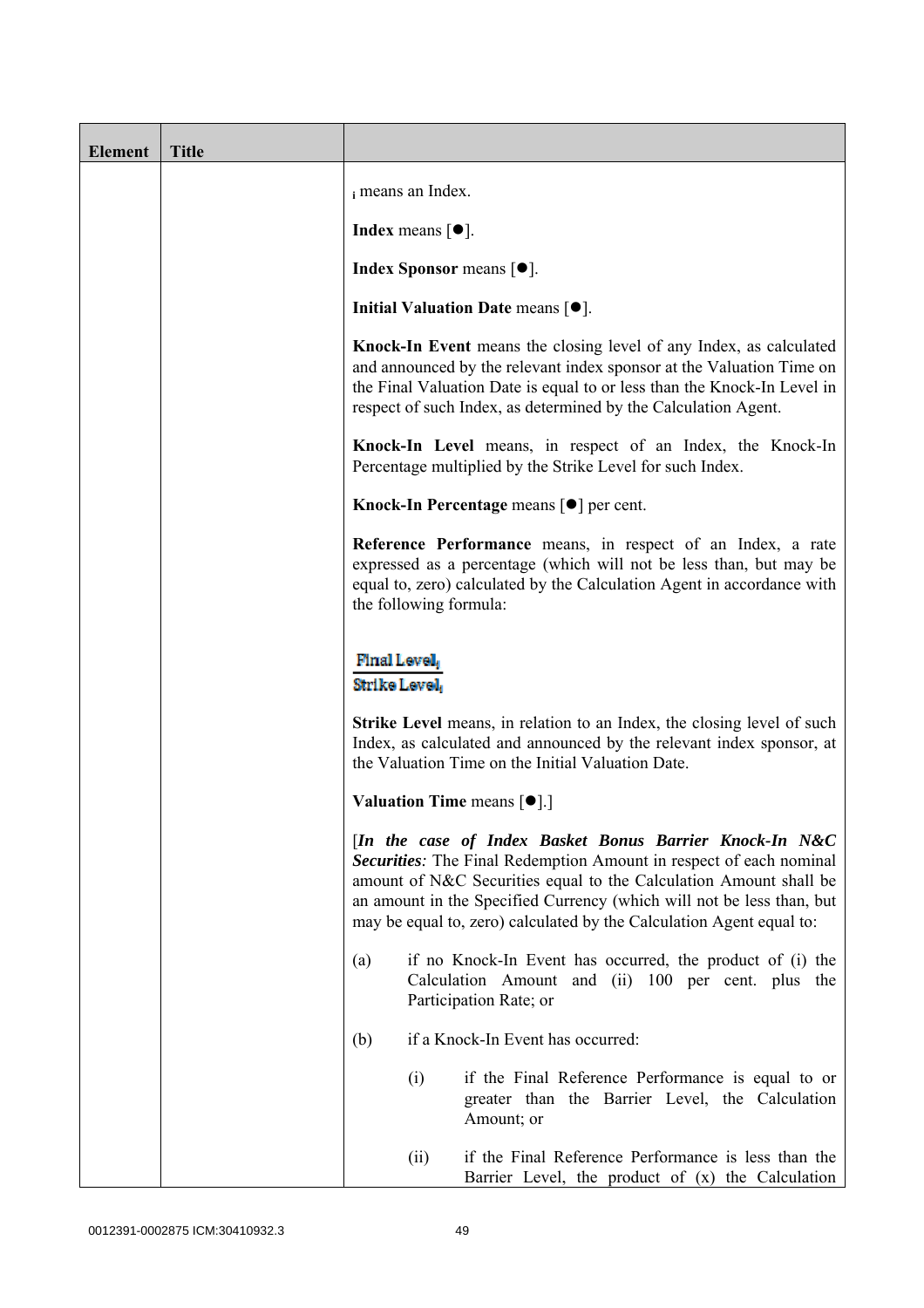| <b>Element</b> | <b>Title</b> |                                                                                                                                                                                                                                                                                                                                                                                                                                                                                                              |
|----------------|--------------|--------------------------------------------------------------------------------------------------------------------------------------------------------------------------------------------------------------------------------------------------------------------------------------------------------------------------------------------------------------------------------------------------------------------------------------------------------------------------------------------------------------|
|                |              | Amount and (y) the Final Reference Performance.                                                                                                                                                                                                                                                                                                                                                                                                                                                              |
|                |              | Where:                                                                                                                                                                                                                                                                                                                                                                                                                                                                                                       |
|                |              | <b>Barrier Level</b> means $\lceil \bullet \rceil$ per cent.                                                                                                                                                                                                                                                                                                                                                                                                                                                 |
|                |              | Final Reference Performance means a percentage determined by the<br>Calculation Agent equal to the Reference Performance of the Index<br>with the lowest Reference Performance.                                                                                                                                                                                                                                                                                                                              |
|                |              | Final Level means, in respect of an Index, an amount equal to the<br>closing level of such Index, as calculated and announced by the<br>relevant index sponsor, at the Valuation Time on the Final Valuation<br>Date.                                                                                                                                                                                                                                                                                        |
|                |              | Final Valuation Date means $[•]$ .                                                                                                                                                                                                                                                                                                                                                                                                                                                                           |
|                |              | i means an Index.                                                                                                                                                                                                                                                                                                                                                                                                                                                                                            |
|                |              | <b>Index</b> means $\lceil \bullet \rceil$ .                                                                                                                                                                                                                                                                                                                                                                                                                                                                 |
|                |              | Initial Valuation Date means $[•]$ .                                                                                                                                                                                                                                                                                                                                                                                                                                                                         |
|                |              | Knock-In Event means the Final Reference Performance is less than<br>the Knock-In Level.                                                                                                                                                                                                                                                                                                                                                                                                                     |
|                |              | <b>Knock-In Level means <math>\lceil \bullet \rceil</math> per cent.</b>                                                                                                                                                                                                                                                                                                                                                                                                                                     |
|                |              | <b>Participation Rate</b> means $\lceil \bullet \rceil$ per cent.                                                                                                                                                                                                                                                                                                                                                                                                                                            |
|                |              | Reference Performance means, in respect of an Index, a rate<br>expressed as a percentage (which will not be less than, but may be<br>equal to, zero) calculated by the Calculation Agent in accordance with<br>the following formula:                                                                                                                                                                                                                                                                        |
|                |              | Final Level,<br>Strike Level                                                                                                                                                                                                                                                                                                                                                                                                                                                                                 |
|                |              | <b>Strike Level</b> means, in relation to an Index, the closing level of such<br>Index, as calculated and announced by the relevant index sponsor, at<br>the Valuation Time on the Initial Valuation Date.                                                                                                                                                                                                                                                                                                   |
|                |              | Valuation Time means [ $\bullet$ ].]                                                                                                                                                                                                                                                                                                                                                                                                                                                                         |
|                |              | <i>In the case of Equity Basket Autocall N&amp;C Securities: Unless the</i><br>N&C Securities have been previously redeemed or cancelled, if on<br>any Observation Date an Autocall Event occurs the Issuer will, on<br>giving notice to Securityholders, redeem all, but not some only, of the<br>Securities, each nominal amount of the Securities equal to the<br>Calculation Amount being redeemed on the Early Redemption Date at<br>the Early Redemption Amount specified below [If the Securities are |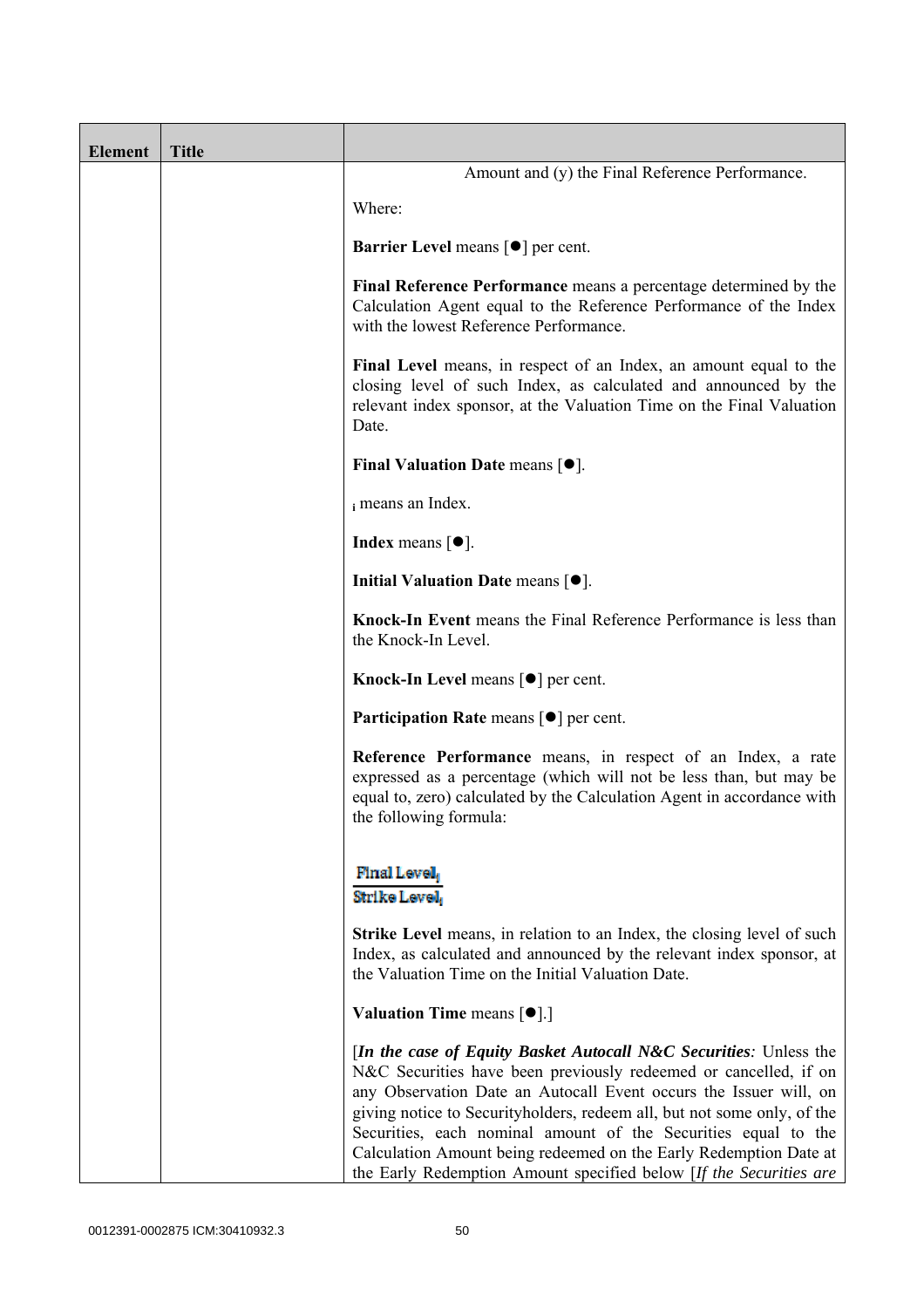| <b>Element</b> | <b>Title</b> |                                                                                                                                                                                                                                                                                                                                                                                                                                                                                                                                                       |  |
|----------------|--------------|-------------------------------------------------------------------------------------------------------------------------------------------------------------------------------------------------------------------------------------------------------------------------------------------------------------------------------------------------------------------------------------------------------------------------------------------------------------------------------------------------------------------------------------------------------|--|
|                |              | interest bearing and not Conditional Interest N&C Securities, insert,<br>together with interest accrued to (but excluding) the date of<br>redemption].                                                                                                                                                                                                                                                                                                                                                                                                |  |
|                |              | Where:                                                                                                                                                                                                                                                                                                                                                                                                                                                                                                                                                |  |
|                |              | <b>Autocall Event</b> means the Autocall Reference Performance in respect<br>of an Observation Date (the Relevant Observation Date) is equal to<br>or greater than the Autocall Level in respect of such Observation Date.                                                                                                                                                                                                                                                                                                                            |  |
|                |              | <b>Autocall Level</b> means [specify % for each Observation Date].                                                                                                                                                                                                                                                                                                                                                                                                                                                                                    |  |
|                |              | <b>Autocall Rate</b> means [specify % for each Observation Date].                                                                                                                                                                                                                                                                                                                                                                                                                                                                                     |  |
|                |              | Autocall Reference Performance means, in respect of an<br>Observation Date, a percentage determined by the Calculation Agent<br>equal to the Reference Performance of the Share with the lowest<br>Reference Performance in respect of such Observation Date.                                                                                                                                                                                                                                                                                         |  |
|                |              | Early Redemption Amount means, in respect of each nominal<br>amount of the N&C Securities equal to the Calculation Amount, an<br>amount in the Specified Currency (which will not be less than, but<br>may be equal to, zero) calculated by the Calculation Agent equal to [in]<br>the case of a Fixed Autocall N&C Security: the Calculation Amount]<br>[in the case of an Uplift Autocall N&C Security: the product of (i) the<br>Calculation Amount and (ii) 100 per cent. plus the Autocall Rate in<br>respect of the Relevant Observation Date]. |  |
|                |              | Early Redemption Date means the day falling the Number of<br>Autocall Business Days immediately succeeding the Relevant<br>Observation Date.                                                                                                                                                                                                                                                                                                                                                                                                          |  |
|                |              | i means a Share.                                                                                                                                                                                                                                                                                                                                                                                                                                                                                                                                      |  |
|                |              | Initial Valuation Date means $[•]$ .                                                                                                                                                                                                                                                                                                                                                                                                                                                                                                                  |  |
|                |              | o means an Observation Date.                                                                                                                                                                                                                                                                                                                                                                                                                                                                                                                          |  |
|                |              | <b>Observation Date means <math>\lceil \bullet \rceil</math>.</b>                                                                                                                                                                                                                                                                                                                                                                                                                                                                                     |  |
|                |              | Observation Price means, in respect of an Observation Date and a<br>Share, an amount equal to the price per share in respect of such Share<br>quoted on the applicable exchange at the Valuation Time on such<br>Observation Date.                                                                                                                                                                                                                                                                                                                    |  |
|                |              | Number of Autocall Business Days means [●].                                                                                                                                                                                                                                                                                                                                                                                                                                                                                                           |  |
|                |              | Reference Performance means, in respect of an Observation Date<br>and a Share, a rate expressed as a percentage (which will not be less<br>than, but may be equal to, zero) calculated by the Calculation Agent in<br>accordance with the following formula:                                                                                                                                                                                                                                                                                          |  |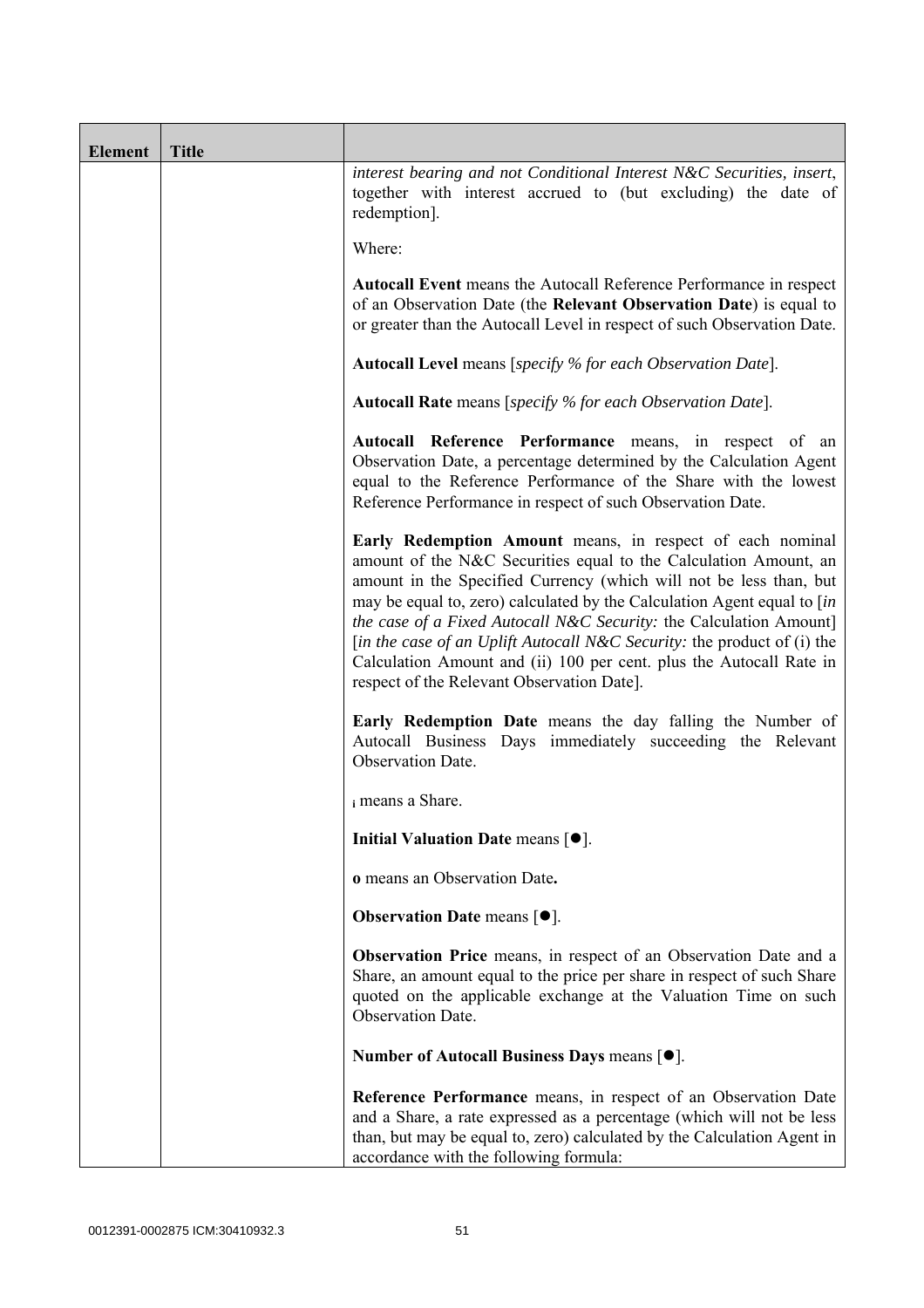| <b>Element</b> | <b>Title</b> |                                                                                                                                                                                                                                                                                                                                                                                                                                                                                                                                                                                                                                                                 |  |
|----------------|--------------|-----------------------------------------------------------------------------------------------------------------------------------------------------------------------------------------------------------------------------------------------------------------------------------------------------------------------------------------------------------------------------------------------------------------------------------------------------------------------------------------------------------------------------------------------------------------------------------------------------------------------------------------------------------------|--|
|                |              | Observation Level, o<br>Strike Level                                                                                                                                                                                                                                                                                                                                                                                                                                                                                                                                                                                                                            |  |
|                |              | <b>Share</b> means $[①]$ .                                                                                                                                                                                                                                                                                                                                                                                                                                                                                                                                                                                                                                      |  |
|                |              | <b>Strike Price</b> means, in relation to a Share, the price per share in<br>respect of such Share quoted on the applicable exchange at the<br>Valuation Time on the Initial Valuation Date.                                                                                                                                                                                                                                                                                                                                                                                                                                                                    |  |
|                |              | <b>Valuation Time means <math>[\bullet]</math>.</b> ]                                                                                                                                                                                                                                                                                                                                                                                                                                                                                                                                                                                                           |  |
|                |              | [In the case of Index Basket Autocall N&C Securities: Unless the N&C<br>Securities have been previously redeemed or cancelled, if on any<br>Observation Date an Autocall Event occurs the Issuer will, on giving<br>notice to Securityholders, redeem all, but not some only, of the N&C<br>Securities, each nominal amount of N&C Securities equal to the<br>Calculation Amount being redeemed on the Early Redemption Date at<br>the Early Redemption Amount specified below[If the Securities are<br>interest bearing and not Conditional Interest N&C Securities, insert:,<br>together with interest accrued to (but excluding) the date of<br>redemption]. |  |
|                |              | Where:                                                                                                                                                                                                                                                                                                                                                                                                                                                                                                                                                                                                                                                          |  |
|                |              | <b>Autocall Event</b> means the Autocall Reference Performance in respect<br>of an Observation Date (the Relevant Observation Date) is equal to<br>or greater than the Autocall Level in respect of such Observation Date.                                                                                                                                                                                                                                                                                                                                                                                                                                      |  |
|                |              | <b>Autocall Level</b> means [specify % for each Observation Date].                                                                                                                                                                                                                                                                                                                                                                                                                                                                                                                                                                                              |  |
|                |              | <b>Autocall Rate</b> means [specify % for each Observation Date].                                                                                                                                                                                                                                                                                                                                                                                                                                                                                                                                                                                               |  |
|                |              | Autocall Reference Performance means, in respect of an<br>Observation Date, a percentage determined by the Calculation Agent<br>equal to the Reference Performance of the Index with the lowest<br>Reference Performance in respect of such Observation Date.                                                                                                                                                                                                                                                                                                                                                                                                   |  |
|                |              | Early Redemption Amount means, in respect of each nominal<br>amount of Securities equal to the Calculation Amount, an amount in<br>the Specified Currency (which will not be less than, but may be equal<br>to, zero) calculated by the Calculation Agent equal to $\int$ <i>in the case of a</i><br>Fixed Autocall N&C Security: the Calculation Amount] [in the case of<br>an Uplift Autocall N&C Security: the product of (i) the Calculation<br>Amount and (ii) 100 per cent. plus the Autocall Rate in respect of the<br>Relevant Observation Date].                                                                                                       |  |
|                |              | <b>Early Redemption Date</b> means the day falling the Number of<br>Autocall Business Days immediately succeeding the Relevant<br>Observation Date.                                                                                                                                                                                                                                                                                                                                                                                                                                                                                                             |  |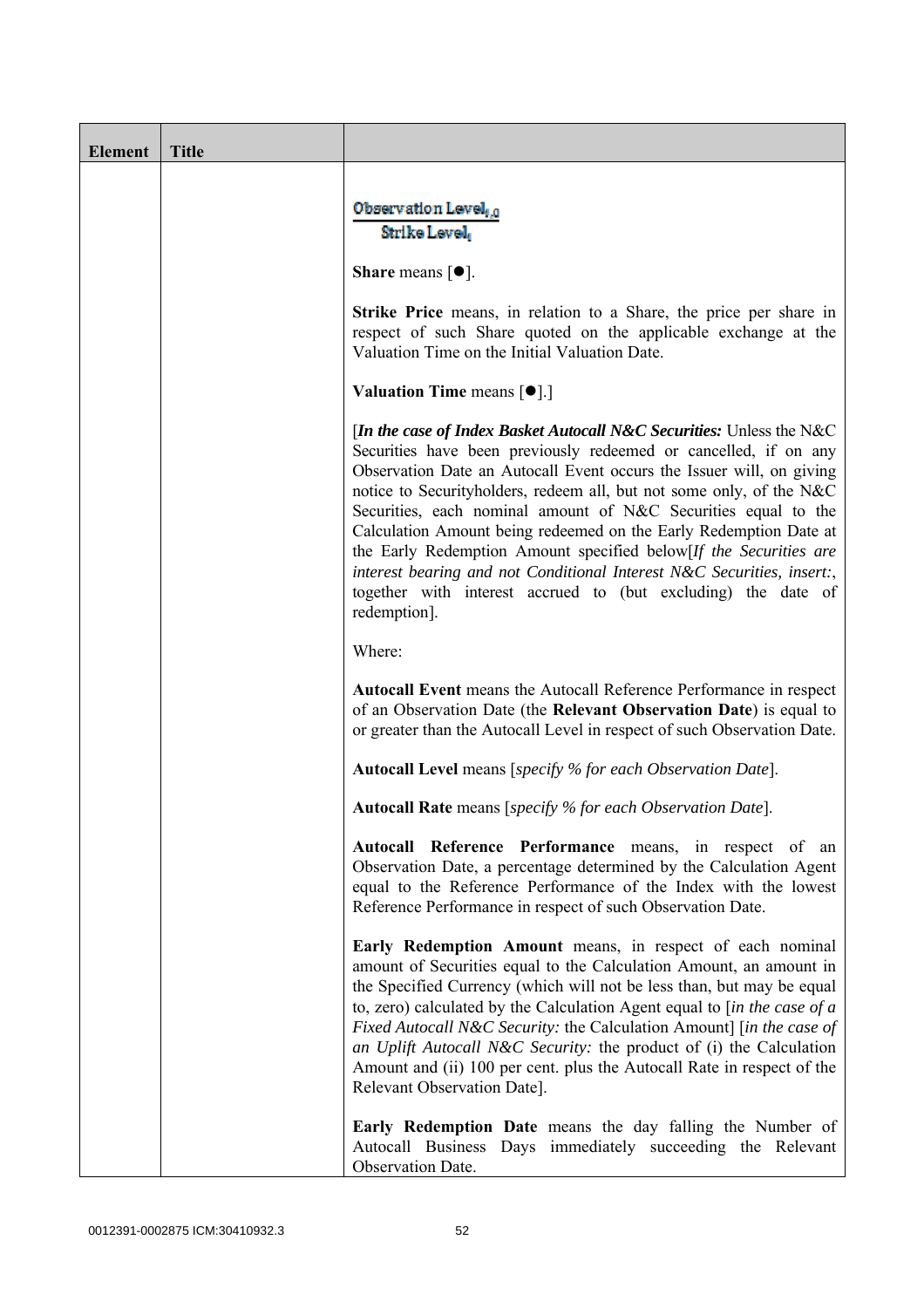| <b>Element</b> | <b>Title</b> |                                                                                                                                                                                                                                                                                                                                                                                                                                                                                    |
|----------------|--------------|------------------------------------------------------------------------------------------------------------------------------------------------------------------------------------------------------------------------------------------------------------------------------------------------------------------------------------------------------------------------------------------------------------------------------------------------------------------------------------|
|                |              | i means an Index.                                                                                                                                                                                                                                                                                                                                                                                                                                                                  |
|                |              | <b>Index</b> means $\lceil \bullet \rceil$ .                                                                                                                                                                                                                                                                                                                                                                                                                                       |
|                |              | Initial Valuation Date means $[•]$ .                                                                                                                                                                                                                                                                                                                                                                                                                                               |
|                |              | o means an Observation Date.                                                                                                                                                                                                                                                                                                                                                                                                                                                       |
|                |              | <b>Observation Date means <math>[•]</math>.</b>                                                                                                                                                                                                                                                                                                                                                                                                                                    |
|                |              | <b>Observation Level</b> means, in respect of an Observation Date and an<br>Index, an amount equal to the closing level of such Index, as<br>calculated and announced by the relevant index sponsor, at the<br>Valuation Time on such Observation Date.                                                                                                                                                                                                                            |
|                |              | Number of Autocall Business Days means $[•]$ .                                                                                                                                                                                                                                                                                                                                                                                                                                     |
|                |              | Reference Performance means, in respect of an Observation Date<br>and an Index, a rate expressed as a percentage (which will not be less<br>than, but may be equal to, zero) calculated by the Calculation Agent in<br>accordance with the following formula:                                                                                                                                                                                                                      |
|                |              | Observation Level, o<br>Strike Level                                                                                                                                                                                                                                                                                                                                                                                                                                               |
|                |              | Strike Level means, in relation to an Index, the closing level of such<br>Index, as calculated and announced by the relevant index sponsor, at<br>the Valuation Time on the Initial Valuation Date.                                                                                                                                                                                                                                                                                |
|                |              | <b>Valuation Time means <math>\lceil \bullet \rceil</math>.</b>                                                                                                                                                                                                                                                                                                                                                                                                                    |
|                |              | [In the case of Zero Recovery Single Name Credit Linked N&C<br>Securities, insert: Subject to any prior purchase and cancellation or<br>early redemption and the occurrence of a Credit Event Determination<br>Date as described below, each Security will be redeemed by the Issuer<br>at [insert Calculation Amount], being its Final Redemption Amount<br>on the Maturity Date.                                                                                                 |
|                |              | Discharge of the Issuer's obligations following a Credit Event                                                                                                                                                                                                                                                                                                                                                                                                                     |
|                |              | If a Credit Event (being a [bankruptcy[,]] [failure to pay[,]] [obligation<br>acceleration[,]] [obligation default[,]] [repudiation/moratorium[,]]<br>[governmental intervention[,]] [or] [restructuring] (include all that<br><i>apply</i> )), occurs in respect of the Reference Entity (being [specify<br><i>reference entity</i> ] or any successor(s)) (the Reference Entity), the<br>Calculation Agent may determine that a Credit Event Determination<br>Date has occurred. |
|                |              | If a Credit Event Determination Date occurs, the Issuer shall give<br>notice to the holders, and, subject to any adjustment and any prior                                                                                                                                                                                                                                                                                                                                          |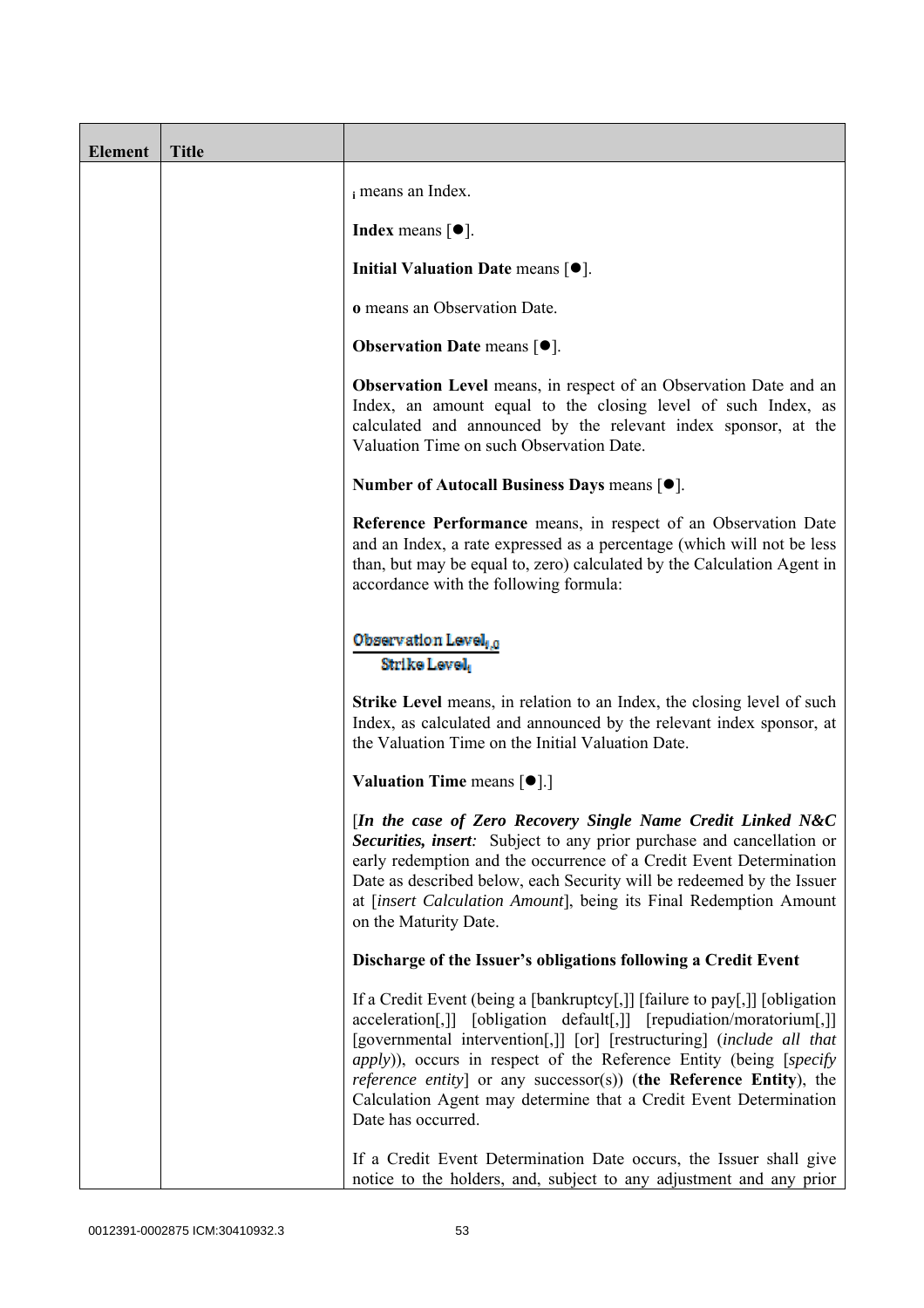| <b>Element</b> | <b>Title</b> |                                                                                                                                                                                                                                                                                                                                                                                                                                                                                                                                                                                                                                                                   |
|----------------|--------------|-------------------------------------------------------------------------------------------------------------------------------------------------------------------------------------------------------------------------------------------------------------------------------------------------------------------------------------------------------------------------------------------------------------------------------------------------------------------------------------------------------------------------------------------------------------------------------------------------------------------------------------------------------------------|
|                |              | redemption, the Issuer's obligations in respect of the N&C Securities<br>will be discharged on the Credit Event Redemption Date and no<br>redemption or other amounts shall be payable in respect of such<br>discharge and the Issuer will have no further liability or obligation in<br>respect of the N&C Securities.                                                                                                                                                                                                                                                                                                                                           |
|                |              | If the Calculation Agent determines that a Credit Event Determination<br>Date has occurred, [each Security shall cease to bear interest from<br>(and including) the Coupon Payment Date immediately preceding, or<br>if the Credit Event Determination Date is a Coupon Payment Date,<br>coinciding with the Credit Event Determination Date, or if the Credit<br>Event Determination Date falls on or prior to the first Coupon<br>Payment Date, no interest shall accrue on the Securities] [each<br>Security shall cease to bear interest from the Credit Event<br>Determination Date].                                                                        |
|                |              | Where:                                                                                                                                                                                                                                                                                                                                                                                                                                                                                                                                                                                                                                                            |
|                |              | Credit Event Determination Date means the date in respect of<br>which a Credit Event is determined to have occurred for the purposes<br>of the Securities.                                                                                                                                                                                                                                                                                                                                                                                                                                                                                                        |
|                |              | Credit Event Redemption Date means the day falling [specify] [ten]<br>business days following the latest of (i) the Credit Event<br>Determination Date and (ii) the date when the Credit Event Notice is<br>delivered.                                                                                                                                                                                                                                                                                                                                                                                                                                            |
|                |              | [If Restructuring is a Credit Event and either Restructuring Maturity<br>Limitation and Fully Transferable Obligation, Modified Restructuring<br>Maturity Limitation and Conditionally Transferable Obligation, Mod<br>R or Mod Mod R applies, insert:                                                                                                                                                                                                                                                                                                                                                                                                            |
|                |              | Partial Reduction on Restructuring Credit Event                                                                                                                                                                                                                                                                                                                                                                                                                                                                                                                                                                                                                   |
|                |              | If the type of Credit Event is a Restructuring, the Calculation Agent<br>may choose not to discharge the Issuer's obligations in respect of the<br>full nominal amount of the N&C Securities but may instead determine<br>that the Issuer's obligations shall be discharged in respect of a portion<br>of such nominal amount (the Partial Discharge Amount) only and,<br>subject to the occurrence of further Credit Events, leave the remaining<br>portion of the nominal amount of the N&C Securities outstanding (in<br>which case the terms and conditions of the Securities shall continue to<br>apply to such outstanding portion of the nominal amount).] |
|                |              | [In the case of Zero Recovery Basket Credit Linked N&C Securities,<br><i>insert</i> : The Final Redemption Amount in respect of each nominal<br>amount of Securities equal to the Calculation Amount shall be an<br>amount in the Specified Currency equal to the Outstanding Nominal<br>Amount as of the Maturity Date. For the avoidance of doubt if the<br>Outstanding Nominal Amount as of the Maturity Date is zero, no<br>amounts will be payable on the Maturity Date.                                                                                                                                                                                     |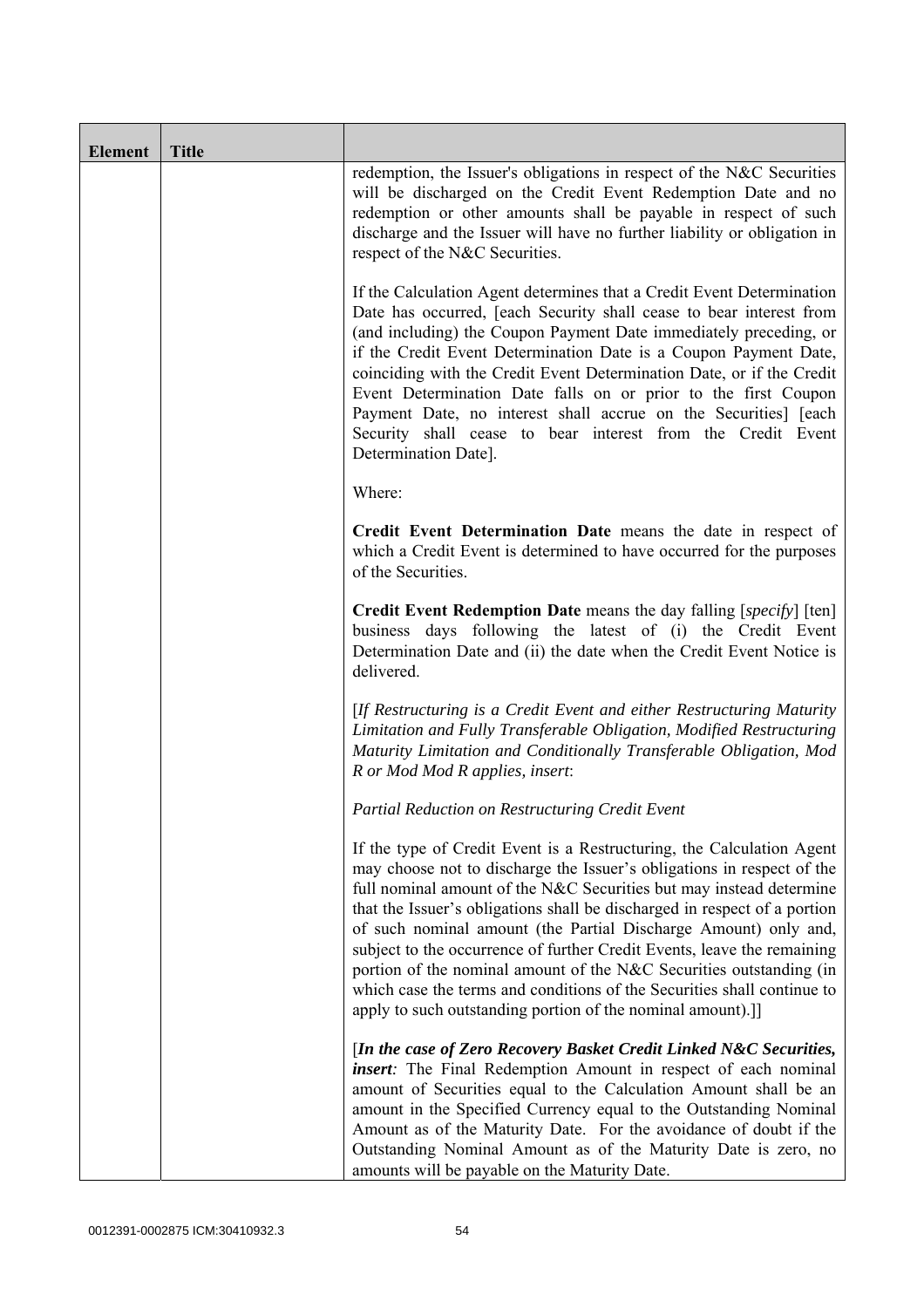| <b>Element</b> | <b>Title</b> |                                                                                                                                                                                                                                                                                                                                                                                                                                                                                                                                                                                                                                                                                                                                                                                                                                                                                                                                                    |
|----------------|--------------|----------------------------------------------------------------------------------------------------------------------------------------------------------------------------------------------------------------------------------------------------------------------------------------------------------------------------------------------------------------------------------------------------------------------------------------------------------------------------------------------------------------------------------------------------------------------------------------------------------------------------------------------------------------------------------------------------------------------------------------------------------------------------------------------------------------------------------------------------------------------------------------------------------------------------------------------------|
|                |              | The Outstanding Nominal Amount is the Calculation Amount,<br>subject to reduction in accordance with the following paragraph.                                                                                                                                                                                                                                                                                                                                                                                                                                                                                                                                                                                                                                                                                                                                                                                                                      |
|                |              | If [Insert if Annex 7 applies: Conditions to Settlement are<br>satisfied][Insert if Annex 15 applies: a Credit Event Determination<br>Date occurs] with respect to a Reference Entity, the Calculation Agent<br>will thereupon reduce the Outstanding Nominal Amount by an amount<br>equal to the Credit Event Reduction Amount in respect of such<br>Reference Entity, subject to the effective date of such reduction being<br>adjusted or such reduction being reversed in certain circumstances.                                                                                                                                                                                                                                                                                                                                                                                                                                               |
|                |              | If the Outstanding Nominal Amount is equal to zero, the Issuer's<br>obligations in respect of the Securities will be discharged and the<br>Issuer will have no further liability in respect thereof.                                                                                                                                                                                                                                                                                                                                                                                                                                                                                                                                                                                                                                                                                                                                               |
|                |              | Where:                                                                                                                                                                                                                                                                                                                                                                                                                                                                                                                                                                                                                                                                                                                                                                                                                                                                                                                                             |
|                |              | [Insert if Annex 7 applies: Conditions to Settlement means [(a)] the<br>occurrence of a Credit Event Determination Date except where such is<br>reversed [and (b) either (i) the delivery by the Calculation Agent to<br>the Issuer of a notice of publicly available information confirming the<br>occurrence of the Credit Event that is effective during one of the<br>periods specified in paragraph (a) of the definition of Credit Event<br>Determination Date or (ii) the public announcement by the<br>International Swaps and Derivatives Association, Inc. (ISDA) on or<br>prior to the last day of a prescribed period that the relevant Credit<br>Derivatives Determinations Committee established by ISDA has<br>resolved that an event that constitutes a Credit Event has occurred<br>with respect to the relevant Reference Entity or obligation thereof]<br>[Include if Notice of Publicly Available Information is applicable].] |
|                |              | Credit Event Determination Date means the date in respect of<br>which a Credit Event is determined to have occurred for the purposes<br>of the Securities.                                                                                                                                                                                                                                                                                                                                                                                                                                                                                                                                                                                                                                                                                                                                                                                         |
|                |              | Credit Event Reduction Amount means, in respect of a Reference<br>Entity, the product of (a) the Calculation Amount and (b) the<br>Weighting in respect of such Reference Entity.                                                                                                                                                                                                                                                                                                                                                                                                                                                                                                                                                                                                                                                                                                                                                                  |
|                |              | Credit Event means [Bankruptcy, Failure to Pay, Obligation<br>Obligation<br>Default,<br>Repudiation/Moratorium,<br>Acceleration,<br>Restructuring or Governmental Intervention]. [Delete as applicable<br>and include brief description of each Credit Event]                                                                                                                                                                                                                                                                                                                                                                                                                                                                                                                                                                                                                                                                                      |
|                |              | Reference Entity means $[•]$ .                                                                                                                                                                                                                                                                                                                                                                                                                                                                                                                                                                                                                                                                                                                                                                                                                                                                                                                     |
|                |              | Weighting means, with respect to a Reference Entity, (a) the<br>Weighting Percentage for such Reference Entity or, if prior to [Insert]<br>if Annex 7 applies: the satisfaction of Conditions to Settlement with<br>respect to such Reference Entity] [Insert if Annex 15 applies: the<br>occurrence of a Credit Event Determination Date with respect to such                                                                                                                                                                                                                                                                                                                                                                                                                                                                                                                                                                                     |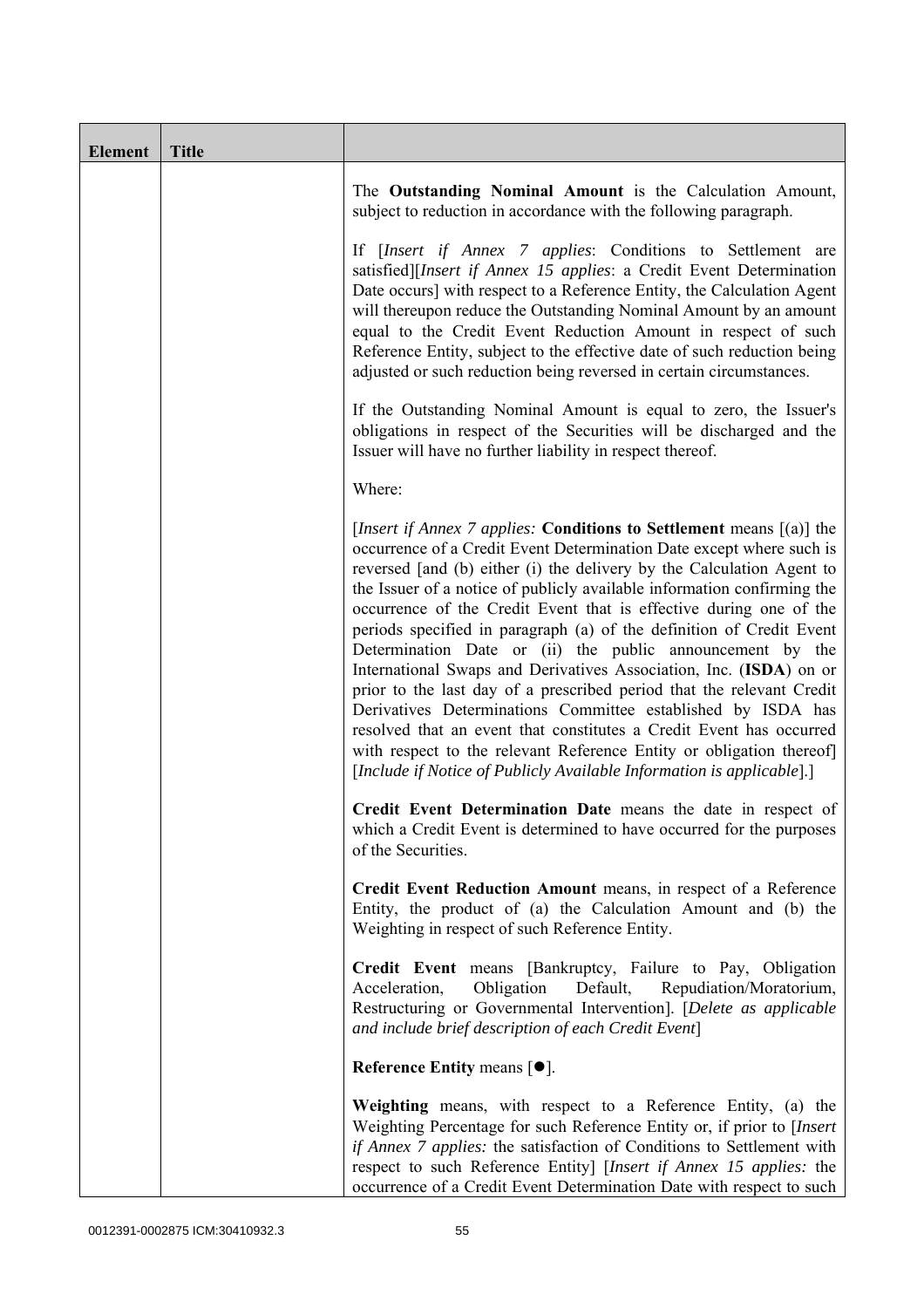| <b>Element</b> | <b>Title</b> |                                                                                                                                                                                                                                                                                                                                                                                                                                                                                                                                                                |
|----------------|--------------|----------------------------------------------------------------------------------------------------------------------------------------------------------------------------------------------------------------------------------------------------------------------------------------------------------------------------------------------------------------------------------------------------------------------------------------------------------------------------------------------------------------------------------------------------------------|
|                |              | Reference Entity], such Reference Entity is a successor to another<br>Reference Entity, (b) the sum of $(x)$ the Weighting Percentage for<br>such Reference Entity and (y) the Weighting Percentage for each<br>Reference Entity in respect of which such Reference Entity is a<br>successor.                                                                                                                                                                                                                                                                  |
|                |              | Weighting Percentage means [specify for each Reference Entity].                                                                                                                                                                                                                                                                                                                                                                                                                                                                                                |
|                |              | [If Restructuring is a Credit Event and either Restructuring Maturity<br>Limitation and Fully Transferable Obligation, Modified Restructuring<br>Maturity Limitation and Conditionally Transferable Obligation, Mod<br>R or Mod Mod R applies, insert:                                                                                                                                                                                                                                                                                                         |
|                |              | Partial Reduction on Restructuring Credit Event                                                                                                                                                                                                                                                                                                                                                                                                                                                                                                                |
|                |              | If the type of Credit Event is a Restructuring, the Calculation Agent<br>may choose not to reduce the Outstanding Nominal Amount by the<br>full Credit Event Reduction Amount in respect of the relevant<br>Reference Entity, but may choose to apply a reduction of part of the<br>relevant Credit Event Reduction Amount and, subject to the<br>occurrence of further Credit Events, leave the remaining Credit Event<br>Reduction Amount outstanding (in which case the terms and<br>conditions of the Securities shall continue to apply to such amount).] |
|                |              | [In the case of Auction to Cash Settled Credit Linked N&C<br>Securities, insert: Subject to any prior purchase and cancellation or<br>early redemption and the occurrence of a Credit Event Determination<br>Date as described below, each Security will be redeemed by the Issuer<br>at [insert Calculation Amount], being its Final Redemption Amount<br>on the Maturity Date.                                                                                                                                                                               |
|                |              | <b>Redemption following a Credit Event</b>                                                                                                                                                                                                                                                                                                                                                                                                                                                                                                                     |
|                |              | If a Credit Event (being a [bankruptcy[,]] [failure to pay[,]] [obligation<br>acceleration[,]] [obligation default[,]] [repudiation/moratorium[,]]<br>[governmental intervention[,]] [or] [restructuring] (include all that<br><i>apply</i> )), occurs in respect of the Reference Entity (being [specify<br><i>reference entity</i> ] or any successor(s)) (the Reference Entity), the<br>Calculation Agent may determine that a Credit Event Determination<br>Date has occurred.                                                                             |
|                |              | If a Credit Event Determination Date occurs, the Issuer shall give<br>notice to the holders, and, subject to any adjustment and any prior<br>redemption, redeem all but not some only of the Securities and pay in<br>respect of each Security the Credit Event Redemption Amount on the<br>Credit Event Redemption Date.                                                                                                                                                                                                                                      |
|                |              | If the Calculation Agent determines that a Credit Event Determination<br>Date has occurred, [each Security shall cease to bear interest from<br>(and including) the Coupon Payment Date immediately preceding, or<br>if the Credit Event Determination Date is a Coupon Payment Date,<br>coinciding with the Credit Event Determination Date, or if the Credit                                                                                                                                                                                                 |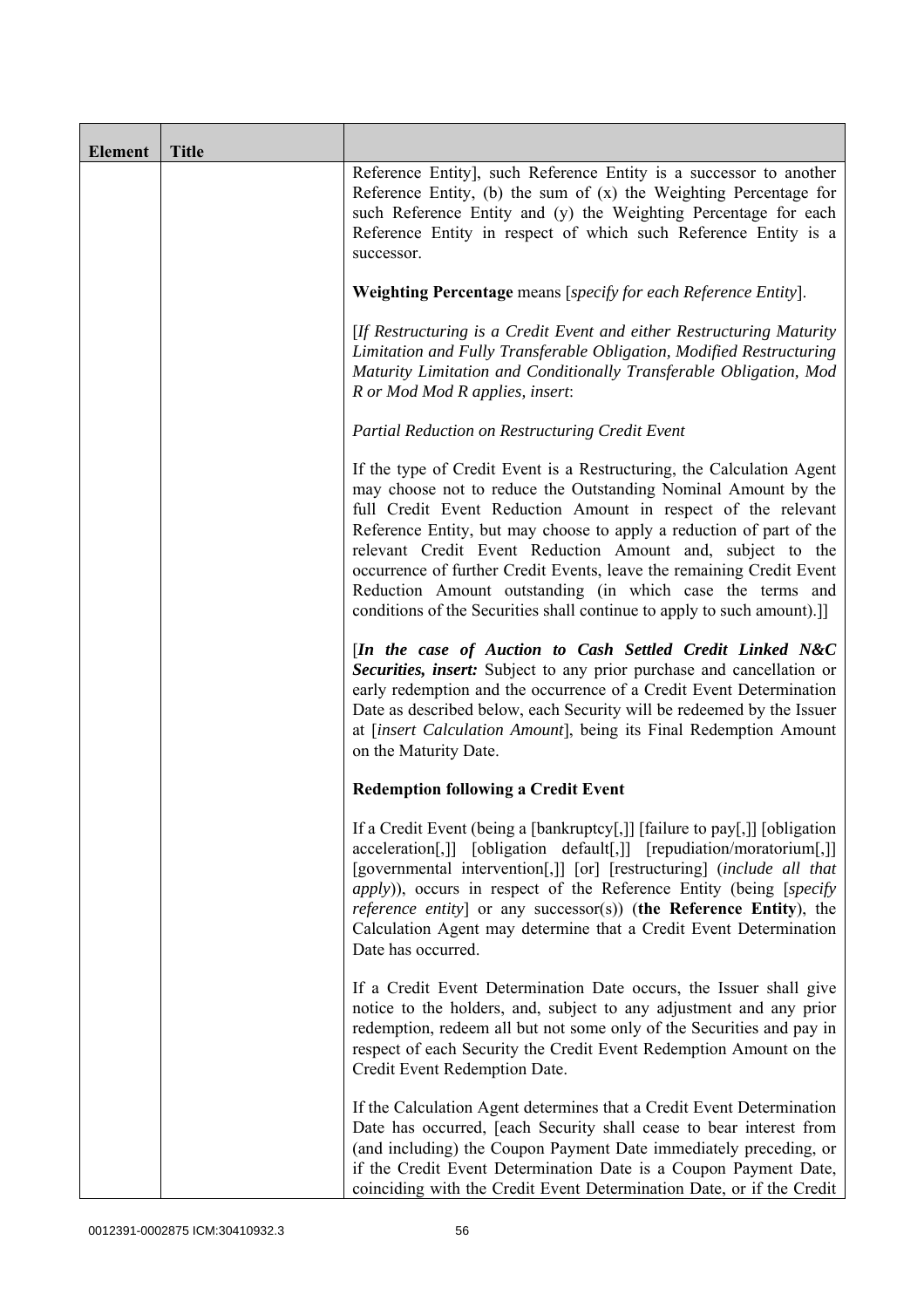| <b>Element</b> | <b>Title</b> |                                                                                                                                                                                                                                                                                                                                 |
|----------------|--------------|---------------------------------------------------------------------------------------------------------------------------------------------------------------------------------------------------------------------------------------------------------------------------------------------------------------------------------|
|                |              | Event Determination Date falls on or prior to the first Coupon<br>Payment Date, no interest shall accrue on the Securities] [each<br>Security shall cease to bear interest from the Credit Event<br>Determination Date].                                                                                                        |
|                |              | Where:                                                                                                                                                                                                                                                                                                                          |
|                |              | Auction Final Price means the recovery amount (expressed as a<br>percentage) determined by the Calculation Agent by reference to the<br>price determined for obligations of the relevant Reference Entity by<br>the relevant auction procedure.                                                                                 |
|                |              | Credit Event Determination Date means the date in respect of<br>which a Credit Event is determined to have occurred for the purposes<br>of the Securities.                                                                                                                                                                      |
|                |              | <b>Credit Event Redemption Date</b> means the day falling [specify] [ten]<br>business days following the latest of (i) the [auction settlement date]<br>[or] [the calculation of the Final Price] and (ii) the Credit Event<br>Determination Date.                                                                              |
|                |              | Credit Event Redemption Amount means: [[specify] per Calculation<br>Amount] / [an amount calculated by the Calculation Agent equal to (A)<br>$\times$ B) – C, where                                                                                                                                                             |
|                |              | A is the Calculation Amount;                                                                                                                                                                                                                                                                                                    |
|                |              | <b>B</b> is the Auction Final Price or, if the Auction Final Price is not to be<br>determined following the occurrence of certain events, the Final Price;<br>and                                                                                                                                                               |
|                |              | C is relevant unwind costs].]                                                                                                                                                                                                                                                                                                   |
|                |              | The Credit Event Redemption Amount shall not be less than zero.]]                                                                                                                                                                                                                                                               |
|                |              | Final Price means the recovery amount (expressed as a percentage)<br>determined by the Calculation Agent in respect of obligations of the<br>relevant Reference Entity.                                                                                                                                                         |
|                |              | [If Restructuring is a Credit Event, insert:                                                                                                                                                                                                                                                                                    |
|                |              | Partial reduction on restructuring credit event                                                                                                                                                                                                                                                                                 |
|                |              | If the type of credit event is a restructuring, the Calculation Agent<br>may choose not to redeem the Securities in full, but may choose to<br>pay a partial Credit Event Redemption Amount and, subject to the<br>occurrence of further credit events, the terms and conditions of the<br>Securities shall continue to apply.] |
|                |              | [In the case of Equity Delta One Redemption N&C Securities: The<br>Final Redemption Amount in respect of each nominal amount of<br>Securities equal to the Calculation Amount shall be an amount in the                                                                                                                         |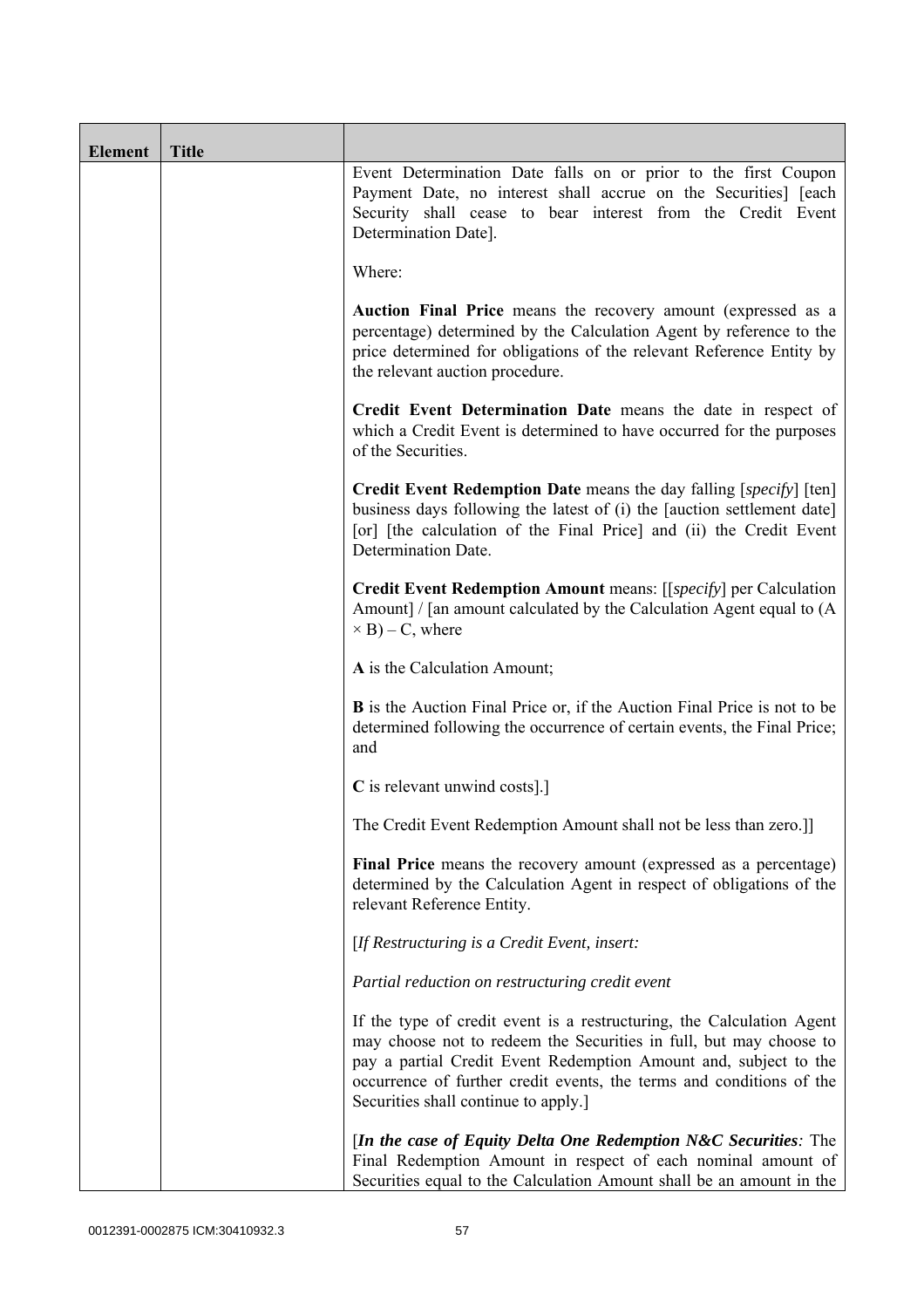| <b>Element</b> | <b>Title</b> |                                                                                                                                                                                                                                                                                                                                                                                                                                                                                                                                                                                                                                                                                                                                                                                           |  |
|----------------|--------------|-------------------------------------------------------------------------------------------------------------------------------------------------------------------------------------------------------------------------------------------------------------------------------------------------------------------------------------------------------------------------------------------------------------------------------------------------------------------------------------------------------------------------------------------------------------------------------------------------------------------------------------------------------------------------------------------------------------------------------------------------------------------------------------------|--|
|                |              | Specified Currency (which will not be less than, but may be equal to,<br>zero) calculated by the Calculation Agent equal to:                                                                                                                                                                                                                                                                                                                                                                                                                                                                                                                                                                                                                                                              |  |
|                |              | $[V_F \times Exchange Rate] - C$                                                                                                                                                                                                                                                                                                                                                                                                                                                                                                                                                                                                                                                                                                                                                          |  |
|                |              | Any such amount will be rounded to the nearest sub-unit of the<br>relevant Specified Currency, half of any such sub-unit being rounded<br>upwards or otherwise in accordance with applicable market<br>convention.                                                                                                                                                                                                                                                                                                                                                                                                                                                                                                                                                                        |  |
|                |              | Where:<br>$V_F$ means the Final Price.                                                                                                                                                                                                                                                                                                                                                                                                                                                                                                                                                                                                                                                                                                                                                    |  |
|                |              |                                                                                                                                                                                                                                                                                                                                                                                                                                                                                                                                                                                                                                                                                                                                                                                           |  |
|                |              | C means the Specified Currency equivalent of the Costs as determined<br>by the Calculation Agent using such foreign exchange rate as the<br>Calculation Agent deems appropriate with respect to the relevant<br>$time(s)$ the Costs arise or may arise.                                                                                                                                                                                                                                                                                                                                                                                                                                                                                                                                   |  |
|                |              | Costs means, in respect of each nominal amount of Securities equal to<br>the Calculation Amount, such Securities' pro rata share of the total<br>amount of any commissions, costs, expenses, duties, taxes (including<br>but not limited to any capital gains tax or withholding tax), levies,<br>registration fees, custodial fees or other charges which may be<br>required to be made, paid, withheld or deducted by the Issuer and/or<br>any of its affiliates and/or any of their respective nominees as a result<br>of, or in connection with, the Issuer and/or any of its affiliates and/or<br>any of their respective nominees (a) being a direct holder of any<br>Hedging Shares and/or selling and/or realising any Hedging Shares<br>and/or (b) unwinding any Hedge Position. |  |
|                |              | Equity Currency means $[\bullet].$                                                                                                                                                                                                                                                                                                                                                                                                                                                                                                                                                                                                                                                                                                                                                        |  |
|                |              | <b>Exchange Rate</b> means (i) the rate of exchange between the Equity<br>Currency and the Specified Currency (expressed as a number of units of<br>the Specified Currency for which a unit of the Equity Currency can be<br>exchanged) determined at or around the Final Valuation Date which the<br>Calculation Agent determines appropriate in its sole discretion, or (ii)<br>where the Equity Currency is the same as the Specified Currency, one.                                                                                                                                                                                                                                                                                                                                   |  |
|                |              | Final Valuation Date means $[•]$ .                                                                                                                                                                                                                                                                                                                                                                                                                                                                                                                                                                                                                                                                                                                                                        |  |
|                |              | <b>Hedge Position</b> means any Product that the Issuer and/or any of its<br>Affiliates and/or any of their respective nominees (a) enters into as a<br>result of being the direct holder of the Hedging Shares and/or selling<br>and/or realising the Hedging Shares or (b) would have entered into if<br>they were to fully hedge the market, equity or other price risk of the<br>Issuer entering into and performing its obligations with respect to the<br>Securities, using such Products as may be determined by the<br>Calculation Agent.                                                                                                                                                                                                                                         |  |
|                |              | Hedging Shares means the number of shares that the Calculation                                                                                                                                                                                                                                                                                                                                                                                                                                                                                                                                                                                                                                                                                                                            |  |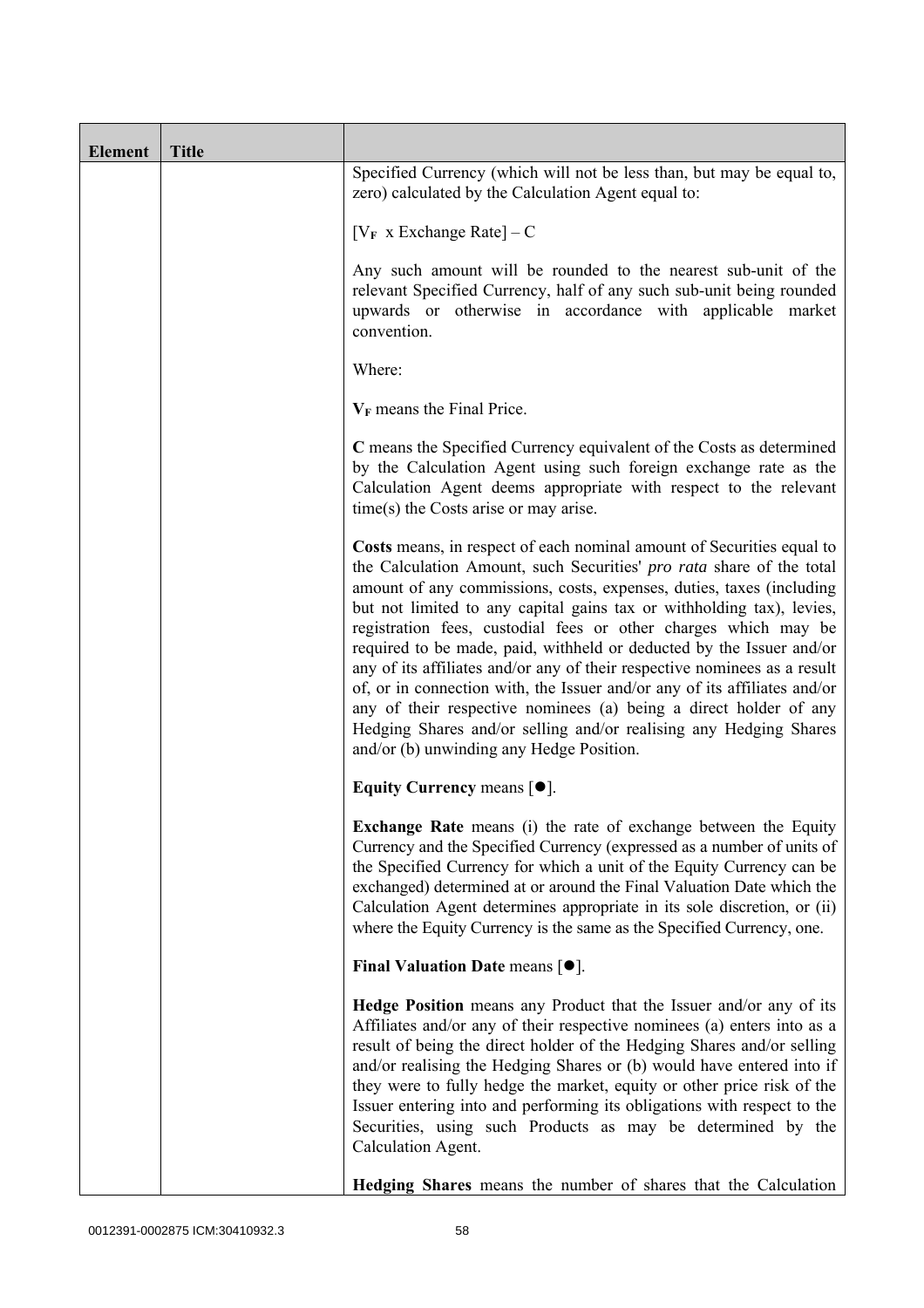| Element | <b>Title</b> |                                                                                                                                                                                                                                                                                                                                                                                                                                                                                                                                                                                                                                                                                                                                                                                                                                                                                                                                                                                                                                                                                                                                                                                                                                                                  |  |
|---------|--------------|------------------------------------------------------------------------------------------------------------------------------------------------------------------------------------------------------------------------------------------------------------------------------------------------------------------------------------------------------------------------------------------------------------------------------------------------------------------------------------------------------------------------------------------------------------------------------------------------------------------------------------------------------------------------------------------------------------------------------------------------------------------------------------------------------------------------------------------------------------------------------------------------------------------------------------------------------------------------------------------------------------------------------------------------------------------------------------------------------------------------------------------------------------------------------------------------------------------------------------------------------------------|--|
|         |              | Agent deems necessary to hedge the equity or other price risk of the<br>Issuer entering into and performing its obligations with respect to the<br>relevant Securities.<br><b>Product</b> means an exchange traded fund, share, an instrument<br>representing such exchange traded fund or share (including, without<br>limitation, participation notes), futures contracts or exchange-traded<br>options commonly used to hedge the issuance or sale of a security that<br>is linked to the Hedging Shares.                                                                                                                                                                                                                                                                                                                                                                                                                                                                                                                                                                                                                                                                                                                                                     |  |
|         |              |                                                                                                                                                                                                                                                                                                                                                                                                                                                                                                                                                                                                                                                                                                                                                                                                                                                                                                                                                                                                                                                                                                                                                                                                                                                                  |  |
|         |              | <b>Cash Dividends</b>                                                                                                                                                                                                                                                                                                                                                                                                                                                                                                                                                                                                                                                                                                                                                                                                                                                                                                                                                                                                                                                                                                                                                                                                                                            |  |
|         |              | (i)<br>Following the declaration by a share issuer of a cash dividend<br>(other than any dividend or portion thereof that the<br>Calculation Agent determines to be an extraordinary<br>dividend) (each a Cash Dividend) in respect of which the In-<br>dividend Date (as defined below) falls in the period from and<br>including the Trade Date to but excluding the originally<br>scheduled Final Valuation Date without regard to any<br>scheduled trading day or disrupted day adjustment (the<br>Dividend Period), the Issuer will pay a Coupon Amount in<br>respect of each Security on the related Coupon Payment Date<br>(as defined below). Each such Coupon Amount will equal<br>the amount of such Cash Dividend declared in relation to one<br>share (less (a) all withholding taxes, if any, including, but<br>without limitation, those that would have been withheld in<br>relation to the payment of such cash dividend to a foreign<br>investor and (b) any other expenses or deductions which<br>would apply to or be made in relation to the payment of such<br>cash dividend to a foreign investor all determined in the<br>Equity Currency and on a per share basis, <i>multiplied by</i> the<br>Dividend Exchange Rate as defined below). |  |
|         |              | Dividend Exchange Rate means, in relation to a Cash<br>Dividend, (i) the rate of exchange between the Equity<br>Currency and the Specified Currency (expressed as a number<br>of units of the Specified Currency for which a unit of the<br>Equity Currency can be exchanged) at or around the Dividend<br>Receipt Date, as determined by the Calculation Agent, or (ii)<br>where the Equity Currency is the same as the Specified<br>Currency, one.                                                                                                                                                                                                                                                                                                                                                                                                                                                                                                                                                                                                                                                                                                                                                                                                             |  |
|         |              | Dividend Receipt Date means the date upon which a holder<br>of shares entitled to the relevant Cash Dividend would have<br>received such Cash Dividend according to prevailing market<br>practice, as determined by the Calculation Agent.                                                                                                                                                                                                                                                                                                                                                                                                                                                                                                                                                                                                                                                                                                                                                                                                                                                                                                                                                                                                                       |  |
|         |              | In-dividend Date means, in relation to a Cash Dividend, the<br>final date upon which a purchaser of shares on the exchange<br>would, according to prevailing market practice, be entitled to<br>receive the Cash Dividend.                                                                                                                                                                                                                                                                                                                                                                                                                                                                                                                                                                                                                                                                                                                                                                                                                                                                                                                                                                                                                                       |  |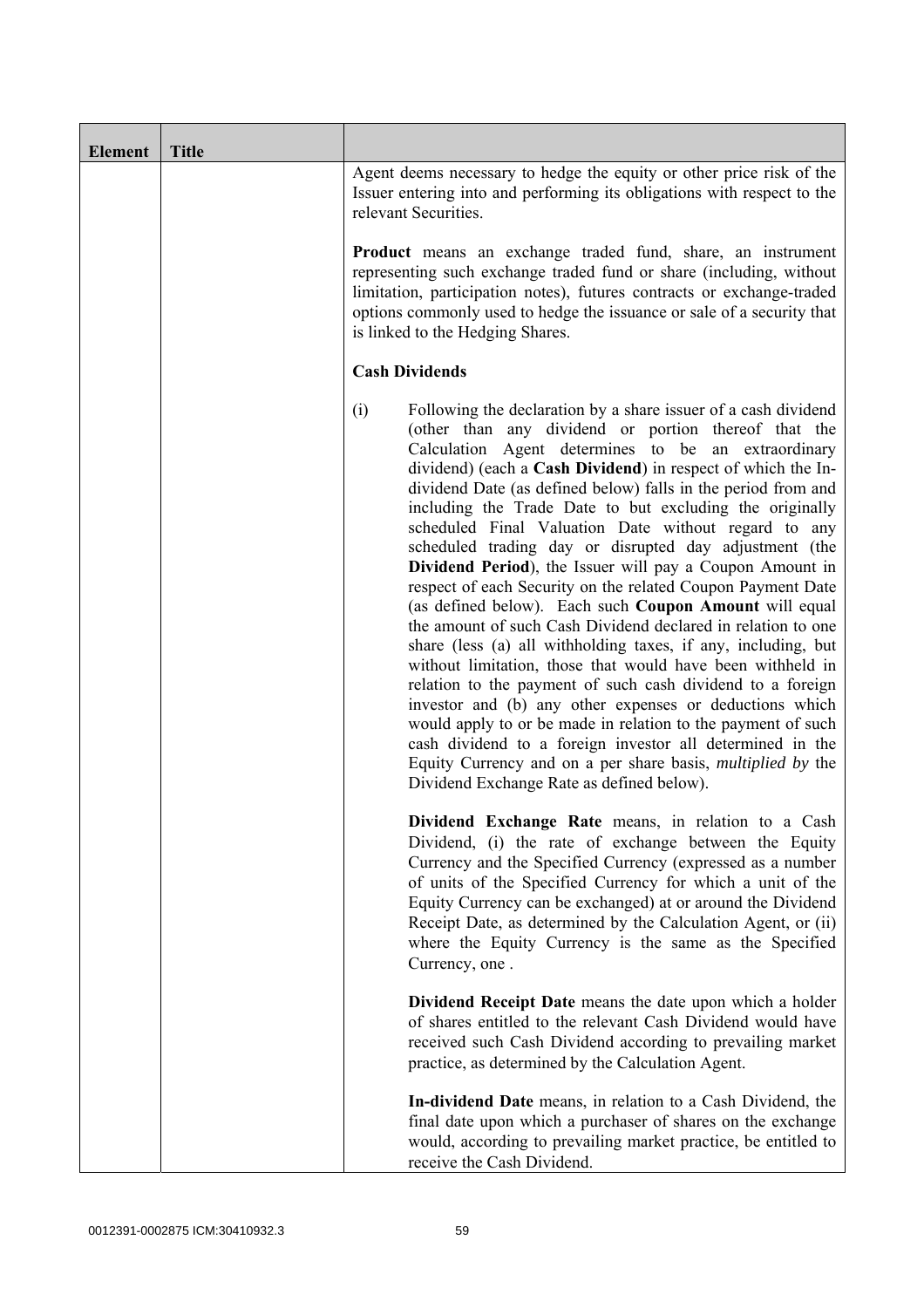| <b>Element</b> | <b>Title</b> |                                                                                                                                                                                                                                                                                                              |                                                                                                                                                                                                                                                                                                                                                                                                                                                                                                                                                                                                                  |
|----------------|--------------|--------------------------------------------------------------------------------------------------------------------------------------------------------------------------------------------------------------------------------------------------------------------------------------------------------------|------------------------------------------------------------------------------------------------------------------------------------------------------------------------------------------------------------------------------------------------------------------------------------------------------------------------------------------------------------------------------------------------------------------------------------------------------------------------------------------------------------------------------------------------------------------------------------------------------------------|
|                |              | (ii)                                                                                                                                                                                                                                                                                                         | Coupon Amounts (if any) will only be payable on the<br>Securities in the <b>circumstances</b> set out in paragraph (i) above<br>and subject to the provisions of paragraphs (iii) and (iv) below<br>and will be deemed only to have accrued on the Securities as<br>of the relevant Coupon Payment Date. No interest will accrue<br>or be payable in any other circumstance.                                                                                                                                                                                                                                     |
|                |              | (iii)<br>and                                                                                                                                                                                                                                                                                                 | In the event any Coupon Payment Date would fall after the<br>Maturity Date the Issuer will give notice<br>the<br>to<br>Securityholders of procedures for payment of such Coupon<br>Amount(s) which may be made outside of DTC or Euroclear<br>Clearstream,<br>Luxembourg<br>and<br>require<br>may<br>Securityholders as of a record date selected by the Issuer in its<br>sole discretion to provide a notice to the Issuer giving all<br>necessary details required by the Issuer in its sole discretion to<br>make such payments.                                                                              |
|                |              | (iv)                                                                                                                                                                                                                                                                                                         | Following any Cash Dividend declaration, the Calculation<br>Agent shall as soon as is reasonably practicable under the<br>circumstances procure that the Issuer will give notice to the<br>Securityholders stating the occurrence of the Cash Dividend,<br>giving details thereof and setting out the method and<br>anticipated date of the related Coupon Payment Date provided<br>that any failure to give, or non-receipt of, such notice will not<br>affect the validity of any such Coupon Amount payment and<br>the Calculation Agent will determine the basis on which the<br>Coupon Amount will be paid. |
|                |              |                                                                                                                                                                                                                                                                                                              | Coupon Payment Date means the date that is three (3)<br>Business Days following the relevant Dividend Receipt Date.]                                                                                                                                                                                                                                                                                                                                                                                                                                                                                             |
|                |              | Securities:                                                                                                                                                                                                                                                                                                  | [In the case of Reverse Convertible Swap Rate Redemption N&C                                                                                                                                                                                                                                                                                                                                                                                                                                                                                                                                                     |
|                |              | The Final Redemption Amount in respect of each nominal amount of<br>N&C Securities equal to the Calculation Amount shall be an amount<br>in the Specified Currency (which will not be less than, but may be<br>equal to, zero) calculated by the Calculation Agent equal to its <i>pro</i><br>rata share of: |                                                                                                                                                                                                                                                                                                                                                                                                                                                                                                                                                                                                                  |
|                |              | (i)                                                                                                                                                                                                                                                                                                          | If Swap Rate $_{\text{FINAL}}$ < Barrier:                                                                                                                                                                                                                                                                                                                                                                                                                                                                                                                                                                        |
|                |              |                                                                                                                                                                                                                                                                                                              | $Max[0, Swap Rate_{FINAL} / Swap Rate_{INITIAL}] \times Aggregate$<br>Nominal Amount                                                                                                                                                                                                                                                                                                                                                                                                                                                                                                                             |
|                |              | otherwise:<br>(ii)                                                                                                                                                                                                                                                                                           |                                                                                                                                                                                                                                                                                                                                                                                                                                                                                                                                                                                                                  |
|                |              | Redemption Factor × Aggregate Nominal Amount                                                                                                                                                                                                                                                                 |                                                                                                                                                                                                                                                                                                                                                                                                                                                                                                                                                                                                                  |
|                |              |                                                                                                                                                                                                                                                                                                              | Any such amount will be rounded to the nearest sub-unit of the<br>relevant Specified Currency, half of any such sub-unit being rounded                                                                                                                                                                                                                                                                                                                                                                                                                                                                           |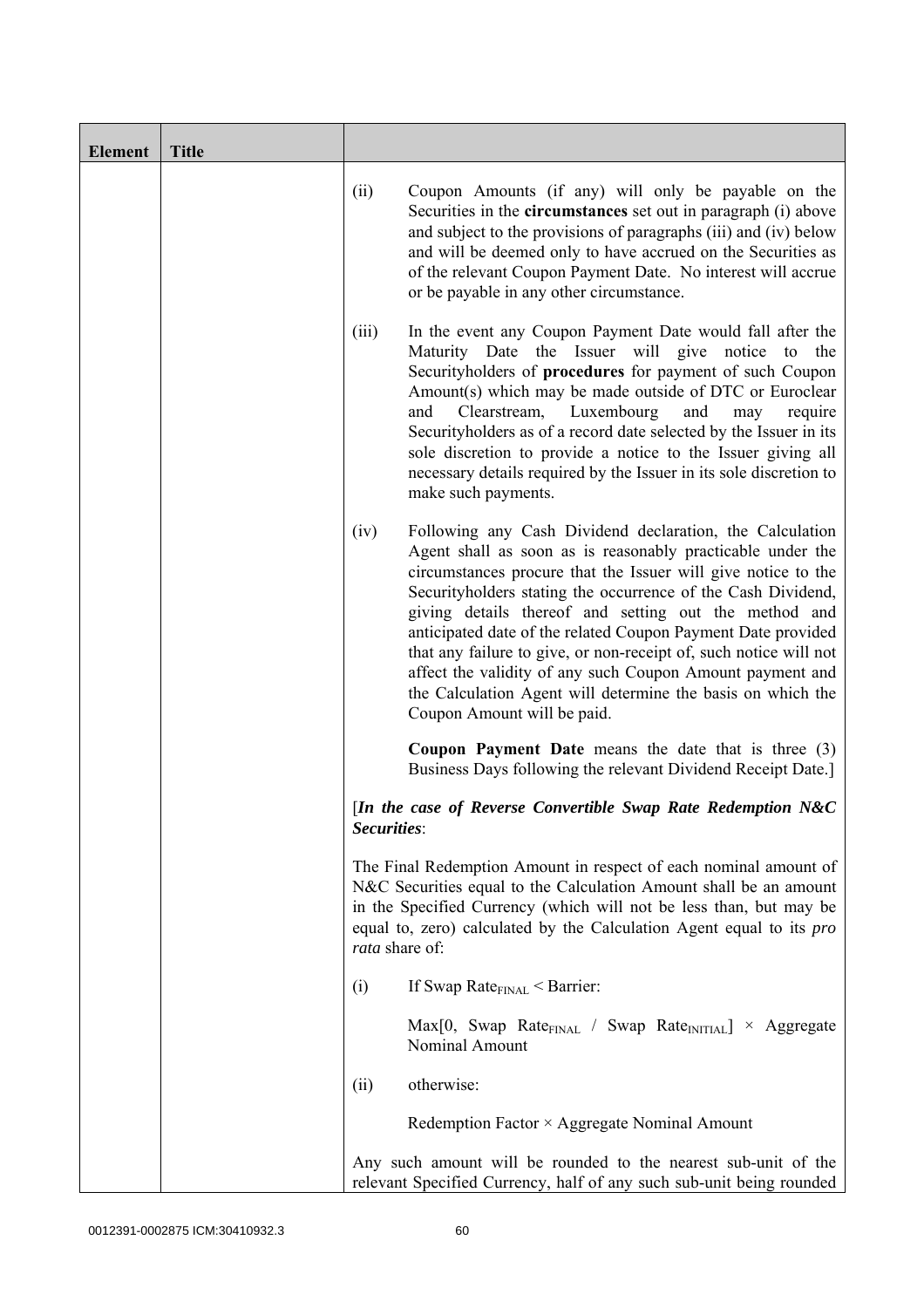| <b>Element</b> | <b>Title</b> |                                                                                                                                                                                                                                                                                                                                                      |
|----------------|--------------|------------------------------------------------------------------------------------------------------------------------------------------------------------------------------------------------------------------------------------------------------------------------------------------------------------------------------------------------------|
|                |              | upwards or otherwise in accordance with applicable market<br>convention.                                                                                                                                                                                                                                                                             |
|                |              | Where:                                                                                                                                                                                                                                                                                                                                               |
|                |              | <b>Barrier</b> means $\lceil \bullet \rceil$ per cent.;                                                                                                                                                                                                                                                                                              |
|                |              | <b>Designated Maturity means, in respect of the Reference Swap Rate,</b><br>$\lceil \bullet \rceil;$                                                                                                                                                                                                                                                 |
|                |              | Floating Rate Option means, in respect of the Reference Swap Rate,<br>$[\bullet]$ ;                                                                                                                                                                                                                                                                  |
|                |              | Redemption Factor means [ $\bullet$ ] per cent.;                                                                                                                                                                                                                                                                                                     |
|                |              | <b>Reference Swap Rate</b> means the [specify relevant swap rate];                                                                                                                                                                                                                                                                                   |
|                |              | Reset Date means, in respect of the Reference Swap Rate, [ $\bullet$ ];                                                                                                                                                                                                                                                                              |
|                |              | Swap Rate <sub>FINAL</sub> means the rate determined under the floating rate<br>N&C Security provisions as though the Reference Swap Rate was a<br>floating rate to which ISDA Determination applied and on the basis of<br>the Floating Rate Option, the Designated Maturity and the Reset Date<br>specified in respect of the Reference Swap Rate; |
|                |              | <b>Swap Rate</b> <sub>INITIAL</sub> means $[\bullet]$ ; and                                                                                                                                                                                                                                                                                          |
|                |              | <b>Valuation Date</b> means $[\bullet]$ , provided that, if such Valuation Date<br>would fall on a day which is not a Business Day, then such Valuation<br>Date shall be postponed to the next day which is a Business Day.]                                                                                                                         |
|                |              | [In the case of Geared Put Swap Rate Redemption N&C Securities:                                                                                                                                                                                                                                                                                      |
|                |              | The Final Redemption Amount in respect of each nominal amount of<br>N&C Securities equal to the Calculation Amount shall be an amount<br>in the Specified Currency (which will not be less than, but may be<br>equal to, zero) calculated by the Calculation Agent equal to its <i>pro</i><br>rata share of:                                         |
|                |              | (i)<br>If Swap Rate $_{\text{FINAL}}$ < Barrier:                                                                                                                                                                                                                                                                                                     |
|                |              | Max[0, Swap Rate <sub>FINAL</sub> / Gearing Factor $\times$ Swap Rate <sub>INITIAL</sub> ] $\times$<br><b>Aggregate Nominal Amount</b>                                                                                                                                                                                                               |
|                |              | otherwise:<br>(ii)                                                                                                                                                                                                                                                                                                                                   |
|                |              | Redemption Factor × Aggregate Nominal Amount                                                                                                                                                                                                                                                                                                         |
|                |              | Any such amount will be rounded to the nearest sub-unit of the<br>relevant Specified Currency, half of any such sub-unit being rounded<br>upwards or otherwise in accordance with applicable market<br>convention.                                                                                                                                   |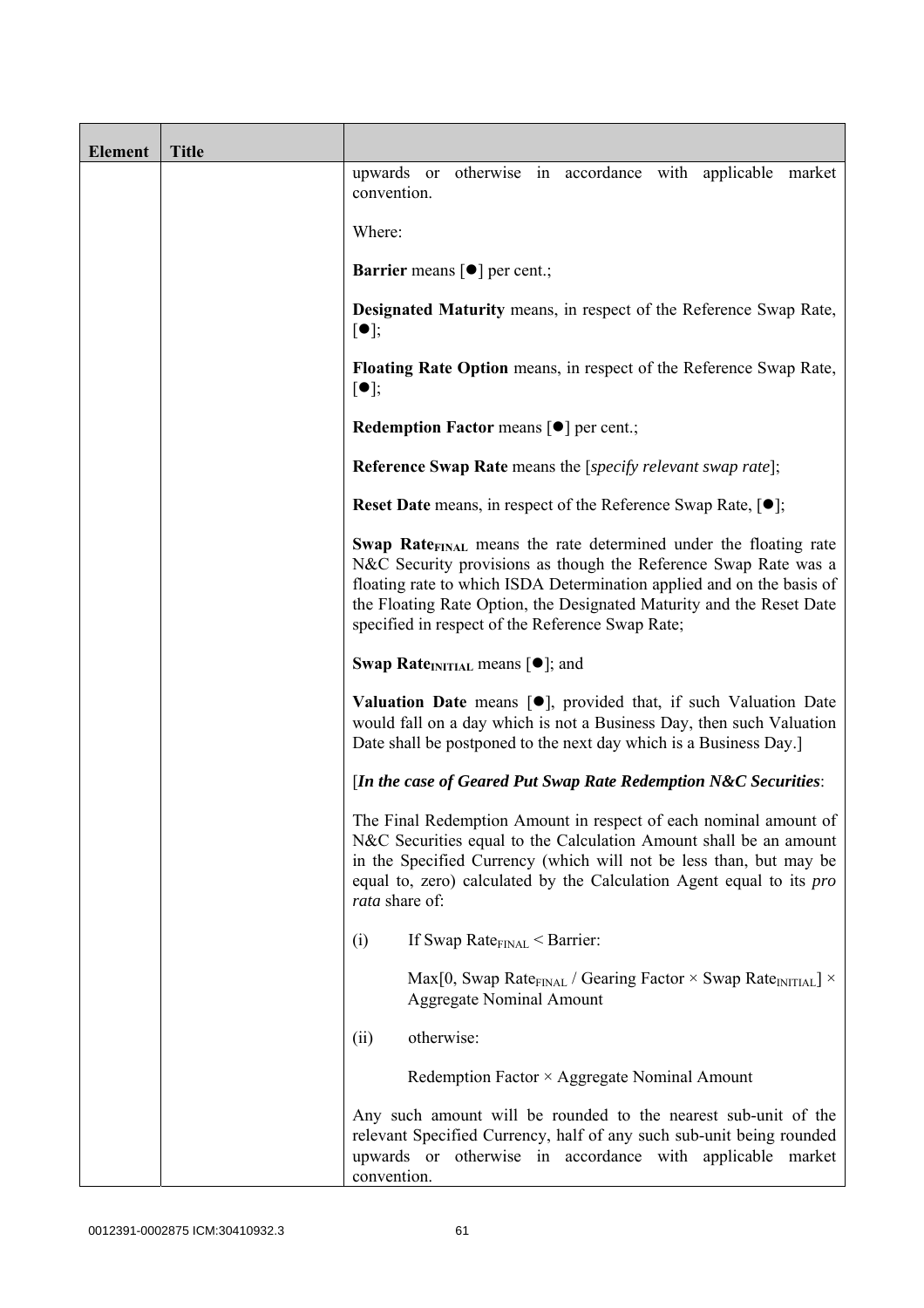| <b>Element</b> | <b>Title</b> |                                                                                                                                                                                                                                                                                                                                                      |
|----------------|--------------|------------------------------------------------------------------------------------------------------------------------------------------------------------------------------------------------------------------------------------------------------------------------------------------------------------------------------------------------------|
|                |              | Where:                                                                                                                                                                                                                                                                                                                                               |
|                |              | <b>Barrier</b> means the rate calculated by the Calculation Agent equal to<br>the product of (a) the Barrier Factor and (b) Swap Rate <sub>INITIAL</sub> ;                                                                                                                                                                                           |
|                |              | <b>Barrier Factor means [O] per cent.;</b>                                                                                                                                                                                                                                                                                                           |
|                |              | Designated Maturity means, in respect of the Reference Swap Rate,<br>$\lceil \bullet \rceil;$                                                                                                                                                                                                                                                        |
|                |              | Floating Rate Option means, in respect of the Reference Swap Rate,<br>$[\bullet]$ ;                                                                                                                                                                                                                                                                  |
|                |              | Gearing Factor means [ $\bullet$ ] per cent.;                                                                                                                                                                                                                                                                                                        |
|                |              | <b>Redemption Factor means <math>\lceil \bullet \rceil</math> per cent.;</b>                                                                                                                                                                                                                                                                         |
|                |              | <b>Reference Swap Rate</b> means the [specify relevant swap rate];                                                                                                                                                                                                                                                                                   |
|                |              | <b>Reset Date</b> means, in respect of the Reference Swap Rate, $[•]$ ;                                                                                                                                                                                                                                                                              |
|                |              | Swap Rate <sub>FINAL</sub> means the rate determined under the floating rate<br>N&C Security provisions as though the Reference Swap Rate was a<br>floating rate to which ISDA Determination applied and on the basis of<br>the Floating Rate Option, the Designated Maturity and the Reset Date<br>specified in respect of the Reference Swap Rate; |
|                |              | <b>Swap Rate</b> <sub>INITIAL</sub> means $[\bullet]$ ; and                                                                                                                                                                                                                                                                                          |
|                |              | <b>Valuation Date</b> means $[\bullet]$ , provided that, if such Valuation Date<br>would fall on a day which is not a Business Day, then such Valuation<br>Date shall be postponed to the next day which is a Business Day.]                                                                                                                         |
|                |              | [In the case of FX Basket Knock-Out W&C Securities: Each<br>Security entitles its holder in respect of an actual exercise date, upon<br>due exercise, to receive from the Issuer on the Settlement Date a Cash<br>Settlement Amount calculated by the Calculation Agent (which shall<br>not be less than zero) equal to:                             |
|                |              | if the Continuous Knock-Out Condition has been met, zero; or<br>(a)                                                                                                                                                                                                                                                                                  |
|                |              | if the Continuous Knock-Out Condition has not been met, the<br>(b)<br>Notional Amount per W&C Security multiplied by a<br>percentage calculated by the Calculation Agent in accordance<br>with the following formula:                                                                                                                                |
|                |              | Leverage $\times$ Max $\left 0, \sum_{i=1}^{n} w_i \times \frac{X_i - Y_i}{Z_i}\right $                                                                                                                                                                                                                                                              |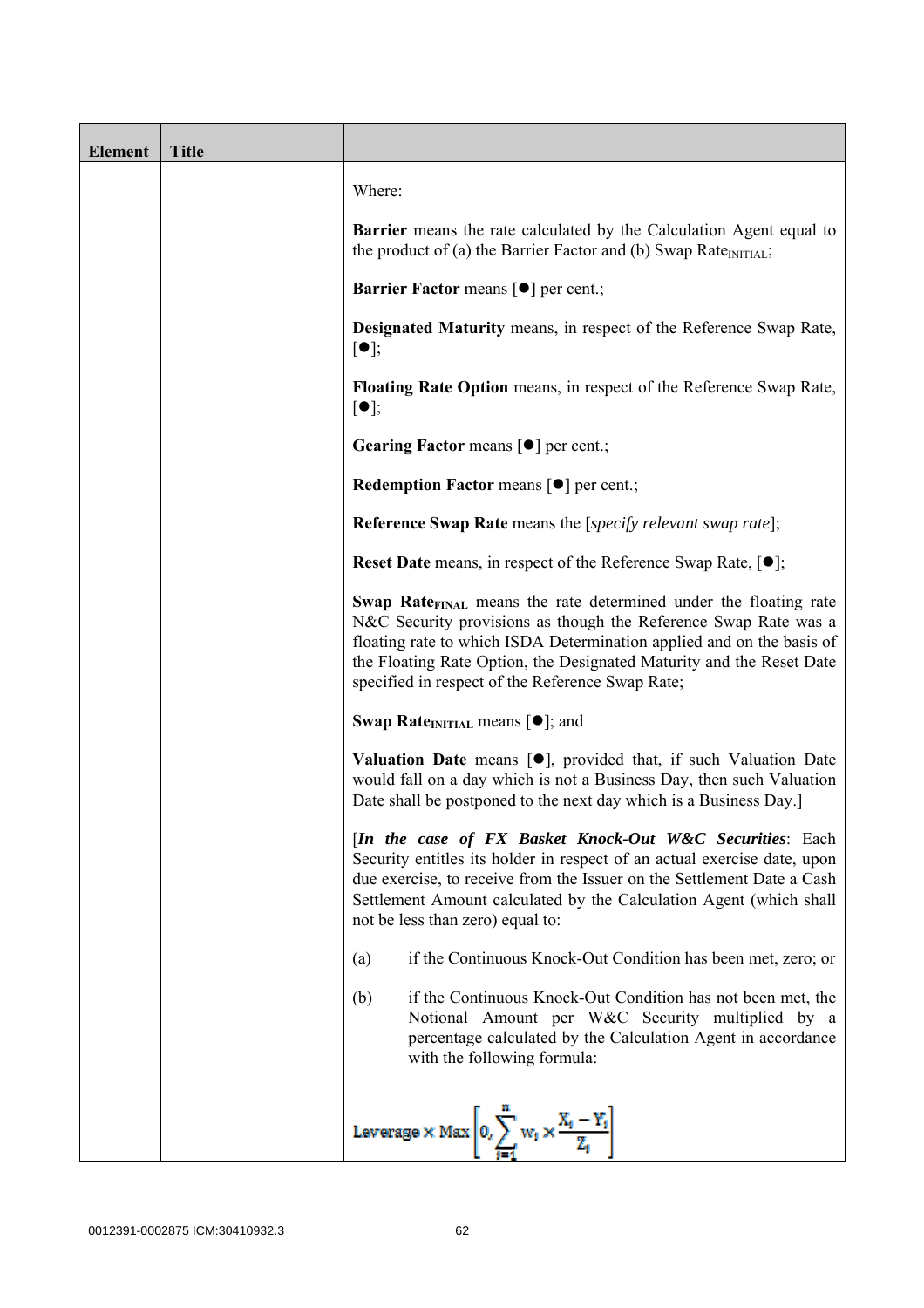| <b>Element</b> | <b>Title</b> |                                                                                                                                                                                                                                                                                                                                                                                                                                                                                                                                                                                                                                                       |  |
|----------------|--------------|-------------------------------------------------------------------------------------------------------------------------------------------------------------------------------------------------------------------------------------------------------------------------------------------------------------------------------------------------------------------------------------------------------------------------------------------------------------------------------------------------------------------------------------------------------------------------------------------------------------------------------------------------------|--|
|                |              | Any amount determined pursuant to the above, if not an amount in the<br>Specified Currency, will be converted into the Specified Currency at<br>the Exchange Rate. The Cash Settlement Amount will be rounded to<br>the nearest two decimal places (or, in the case of Japanese Yen, the<br>nearest whole unit) in the relevant Specified Currency, 0.005 (or, in<br>the case of Japanese Yen, half a unit) being rounded upwards, with<br>W&C Securities exercised at the same time by the same<br>Securityholder being aggregated for the purpose of determining the<br>aggregate Cash Settlement Amounts payable in respect of such<br>Securities. |  |
|                |              | Where:                                                                                                                                                                                                                                                                                                                                                                                                                                                                                                                                                                                                                                                |  |
|                |              | Alternate Currency Pair means [specify Alternate Currency Pairs in<br>form of [insert first currency]/[insert second currency]] (repeat in<br>respect of each Alternate Currency Pair).                                                                                                                                                                                                                                                                                                                                                                                                                                                               |  |
|                |              | Barrier Start Date means [ $\bullet$ ].                                                                                                                                                                                                                                                                                                                                                                                                                                                                                                                                                                                                               |  |
|                |              | Continuous Knock-Out Condition means at any time on any<br>Observation Date during any Weekly Observation Interval falling<br>within the period commencing on and including 7:00 am London time<br>on the Barrier Start Date and ending on and including 4:00 pm<br>London time on the Observation Cut-off Date, any Settlement Rate in<br>respect of any Currency Pair is equal to or less than the Knock-Out<br>Level in respect of such Currency Pair, as determined by the<br>Calculation Agent.                                                                                                                                                  |  |
|                |              | <b>Currency Pair</b> means [specify Currency Pairs in form of [insert first]<br>currency]/[insert second currency]] (repeat for each Currency Pair).                                                                                                                                                                                                                                                                                                                                                                                                                                                                                                  |  |
|                |              | <b>Exchange Rate</b> means the spot rate of exchange between the currency<br>in which the Notional Amount is denominated (the Notional Amount<br>Currency) and the Settlement Currency expressed as the number of<br>units (or part units) of the relevant Notional Amount Currency for<br>which one unit of the relevant Settlement Currency can be exchanged)<br>or on the basis of such other applicable market convention as the<br>Calculation Agent determines appropriate.                                                                                                                                                                     |  |
|                |              | <b>Exercise Price</b> means $\lceil \bullet \rceil$ ( <i>specify for each Currency Pair</i> ).                                                                                                                                                                                                                                                                                                                                                                                                                                                                                                                                                        |  |
|                |              | First Relevant Currency means [ $\bullet$ ] (specify for each Currency<br>Pair).                                                                                                                                                                                                                                                                                                                                                                                                                                                                                                                                                                      |  |
|                |              | <b>FX Price Source</b> means $\lceil \bullet \rceil$ (specify for each Currency Pair and each<br>Alternate Currency Pair).                                                                                                                                                                                                                                                                                                                                                                                                                                                                                                                            |  |
|                |              | i means each Currency Pair.                                                                                                                                                                                                                                                                                                                                                                                                                                                                                                                                                                                                                           |  |
|                |              | Knock-Out Level means (specify for each Currency Pair).                                                                                                                                                                                                                                                                                                                                                                                                                                                                                                                                                                                               |  |
|                |              | Leverage means $\lceil \bullet \rceil$ .                                                                                                                                                                                                                                                                                                                                                                                                                                                                                                                                                                                                              |  |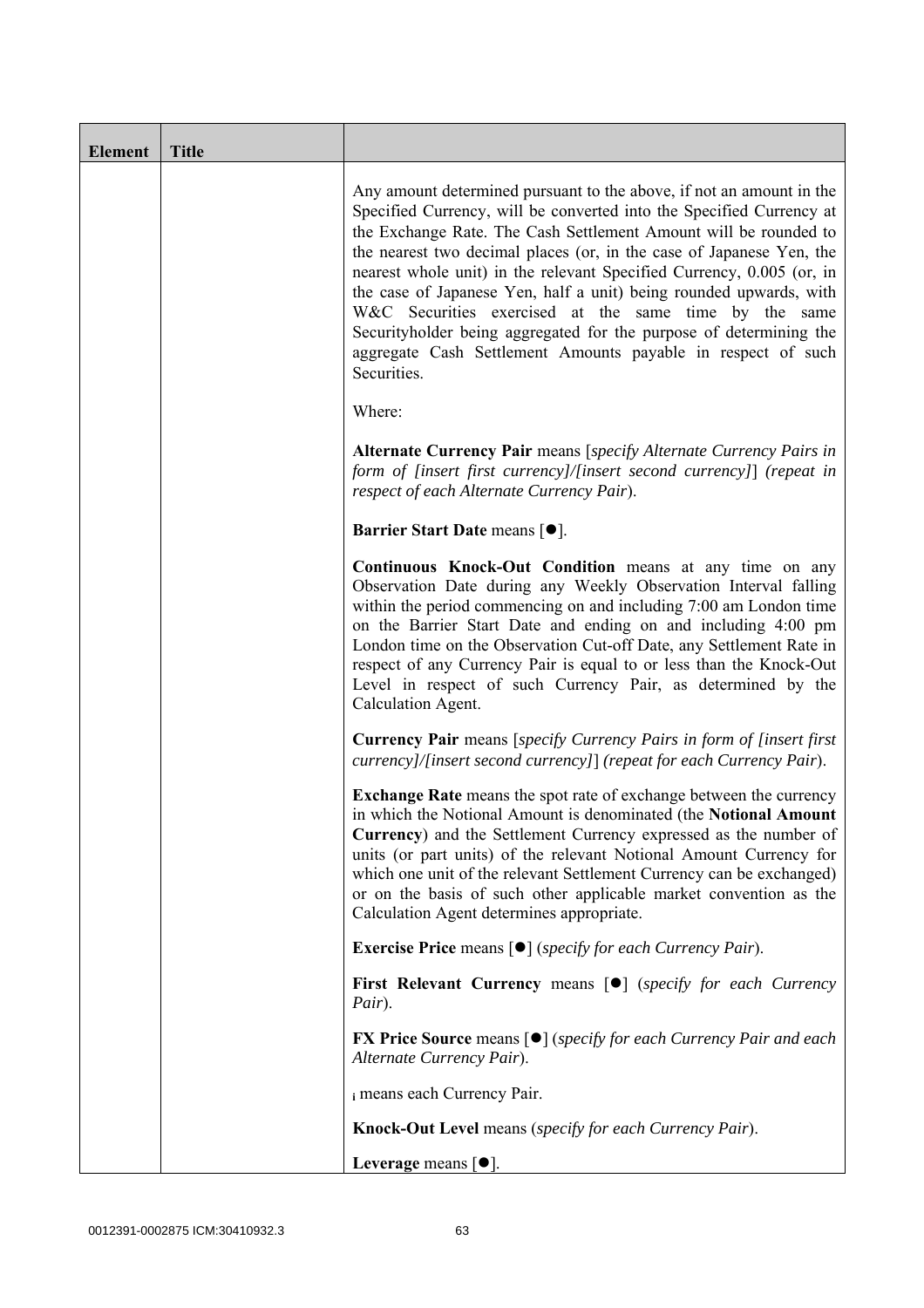| <b>Element</b> | <b>Title</b> |                                                                                                                                                                                                                                                                                                                                                                                                                                                                                                                                                                                                                                                                                                                                                                                                                                                   |
|----------------|--------------|---------------------------------------------------------------------------------------------------------------------------------------------------------------------------------------------------------------------------------------------------------------------------------------------------------------------------------------------------------------------------------------------------------------------------------------------------------------------------------------------------------------------------------------------------------------------------------------------------------------------------------------------------------------------------------------------------------------------------------------------------------------------------------------------------------------------------------------------------|
|                |              | Max followed by a series of amounts inside brackets, means<br>whichever is the greater of the amounts separated by a comma inside<br>those brackets.                                                                                                                                                                                                                                                                                                                                                                                                                                                                                                                                                                                                                                                                                              |
|                |              | n means the number of Currency Pairs to which the W&C Securities<br>relate.                                                                                                                                                                                                                                                                                                                                                                                                                                                                                                                                                                                                                                                                                                                                                                       |
|                |              | <b>Observation Cut-Off Date means <math>[•]</math>.</b>                                                                                                                                                                                                                                                                                                                                                                                                                                                                                                                                                                                                                                                                                                                                                                                           |
|                |              | <b>Observation Date means <math>\lceil \bullet \rceil</math>.</b>                                                                                                                                                                                                                                                                                                                                                                                                                                                                                                                                                                                                                                                                                                                                                                                 |
|                |              | Reference Exchange Rate means, in respect of a Currency Pair, the<br>spot exchange rate for the First Relevant Currency quoted against the<br>Second Relevant Currency expressed as the number of units of the<br>First Relevant Currency quoted per one unit of the Second Relevant<br>Currency.                                                                                                                                                                                                                                                                                                                                                                                                                                                                                                                                                 |
|                |              | <b>Relevant Currency</b> means each currency comprising a Currency Pair<br>and any references to the conversion of one Relevant Currency to<br>another shall be construed as applying in relation to a Currency Pair.                                                                                                                                                                                                                                                                                                                                                                                                                                                                                                                                                                                                                             |
|                |              | Relevant Time means the time at which the relevant Settlement Rate is<br>determined.                                                                                                                                                                                                                                                                                                                                                                                                                                                                                                                                                                                                                                                                                                                                                              |
|                |              | Second Relevant Currency means [ $\bullet$ ] (specify for each Currency<br>Pair).                                                                                                                                                                                                                                                                                                                                                                                                                                                                                                                                                                                                                                                                                                                                                                 |
|                |              | Settlement Rate means, in respect of a Currency Pair and an<br>Observation Date or the Valuation Date, the Reference Exchange Rate<br>for that Currency Pair on such Observation Date or Valuation Date at<br>the Relevant Time or Valuation Time respectively as determined by<br>the Calculation Agent by reference to the Settlement Rate Option for<br>that Currency Pair (and such determination may be made, without<br>limitation, with such adjustments as are, at the discretion of the<br>Calculation Agent, necessary to the published quoting conventions<br>and/or implying the Reference Exchange Rate from more than one<br>Settlement Rate Option) unless any applicable disruption event exists<br>or occurs, in which case, the relevant Settlement Rate for that<br>Currency Pair will be determined by the Calculation Agent. |
|                |              | Settlement Rate Option means, in respect of a Currency Pair and an<br>Observation Date or the Valuation Date, the rate published for the<br>Currency Pair fixing rate on the FX Price Source for that Currency<br>Pair at or about (i) the Relevant Time on such Observation Date or,<br>(ii) the Valuation Time on the Valuation Date or, if Alternate<br>Currency Pairs are specified for the relevant Currency Pair, the<br>Reference Exchange Rate will be implied from more than one<br>Settlement Rate Option by determining the rate for each Alternate<br>Currency Pair for that Currency Pair, published for the Alternate<br>Currency Pair fixing rate on the FX Price Source for that Alternate<br>Currency Pair at or about (i) the Relevant Time on such Observation<br>Date or (ii) the Valuation Time on the Valuation Date.       |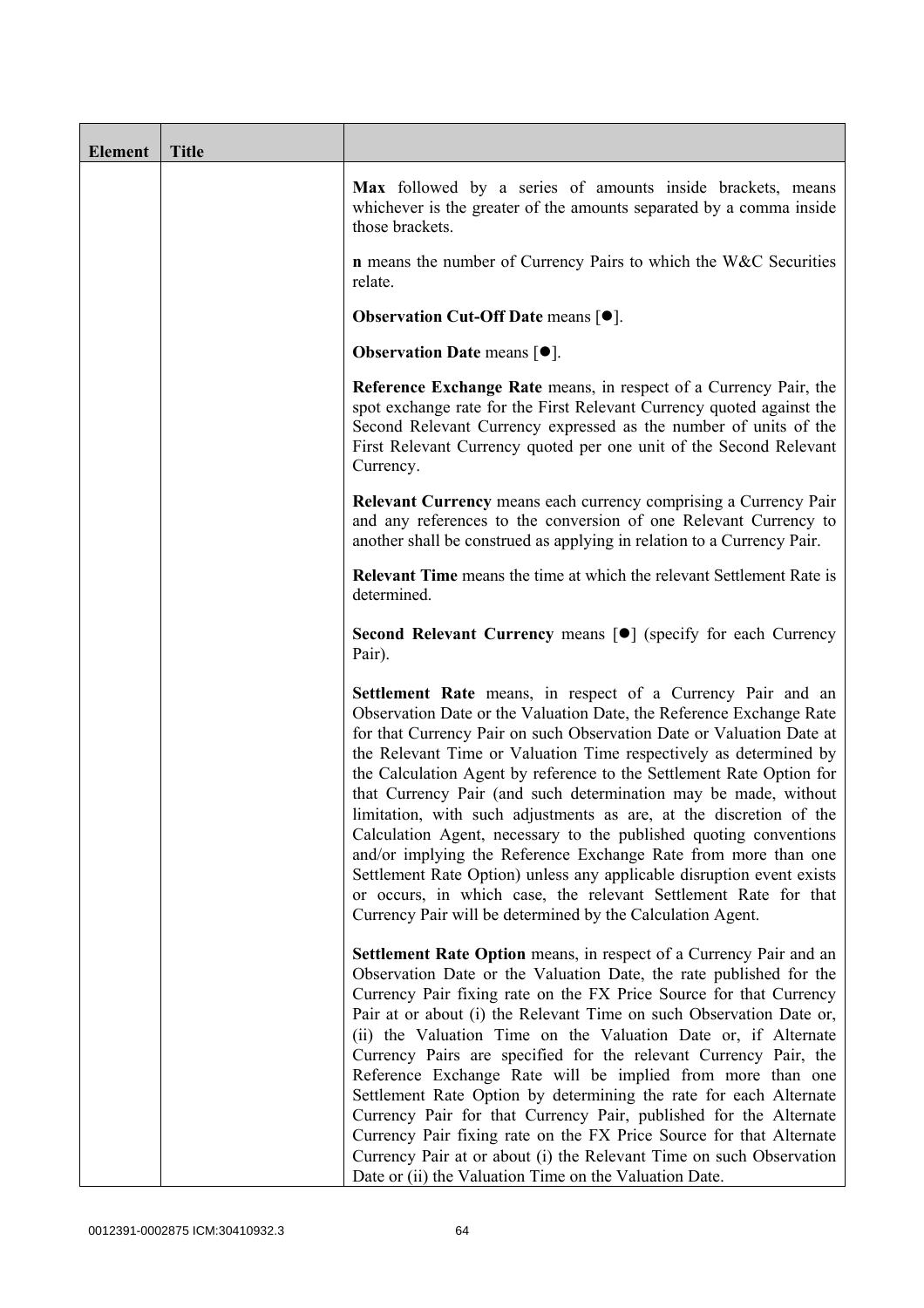| <b>Element</b> | <b>Title</b> |                                                                                                                                                                                                                                                                                                                                                                                                                                                                                                  |
|----------------|--------------|--------------------------------------------------------------------------------------------------------------------------------------------------------------------------------------------------------------------------------------------------------------------------------------------------------------------------------------------------------------------------------------------------------------------------------------------------------------------------------------------------|
|                |              | Trade Date means $[\bullet]$ .                                                                                                                                                                                                                                                                                                                                                                                                                                                                   |
|                |              | Valuation Date means $\lceil \bullet \rceil$ .                                                                                                                                                                                                                                                                                                                                                                                                                                                   |
|                |              | Valuation Time means $[•]$ .                                                                                                                                                                                                                                                                                                                                                                                                                                                                     |
|                |              | Weekly Observation Interval means the period between 5:00 am<br>Sydney time on each Monday and 5:00 pm New York City time on<br>the immediately succeeding Friday (inclusive).                                                                                                                                                                                                                                                                                                                   |
|                |              | $w_i$ means [specify the weighting of each Currency Pair (being a<br>number less than or equal to 1)].                                                                                                                                                                                                                                                                                                                                                                                           |
|                |              | $X_i$ means, in respect of a Currency Pair, the [Exercise Price in respect<br>of such Currency Pair]/[Settlement Rate in respect of such Currency<br>Pair and the Valuation Date].                                                                                                                                                                                                                                                                                                               |
|                |              | $Y_i$ means, in respect of a Currency Pair, the [Exercise Price in respect]<br>of such Currency Pair]/[Settlement Rate in respect of such Currency<br>Pair and the Valuation Date].                                                                                                                                                                                                                                                                                                              |
|                |              | $Z_i$ means, in respect of a Currency Pair, the [Exercise Price in respect<br>of such Currency Pair]/[Settlement Rate in respect of such Currency<br>Pair and the Valuation Date]/[1].]                                                                                                                                                                                                                                                                                                          |
|                |              | [In the case of FX Basket Knock-In W&C Securities:                                                                                                                                                                                                                                                                                                                                                                                                                                               |
|                |              | Each Security entitles its holder in respect of an actual exercise date,<br>upon due exercise, to receive from the Issuer on the Settlement Date a<br>Cash Settlement Amount calculated by the Calculation Agent (which<br>shall not be less than zero) equal to:                                                                                                                                                                                                                                |
|                |              | if the Continuous Knock-In Condition has been met, zero; or<br>(a)                                                                                                                                                                                                                                                                                                                                                                                                                               |
|                |              | (b)<br>if the Continuous Knock-In Condition has not been met, the<br>Notional Amount per Security multiplied by an amount<br>calculated by the Calculation Agent in accordance with the<br>following formula:                                                                                                                                                                                                                                                                                    |
|                |              | Leverage $\times$ Max $\left  0, \sum_{i=1}^{m} w_i \times \frac{X_i - Y_i}{Z_i} \right $                                                                                                                                                                                                                                                                                                                                                                                                        |
|                |              | Any amount determined pursuant to the above, if not an amount in the<br>Specified Currency, will be converted into the Specified Currency at<br>the Exchange Rate. The Cash Settlement Amount will be rounded to<br>the nearest two decimal places (or, in the case of Japanese Yen, the<br>nearest whole unit) in the relevant Specified Currency, 0.005 (or, in<br>the case of Japanese Yen, half a unit) being rounded upwards, with<br>W&C Securities exercised at the same time by the same |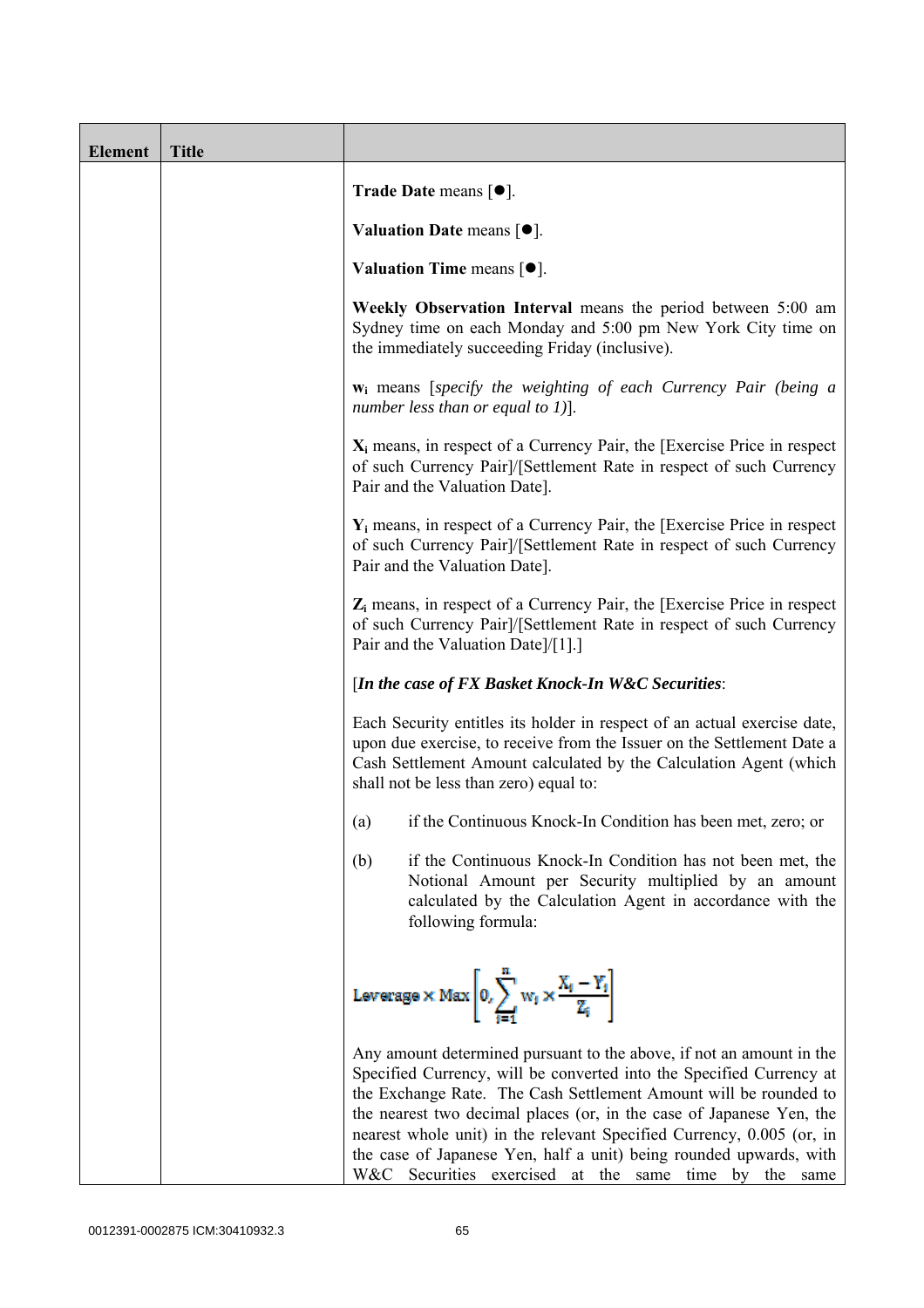| <b>Element</b> | <b>Title</b> |                                                                                                                                                                                                                                                                                                                                                                                                                                                                                               |  |
|----------------|--------------|-----------------------------------------------------------------------------------------------------------------------------------------------------------------------------------------------------------------------------------------------------------------------------------------------------------------------------------------------------------------------------------------------------------------------------------------------------------------------------------------------|--|
|                |              | Securityholder being aggregated for the purpose of determining the<br>aggregate Cash Settlement Amounts payable in respect of such<br>Securities.                                                                                                                                                                                                                                                                                                                                             |  |
|                |              | Where:                                                                                                                                                                                                                                                                                                                                                                                                                                                                                        |  |
|                |              | Alternate Currency Pair means [specify Alternate Currency Pairs in<br>form of [specify first currency]/[specify second currency]] (repeat in<br>respect of each Alternate Currency Pair).                                                                                                                                                                                                                                                                                                     |  |
|                |              | Continuous Knock-In Condition means at any time on any<br>Observation Date during any Weekly Observation Interval falling<br>within the period commencing on and including 7:00 am London time<br>on the Trade Date and ending on and including 4:00 pm London time<br>on the Observation Cut-Off Date, the Settlement Rate in respect of<br>any Currency Pair is equal to or greater than the Knock-In Level in<br>respect of such Currency Pair, as determined by the Calculation<br>Agent. |  |
|                |              | <b>Currency Pair</b> means [specify Currency Pairs in form of [insert first<br>currency]/[insert second currency]] (repeat for each Currency Pair).                                                                                                                                                                                                                                                                                                                                           |  |
|                |              | <b>Exchange Rate</b> means the spot rate of exchange between the currency<br>in which the Notional Amount is denominated (the Notional Amount<br>Currency) and the Settlement Currency expressed as the number of<br>units (or part units) of the relevant Notional Amount Currency for<br>which one unit of the relevant Settlement Currency can be exchanged)<br>or on the basis of such other applicable market convention as the<br>Calculation Agent determines appropriate.             |  |
|                |              | <b>Exercise Price</b> means: $\lceil \bullet \rceil$ ( <i>specify for each Currency Pair</i> ).                                                                                                                                                                                                                                                                                                                                                                                               |  |
|                |              | First Relevant Currency means [ $\bullet$ ] (specify for each Currency Pair).                                                                                                                                                                                                                                                                                                                                                                                                                 |  |
|                |              | <b>FX Price Source</b> means $\lceil \bullet \rceil$ (specify for each Currency Pair and each<br>Alternate Currency Pair).                                                                                                                                                                                                                                                                                                                                                                    |  |
|                |              | i means each Currency Pair.                                                                                                                                                                                                                                                                                                                                                                                                                                                                   |  |
|                |              | <b>Knock-In Level means <math>\lceil \bullet \rceil</math> (specify for each Currency Pair).</b>                                                                                                                                                                                                                                                                                                                                                                                              |  |
|                |              | Leverage means $[•]$ .                                                                                                                                                                                                                                                                                                                                                                                                                                                                        |  |
|                |              | Max followed by a series of amounts inside brackets, means<br>whichever is the greater of the amounts separated by a comma inside<br>those brackets.                                                                                                                                                                                                                                                                                                                                          |  |
|                |              | <b>n</b> means the number of Currency Pairs to which the W&C Securities<br>relate.                                                                                                                                                                                                                                                                                                                                                                                                            |  |
|                |              | <b>Observation Cut-Off Date means [<math>\bullet</math>].</b>                                                                                                                                                                                                                                                                                                                                                                                                                                 |  |
|                |              | Observation Date means [ $\bullet$ ].                                                                                                                                                                                                                                                                                                                                                                                                                                                         |  |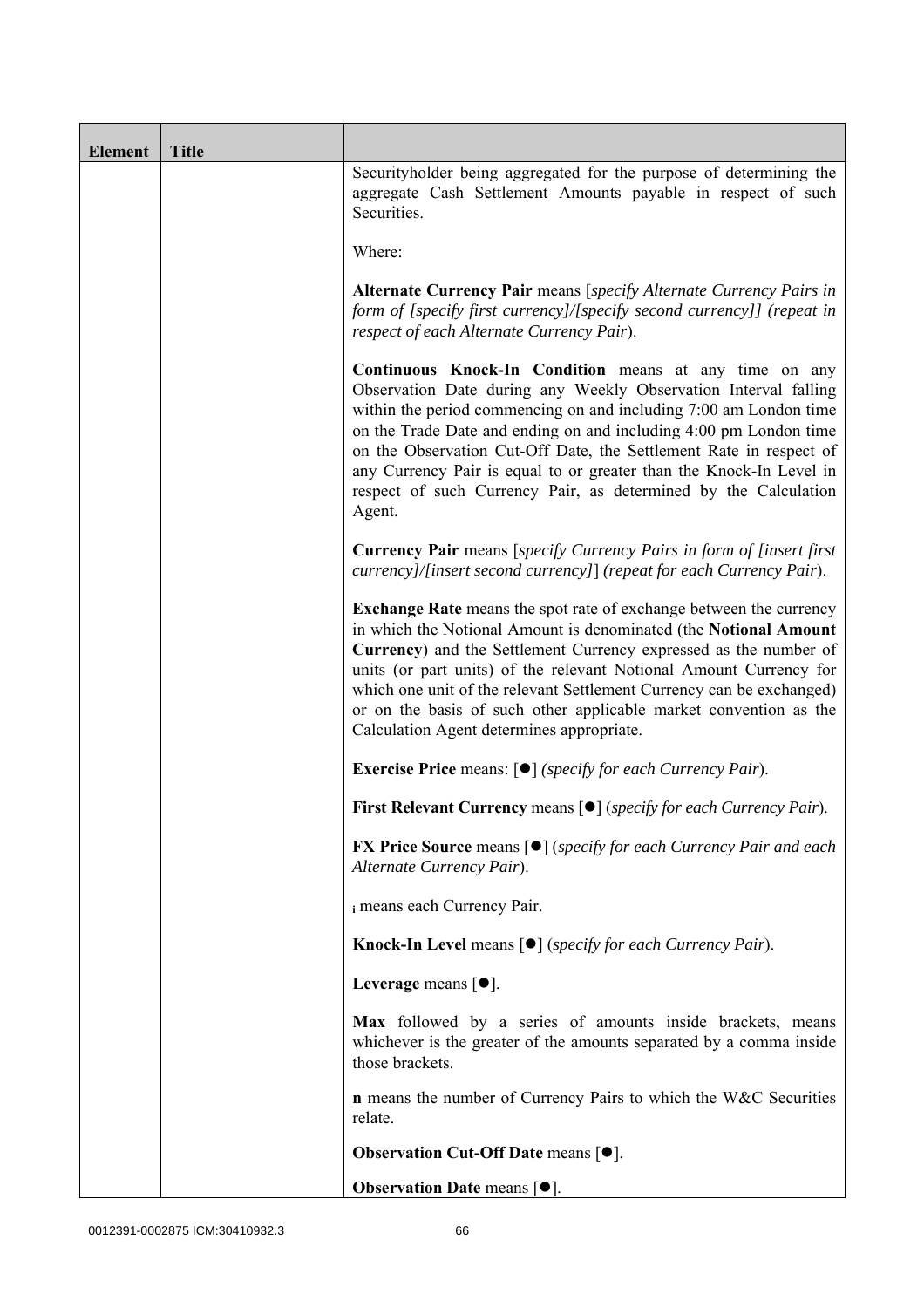| <b>Element</b> | <b>Title</b> |                                                                                                                                                                                                                                                                                                                                                                                                                                                                                                                                                                                                                                                                                                                                                                                                                                                   |
|----------------|--------------|---------------------------------------------------------------------------------------------------------------------------------------------------------------------------------------------------------------------------------------------------------------------------------------------------------------------------------------------------------------------------------------------------------------------------------------------------------------------------------------------------------------------------------------------------------------------------------------------------------------------------------------------------------------------------------------------------------------------------------------------------------------------------------------------------------------------------------------------------|
|                |              | Reference Exchange Rate means, in respect of a Currency Pair, the<br>spot exchange rate for the First Relevant Currency quoted against the<br>Second Relevant Currency expressed as the number of units of the<br>First Relevant Currency quoted per one unit of the Second Relevant<br>Currency.                                                                                                                                                                                                                                                                                                                                                                                                                                                                                                                                                 |
|                |              | <b>Relevant Currency</b> means each currency comprising a Currency Pair<br>and any references to the conversion of one Relevant Currency to<br>another shall be construed as applying in relation to a Currency Pair.                                                                                                                                                                                                                                                                                                                                                                                                                                                                                                                                                                                                                             |
|                |              | <b>Relevant Time</b> means the time at which the relevant Settlement Rate<br>is determined.                                                                                                                                                                                                                                                                                                                                                                                                                                                                                                                                                                                                                                                                                                                                                       |
|                |              | Second Relevant Currency means [ $\bullet$ ] (specify for each Currency<br>Pair).                                                                                                                                                                                                                                                                                                                                                                                                                                                                                                                                                                                                                                                                                                                                                                 |
|                |              | Settlement Rate means, in respect of a Currency Pair and an<br>Observation Date or the Valuation Date, the Reference Exchange Rate<br>for that Currency Pair on such Observation Date or Valuation Date at<br>the Relevant Time or Valuation Time respectively as determined by<br>the Calculation Agent by reference to the Settlement Rate Option for<br>that Currency Pair (and such determination may be made, without<br>limitation, with such adjustments as are, at the discretion of the<br>Calculation Agent, necessary to the published quoting conventions<br>and/or implying the Reference Exchange Rate from more than one<br>Settlement Rate Option) unless any applicable disruption event exists<br>or occurs, in which case, the relevant Settlement Rate for that<br>Currency Pair will be determined by the Calculation Agent. |
|                |              | Settlement Rate Option means, in respect of a Currency Pair and an<br>Observation Date or the Valuation Date, the rate published for the<br>Currency Pair fixing rate on the FX Price Source for that Currency Pair<br>at or about (i) the Relevant Time on such Observation Date or, (ii) the<br>Valuation Time on the Valuation Date or, if Alternate Currency Pairs are<br>specified for the relevant Currency Pair, the Reference Exchange Rate<br>will be implied from more than one Settlement Rate Option by<br>determining the rate for each Alternate Currency Pair for that Currency<br>Pair, published for the Alternate Currency Pair fixing rate on the FX<br>Price Source for that Alternate Currency Pair at or about (i) the<br>Relevant Time on such Observation Date or (ii) the Valuation Time on<br>the Valuation Date.       |
|                |              | Trade Date means $[•]$ .                                                                                                                                                                                                                                                                                                                                                                                                                                                                                                                                                                                                                                                                                                                                                                                                                          |
|                |              | Valuation Date means $[•]$ .                                                                                                                                                                                                                                                                                                                                                                                                                                                                                                                                                                                                                                                                                                                                                                                                                      |
|                |              | Valuation Time means $[•]$ .                                                                                                                                                                                                                                                                                                                                                                                                                                                                                                                                                                                                                                                                                                                                                                                                                      |
|                |              | Weekly Observation Interval means the period between 5:00 am<br>Sydney time on each Monday and 5:00 pm New York City time on<br>the immediately succeeding Friday (inclusive).                                                                                                                                                                                                                                                                                                                                                                                                                                                                                                                                                                                                                                                                    |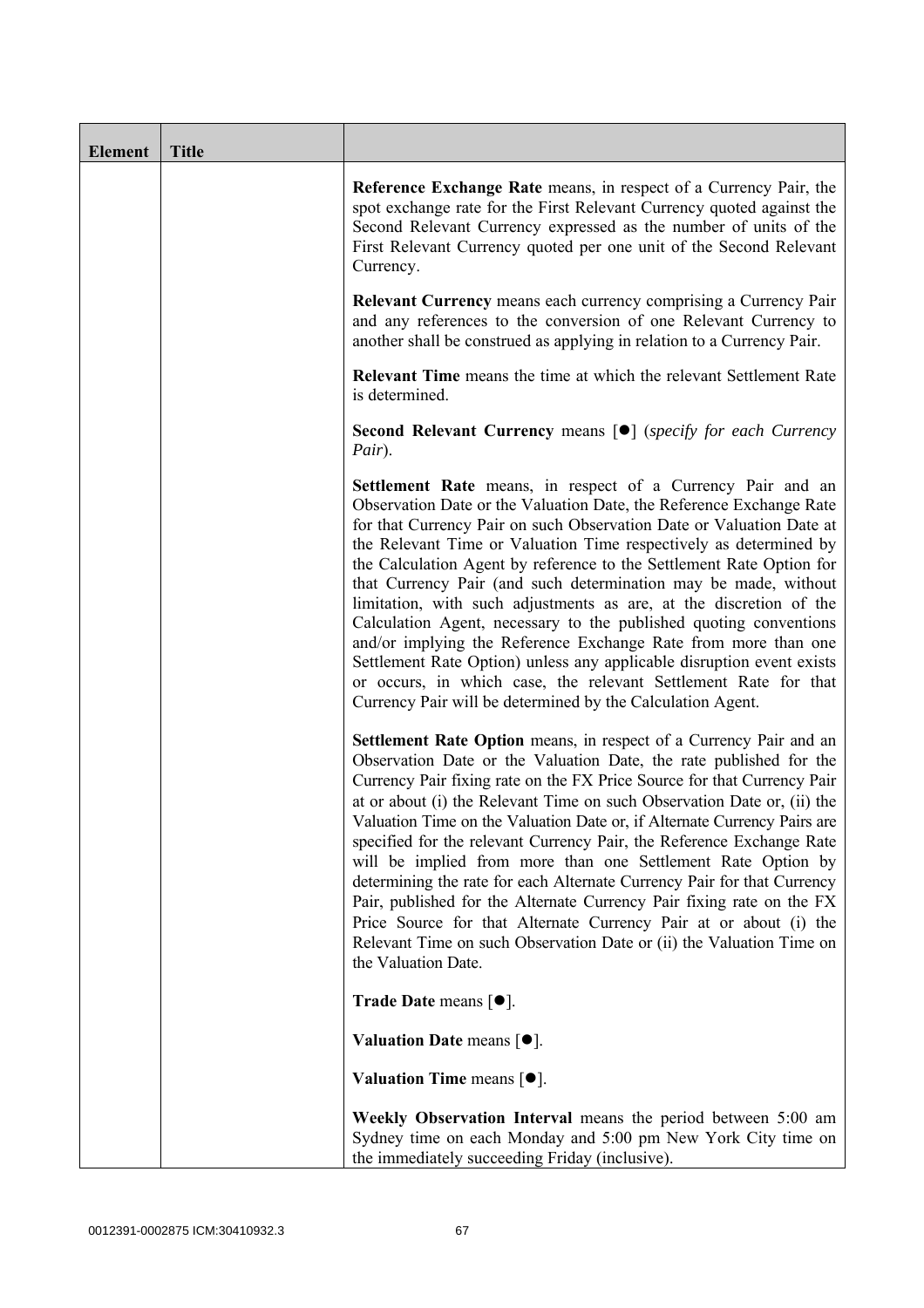| <b>Element</b> | <b>Title</b> |                                                                                                                                                                                                                                                                                                                                                                                                                                                                                                                                                                                                                                                                                    |
|----------------|--------------|------------------------------------------------------------------------------------------------------------------------------------------------------------------------------------------------------------------------------------------------------------------------------------------------------------------------------------------------------------------------------------------------------------------------------------------------------------------------------------------------------------------------------------------------------------------------------------------------------------------------------------------------------------------------------------|
|                |              | $w_i$ means [specify the weighting of each Currency Pair (being a<br>number less than or equal to $1$ ]                                                                                                                                                                                                                                                                                                                                                                                                                                                                                                                                                                            |
|                |              | $X_i$ means, in respect of a Currency Pair, the [Exercise Price in respect<br>of such Currency Pair]/[Settlement Rate in respect of such Currency<br>Pair and the Valuation Date].                                                                                                                                                                                                                                                                                                                                                                                                                                                                                                 |
|                |              | $Y_i$ means, in respect of a Currency Pair, the [Exercise Price in respect<br>of such Currency Pair]/[Settlement Rate in respect of such Currency<br>Pair and the Valuation Date].                                                                                                                                                                                                                                                                                                                                                                                                                                                                                                 |
|                |              | $Z_i$ means, in respect of a Currency Pair, the [Exercise Price in respect<br>of such Currency Pair]/[Settlement Rate in respect of such Currency<br>Pair and the Valuation Date]/[1].]                                                                                                                                                                                                                                                                                                                                                                                                                                                                                            |
|                |              | [In the case of Equity Delta One W&C Securities:                                                                                                                                                                                                                                                                                                                                                                                                                                                                                                                                                                                                                                   |
|                |              | Each Security entitles its holder in respect of an Actual Exercise Date,<br>upon due exercise, to receive from the Issuer on the Settlement Date a<br>Cash Settlement Amount calculated by the Calculation Agent (which<br>shall not be less than zero) equal to:                                                                                                                                                                                                                                                                                                                                                                                                                  |
|                |              | [ $V_F$ x Exchange Rate] – C                                                                                                                                                                                                                                                                                                                                                                                                                                                                                                                                                                                                                                                       |
|                |              | The Cash Settlement Amount will be rounded to the nearest two<br>decimal places (or, in the case of Japanese Yen, the nearest whole<br>unit) in the relevant Specified Currency, 0.005 (or, in the case of<br>Japanese Yen, half a unit) being rounded upwards, with Securities<br>exercised at the same time by the same Securityholder being<br>aggregated for the purpose of determining the aggregate Cash<br>Settlement Amounts payable in respect of such Securities.                                                                                                                                                                                                        |
|                |              | Where:                                                                                                                                                                                                                                                                                                                                                                                                                                                                                                                                                                                                                                                                             |
|                |              | $V_F$ means the Final Price.                                                                                                                                                                                                                                                                                                                                                                                                                                                                                                                                                                                                                                                       |
|                |              | C means the Specified Currency equivalent of the Costs as determined<br>by the Calculation Agent using such foreign exchange rate as the<br>Calculation Agent deems appropriate with respect to the relevant<br>$time(s)$ the Costs arise or may arise.                                                                                                                                                                                                                                                                                                                                                                                                                            |
|                |              | Costs means, in respect of a Security, such Security's pro rata share<br>of the total amount of any commissions, costs, expenses, duties, taxes<br>(including but not limited to any capital gains tax or withholding tax),<br>levies, registration fees, custodial fees or other charges which may be<br>required to be made, paid, withheld or deducted by the Issuer and/or<br>any of its affiliates and/or any of their respective nominees as a result<br>of, or in connection with, the Issuer and/or any of its affiliates and/or<br>any of their respective nominees (a) being a direct holder of any<br>Hedging Shares and/or selling and/or realising any Hedging Shares |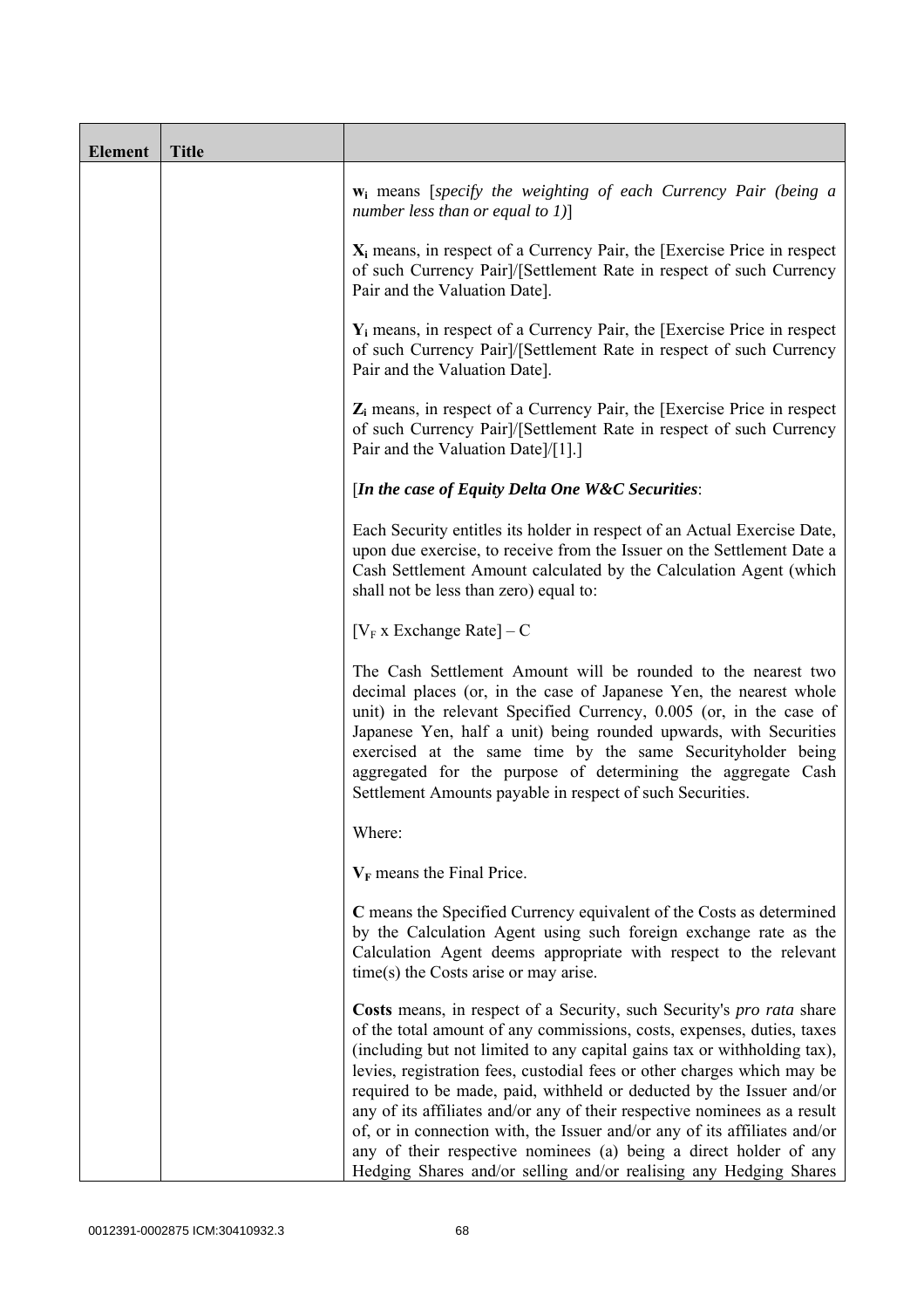| <b>Element</b> | <b>Title</b> |                                                                                                                                                                                                                                                                                                                                                                                                                                                                                                                                                                                                                                                                                                                                                                                                                                                                                                                                                                                                        |
|----------------|--------------|--------------------------------------------------------------------------------------------------------------------------------------------------------------------------------------------------------------------------------------------------------------------------------------------------------------------------------------------------------------------------------------------------------------------------------------------------------------------------------------------------------------------------------------------------------------------------------------------------------------------------------------------------------------------------------------------------------------------------------------------------------------------------------------------------------------------------------------------------------------------------------------------------------------------------------------------------------------------------------------------------------|
|                |              | and/or (b) unwinding any Hedge Position.                                                                                                                                                                                                                                                                                                                                                                                                                                                                                                                                                                                                                                                                                                                                                                                                                                                                                                                                                               |
|                |              | Equity Currency means $[\bullet].$                                                                                                                                                                                                                                                                                                                                                                                                                                                                                                                                                                                                                                                                                                                                                                                                                                                                                                                                                                     |
|                |              | <b>Exchange Rate</b> means (i) the rate of exchange between the Equity<br>Currency and the Specified Currency (expressed as a number of units<br>of the Specified Currency for which a unit of the Equity Currency can<br>be exchanged) determined at or around the Final Valuation Date<br>which the Calculation Agent determines appropriate in its sole<br>discretion, or (ii) where the Equity Currency is the same as the<br>Specified Currency, one.                                                                                                                                                                                                                                                                                                                                                                                                                                                                                                                                             |
|                |              | <b>Final Valuation Date means <math>\lceil \bullet \rceil</math>.</b>                                                                                                                                                                                                                                                                                                                                                                                                                                                                                                                                                                                                                                                                                                                                                                                                                                                                                                                                  |
|                |              | Hedge Position means any Product that the Issuer and/or any of its<br>Affiliates and/or any of their respective nominees (a) enters into as a<br>result of being the direct holder of the Hedging Shares and/or selling<br>and/or realising the Hedging Shares, or (b) would have entered into if<br>they were to fully hedge the market, equity or other price risk of the<br>Issuer entering into and performing its obligations with respect to the<br>W&C Securities, using such Products as may be determined by the<br>Calculation Agent.                                                                                                                                                                                                                                                                                                                                                                                                                                                        |
|                |              | Hedging Shares means the number of shares that the Calculation<br>Agent deems necessary to hedge the equity or other price risk of the<br>Issuer entering into and performing its obligations with respect to the<br>relevant Securities.                                                                                                                                                                                                                                                                                                                                                                                                                                                                                                                                                                                                                                                                                                                                                              |
|                |              | Product means an exchange traded fund, share, an instrument<br>representing such exchange traded fund or share (including, without<br>limitation, participation notes), futures contracts or exchange-traded<br>options commonly used to hedge the issuance or sale of a security that<br>is linked to the Hedging Shares.                                                                                                                                                                                                                                                                                                                                                                                                                                                                                                                                                                                                                                                                             |
|                |              | Valuation Date means the Final Valuation Date.                                                                                                                                                                                                                                                                                                                                                                                                                                                                                                                                                                                                                                                                                                                                                                                                                                                                                                                                                         |
|                |              | <b>Cash Dividends</b>                                                                                                                                                                                                                                                                                                                                                                                                                                                                                                                                                                                                                                                                                                                                                                                                                                                                                                                                                                                  |
|                |              | Following the declaration by a share issuer of a cash dividend<br>(i)<br>(other than any dividend or portion thereof that the Calculation<br>Agent determines to be an extraordinary dividend) (each a<br>Cash Dividend) in respect of which the In-dividend Date (as<br>defined below) falls in the period from and including the Trade<br>Date to but excluding the originally scheduled Final Valuation<br>Date without regard to any scheduled trading day or disrupted<br>day adjustment (the Dividend Period), the Issuer will pay a<br>Coupon Amount in respect of each Security on the related Coupon<br>Payment Date (as defined below). Each such Coupon Amount<br>will equal the amount of such Cash Dividend declared in<br>relation to one share (less (a) all withholding taxes, if any,<br>including, but without limitation, those that would have been<br>withheld in relation to the payment of such cash dividend to a<br>foreign investor and (b) any other expenses or deductions |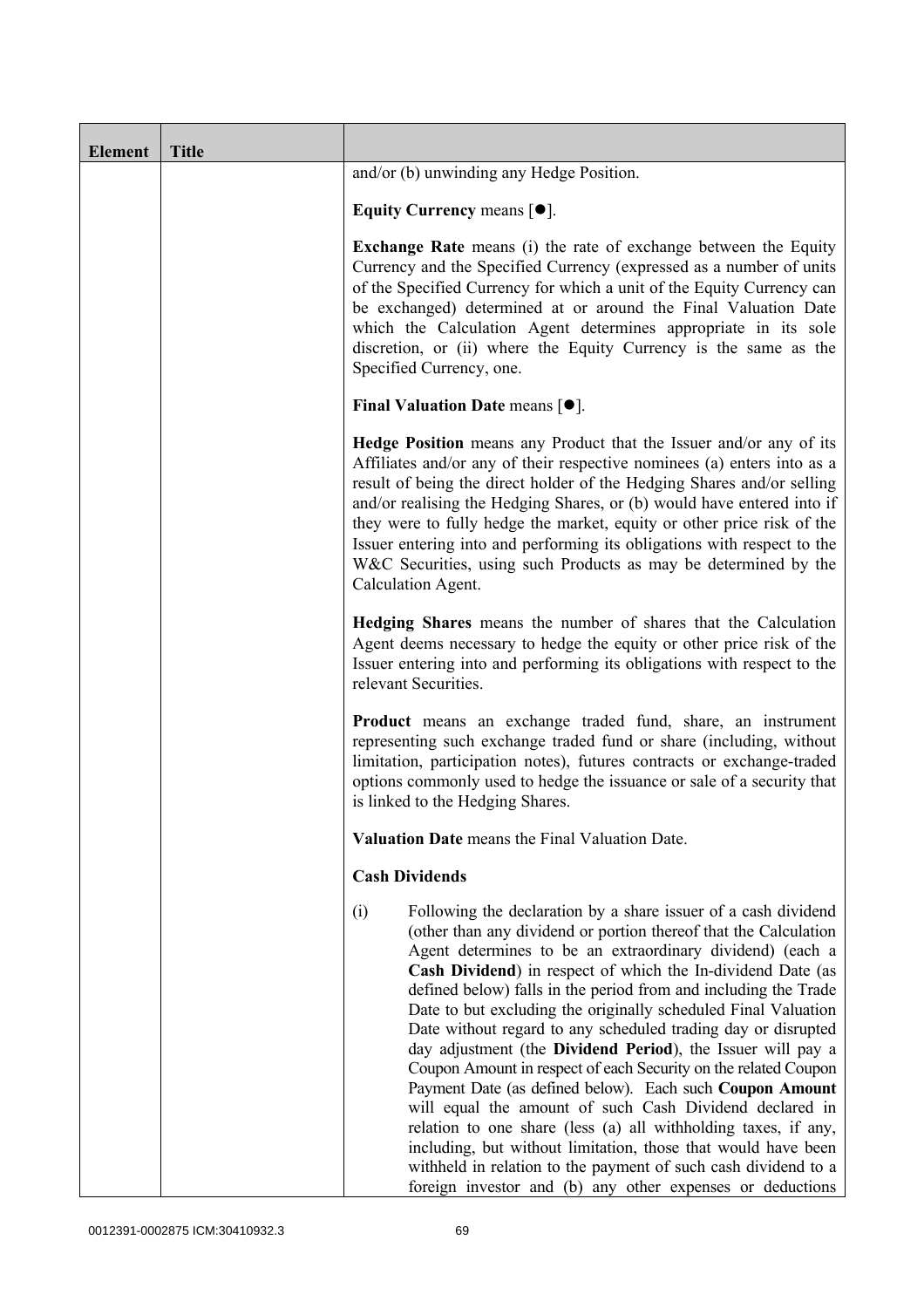| <b>Element</b> | <b>Title</b> |       |                                                                                                                                                                                                                                                                                                                                                                                                                                                                                                                                                                                                                  |
|----------------|--------------|-------|------------------------------------------------------------------------------------------------------------------------------------------------------------------------------------------------------------------------------------------------------------------------------------------------------------------------------------------------------------------------------------------------------------------------------------------------------------------------------------------------------------------------------------------------------------------------------------------------------------------|
|                |              |       | which would apply to or be made in relation to the payment of<br>such cash dividend to a foreign investor all determined in the<br>Equity Currency and on a per share basis, <i>multiplied by</i> the<br>Dividend Exchange Rate as defined below).                                                                                                                                                                                                                                                                                                                                                               |
|                |              |       | Dividend Exchange Rate means, in relation to a Cash<br>Dividend, (i) the rate of exchange between the Equity<br>Currency and the Specified Currency (expressed as a number<br>of units of the Specified Currency for which a unit of the<br>Equity Currency can be exchanged) at or around the Dividend<br>Receipt Date, as determined by the Calculation Agent or, (ii)<br>where the Equity Currency is the same as the Specified<br>Currency, one.                                                                                                                                                             |
|                |              |       | Dividend Receipt Date means the date upon which a holder<br>of shares entitled to the relevant Cash Dividend would have<br>received such Cash Dividend according to prevailing market<br>practice, as determined by the Calculation Agent.                                                                                                                                                                                                                                                                                                                                                                       |
|                |              |       | In-dividend Date means, in relation to a Cash Dividend, the<br>final date upon which a purchaser of shares on the exchange<br>would, according to prevailing market practice, be entitled to<br>receive the Cash Dividend.                                                                                                                                                                                                                                                                                                                                                                                       |
|                |              | (ii)  | Coupon Amounts (if any) will only be payable on the<br>Securities in the circumstances set out in paragraph (i) above<br>and subject to the provisions of paragraphs (iii) and (iv) below<br>and will be deemed only to have accrued on the Securities as<br>of the relevant Coupon Payment Date. No interest will accrue<br>or be payable in any other circumstance.                                                                                                                                                                                                                                            |
|                |              | (iii) | In the event any Coupon Payment Date would fall after the<br>Maturity Date the Issuer will give notice to the<br>Security holders of procedures for payment of such Coupon<br>Amount(s) which may be made outside of DTC or Euroclear<br>Luxembourg<br>and<br>Clearstream,<br>and<br>may<br>require<br>Securityholders as of a record date selected by the Issuer in its<br>sole discretion to provide a notice to the Issuer giving all<br>necessary details required by the Issuer in its sole discretion to<br>make such payments.                                                                            |
|                |              | (iv)  | Following any Cash Dividend declaration, the Calculation<br>Agent shall as soon as is reasonably practicable under the<br>circumstances procure that the Issuer will give notice to the<br>Securityholders stating the occurrence of the Cash Dividend,<br>giving details thereof and setting out the method and<br>anticipated date of the related Coupon Payment Date provided<br>that any failure to give, or non-receipt of, such notice will not<br>affect the validity of any such Coupon Amount payment and<br>the Calculation Agent will determine the basis on which the<br>Coupon Amount will be paid. |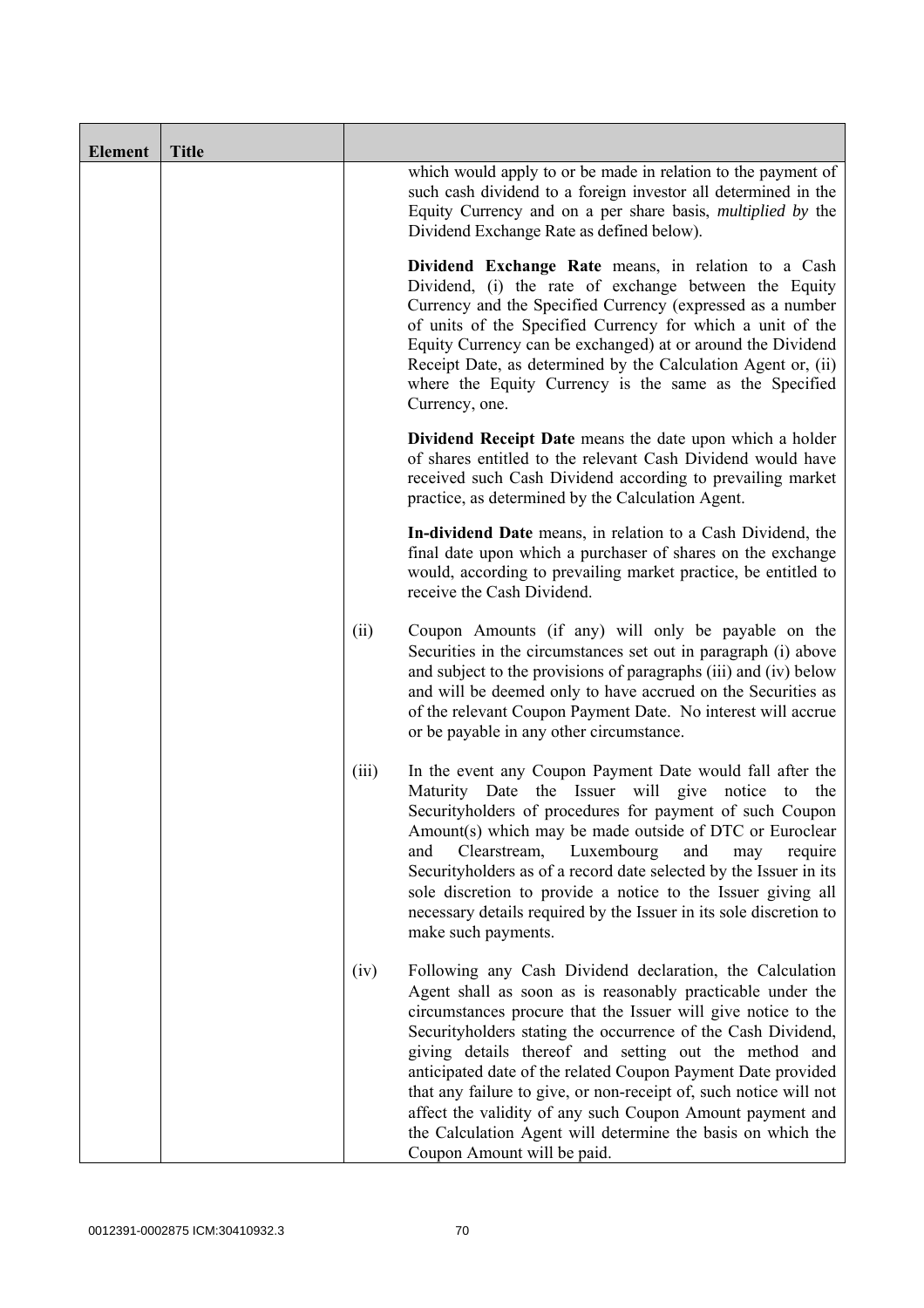| <b>Element</b> | <b>Title</b> |                                                                                                                                                                                                                                                                                                                                                                                                                                                                                                                                                                                                                                                                                                                                                                                                                                                                                                                                                                                                                                                                                                                                                                                          |
|----------------|--------------|------------------------------------------------------------------------------------------------------------------------------------------------------------------------------------------------------------------------------------------------------------------------------------------------------------------------------------------------------------------------------------------------------------------------------------------------------------------------------------------------------------------------------------------------------------------------------------------------------------------------------------------------------------------------------------------------------------------------------------------------------------------------------------------------------------------------------------------------------------------------------------------------------------------------------------------------------------------------------------------------------------------------------------------------------------------------------------------------------------------------------------------------------------------------------------------|
|                |              | <b>Coupon Payment Date</b> means the date that is three $(3)$<br>(v)<br>Business Days following the relevant Dividend Receipt Date.]                                                                                                                                                                                                                                                                                                                                                                                                                                                                                                                                                                                                                                                                                                                                                                                                                                                                                                                                                                                                                                                     |
|                |              | [In the case of Equity Linked Securities, insert:                                                                                                                                                                                                                                                                                                                                                                                                                                                                                                                                                                                                                                                                                                                                                                                                                                                                                                                                                                                                                                                                                                                                        |
|                |              | <b>Adjustment and Disruption Events</b>                                                                                                                                                                                                                                                                                                                                                                                                                                                                                                                                                                                                                                                                                                                                                                                                                                                                                                                                                                                                                                                                                                                                                  |
|                |              | The Securities may be subject to cancellation or early redemption or<br>adjustment (including as to valuation and in certain circumstances<br>share substitutions) if certain corporate events (such as events<br>affecting the value of a Share (including Share divisions or<br>consolidations, extraordinary dividends and capital calls); de-listing of<br>a Share; insolvency, merger or nationalisation of a Share issuer; a<br>tender offer or redenomination of a Share) occur, if certain events<br>(such as illegality, disruptions or cost increases) occur with respect to<br>the Issuer's or any of its affiliates' hedging arrangements, or if<br>insolvency filings are made with respect to the issuer of a share [Insert]<br>if the relevant Securities are Equity Delta One Redemption N&C<br>Securities or Equity Delta One W&C Securities: or, where the relevant<br>event is a potential adjustment event which has a dilutive effect on the<br>theoretical value of the relevant shares and the Calculation Agent<br>considers it appropriate, the distribution of further Securities].<br>If certain disruption events occur with respect to valuation of a Share |
|                |              | such valuation will be postponed and may be made by the Calculation<br>Agent. Payments may also be postponed.]                                                                                                                                                                                                                                                                                                                                                                                                                                                                                                                                                                                                                                                                                                                                                                                                                                                                                                                                                                                                                                                                           |
|                |              | [In the case of Index Linked Securities, insert:                                                                                                                                                                                                                                                                                                                                                                                                                                                                                                                                                                                                                                                                                                                                                                                                                                                                                                                                                                                                                                                                                                                                         |
|                |              | <b>Adjustment and Disruption Events</b>                                                                                                                                                                                                                                                                                                                                                                                                                                                                                                                                                                                                                                                                                                                                                                                                                                                                                                                                                                                                                                                                                                                                                  |
|                |              | The Securities may be subject to cancellation or early redemption or<br>adjustment if an Index is modified or cancelled and there is no<br>successor Index acceptable to the Calculation Agent, if an Index's<br>sponsor fails to calculate and announce such Index, or certain events<br>(such as illegality, disruptions or cost increases) occur with respect to<br>the Issuer's or any of its affiliates' hedging arrangements.                                                                                                                                                                                                                                                                                                                                                                                                                                                                                                                                                                                                                                                                                                                                                      |
|                |              | If certain disruption events occur with respect to valuation of an Index<br>such valuation will be postponed and may be made by the Calculation<br>Agent. Payments may also be postponed.]                                                                                                                                                                                                                                                                                                                                                                                                                                                                                                                                                                                                                                                                                                                                                                                                                                                                                                                                                                                               |
|                |              | [In the case of Inflation Linked Securities, insert:                                                                                                                                                                                                                                                                                                                                                                                                                                                                                                                                                                                                                                                                                                                                                                                                                                                                                                                                                                                                                                                                                                                                     |
|                |              | <b>Adjustment Events</b>                                                                                                                                                                                                                                                                                                                                                                                                                                                                                                                                                                                                                                                                                                                                                                                                                                                                                                                                                                                                                                                                                                                                                                 |
|                |              | The Securities may be subject to adjustment if the Index is not<br>published or announced, there is a successor Index, an Index level is<br>corrected or the Index is rebased and may be subject to early<br>redemption or cancellation if the Index ceases to be published and<br>there is no appropriate alternative index acceptable to the Calculation                                                                                                                                                                                                                                                                                                                                                                                                                                                                                                                                                                                                                                                                                                                                                                                                                               |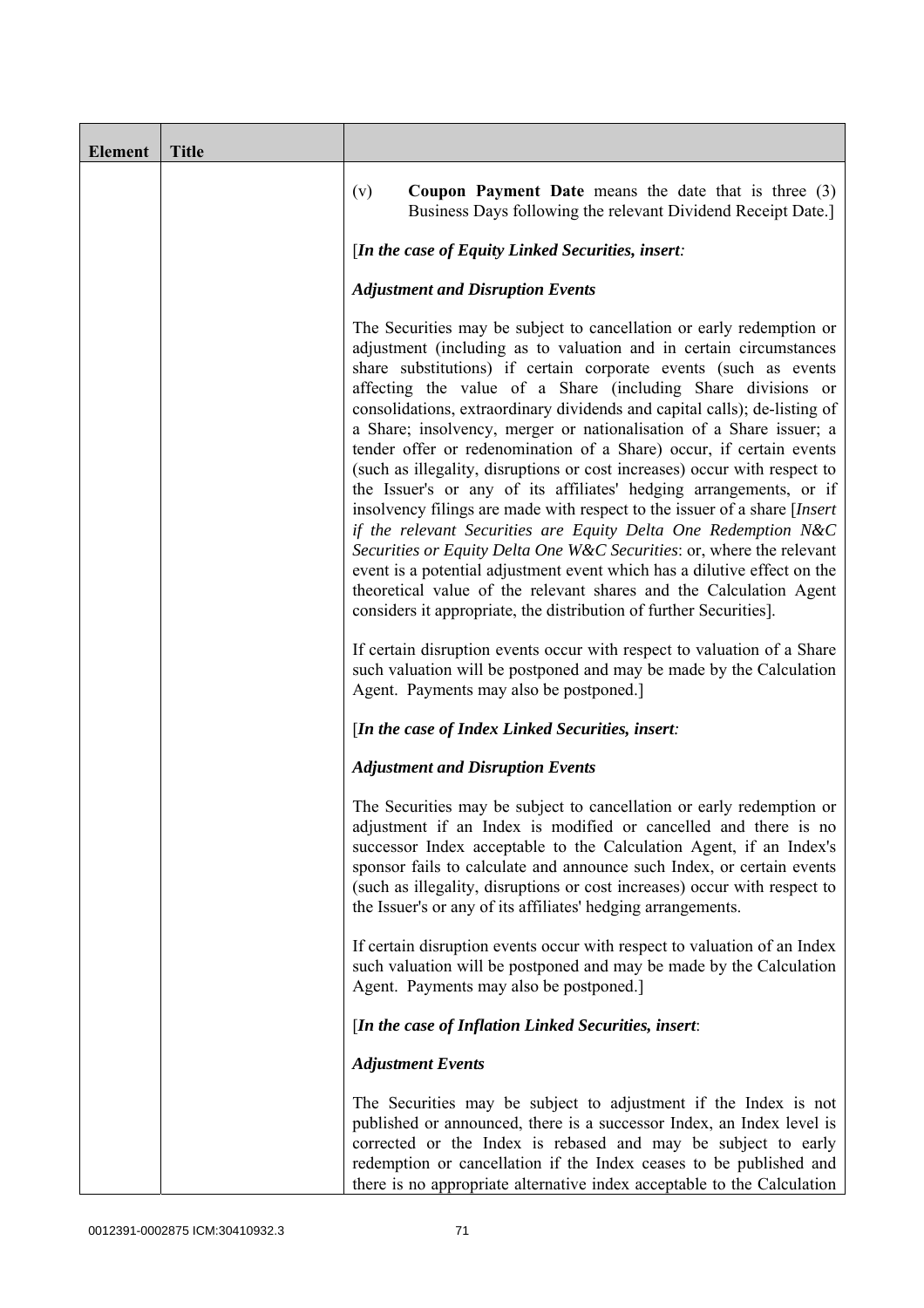| <b>Element</b> | <b>Title</b>                                                                                                                                                                                                                 |                                                                                                                                                                                                                                                                                                                                                                                                                                                                                                                                                                                                                                                                                                     |
|----------------|------------------------------------------------------------------------------------------------------------------------------------------------------------------------------------------------------------------------------|-----------------------------------------------------------------------------------------------------------------------------------------------------------------------------------------------------------------------------------------------------------------------------------------------------------------------------------------------------------------------------------------------------------------------------------------------------------------------------------------------------------------------------------------------------------------------------------------------------------------------------------------------------------------------------------------------------|
|                |                                                                                                                                                                                                                              | Agent. In certain circumstances the Calculation Agent may calculate<br>the Index level itself.]                                                                                                                                                                                                                                                                                                                                                                                                                                                                                                                                                                                                     |
|                |                                                                                                                                                                                                                              | [In the case of $FX$ Linked Securities, insert:                                                                                                                                                                                                                                                                                                                                                                                                                                                                                                                                                                                                                                                     |
|                |                                                                                                                                                                                                                              | <b>Disruption Events</b>                                                                                                                                                                                                                                                                                                                                                                                                                                                                                                                                                                                                                                                                            |
|                |                                                                                                                                                                                                                              | If certain disruption events occur with respect to valuation of a Currency<br>Pair, [an alternative valuation method may be used, valuation may be<br>made by the Calculation Agent, valuation may be postponed or the<br>Securities may be subject to early redemption or cancellation].]                                                                                                                                                                                                                                                                                                                                                                                                          |
|                |                                                                                                                                                                                                                              | [In the case of Zero Recovery Single Name Credit Linked N&C<br>Securities and Zero Recovery Basket Credit Linked N&C Securities,<br><i>insert:</i>                                                                                                                                                                                                                                                                                                                                                                                                                                                                                                                                                  |
|                |                                                                                                                                                                                                                              | <b>Merger Event</b>                                                                                                                                                                                                                                                                                                                                                                                                                                                                                                                                                                                                                                                                                 |
|                |                                                                                                                                                                                                                              | A merger event may occur, <i>inter alia</i> , if the Issuer[, the Guarantor] or<br>the Reference Entity consolidates or amalgamates with, or merges<br>into, or transfers all or substantially all of its assets to, the Reference<br>Entity or the Issuer [or the Guarantor], as applicable, or the Issuer [or<br>the Guarantor] and the Reference Entity become affiliates.]                                                                                                                                                                                                                                                                                                                      |
| [C.19]         | Final reference price of<br>the Underlying                                                                                                                                                                                   | [Not applicable, there is no final reference price of the underlying.]                                                                                                                                                                                                                                                                                                                                                                                                                                                                                                                                                                                                                              |
|                | (Include this Element<br>C.19<br>only<br>if<br>the<br>relevant Securities are<br>Derivative Securities as<br>defined in Element C.9<br><i>above</i> )                                                                        | The final reference price of the underlying will be determined in<br>accordance with the valuation mechanics set out in item C.18 above]]                                                                                                                                                                                                                                                                                                                                                                                                                                                                                                                                                           |
| C.20           | Underlying and where<br>the information on the<br>underlying can be<br>found<br>(Include this Element<br>C.20 only if the<br>relevant Securities are<br>Derivative Securities as<br>defined in Element C.9<br><i>above</i> ) | [Not applicable, there is no underlying] [The underlying [index/basket]<br>of indices/share[s]/reference entit[y][ies]/FX rate[s], interest rate[s]]<br>specified in item C.18 above] [insert details of relevant underlying(s)]<br>[If the Securities are Zero Recovery Single Name Credit Linked N&C<br>Securities or Zero Recovery Basket Credit Linked N&C Securities,<br>insert: The "Credit Events" are [insert relevant Credit Events].]<br>[Insert details of where information on the underlying can be found.<br>Where relevant this may include references to the respective<br>Bloomberg and/or Reuters screen pages on which information<br>relating to each underlying can be found]] |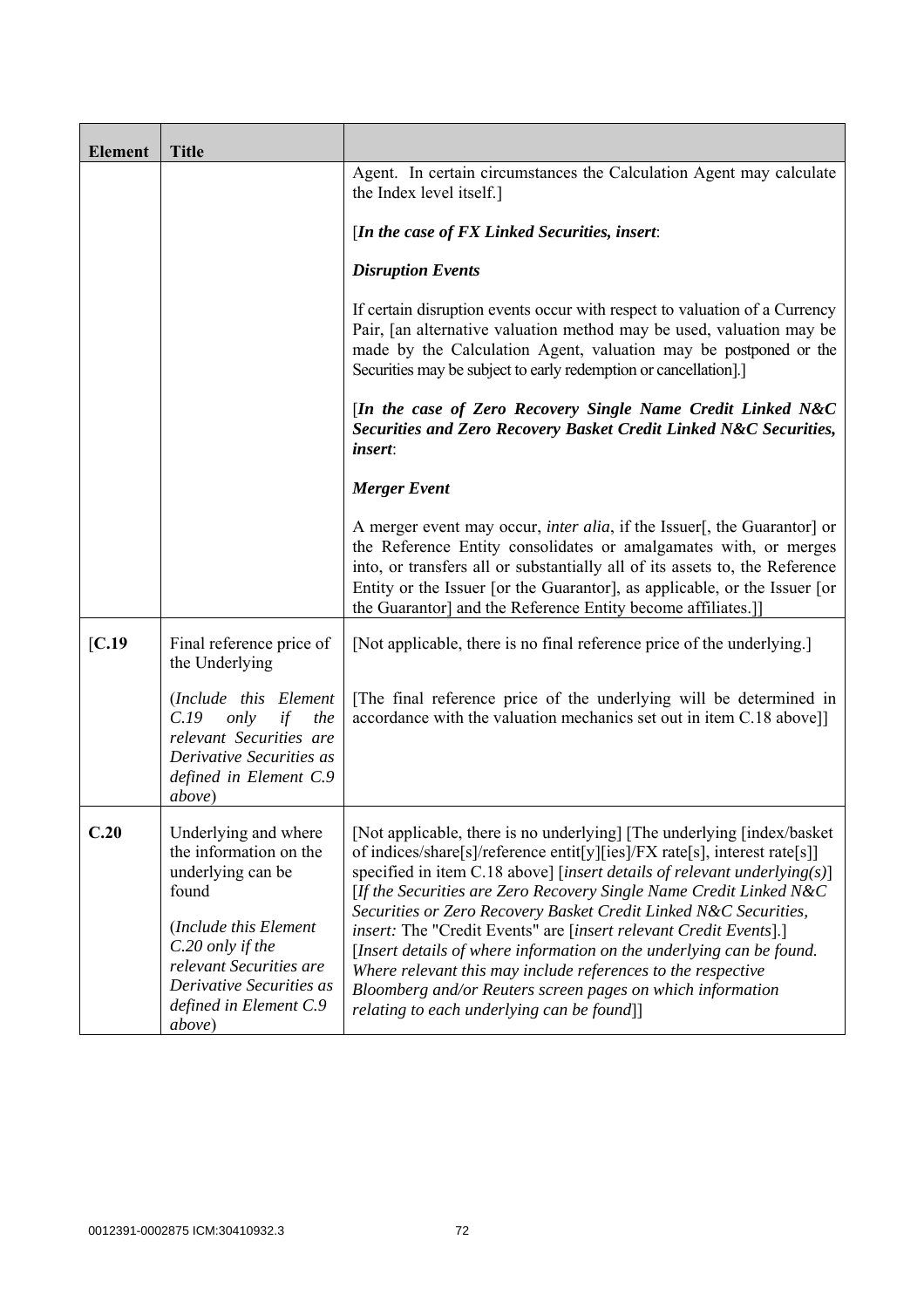## **Section D - Risks**

| <b>Element</b> | <b>Title</b>                                             |                                                                                                                                                                                                                                                                                                                                                                                                                                                                                                                                                                                                                                                                                                                                                                                                                                                                                                                                                                                                                                                                                                                                                                                                                                           |
|----------------|----------------------------------------------------------|-------------------------------------------------------------------------------------------------------------------------------------------------------------------------------------------------------------------------------------------------------------------------------------------------------------------------------------------------------------------------------------------------------------------------------------------------------------------------------------------------------------------------------------------------------------------------------------------------------------------------------------------------------------------------------------------------------------------------------------------------------------------------------------------------------------------------------------------------------------------------------------------------------------------------------------------------------------------------------------------------------------------------------------------------------------------------------------------------------------------------------------------------------------------------------------------------------------------------------------------|
| D.2            | Key risks regarding<br>the Issuer [and the<br>Guarantor] | In purchasing Securities, investors assume the risk that the Issuer [and<br>the Guarantor] may become insolvent or otherwise be unable to<br>perform [its/their] obligations (including, where relevant, payment<br>obligations) in respect of the Securities [or under the Guarantee<br>(respectively)]. There is a wide range of factors which individually or<br>together could result in the Issuer [and the Guarantor] becoming<br>unable to perform [its/their] obligations under the Securities [or<br>Guarantee (respectively). It is not possible to identify all such factors<br>or to determine which factors are most likely to occur, as the Issuer<br>[and the Guarantor] may not be aware of all relevant factors and<br>certain factors which [it/they] currently deem not to be material may<br>become material as a result of the occurrence of events outside the<br>Issuer's [and the Guarantor's] control. The Issuer [and the Guarantor]<br>[has/have] identified a number of factors which could materially<br>adversely affect [its/their] business[es] and ability to perform<br>[its/their]<br>obligations<br>under<br>the<br>Securities<br>Guarantee<br>$\lceil$ or<br>(respectively)]. These factors include: |
|                |                                                          | Issuer:<br>(i) the Issuer is an indirectly owned, wholly owned subsidiary of Nomura<br>Holdings, Inc. and there are substantial inter-relationships between the<br>Issuer and other Nomura Group companies. Accordingly, if the financial<br>condition of the Nomura Group were to deteriorate, the Issuer and its<br>investors may suffer direct and materially adverse consequences, (ii)<br>changes in market prices affecting asset values may adversely affect the<br>performance of assets in which the Issuer holds positions and therefore<br>would adversely affect the Issuer's financial situation and its profits (iii)<br>strategies for hedging against market risk may prove to be ineffective,<br>(iv) changes in interest rates, (v) foreign exchange risk, (vi) liquidity risk,<br>(vii) credit risk of third parties with whom the Issuer does business (viii)<br>increased regulation of the financial services industry, (ix) competition<br>risk, (x) reputational risk, and (xi) operational risk (including as a result<br>of the United Kingdom's potential exit from the European Union).                                                                                                                       |
|                |                                                          | Guarantor:                                                                                                                                                                                                                                                                                                                                                                                                                                                                                                                                                                                                                                                                                                                                                                                                                                                                                                                                                                                                                                                                                                                                                                                                                                |
|                |                                                          | If the financial condition of the Guarantor were to deteriorate, the<br>Issuer and investors in the Securities may suffer direct and materially<br>adverse consequences. The Guarantor is the holding company for the<br>Nomura Group and its ability to fulfil its obligations under the<br>Guarantee may therefore be affected by certain factors affecting the<br>Guarantor directly or other entities within the Nomura Group,<br>including: (i) a sustained market/economic or other downturn,<br>changes in financial or economic conditions and/or market volatility,<br>(ii) liquidity risk, (iii) unpredictable events causing large unexpected<br>market price movements ("event risk") (iv) credit risk of third parties<br>with whom the Guarantor does business, (v) competition risk, (vi)                                                                                                                                                                                                                                                                                                                                                                                                                                  |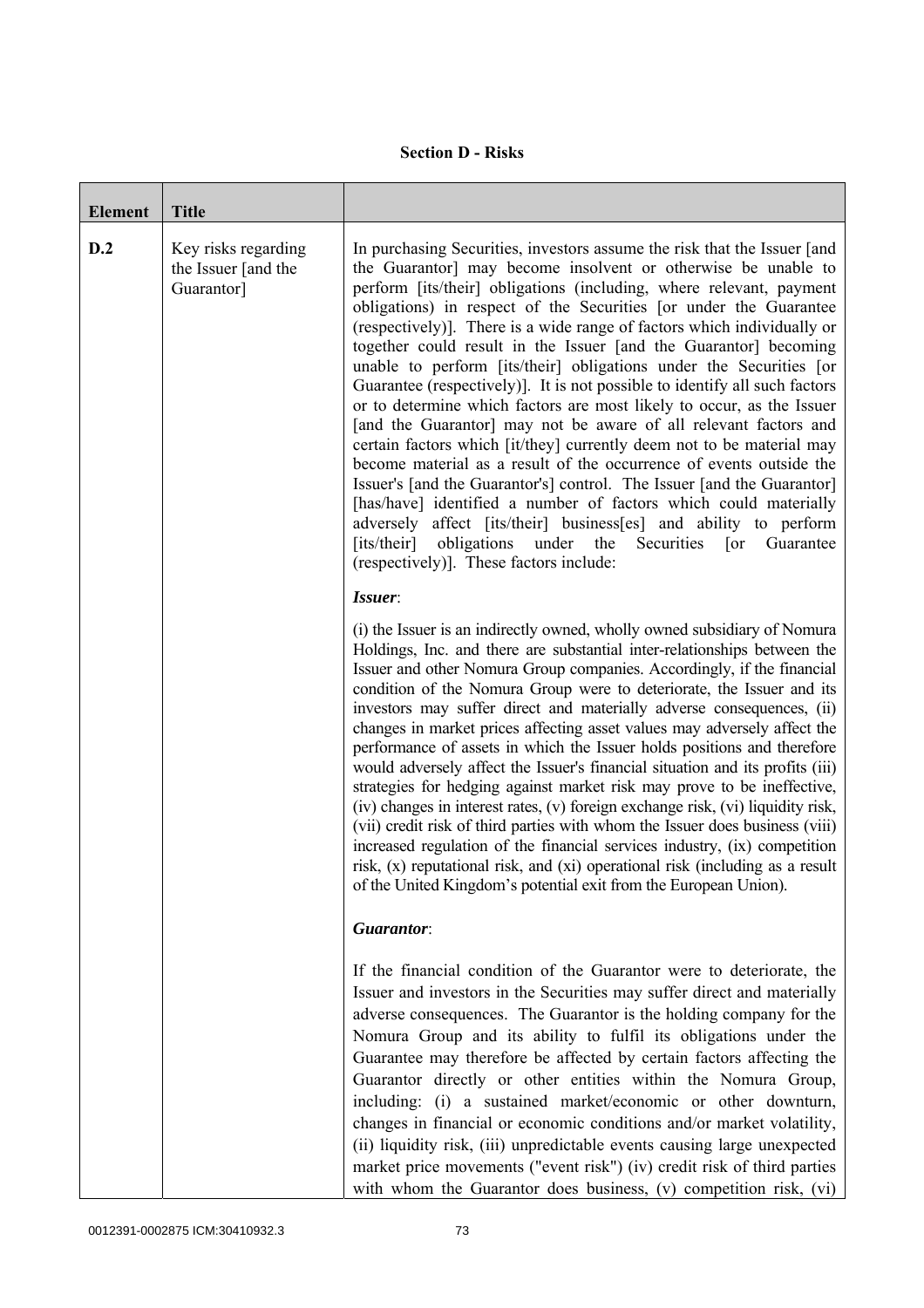| <b>Element</b> | <b>Title</b>                                                                                                                                                                                          |                                                                                                                                                                                                                                                                                                                                                                                                                                                                                                                                                                                                                                                                                                                                                                                                                                                                                                                                                                                                                                                                                                                                                                                                                                                                                                                                                                                                                                                                                                                                                                                                                                                                                                                                                                                                                                                                                                                                                                                                                                                                                                                                                                                                                                                                                                                                                                                                                                                                                                                                                                                                                                                                                                                                                                                                                                                                                                                                                                                                                                                                                                                                                                                                                                                                                                                                                                                                                                                                                                                                                                                                      |
|----------------|-------------------------------------------------------------------------------------------------------------------------------------------------------------------------------------------------------|------------------------------------------------------------------------------------------------------------------------------------------------------------------------------------------------------------------------------------------------------------------------------------------------------------------------------------------------------------------------------------------------------------------------------------------------------------------------------------------------------------------------------------------------------------------------------------------------------------------------------------------------------------------------------------------------------------------------------------------------------------------------------------------------------------------------------------------------------------------------------------------------------------------------------------------------------------------------------------------------------------------------------------------------------------------------------------------------------------------------------------------------------------------------------------------------------------------------------------------------------------------------------------------------------------------------------------------------------------------------------------------------------------------------------------------------------------------------------------------------------------------------------------------------------------------------------------------------------------------------------------------------------------------------------------------------------------------------------------------------------------------------------------------------------------------------------------------------------------------------------------------------------------------------------------------------------------------------------------------------------------------------------------------------------------------------------------------------------------------------------------------------------------------------------------------------------------------------------------------------------------------------------------------------------------------------------------------------------------------------------------------------------------------------------------------------------------------------------------------------------------------------------------------------------------------------------------------------------------------------------------------------------------------------------------------------------------------------------------------------------------------------------------------------------------------------------------------------------------------------------------------------------------------------------------------------------------------------------------------------------------------------------------------------------------------------------------------------------------------------------------------------------------------------------------------------------------------------------------------------------------------------------------------------------------------------------------------------------------------------------------------------------------------------------------------------------------------------------------------------------------------------------------------------------------------------------------------------------|
|                |                                                                                                                                                                                                       | substantial legal, regulatory, operational and reputational risks<br>(including regulatory and operational risk as a result of the United<br>Kingdom's potential exit from the European Union).                                                                                                                                                                                                                                                                                                                                                                                                                                                                                                                                                                                                                                                                                                                                                                                                                                                                                                                                                                                                                                                                                                                                                                                                                                                                                                                                                                                                                                                                                                                                                                                                                                                                                                                                                                                                                                                                                                                                                                                                                                                                                                                                                                                                                                                                                                                                                                                                                                                                                                                                                                                                                                                                                                                                                                                                                                                                                                                                                                                                                                                                                                                                                                                                                                                                                                                                                                                                      |
| [D.3]          | Key risks regarding the<br>Securities<br>(Include this Element<br>D.3 only if the relevant<br><b>Securities</b><br>are<br>not<br>Derivative Securities as<br>defined in Element C.9<br><i>above</i> ) | There are also certain factors which are material for the purpose of<br>assessing the risks associated with investing in any issue of Securities,<br>which include, without limitation, (i) risks relating to current market<br>conditions including sovereign debt concerns in certain countries in<br>Europe, (ii) Rule 144A Securities Transfer Restrictions, (iii) risks relating<br>to the fact that the Securities are unsecured obligations of the Issuer, (iv)<br>the possibility that holders may receive payments subject to withholding<br>or other deductions imposed on the Securities, (v) there may be no, or a<br>limited, secondary market for the Securities and this would adversely<br>affect the value at which an investor could sell his Securities, (vi) risks<br>relating to postponement of valuation dates, following the occurrence of a<br>disruption event which may adversely affect the value of the Securities,<br>(vii) adjustments to the terms and conditions of the Securities being made<br>by the Calculation Agent following the occurrence of certain events and<br>any early redemption or cancellation (as applicable) of the Securities by<br>the Issuer, (viii) modification of the terms and conditions of the Securities<br>and/or the Agency Agreement by the Issuer and the relevant Agent<br>without the consent of Securityholders, (ix) modification of the terms and<br>conditions of the Securities by majority votes binding all holders, $(x)$ the<br>existence, where specified, of any right of the Issuer to redeem the<br>Securities at its option and the effect this may have on the market value of<br>the Securities, which will mean that an investor may not be able to<br>reinvest the redemption proceeds to achieve a similar effective return,<br>(xi) hedging activities and conflicts of interest of the Issuer, the Guarantor<br>(where applicable) and/or any of its/their affiliates and Securityholders,<br>(xii) where the Securities are linked to a Reference Item, risks relating to<br>the value and liquidity of such Reference Item and the markets in which<br>such Reference Item is traded, (xiii) movements in interest rates, which<br>may affect the value of Securities which bear interest at a fixed rate and<br>(where the Securities are not denominated in an investor's own currency)<br>exchange rates may affect the value of the Securities, (xiv) any credit<br>rating assigned to the Securities may not adequately reflect all risks<br>associated with an investment in the Securities, is not a recommendation<br>to buy, sell or hold securities and may be subject to suspension,<br>reduction or withdrawal at any time by the assigning rating agency,<br>(xv) Investors who purchase Securities in denominations that are not an<br>integral multiple of the specified denomination may be adversely affected<br>if definitive Securities are subsequently required to be issued, (xvi) fees<br>and commissions not being taken into account when determining<br>secondary market prices of Securities, (xvii) illegality of securities, (xviii)<br>change in law and/or regulatory reform and (xix) where payments in<br>respect of the Securities are payable in Renminbi, risks associated with<br>the illiquidity, inconvertibility or non-transferability of Renminbi,<br>exchange rate and interest rate risks and, if CNY Currency Event is<br>applicable, the option for the Issuer to make payments in U.S. dollars if<br>Renminbi is not available in certain circumstances.] |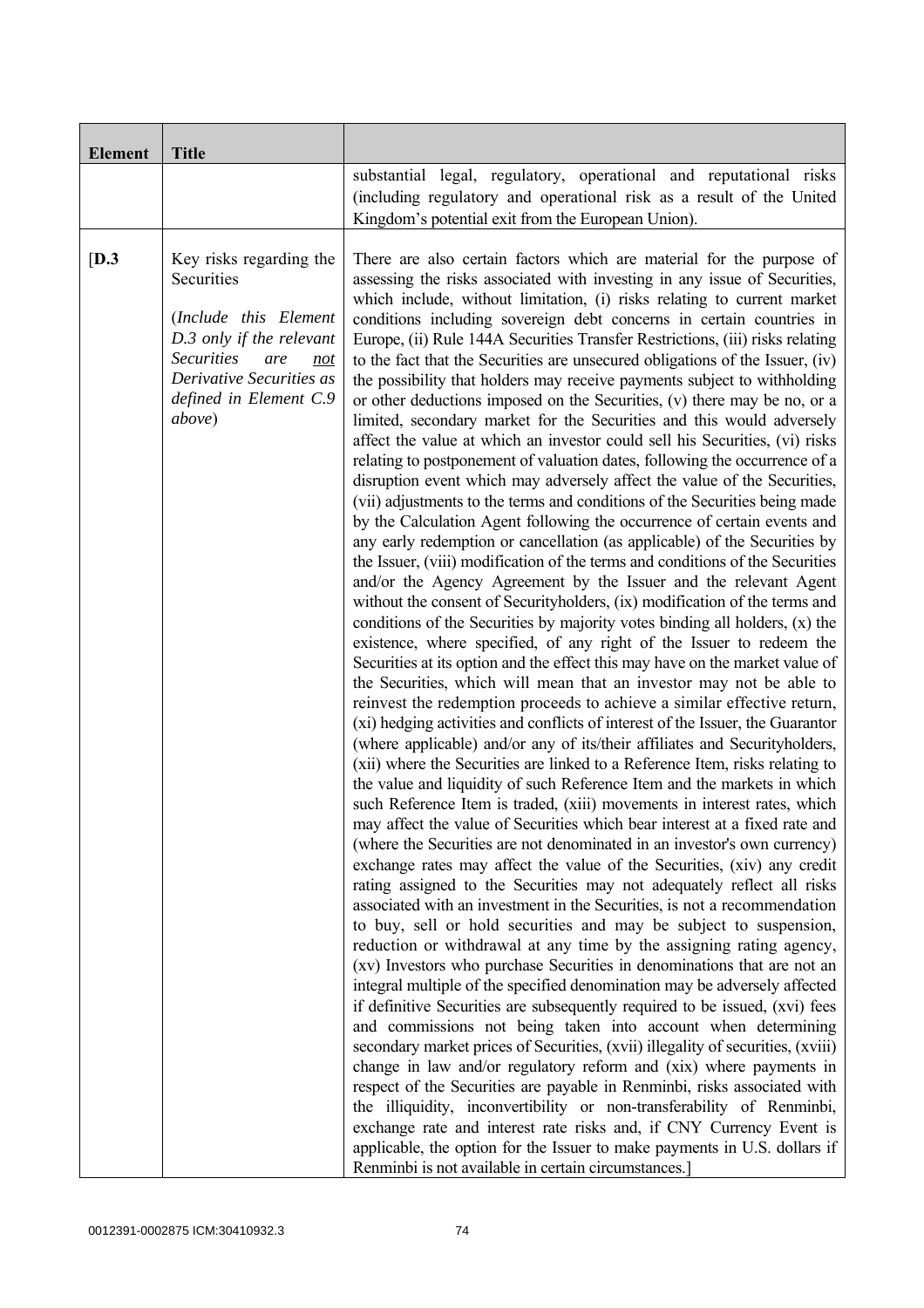| Element          | <b>Title</b>                                                                                                                              |                                                                                                                                                                                                 |
|------------------|-------------------------------------------------------------------------------------------------------------------------------------------|-------------------------------------------------------------------------------------------------------------------------------------------------------------------------------------------------|
| $\overline{D.6}$ | Risk warning<br>(Include this Element<br><b>Securities</b><br>are<br>Derivative Securities as<br>defined in Element C.9<br><i>above</i> ) | [Copy and paste the information from Element D.3 above and insert<br>here]<br>D.6 only if the relevant   In addition, investors may lose all or part of their investment in the<br>Securities.] |

## **Section E - Offer**

| <b>Element</b> | <b>Title</b>                                 |                                                                                                                                                                                                                                                                                                                                                                                                                                                                                                                                                                                                                                     |
|----------------|----------------------------------------------|-------------------------------------------------------------------------------------------------------------------------------------------------------------------------------------------------------------------------------------------------------------------------------------------------------------------------------------------------------------------------------------------------------------------------------------------------------------------------------------------------------------------------------------------------------------------------------------------------------------------------------------|
| E.2b           | Reasons for the offer<br>and use of proceeds | The net proceeds from the issue of the Securities will be applied by<br>the Issuer for general corporate purposes, which include making a<br>profit. A substantial portion of the proceeds from the issue of the<br>Securities may be used to hedge market risk with respect to such<br>Securities.                                                                                                                                                                                                                                                                                                                                 |
|                |                                              | Issue specific summary                                                                                                                                                                                                                                                                                                                                                                                                                                                                                                                                                                                                              |
|                |                                              | The net proceeds from the issue of Securities will be applied by the<br>Issuer for its general corporate purposes, which include making a<br>profit [and [specify any other relevant corporate purposes of the<br>$Is \, \text{user}$ ].                                                                                                                                                                                                                                                                                                                                                                                            |
| E.3            | Terms and conditions<br>of the offer         | Under the programme, the Securities may be offered to the public in a<br>Non-Exempt Offer in Austria, Belgium, Denmark, France, Germany,<br>Hungary, Italy, Ireland, Luxembourg, Poland, Portugal, Spain,<br>Sweden, The Netherlands and the United Kingdom.                                                                                                                                                                                                                                                                                                                                                                        |
|                |                                              | The terms and conditions of each offer of Securities will be<br>determined by agreement between the Issuer and the relevant Dealer<br>at the time of issue and specified in the applicable Final Terms. An<br>Investor intending to acquire or acquiring any Securities in a Non-<br>Exempt Offer from an Authorised Offeror will do so, and offers and<br>sales of such Securities to an Investor by such Authorised Offeror<br>will be made, in accordance with any terms and other arrangements in<br>place between such Authorised Offeror and such Investor including<br>as to price, allocations and settlement arrangements. |
|                |                                              | Issue specific summary:                                                                                                                                                                                                                                                                                                                                                                                                                                                                                                                                                                                                             |
|                |                                              | [Not applicable, the Securities are not being offered to the public as<br>part of a Non-Exempt Offer.]                                                                                                                                                                                                                                                                                                                                                                                                                                                                                                                              |
|                |                                              | [This issue of Securities is being offered in a Non-Exempt Offer in<br>[specify particular country/ies].                                                                                                                                                                                                                                                                                                                                                                                                                                                                                                                            |
|                |                                              | The issue price of the Securities is $\lceil \bullet \rceil \lceil \cdot \rceil$ per cent. of their nominal<br>amount].                                                                                                                                                                                                                                                                                                                                                                                                                                                                                                             |